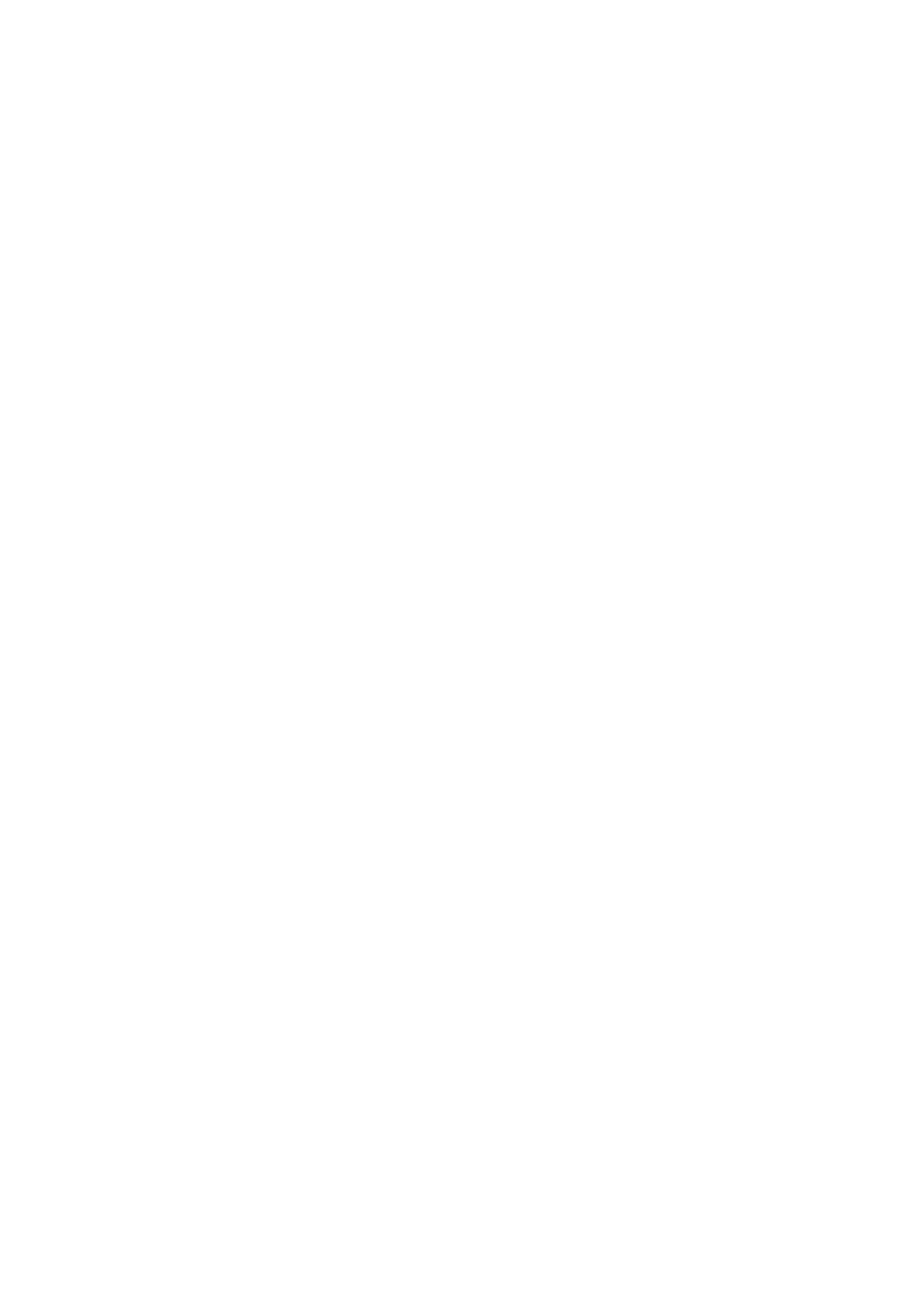

## **Copyright**

All rights reserved. No part of this manual may be reproduced or transmitted in any form whatsoever, including photocopying and recording, without written permission of the copyright holder: Nucletron B.V., Waardgelder 1, 3905 TH VEENENDAAL, The Netherlands.

## **Concerning this publication**

Information contained in this publication is subject to change without notice. Whenever the equipment is delivered with a documentation medium such as a CD or DVD, the user shall always check the medium for the latest information. This information is part of the Release Notes and Document Upgrade files.

Neither Nucletron B.V. and its subsidiaries nor anyone else who has been involved with the development, production, or delivery of the documentation will be liable for any special, incidental, or consequential damages, whether based upon breach of warranty, breach of contract, negligence, strict liability in tort, or any other legal theory.

This manual was originally drafted in the English language.

## **Referenced documents**

Nucletron B.V. does not supply all of the documents that we refer to in this document with the equipment. Nucletron B.V. reserves the right to make the decision on which of the documents it supplies with the equipment.

## **Use of trademarks and trade names statement**

The Nucletron trademarks and trade names and signs, service marks, logos, design rights or similar rights that are mentioned, used or cited in this document are Nucletron's proprietary rights. No person or entity may reproduce or use (or authorize the reproduction or use of) the Nucletron brands and logos in any manner other than expressly authorized in writing by Nucletron B.V. Unauthorized use of Nucletron brands and logos is strictly prohibited and considered an infringement of Nucletron's proprietary rights.

## **Acknowledgement of other trademarks**

Nucletron B.V. acknowledges that the registered trademarks, service marks, collective marks, design rights, or similar rights of others that are mentioned, used, or cited in this document are the property of their respective owners. Their use here does not imply that you may use them for any purpose. Unless otherwise stated, Nucletron B.V. is neither endorsed by nor affiliated with any of the holders of any such rights and as such Nucletron cannot grant any rights to use any of these rights. Your use of any such or similar intellectual property is at your own risk.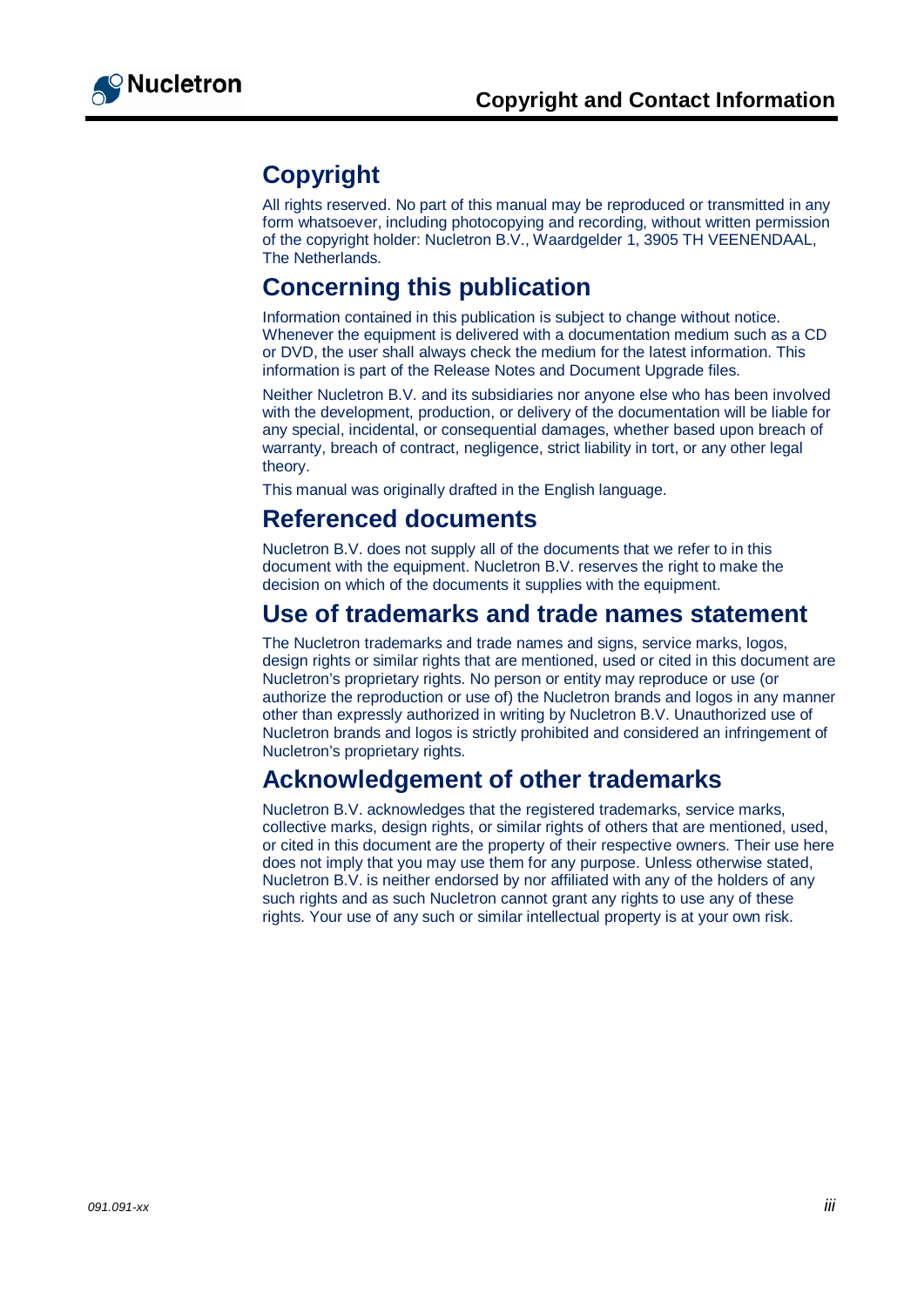

## **Contact Information**

### **TECHNICAL SUPPORT HELPDESK** Tel.: +31 318 557 111

Fax: +31 318 557 361

E-mail: [oncosupport@nucletron.com](mailto:oncosupport@nucletron.com)

### **HEAD OFFICE AND MANUFACTURER**

Nucletron B.V. Waardgelder 1 3905 TH VEENENDAAL The Netherlands Tel.: +31 318 557 133 E-mail: info@nucletron.com Website: www.nucletron.com For other office locations visit www.elekta.com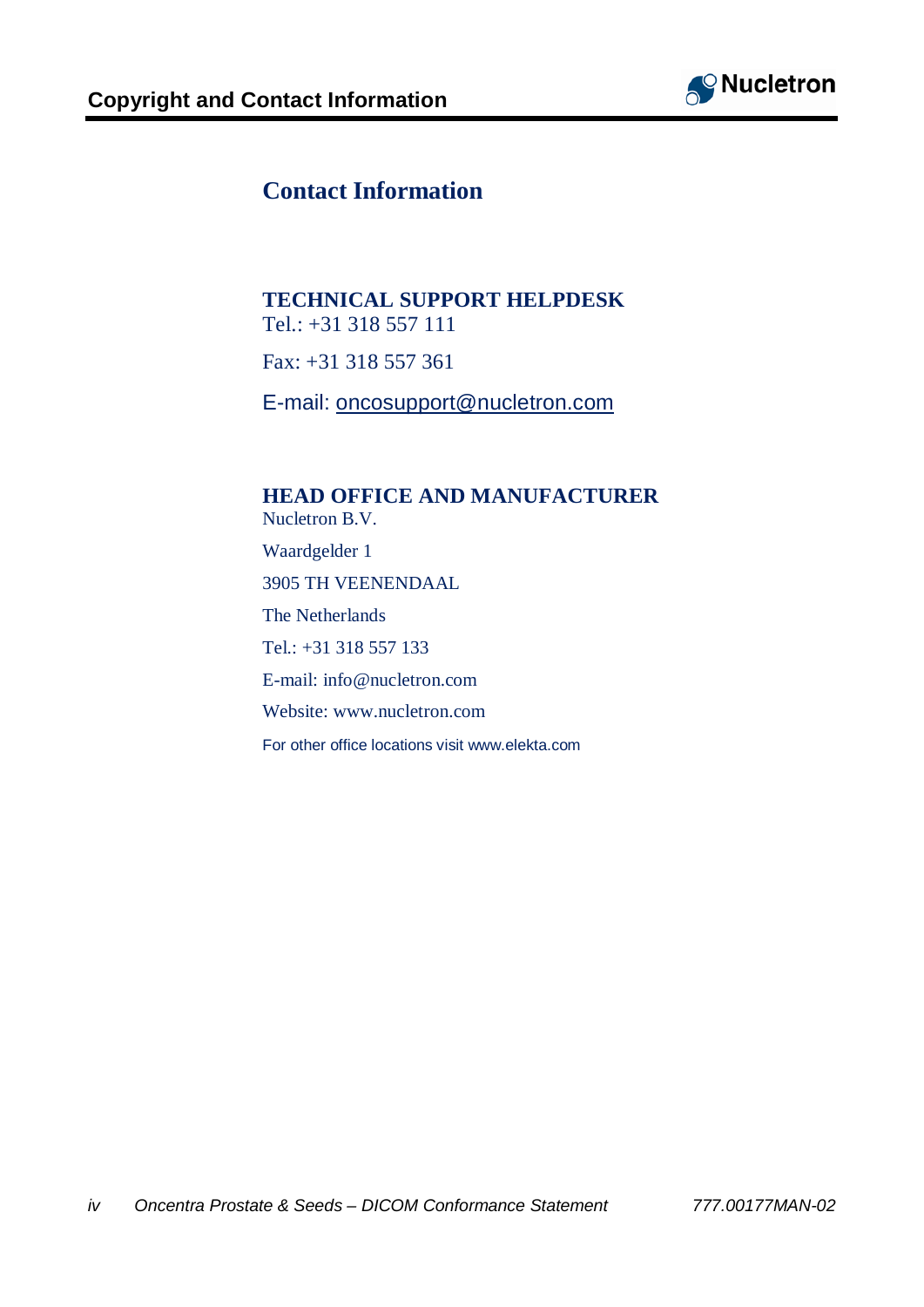

## **Table of Contents**

| $\mathbf{1}$ . |                 | <b>Introduction</b><br>1 |                                                         |                  |  |
|----------------|-----------------|--------------------------|---------------------------------------------------------|------------------|--|
|                | 1.1             |                          |                                                         |                  |  |
|                |                 | 1.1.1                    |                                                         |                  |  |
|                |                 | 1.1.2                    |                                                         |                  |  |
|                | 1.2             |                          |                                                         |                  |  |
| 2.             |                 | <b>Document History</b>  |                                                         | $\boldsymbol{2}$ |  |
| 3.             |                 | <b>Related Documents</b> |                                                         | $\mathbf{2}$     |  |
| 4.             |                 |                          | <b>Definitions, Terms and Abbreviations</b>             | $\mathbf{2}$     |  |
| 5.             |                 |                          | <b>Implementation Model</b>                             | 3                |  |
|                | 5.1             |                          |                                                         |                  |  |
|                | 5.2             |                          |                                                         |                  |  |
|                | 5.3             |                          |                                                         |                  |  |
|                | 5.4             |                          |                                                         |                  |  |
|                |                 | 5.4.1                    |                                                         |                  |  |
|                |                 | 5.4.2                    |                                                         |                  |  |
|                |                 | 5.4.3                    |                                                         |                  |  |
|                |                 | 5.4.4                    |                                                         |                  |  |
|                |                 | 5.4.5                    |                                                         |                  |  |
|                | 5.5             |                          |                                                         |                  |  |
| 6.             |                 | <b>AE Specifications</b> |                                                         | 7                |  |
|                | 6.1             |                          |                                                         |                  |  |
|                |                 | 6.1.1                    |                                                         |                  |  |
|                |                 | 6.1.2                    |                                                         |                  |  |
|                |                 | 6.1.3                    |                                                         |                  |  |
|                | 6.2             |                          |                                                         |                  |  |
|                |                 | 6.2.1                    |                                                         |                  |  |
|                |                 | 6.2.2                    |                                                         |                  |  |
|                |                 | 6.2.3                    |                                                         |                  |  |
|                | 6.3             |                          |                                                         |                  |  |
|                |                 |                          |                                                         |                  |  |
|                |                 | 6.3.2                    |                                                         |                  |  |
|                |                 | 6.3.3                    |                                                         |                  |  |
|                | 6.4             |                          |                                                         |                  |  |
|                |                 | 6.4.1                    |                                                         |                  |  |
|                |                 | 6.4.2                    |                                                         |                  |  |
|                |                 | 6.4.3                    |                                                         |                  |  |
|                | 6.5             |                          |                                                         |                  |  |
|                |                 | 6.5.1                    |                                                         |                  |  |
|                |                 | 6.5.2                    |                                                         |                  |  |
|                |                 | 6.5.3                    |                                                         |                  |  |
|                | 777.00177MAN-02 |                          | Oncentra Prostate & Seeds - DICOM Conformance Statement | İХ               |  |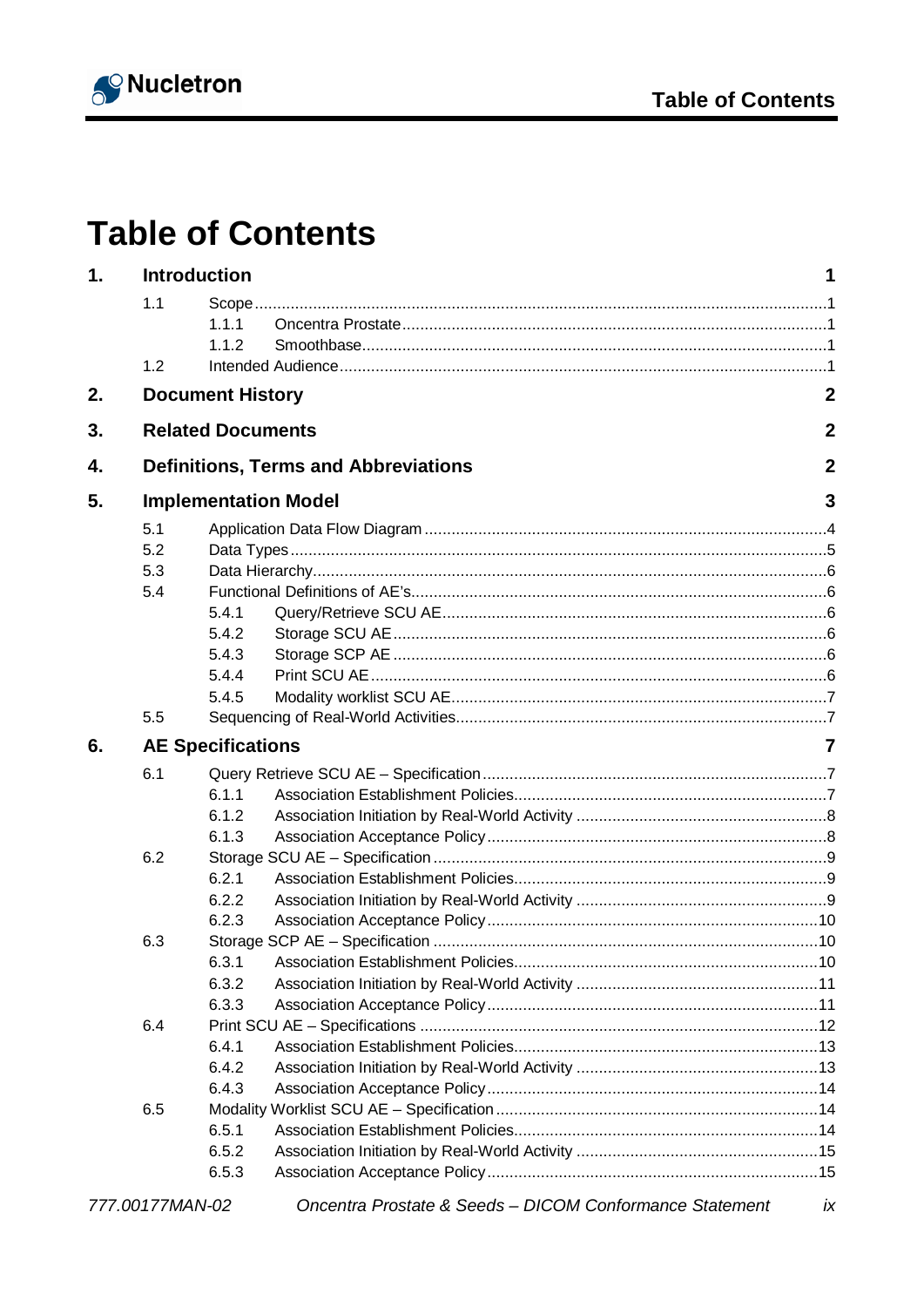

|     |                   | SOP Specific Conformance - Modality Worklist Management 16<br>6.5.4 |    |
|-----|-------------------|---------------------------------------------------------------------|----|
| 7.  |                   | <b>Communication Profiles</b>                                       | 17 |
|     | 7.1               |                                                                     |    |
|     | 7.2               |                                                                     |    |
|     | 7.3               |                                                                     |    |
| 8.  |                   | <b>Extensions/Specializations/Privatizations</b>                    | 18 |
|     | 8.1               |                                                                     |    |
|     | 8.2               |                                                                     |    |
| 9.  |                   | Configuration                                                       | 18 |
|     | 9.1               |                                                                     |    |
|     | 9.2               |                                                                     |    |
| 10. |                   | <b>Support of Extended Character Sets</b>                           | 19 |
| 11. |                   | <b>Codes and Controlled Terminology</b>                             | 19 |
| 12. |                   | <b>Security Profiles</b>                                            | 19 |
|     | <b>Appendix A</b> | DICOM – Oncentra Prostate; DICOM – Oncentra Prostate; Specific      |    |
|     |                   | <b>Implementations Details</b>                                      | 20 |
|     | A.1               |                                                                     |    |
|     | A.2               |                                                                     |    |
|     | A.3               |                                                                     |    |
|     | A.4               |                                                                     |    |
|     | A.5               |                                                                     |    |
|     | A.6               |                                                                     |    |
|     | A.7               |                                                                     |    |
|     | A.8               |                                                                     |    |
|     | A.9               |                                                                     |    |
|     | A.10              |                                                                     |    |
|     | A.11              |                                                                     |    |
|     | A.12              |                                                                     |    |
|     | A.13              |                                                                     |    |
|     | A.14              |                                                                     |    |
|     | A.15              |                                                                     |    |
|     | A.16              |                                                                     |    |
|     | A.17              |                                                                     |    |
|     | A.18              |                                                                     |    |
|     | A.19              |                                                                     |    |
|     | A.20              |                                                                     |    |
|     | A.21              |                                                                     |    |
|     | A.22              |                                                                     |    |
|     |                   |                                                                     |    |
|     | A.23              |                                                                     |    |
|     | A.24              |                                                                     |    |
|     | A.25              |                                                                     |    |
|     | A.26              |                                                                     |    |
|     | A.27              |                                                                     |    |

*x Oncentra Prostate & Seeds – DICOM Conformance Statement 777.00177MAN-02*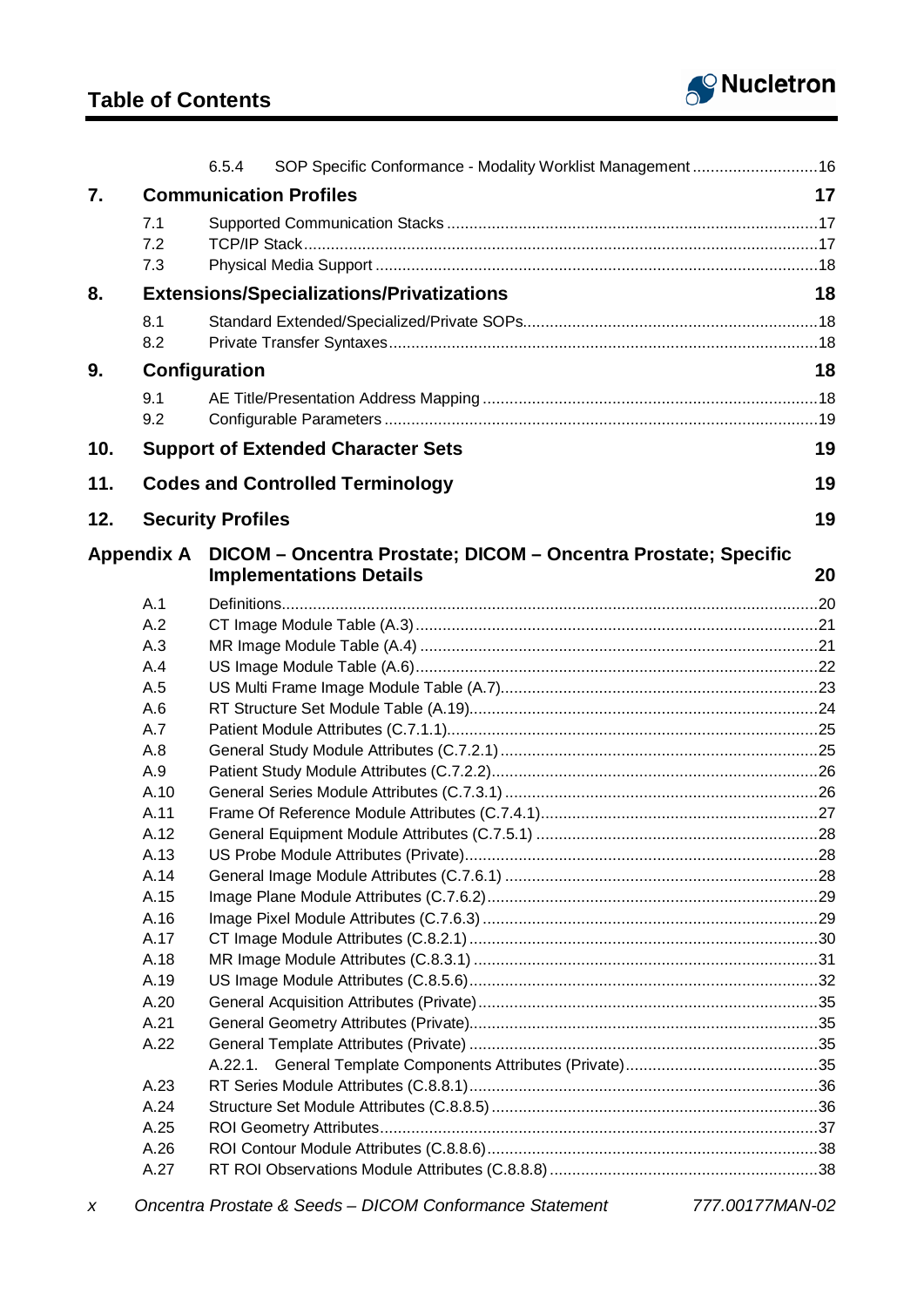

| A.28<br>A.29      |                                        |    |
|-------------------|----------------------------------------|----|
|                   |                                        |    |
| <b>Appendix B</b> | <b>RT Treatment Plan &amp; RT Dose</b> | 40 |
| B.1               |                                        |    |
| B.2               |                                        |    |
| B.3               |                                        |    |
| B.4               |                                        |    |
| <b>B.5</b>        |                                        |    |
| <b>B.6</b>        |                                        |    |
| <b>B.7</b>        |                                        |    |
| B.8               |                                        |    |
| <b>B.9</b>        |                                        |    |
| <b>B.10</b>       |                                        |    |
| <b>B.11</b>       |                                        |    |
|                   | B.11.1.                                |    |
|                   | B.11.2.                                |    |
|                   | B.11.3.                                |    |
|                   | B.11.4.                                |    |
|                   | B.11.5.                                |    |
|                   | B.11.6.                                |    |
|                   | B.11.7.                                |    |
|                   | B.11.8.                                |    |
|                   | B.11.9.                                |    |
|                   |                                        |    |
|                   |                                        |    |
|                   |                                        |    |
|                   |                                        |    |
|                   |                                        |    |
| <b>Appendix C</b> | <b>Private Data Elements</b>           | 59 |
| C.1               |                                        |    |
| C.2               |                                        |    |
| C.3               |                                        |    |
| C.4               |                                        |    |
| C.5               |                                        |    |
| C.6               |                                        |    |
| C.7               |                                        |    |
| C.8               |                                        |    |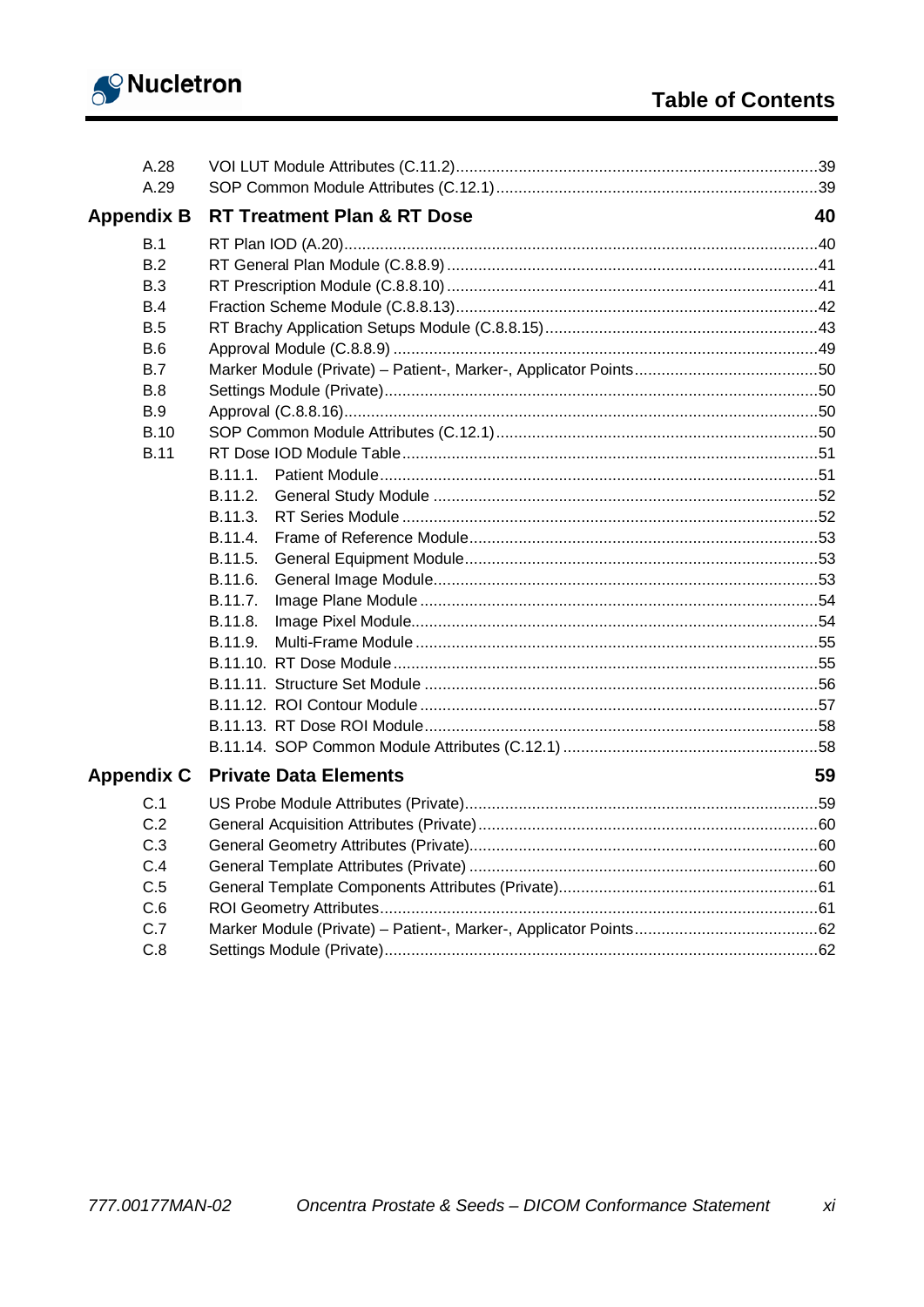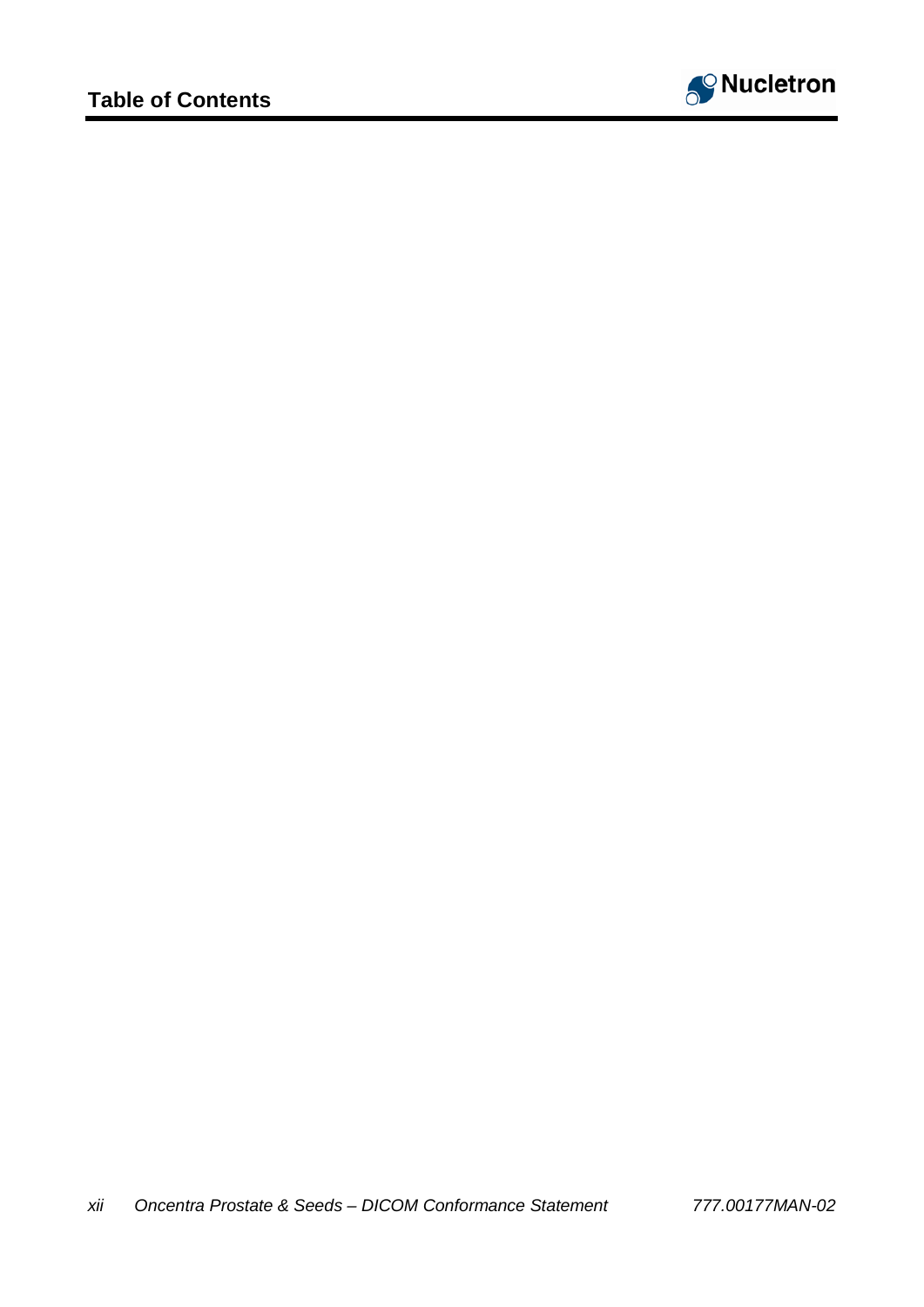

## <span id="page-8-0"></span>**1. Introduction**

This conformance statement specifies how the Oncentra Prostate application conforms to the DICOM 2003 V3.0 standard and the IEC Technical Report 61852. This document follows the guidelines for DICOM conformance statements of IEC technical Report 62266. Oncentra Prostate uses the DICOM protocol to receive and transmit objects that are used in the radiation therapy process.

## <span id="page-8-1"></span>**1.1 Scope**

#### <span id="page-8-2"></span>**1.1.1 Oncentra Prostate**

Oncentra Prostate is a 'real time' treatment planning system for brachytherapy, specially designed for the treatment of prostate cancer. Direct 3D ultrasound imaging of the implant gives the possibility to update the treatment plan during insertion of the catheters in the prostate.

Before treatment, the software provides the physician with anatomical and dosimetric information, which is used to determine the positioning and loading of radioactive sources. The software also provides a variety of plan evaluation tools to assist in generating the most optimal dose distribution (e.g. dose verification at a point and dose volume histograms).

#### <span id="page-8-3"></span>**1.1.2 Smoothbase**

Oncentra Prostate uses Smoothbase as database to store plans and images. The Smoothbase database is used in different Nucletron products. The main features of Smoothbase are:

- User management.
- Store and retrieve images, treatment plans, etc.
- Import treatment plans, images, etc. from another DICOM source or,
- Export treatment plans, images, etc. to another DICOM destination or,
- Import or export treatment plans, images, etc. to a DICOM Media file.
- Print images to a DICOM printer
- Query and Retrieve User (SCU) functionality, which may be used to query and retrieve DICOM objects from a remote Query and Retrieve Provider (SCP).
- <span id="page-8-4"></span>Query worklist functionality (SCU) and handling of query responses.

### **1.2 Intended Audience**

This document is intended for:

- Users of Oncentra Prostate, who want to use DICOM with the Application.
- Marketing and Sales persons.
- System Integrators of medical equipment.
- Other vendors offering interfacing via DICOM.

It is assumed, that the reader is familiar with the DICOM standard.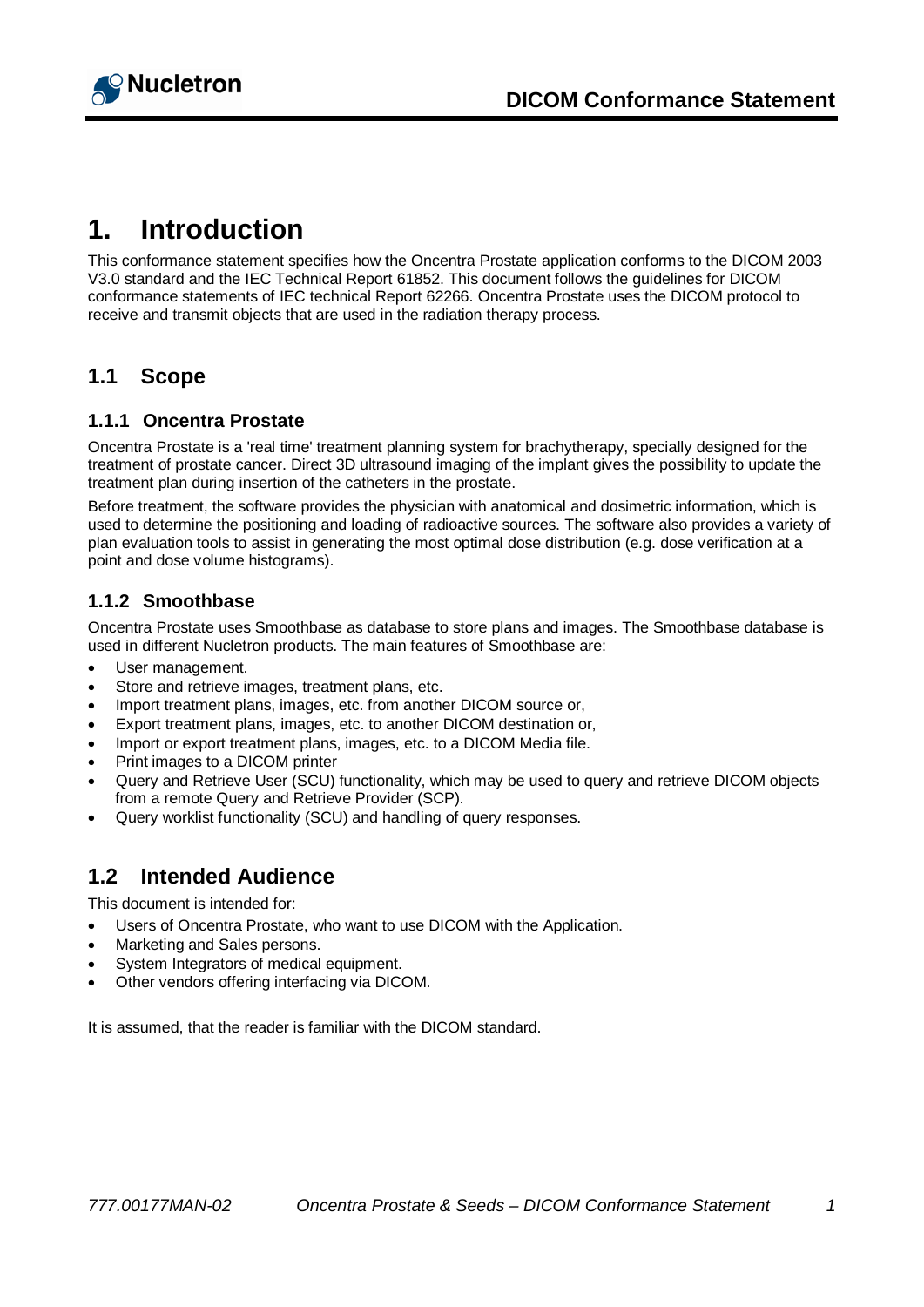

## <span id="page-9-0"></span>**2. Document History**

| <b>Revision</b> | Who            | <b>Reason for Change</b>                                      | <b>Changes</b>                                                                               |
|-----------------|----------------|---------------------------------------------------------------|----------------------------------------------------------------------------------------------|
| 00              | John de Ridder | Initial version for Oncentra<br>Seeds                         | DICOM tag 3004,000C is now<br>Prostate 4.0 including Oncentra   confirm DICOM Standard 2008. |
| 01              | John de Ridder | Release of Oncentra Prostate<br>v4.1 including Oncentra Seeds | Two tags added for connectivity with<br>Flexitron afterloader.                               |
| 02              | John de Ridder | Release of Oncentra Prostate<br>v4.2 including Oncentra Seeds | Multi language support and<br>Supporting all mandatory tags from<br>DICOM standard 2011.     |

## <span id="page-9-1"></span>**3. Related Documents**

| Reference      | <b>Revision</b> | <b>Description</b>                                          |
|----------------|-----------------|-------------------------------------------------------------|
| 1777.00315 MAN |                 | Oncentra Prostate including Oncentra Seeds Reference Manual |
| 777.00316 MAN  |                 | Oncentra Prostate including Oncentra Seeds User Manual      |
| 777.00331 MAN  |                 | Oncentra Prostate including Oncentra Seeds Service Manual   |
| DICOM2003      |                 | Digital Imaging and Communications in Medicine              |

<span id="page-9-2"></span>\* Latest version (available via the Nucletron Extranet).

## **4. Definitions, Terms and Abbreviations**

This section provides the definitions of terms, acronyms, and abbreviations, which are used throughout the document.

| <b>Abbreviation</b> | <b>Description</b>                                                                                                                                                                |  |  |  |  |
|---------------------|-----------------------------------------------------------------------------------------------------------------------------------------------------------------------------------|--|--|--|--|
| Oncentra Prostate   | Software tool to acquire ultrasound images and to perform and verify the prostate treatment<br>plans.                                                                             |  |  |  |  |
| Smoothbase          | Database used in several Nucletron products to store and retrieve patient data and to<br>exchange such data with other products using DICOM.                                      |  |  |  |  |
| AE <sup></sup>      | Application Entity, according to DICOM terminology                                                                                                                                |  |  |  |  |
| <b>DICOM</b>        | Digital Imaging and Communications in Medicine, a standard on image communications in<br>medical applications                                                                     |  |  |  |  |
| <b>DIMSE</b>        | <b>DICOM Message Service element</b>                                                                                                                                              |  |  |  |  |
| IE                  | <b>Information Entity</b>                                                                                                                                                         |  |  |  |  |
| <b>IOD</b>          | Information Object Definition, according to DICOM terminology                                                                                                                     |  |  |  |  |
| <b>NEMA</b>         | National Electrical Manufacturers Association                                                                                                                                     |  |  |  |  |
| <b>PDU</b>          | Protocol Data Unit                                                                                                                                                                |  |  |  |  |
| SCU                 | Service Class User, according to DICOM terminology                                                                                                                                |  |  |  |  |
| <b>SCP</b>          | Service Class Provider, according to DICOM terminology                                                                                                                            |  |  |  |  |
| <b>SOP</b>          | Service-Object-Pair, a definition of an information object (like an image) and of a service (like<br>storage) that can be performed for the object                                |  |  |  |  |
| TCP/IP              | Transmission Control Protocol / Internet Protocol, a widely used computer networking<br>protocol                                                                                  |  |  |  |  |
| <b>VR</b>           | Value Representation, a data encoding method in DICOM                                                                                                                             |  |  |  |  |
| UID                 | Unique Identifier used to identify an object by a worldwide unique<br>Identifier, according to DICOM terminology.                                                                 |  |  |  |  |
| C-MOVE              | DIMSE for transfer of object instance(s) from a remote AE, whose attributes match a<br>specified set of attributes, to another remote AE, which could be the AE of the requestor. |  |  |  |  |
| C-FIND              | DIMSE for matching of a set of attributes to the attributes of a set of DICOM object instances<br>on a remote AE.                                                                 |  |  |  |  |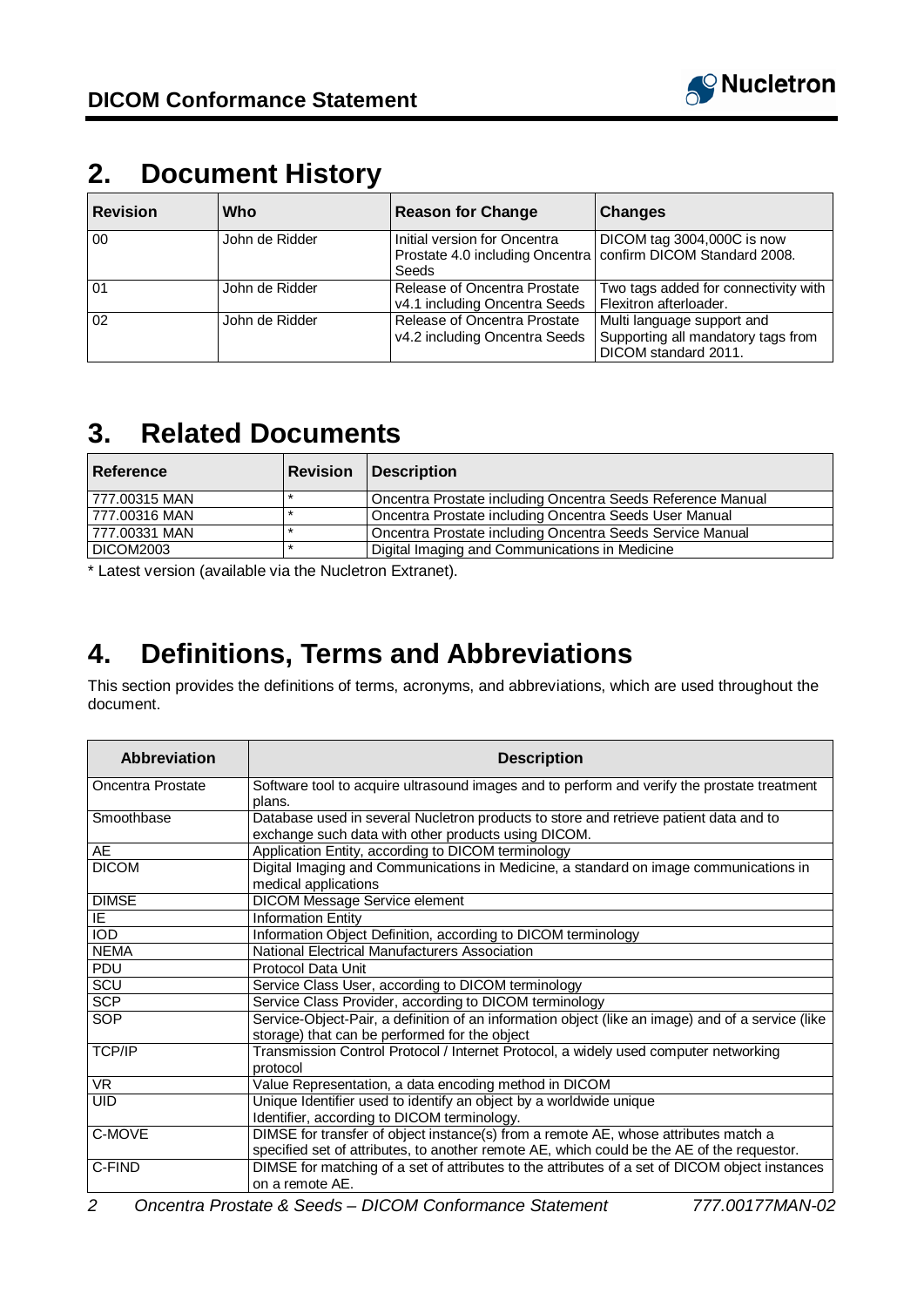

| <b>Abbreviation</b> | <b>Description</b>                                            |
|---------------------|---------------------------------------------------------------|
| <b>C-STORE</b>      | DIMSE for transfer of a DICOM object instance to a remote AE. |
| <b>US</b>           | <b>Ultrasound System</b>                                      |
| <b>ROI</b>          | Region of Interest; defined contour on a slice                |
| VOI                 | Volume of interest; consists of multiple ROI's                |

## <span id="page-10-0"></span>**5. Implementation Model**

In its current version Smoothbase is, very basically, an implementation of

- Export Command, which can send DICOM objects to a Remote Storage SCP.
- Import Command, which can receive DICOM objects from a Remote Storage SCU.
- DICOM Basic Print, which can send DICOM objects to a DICOM Basic Print SCP.
- Query and Retrieve User (SCU) functionality, which may be used to query and retrieve DICOM objects from a remote Query and Retrieve Provider (SCP).
- Query worklist (SCU) functionality, which can be used to query a worklist from a remote worklist provider.

The data flow diagram shown in [Figure 1](#page-11-1) represents all DICOM Application Entities present in an instantiation of the Oncentra Prostate product and maps these to real world activities and applicable user actions.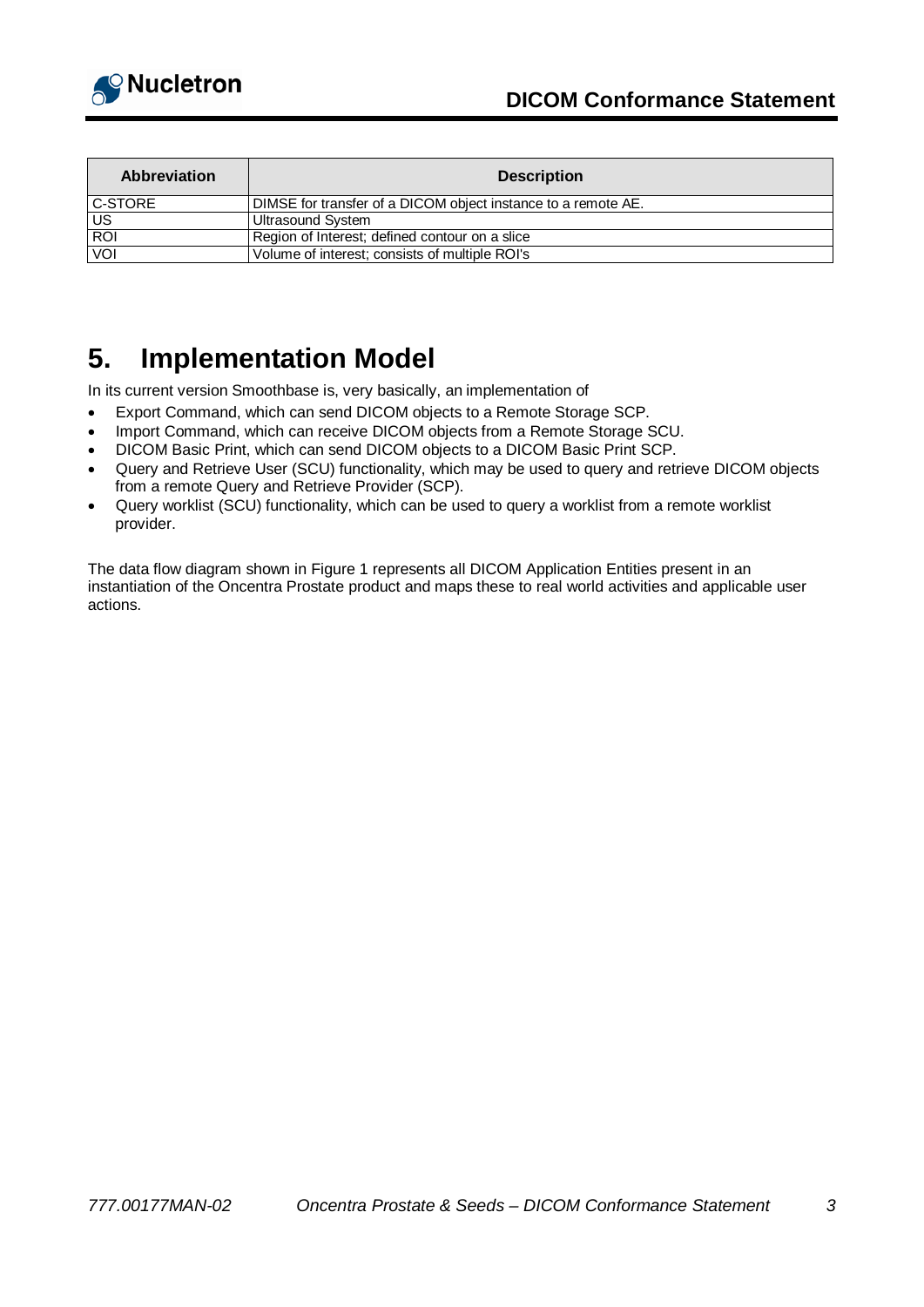

### <span id="page-11-0"></span>**5.1 Application Data Flow Diagram**

Figure 1 shows a diagram illustrating the data flow in the application model.



<span id="page-11-1"></span>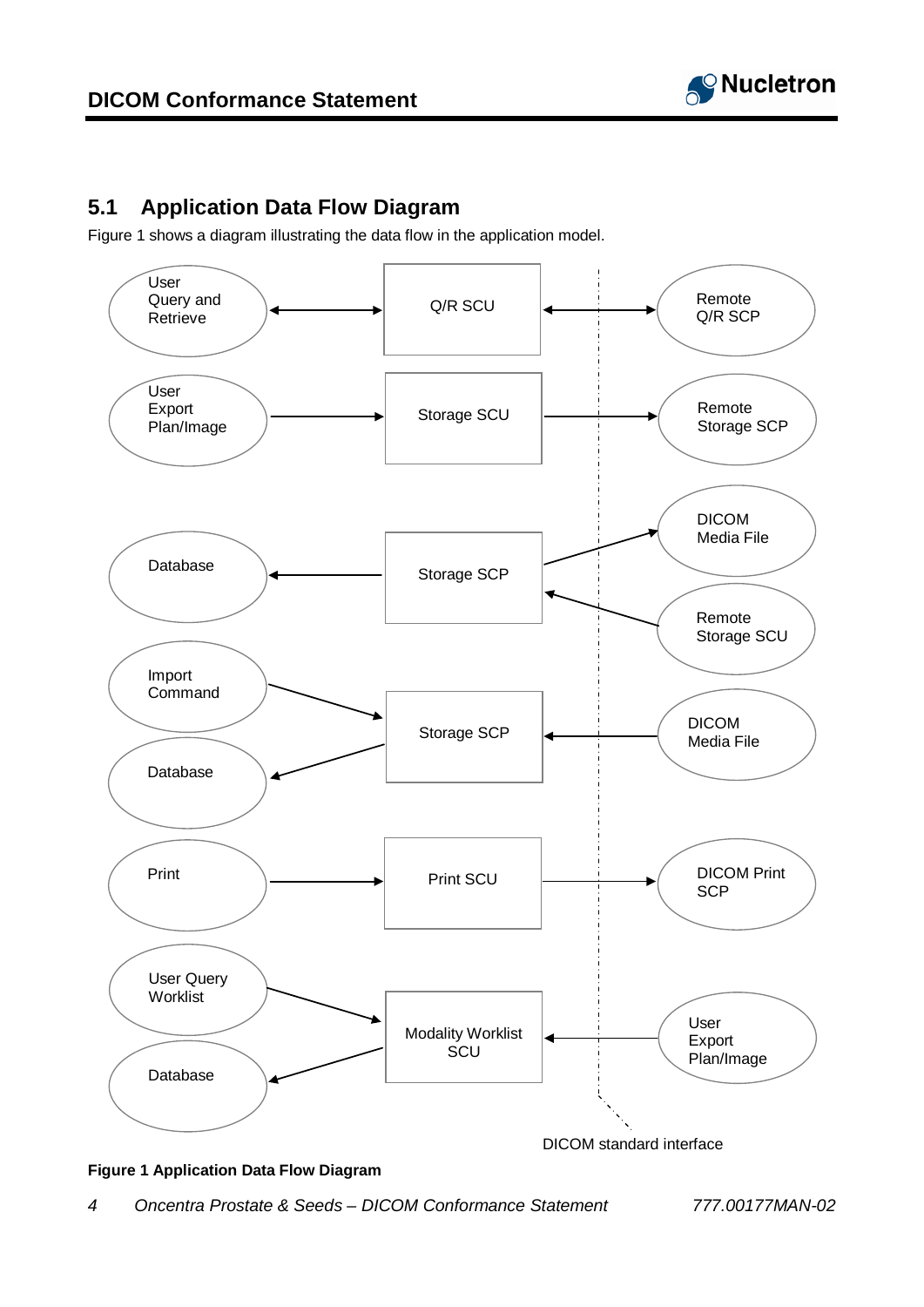

The Export Command is invoked when a user requests to transfer objects to a Remote Storage SCP. The objects are retrieved from the database and sent to the remote system.

The Storage SCP is a background process, which is started when the system boots. When an association is received, the incoming objects will be validated and stored in the database.

The Import command is invoked when a user requests to import from a DICOM media file. The selected DICOM media is imported and incoming objects will be validated and stored in the database.

The DICOM Print is invoked when a user requests to print images to a remote DICOM printer. The images are composed to the Basic Grayscale Print protocol and sent to the remote system.

On request of the user, the Modality Worklist is queried at the remote modality worklist SCP. The worklist items returned are made available to the user. The user can select a worklist item from the worklist. The attributes settings that belong to the selected worklist item will be applied to the objects created, at the moment that the requested task in the selected worklist item is carried out.

### <span id="page-12-0"></span>**5.2 Data Types**

Smoothbase supports the following data types:

- US frames including planning mode (PRE, LIFE, POST) (see Appendix A for details)
- CT Slices
- MR Slices
- Contours
- Treatment plans
- Images (Screenshots)

The previously handled volumes are calculated automatically from the frames during loading.

The supported data types are stored using the DICOM format using the following mapping to the supported DICOM standard:

| Data Type              | <b>DICOM</b> format     |
|------------------------|-------------------------|
| US frame               | <b>DICOM US</b>         |
| <b>CT Slices</b>       | <b>DICOM CT</b>         |
| <b>MR Slices</b>       | <b>DICOM MR</b>         |
| Contours               | <b>RT Structure Set</b> |
| <b>Treatment plans</b> | RT Brachy Plan          |
| Images                 | Secondary Capture       |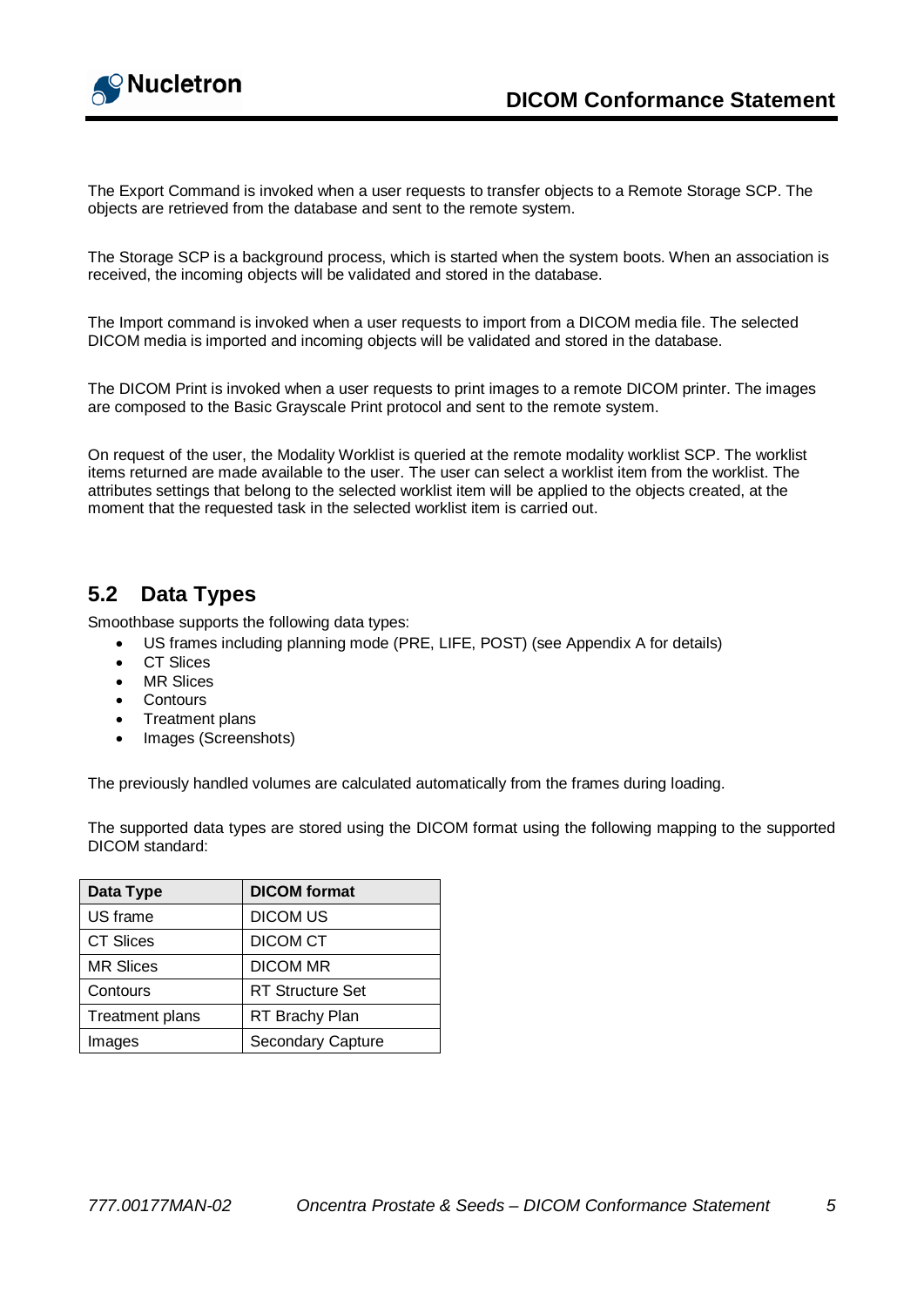



### <span id="page-13-0"></span>**5.3 Data Hierarchy**

The following figure shows the relationship between the different data.



**Figure 2 Data hierarchy**

### <span id="page-13-1"></span>**5.4 Functional Definitions of AE's**

All communications and transfer with the remote application is accomplished utilizing the DICOM protocol over a network using the TCP/IP protocol stack or the DICOM Media File.

#### <span id="page-13-2"></span>**5.4.1 Query/Retrieve SCU AE**

The Query/Retrieve SCU AE supports negotiation and establishment of association with a Query/Retrieve SCP AE. It supports querying for patients, studies, series and series items (plans/images), as well as issuing of C-MOVE requests for selected information objects. If a Find or Move request is issued, the SCU AE will synchronously wait for a response from the remote SCP AE.

#### <span id="page-13-3"></span>**5.4.2 Storage SCU AE**

The Storage SCU AE establishes an association with a user selected remote AE just prior to sending a Store request to that AE.

#### <span id="page-13-4"></span>**5.4.3 Storage SCP AE**

The Storage SCP AE waits for an association to accept at the TCP/IP port number 104. When an association request is received with valid connections criteria, the Storage SCP AE responds with a list of SOP class UIDs that it will accept. It then waits for a Store request. If a Store is received, then from all incoming plans and images that are conformant to the association, Smoothbase domain objects are created. These domain objects are validated against their validation rules and stored in the database when valid.

#### <span id="page-13-5"></span>**5.4.4 Print SCU AE**

The Print SCU AE establishes an association with a user selected remote AE just prior to sending a Print request to that AE.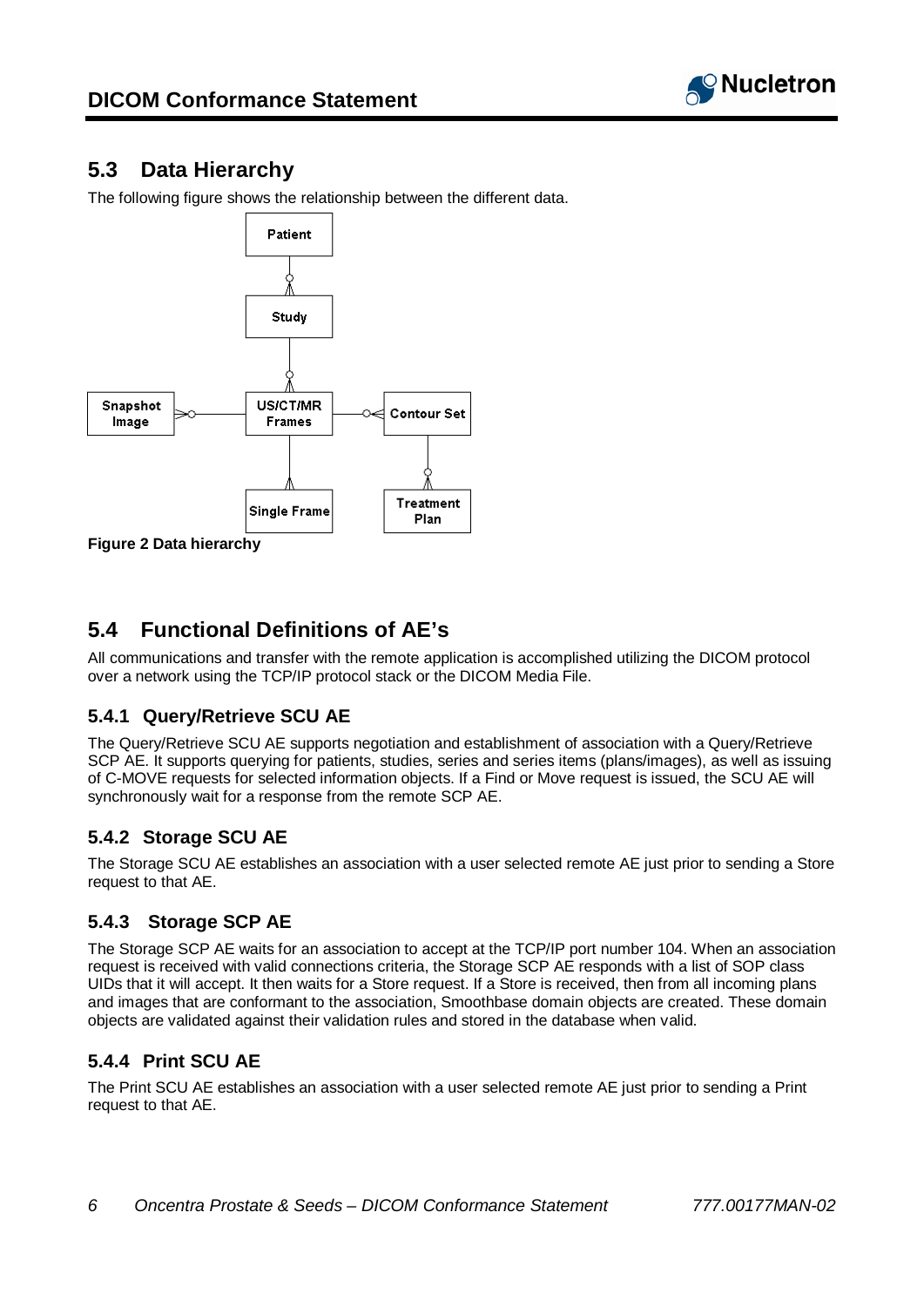

#### <span id="page-14-0"></span>**5.4.5 Modality worklist SCU AE**

The modality worklist SCU AE supports negotiation and establishment of association with modality worklist SCP AE. It supports querying for the basic worklist.

### <span id="page-14-1"></span>**5.5 Sequencing of Real-World Activities**

<span id="page-14-2"></span>Not applicable.

## <span id="page-14-3"></span>**6. AE Specifications**

### **6.1 Query Retrieve SCU AE – Specification**

The Query Retrieve SCU AE provides Standard Conformance to the following DICOM V3.0 SOP Classes as a Query Retrieve SCU.

| <b>SOP Class Name</b>   | <b>SOP Class UID</b>          |
|-------------------------|-------------------------------|
| CT Image Storage        | 1.2.840.10008.5.1.4.1.1.2     |
| MR Image Storage        | 1.2.840.10008.5.1.4.1.1.4     |
| US Image Storage        | 1.2.840.10008.5.1.4.1.1.6.1   |
| US Multi Frame Image    | 1.2.840.10008.5.1.4.1.1.3.1   |
| <b>RT Structure Set</b> | 1.2.840.10008.5.1.4.1.1.481.3 |
| RT Plan Storage         | 1.2.840.10008.5.1.4.1.1.481.5 |
| RT Dose                 | 1.2.840.10008.5.1.4.1.1.481.2 |

#### <span id="page-14-4"></span>**6.1.1 Association Establishment Policies**

#### **6.1.1.1 General**

The Query Retrieve SCU AE will initiate an association as a Query Retrieve Service Class User, requesting data about object instances and object instances themselves.

The PDU size is configurable and should be defined between 4096 byes and 28672K bytes.

#### **6.1.1.2 Number of Associations**

The maximum number of simultaneous associations is one.

#### **6.1.1.3 Asynchronous Nature**

The Query Retrieve SCU AE does not support asynchronous communication (multiple outstanding transactions over a single association).

#### **6.1.1.4 Implementation Identifying Information**

The Implementation Identifying information is defined as followed:

- The implementation class UID is 2.16.840.1.
- The implementation version name is MergeCOM3\_321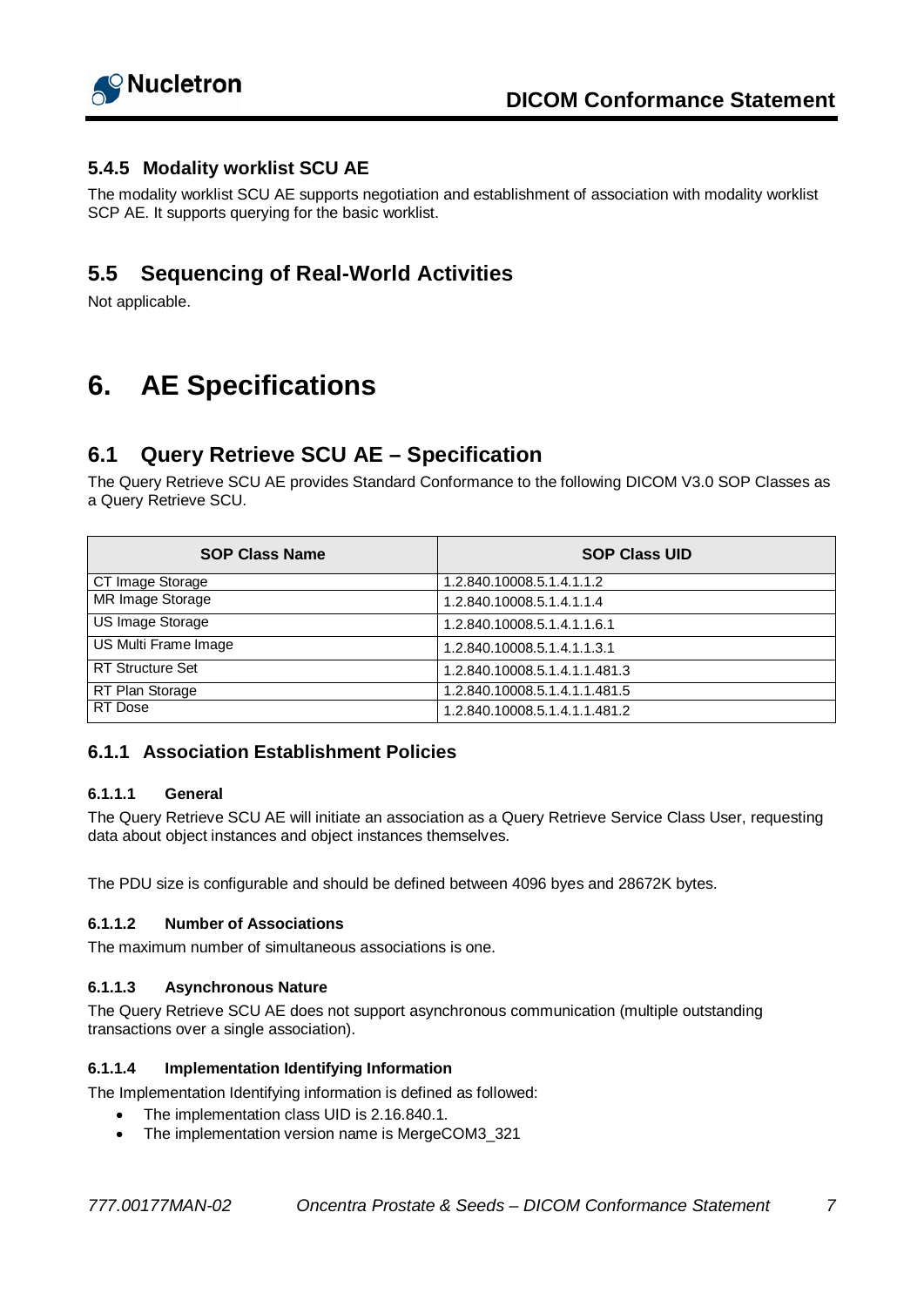

#### <span id="page-15-0"></span>**6.1.2 Association Initiation by Real-World Activity**

The Query Retrieve SCU AE initiates an association for the appropriate Query Retrieve Service Class that corresponds to the set of information objects that is requested for lookup or for transfer. The association is closed when all queries have been performed or all requested information objects have been transferred or when an error occurs.

The user selects a function for querying and retrieving messages from a known source that supports Query and Retrieve as a Provider.

#### **6.1.2.1 Real-World Activity for Find and Move execution operations of Oncentra Application**

The Oncentra application opens associations to do C-FINDs and C-MOVEs. The associations are closed after an error or when the initiator requests them to be closed.

#### **6.1.2.2 Associated Real-World Activity for the Find and Move operations**

The Oncentra application can load patient data by means of a DICOM Query Retrieve dialog.

Based on operator supplied search parameters, the application selects an appropriate query model to be used in a C-FIND request to a selected Query Retrieve Provider.

The result returned from the Query Retrieve Provider, if any, is displayed in a dialog, from which the operator may select candidates for retrieval to the Smoothbase Storage Provider.

The selected retrieval candidate data, if any selected, is used in a new association with a C-MOVE request to the Query Retrieve Provider. The result, if successful, is displayed in the application and may be used for further processing.

#### **6.1.2.3 Proposed Presentation Contexts**

The presentation contexts that are proposed by the Query Retrieve SCU AE for the Query Retrieve operations are specified in the following table.

|                                                                 | <b>Abstract Syntax</b>      | <b>Transfer Syntax</b>                                 | <b>Role</b>                              | Ext. |             |
|-----------------------------------------------------------------|-----------------------------|--------------------------------------------------------|------------------------------------------|------|-------------|
| <b>Name</b>                                                     | UID                         | <b>Name List</b>                                       | <b>UID List</b>                          |      | Neg.        |
| <b>Study Root Query</b><br>Retrieve Information<br>Model - Find | 1.2.840.10008.5.1.4.1.2.2.1 | Explicit VR Little Endian<br>Implicit VR Little Endian | 1.2.840.10008.1.2.1<br>1.2.840.10008.1.2 | SCU  | None        |
| <b>Study Root Query</b><br>Retrieve Information<br>Model - Move | 1.2.840.10008.5.1.4.1.2.2.2 | Explicit VR Little Endian<br>Implicit VR Little Endian | 1.2.840.10008.1.2.1<br>1.2.840.10008.1.2 | SCU  | <b>None</b> |

*NOTE:*

*Big Endian is not yet supported in the current version of Smoothbase.*

#### <span id="page-15-1"></span>**6.1.3 Association Acceptance Policy**

The Query Retrieve SCU AE never accepts an association.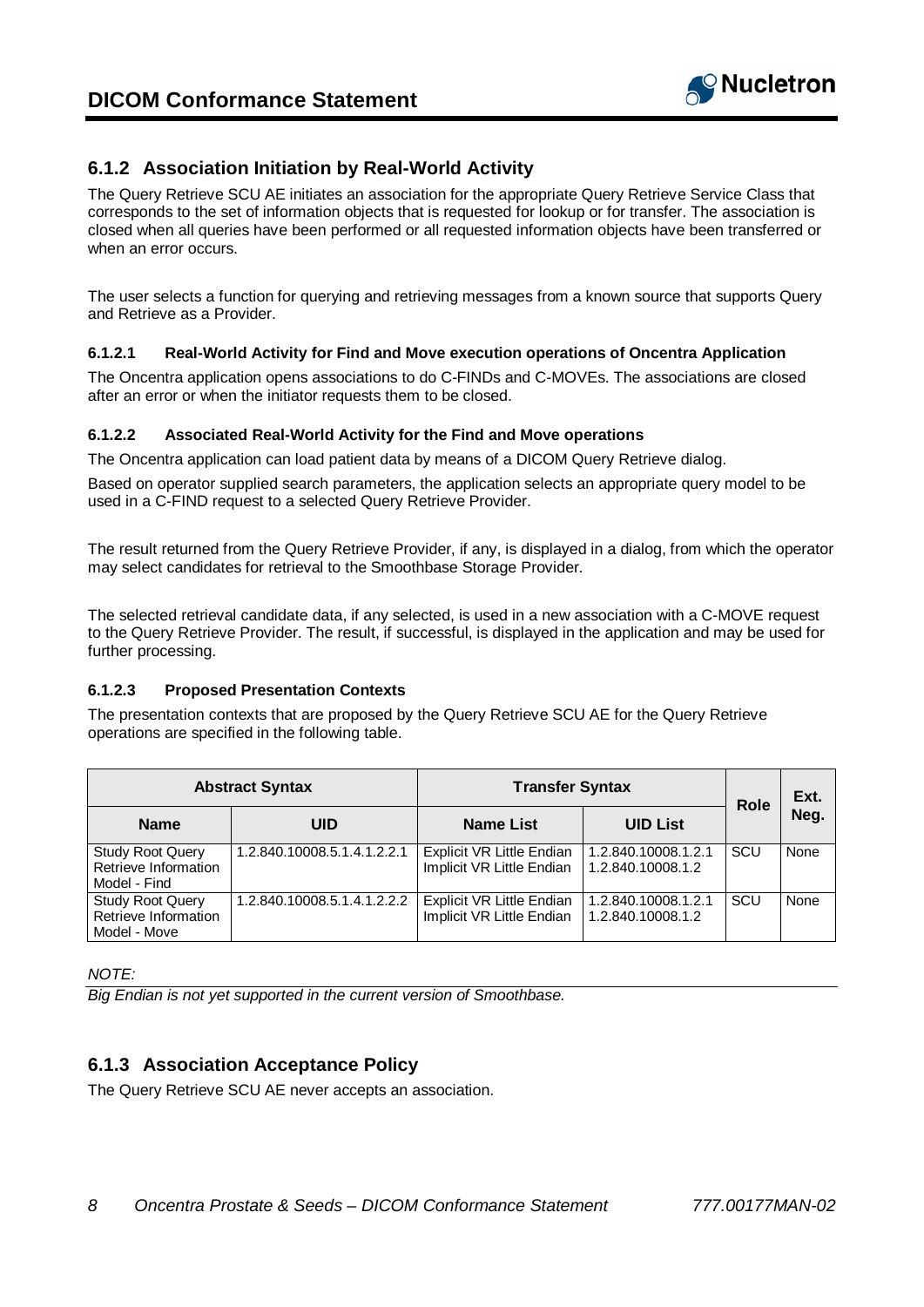

### <span id="page-16-0"></span>**6.2 Storage SCU AE – Specification**

The Storage SCU AE provides Standard Conformance to the following DICOM V3.0 SOP Classes as a Storage SCU.

| <b>SOP Class Name</b>   | <b>SOP Class UID</b>          |
|-------------------------|-------------------------------|
| CT Image Storage        | 1.2.840.10008.5.1.4.1.1.2     |
| MR Image Storage        | 1.2.840.10008.5.1.4.1.1.4     |
| US Image Storage        | 1.2.840.10008.5.1.4.1.1.6.1   |
| US Multi Frame Image    | 1.2.840.10008.5.1.4.1.1.3.1   |
| <b>RT Structure Set</b> | 1.2.840.10008.5.1.4.1.1.481.3 |
| RT Plan Storage         | 1.2.840.10008.5.1.4.1.1.481.5 |
| RT Dose                 | 1.2.840.10008.5.1.4.1.1.481.2 |

#### <span id="page-16-1"></span>**6.2.1 Association Establishment Policies**

#### **6.2.1.1 General**

The Storage SCU AE will initiate an association as an SCU of Storage Services when a local operator requests to send objects over the network to a remote Storage SCP. The association is closed when the object has been sent to the remote Storage SCP. The Storage SCU AE is able to abort the association when an error occurs.

The PDU size is configurable and should be defined between 4096 byes and 28672K bytes.

#### **6.2.1.2 Number of Associations**

The maximum number of simultaneous associations is one.

#### **6.2.1.3 Asynchronous Nature**

The Storage SCU AE does not support asynchronous communication (multiple outstanding transactions over a single association).

#### **6.2.1.4 Implementation Identifying Information**

The Implementation Identifying information is defined as followed:

- The implementation class UID is 2.16.840.1.
- <span id="page-16-2"></span>The implementation version name is MergeCOM3 321

#### **6.2.2 Association Initiation by Real-World Activity**

The Storage SCU AE initiates an association for the appropriate Storage Services Class that corresponds to the set of objects requested for transfer. The association is closed when all objects have been sent to the remote DICOM system or when an error occurs.

#### **6.2.2.1 Real-World Activity for the Transfer Objects operation**

The Storage SCU AE initiates associations for the transfer of objects to a remote DICOM system.

#### **6.2.2.1.1 Associated Real-World Activity**

The user selects the Export Command and the DICOM destination. The DICOM destination can be configured with one or more DICOM Export adapters.

Once the association has been established, the Storage SCU AE sends a Store message.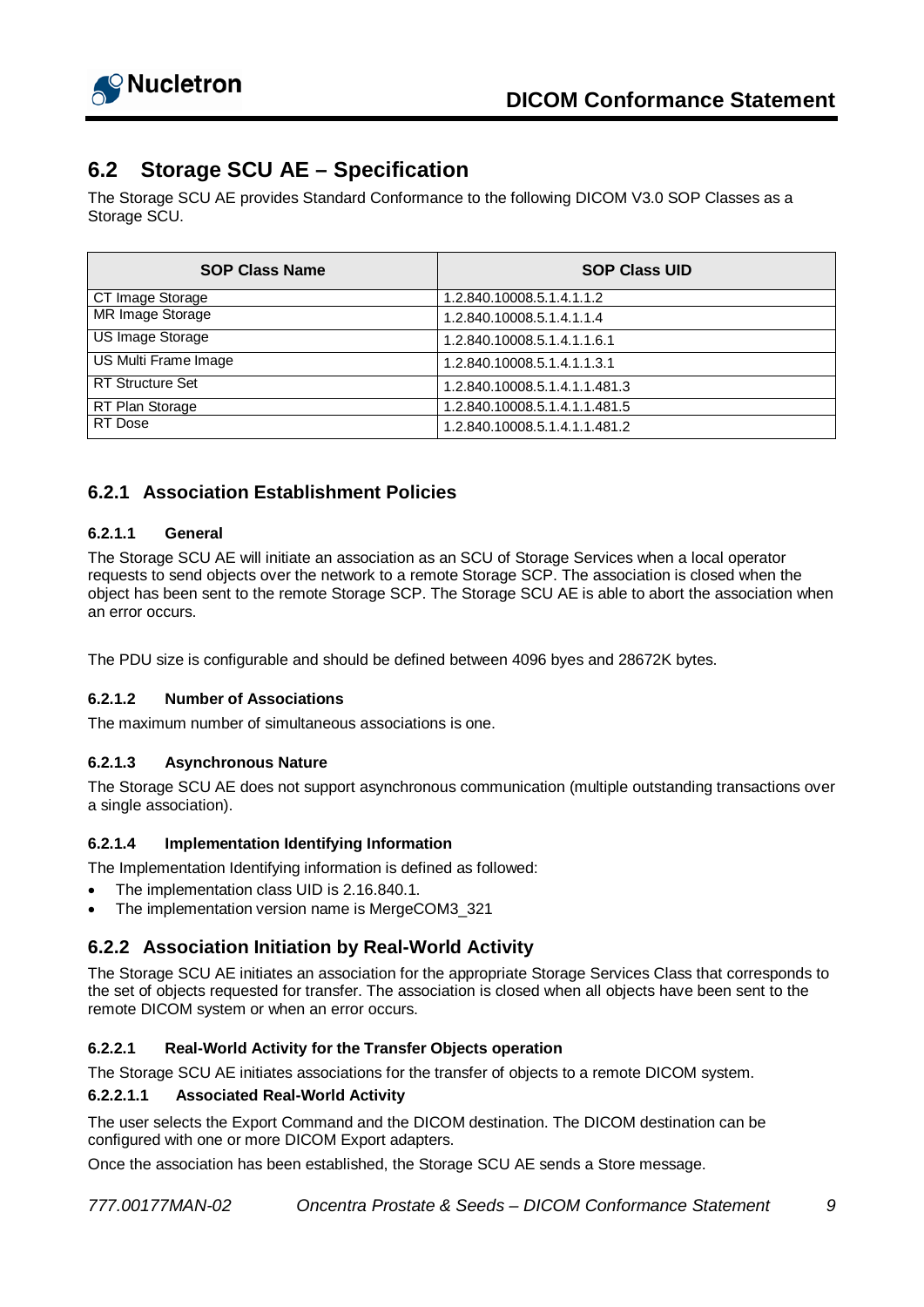



#### **6.2.2.1.2 Proposed Presentation Contexts**

The presentation contexts that are proposed by the Storage SCU AE for the Transfer Objects operation are specified in the following table.

|                                                 | <b>Abstract Syntax</b> | <b>Transfer Syntax</b>                                        | <b>Role</b>                              | <b>Extended</b><br><b>Negotiation</b> |      |
|-------------------------------------------------|------------------------|---------------------------------------------------------------|------------------------------------------|---------------------------------------|------|
| UID<br><b>Name</b>                              |                        | <b>Name List</b>                                              | <b>UID List</b>                          |                                       |      |
| Applies to all supported storage SOP<br>classes |                        | <b>Explicit VR Little Endian</b><br>Implicit VR Little Endian | 1.2.840.10008.1.2.1<br>1.2.840.10008.1.2 | SCU                                   | None |

#### <span id="page-17-0"></span>**6.2.3 Association Acceptance Policy**

<span id="page-17-1"></span>The Storage SCU AE never accepts an association.

### **6.3 Storage SCP AE – Specification**

The Storage SCP AE provides Standard Conformance to the following DICOM V3.0 SOP Classes as a Verification SCP.

| <b>SOP Class Name</b>    | <b>SOP Class UID</b> |
|--------------------------|----------------------|
| l Verification SOP Class | 1.2.840.10008.1.1    |

The Storage SCP AE provides Standard Conformance to the following DICOM V3.0 SOP Classes as a Storage SCP.

#### <span id="page-17-2"></span>**6.3.1 Association Establishment Policies**

| <b>SOP Class Name</b>   | <b>SOP Class UID</b>          |
|-------------------------|-------------------------------|
| CT Image Storage        | 1.2.840.10008.5.1.4.1.1.2     |
| MR Image Storage        | 1.2.840.10008.5.1.4.1.1.4     |
| US Image Storage        | 1.2.840.10008.5.1.4.1.1.6.1   |
| US Multi Frame Image    | 1.2.840.10008.5.1.4.1.1.3.1   |
| <b>RT Structure Set</b> | 1.2.840.10008.5.1.4.1.1.481.3 |
| RT Plan Storage         | 1.2.840.10008.5.1.4.1.1.481.5 |
| RT Dose                 | 1.2.840.10008.5.1.4.1.1.481.2 |

#### **6.3.1.1 General**

The Storage SCP AE will wait for an association as an SCP of Storage Services. When a Store request is received, the corresponding objects are validated and when valid, stored in the database.

The PDU size is configurable and should be defined between 4096 byes and 28672K bytes.

#### **6.3.1.2 Number of Associations**

The maximum number of simultaneous associations is one.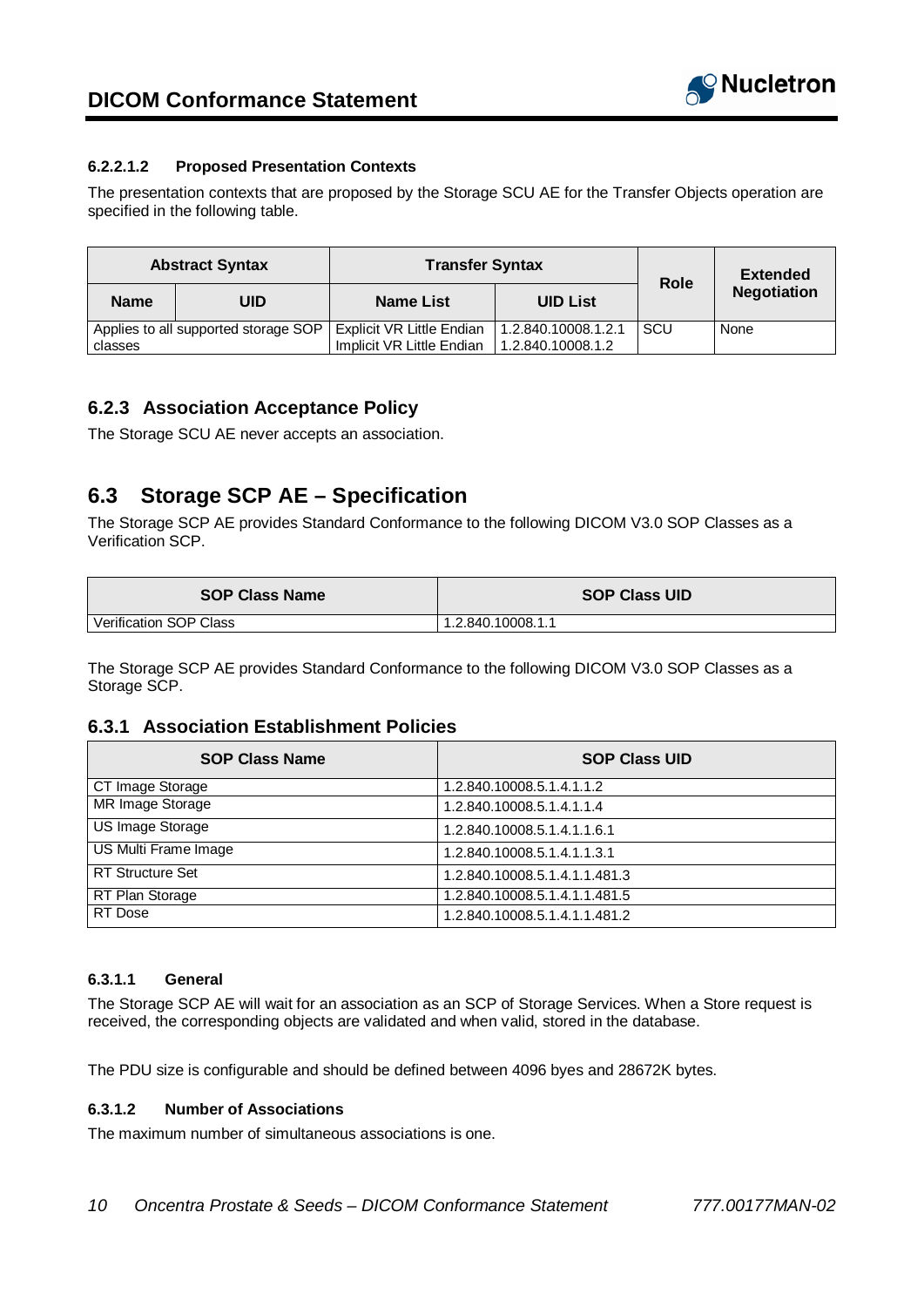

#### **6.3.1.3 Asynchronous Nature**

The Storage SCP AE does not support asynchronous communication (multiple outstanding transactions over a single association).

#### **6.3.1.4 Implementation Identifying Information**

The Implementation Identifying information is defined as followed:

- The implementation class UID is 2.16.840.1.
- The implementation version name is MergeCOM3 321

#### <span id="page-18-0"></span>**6.3.2 Association Initiation by Real-World Activity**

The Storage SCP AE never initiates an association.

#### <span id="page-18-1"></span>**6.3.3 Association Acceptance Policy**

The Storage SCP AE accepts an association for the Verification and Storage Service Class. The Storage SCP is able to abort the association when an error occurs.

#### *NOTE:*

*Only those associations are accepted that are registered with the Storage SCP AE.*

#### **6.3.3.1 Real-World Activity for the Echo Response operation**

The Storage SCP AE waits for an association request and accepts associations to do, among other things, the Verification Service. The association is closed after an error or when the initiator requests it to be closed.

#### **6.3.3.1.1 Presentation Context table**

Only the presentation context listed in the following table will be accepted by the Storage SCP AE for the Verification Service Class.

| <b>Abstract Syntax</b>        |                   | <b>Transfer Syntax</b>                                 |                                          | Role       | <b>Extended</b>    |
|-------------------------------|-------------------|--------------------------------------------------------|------------------------------------------|------------|--------------------|
| <b>Name</b>                   | UID               | <b>Name List</b><br><b>UID List</b>                    |                                          |            | <b>Negotiation</b> |
| Verification<br>Service Class | 1.2.840.10008.1.1 | Explicit VR Little Endian<br>Implicit VR Little Endian | 1.2.840.10008.1.2.1<br>1.2.840.10008.1.2 | <b>SCP</b> | None               |

#### **6.3.3.2 Real-World Activity for the Receive Objects operation**

The Storage SCP AE waits for an association and offers to do the Storage service. The association is closed after an error or when the initiator requests it to be closed.

#### **6.3.3.2.1 Associated Real-World Activity**

Once the association has been established, the Storage SCP AE waits for the transmission of conformant Storage Service messages.

#### **6.3.3.2.2 Presentation Context table**

Only the presentation contexts listed in the following table will be accepted by the Storage SCP AE for the Storage Service Class.

| <b>Abstract Syntax</b> |                                      | <b>Transfer Syntax</b>                                 |                                          | <b>Role</b> | <b>Extended</b>    |
|------------------------|--------------------------------------|--------------------------------------------------------|------------------------------------------|-------------|--------------------|
| <b>Name</b>            | UID                                  | <b>UID List</b><br><b>Name List</b>                    |                                          |             | <b>Negotiation</b> |
| classes                | Applies to all supported storage SOP | Explicit VR Little Endian<br>Implicit VR Little Endian | 1.2.840.10008.1.2.1<br>1.2.840.10008.1.2 | <b>SCP</b>  | None               |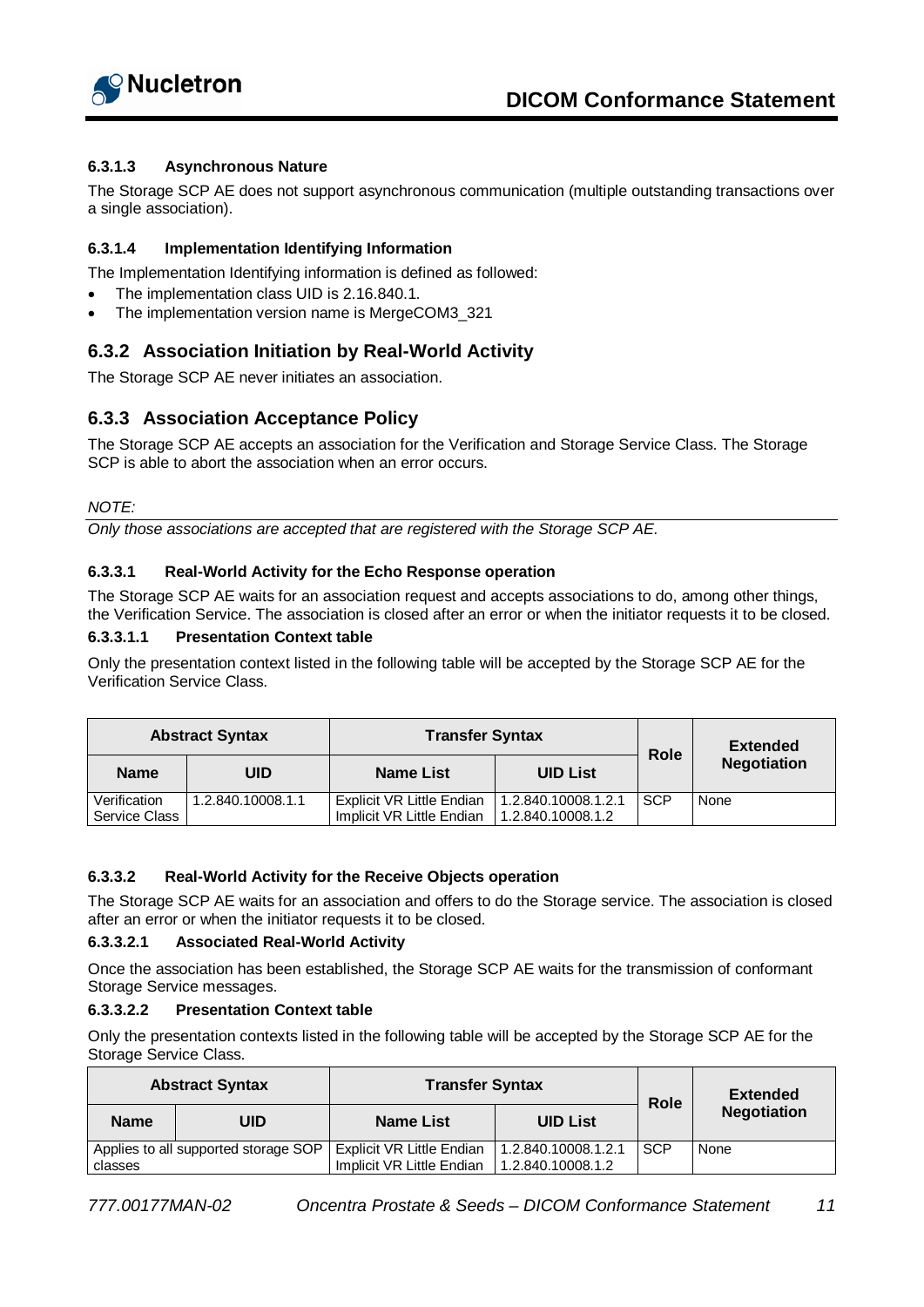

#### **6.3.3.2.3 SOP Specific Conformance for all storage SOP Classes**

The Storage SCP AE, responds to a C-STORE request with one of the following response codes.

| <b>Service</b><br><b>Status</b> | <b>Status Description</b>                                                                                                                                                          | <b>Status Code</b><br>(0000, 0900) | <b>Related Fields</b> |
|---------------------------------|------------------------------------------------------------------------------------------------------------------------------------------------------------------------------------|------------------------------------|-----------------------|
| <b>Success</b>                  |                                                                                                                                                                                    | 0000                               | None                  |
| Error                           | Incoming object was not valid or could not be written to<br>the database.                                                                                                          | 0110                               | None                  |
| Error                           | The new SOP Instance Value supplied by the invoking<br>DIMSE-service-user was already registered for a SOP<br>Instance of the specified SOP Class (Duplicate SOP<br>Instance UID). | 0111                               |                       |
| Error                           | Data Set does not match SOP Class.                                                                                                                                                 | A900                               |                       |
| Error                           | Send Study Instance UID (0020,000D) is already<br>known under a different Patient ID (0010,0020).                                                                                  | A9A8                               |                       |
| Error                           | Send Series Instance UID (0020,000E) is already<br>known under a different Study Instance UID<br>(0020,000D).                                                                      | A9A9                               |                       |
| Warning                         | Certain attributes have been changed in order to<br>coerce the SOP Instance into the Query Model of the<br>SCP.                                                                    | <b>B000</b>                        |                       |
| <i>NOTE:</i>                    |                                                                                                                                                                                    |                                    |                       |

*Attributes with a value type of 'Coded String (CS)' will only be accepted if they have a value as defined in the DICOM standard, unless stated otherwise in Appendix A. When the CS value is not recognized as a defined term, then status code 0110 is returned.*

#### **6.3.3.2.4 Presentation Context Acceptance Criterion**

Not applicable since only a single presentation context for each Storage Service Class is supported.

#### **6.3.3.2.5 Transfer Syntax Selection Policies**

Transfer syntaxes are accepted in the following order.

| <b>Transfer Syntax Name</b> |
|-----------------------------|
| Explicit VR Little Endian   |
| Implicit VR Little Endian   |

### <span id="page-19-0"></span>**6.4 Print SCU AE – Specifications**

The Print SCU AE provides Standard Conformance to the following DICOM V3.0 SOP Classes as a DICOM Basic Print SCU.

| <b>SOP Class Name</b>                   | <b>SOP Class UID</b>   |
|-----------------------------------------|------------------------|
| Basic Grayscale Print Management (META) | 1.2.840.10008.5.1.1.9  |
| l Basic Film Session                    | 1.2.840.10008.5.1.1.1  |
| l Basic Film Box                        | 1.2.840.10008.5.1.1.2  |
| Basic Grayscale Image Box               | 1.2.840.10008.5.1.1.4  |
| Printer                                 | 1.2.840.10008.5.1.1.16 |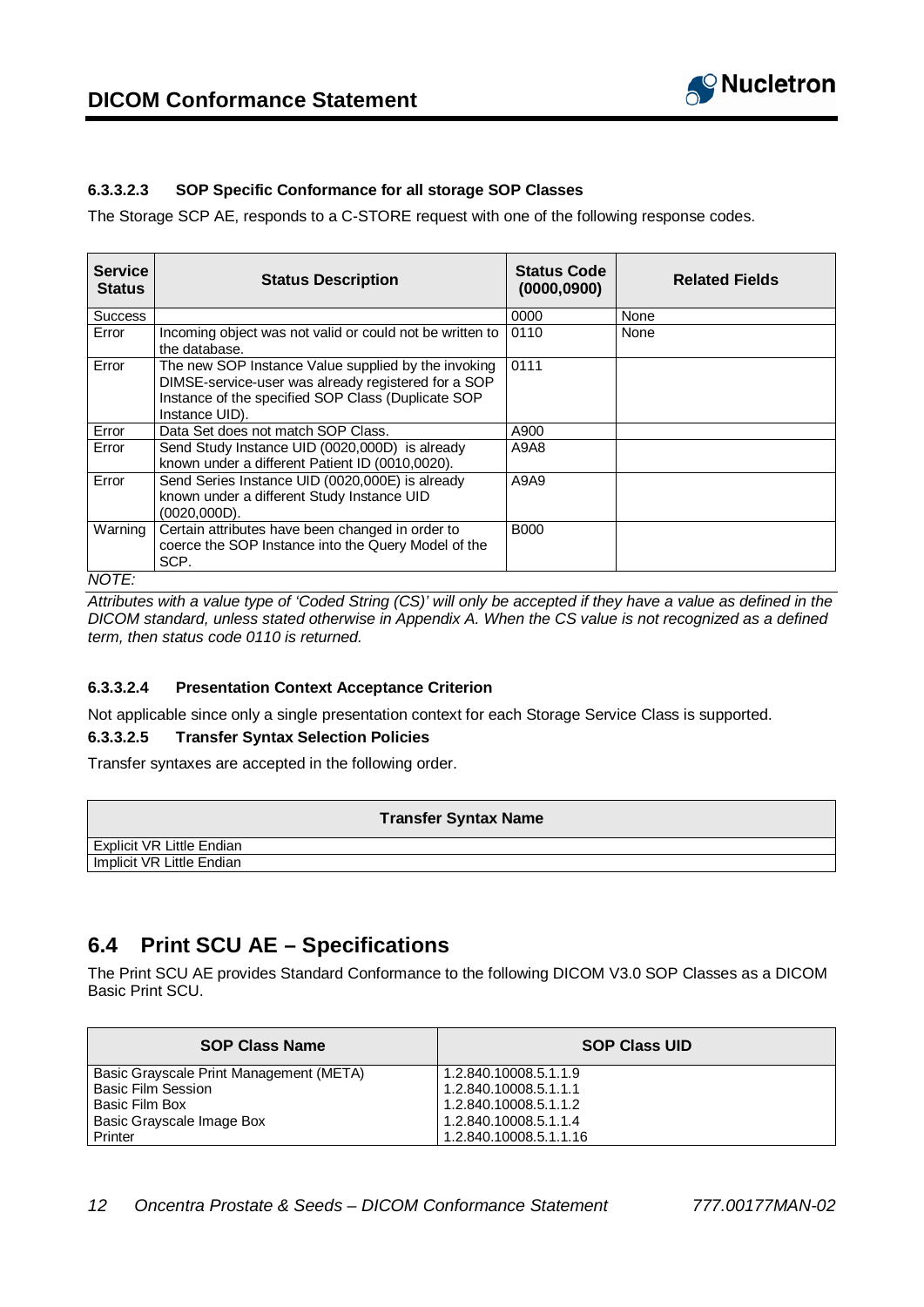

#### <span id="page-20-0"></span>**6.4.1 Association Establishment Policies**

#### **6.4.1.1 General**

The Print SCU AE will initiate an association as an SCU of Print Services when a local operator requests to print images over the network to a remote Basic Print SCP.

The maximum PDU size is 28672.

#### **6.4.1.2 Number of Associations**

The maximum number of simultaneous associations is one.

#### **6.4.1.3 Asynchronous Nature**

The Print SCU AE does not support asynchronous communication (multiple outstanding transactions over a single association).

#### **6.4.1.4 Implementation Identifying Information**

The Implementation Identifying information is defined as followed:

- The implementation class UID is 2.16.840.1.
- The implementation version name is MergeCOM3\_321

#### <span id="page-20-1"></span>**6.4.2 Association Initiation by Real-World Activity**

The Print SCU AE initiates an association for the appropriate Print Services Class that corresponds to the set of images requested to be printed. The association is closed when all images have been printed or when an error occurs.

#### **6.4.2.1 Real-World Activity for the Print Image operation**

The Print SCU AE initiates associations for the printing of images to a Basic Print SCP.

#### **6.4.2.1.1 Associated Real-World Activity**

Once the association has been established, the Print SCU sends a Basic Film Session, N\_CREATE message to the Basic Print SCP. This is followed by a Basic Film Box, N\_CREATE message. The Print SCU then sends a Basic Grayscale Image Box, N\_SET message. Finally, an N\_ACTION message is sent to instruct the Basic Print SCP to print either at the Basic Film Session or at the Basic Film Box level.

#### **6.4.2.1.2 Proposed Presentation Contexts**

The presentation contexts that are proposed by the Print SCU AE for the Print Image operation are specified in the following table.

|                                                             | <b>Abstract Syntax</b> | <b>Transfer Syntax</b>                                 |                                          |     |                    | <b>Extended</b><br><b>Role</b> |
|-------------------------------------------------------------|------------------------|--------------------------------------------------------|------------------------------------------|-----|--------------------|--------------------------------|
| <b>Name</b>                                                 | UID                    | <b>Name List</b>                                       | <b>UID List</b>                          |     | <b>Negotiation</b> |                                |
| <b>Basic Grayscale</b><br><b>Print Management</b><br>(META) | 1.2.840.10008.5.1.1.9  | Explicit VR Little Endian<br>Implicit VR Little Endian | 1.2.840.10008.1.2.1<br>1.2.840.10008.1.2 | SCU | None               |                                |
| NOTE:                                                       |                        |                                                        |                                          |     |                    |                                |

*Big Endian is not yet supported in the current version of Smoothbase.*

#### **6.4.2.1.3 SOP Specific Conformance**

Attribute values for SOP classes proposed by the Print SCU AE are specified in the following table.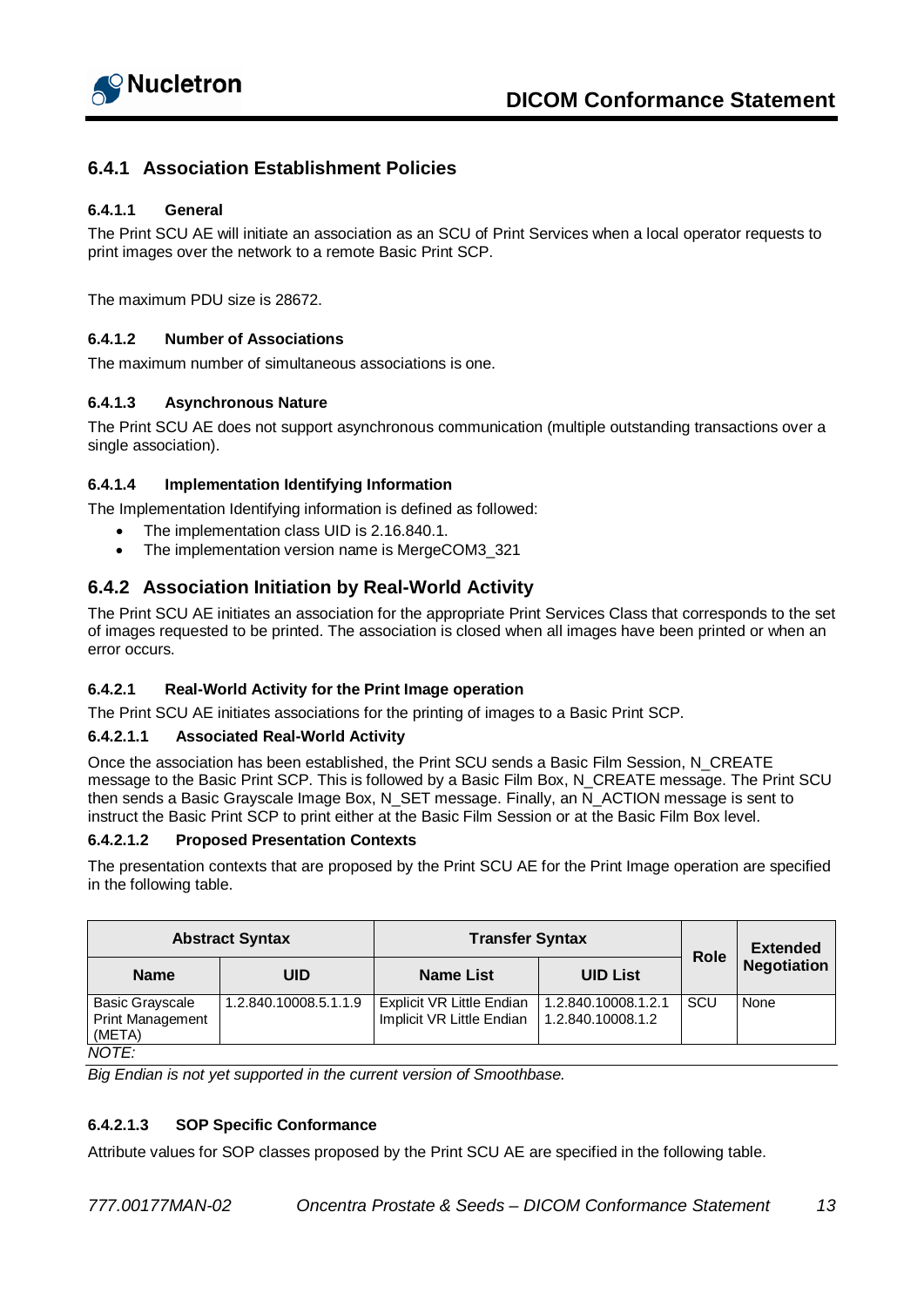

| <b>SOP Class Name</b>     | <b>Command</b>           | <b>Attribute Name</b>       | Range              |
|---------------------------|--------------------------|-----------------------------|--------------------|
| <b>Basic Film Session</b> | N_CREATE                 | Number of Copies            |                    |
|                           |                          | Medium Type                 |                    |
|                           |                          | <b>Film Destination</b>     |                    |
|                           |                          | <b>Film Session Label</b>   |                    |
|                           |                          | <b>Film Orientation</b>     |                    |
| Basic Film Box            | N_CREATE                 | <b>Magnification Type</b>   |                    |
|                           |                          | Max Density                 |                    |
|                           |                          | <b>Border Density</b>       |                    |
|                           |                          | <b>Empty Image Density</b>  |                    |
|                           |                          | Min Density                 |                    |
|                           |                          | Trim                        |                    |
| Basic Grayscale Image     | N SET                    | Image Position              |                    |
| <b>Box</b>                |                          | Samples Per Pixel           |                    |
|                           |                          | Photometric Interpretation  | Monochrome 1 or 2  |
|                           |                          | <b>Rows</b>                 | Depending on Image |
|                           |                          | Columns                     | Depending on Image |
|                           |                          | Pixel Aspect Ratio          | Depending on Image |
|                           |                          | <b>Bits Allocated</b>       | 16                 |
|                           |                          | <b>Bits Stored</b>          | 12                 |
|                           |                          | High Bit                    | 11                 |
|                           |                          | <b>Pixel Representation</b> |                    |
|                           |                          | Pixel Data                  |                    |
|                           |                          | <b>Magnification Type</b>   |                    |
| Printer                   | N_GET/<br>N_EVENT_REPORT |                             |                    |

#### <span id="page-21-0"></span>**6.4.3 Association Acceptance Policy**

The Print SCU AE never accepts an association.

## <span id="page-21-1"></span>**6.5 Modality Worklist SCU AE – Specification**

The Modality Worklist SCU AE provides Standard Conformance to the following DICOM V3.0 SOP Classes as a Modality Worklist SCU.

| <b>SOP Class Name</b>                      | <b>SOP Class UID</b>   |
|--------------------------------------------|------------------------|
| Modality Worklist Information Model - FIND | 1.2.840.10008.5.1.4.31 |

#### <span id="page-21-2"></span>**6.5.1 Association Establishment Policies**

#### **6.5.1.1 General**

The Modality Worklist SCU AE will initiate an association as a Service Class User, requesting data about object instances and object instances themselves.

The PDU size is configurable and should be defined between 4096 byes and 28672K bytes.

#### **6.5.1.2 Number of Associations**

The maximum number of simultaneous associations is one.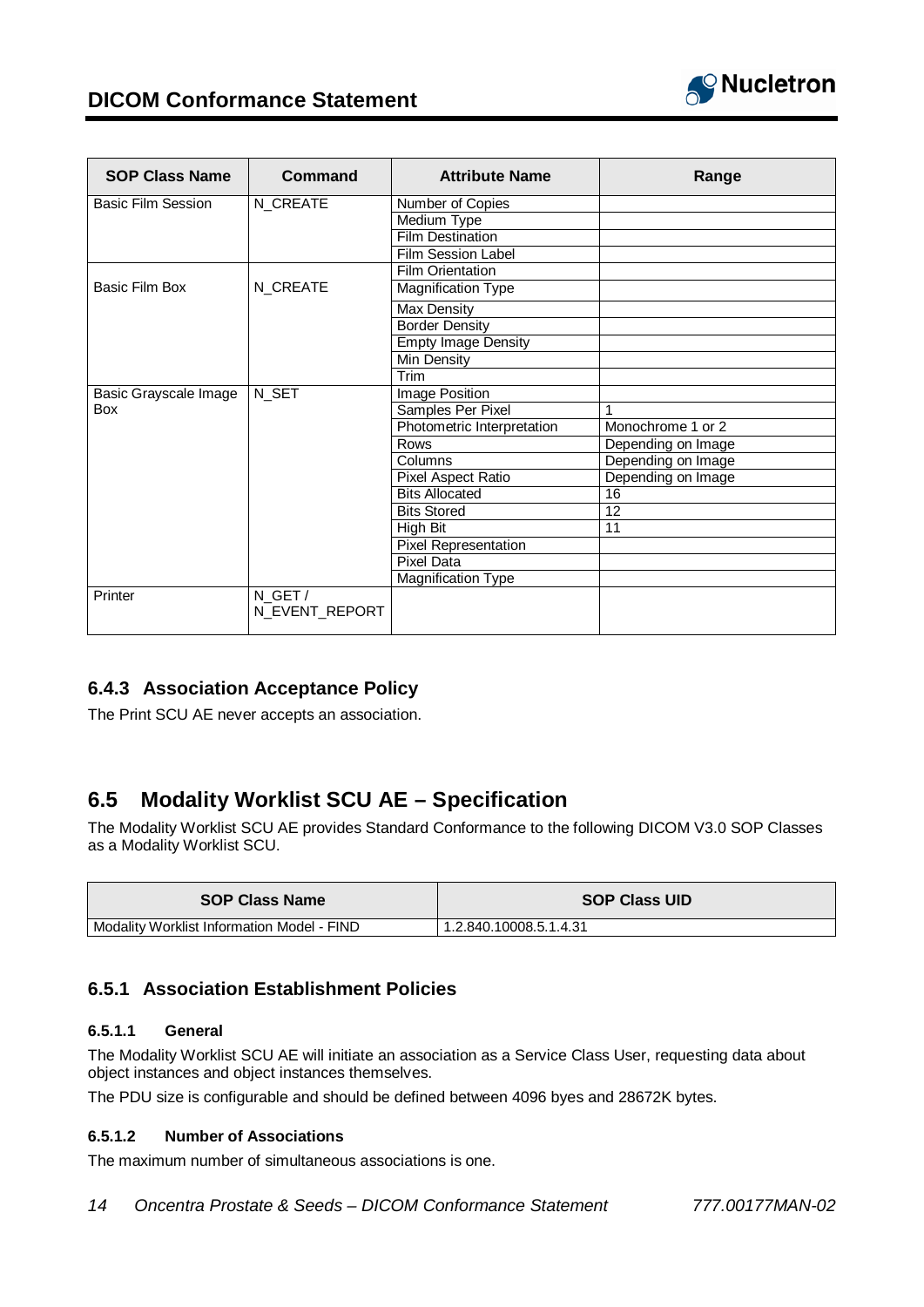

#### **6.5.1.3 Asynchronous Nature**

The Modality Worklist SCU AE does not support asynchronous communication (multiple outstanding transactions over a single association).

#### **6.5.1.4 Implementation Identifying Information**

The Implementation Identifying information is defined as followed:

- The implementation class UID is 2.16.840.1.
- The implementation version name is MergeCOM3\_321

#### <span id="page-22-0"></span>**6.5.2 Association Initiation by Real-World Activity**

The Modality Worklist SCU AE initiates an association for the appropriate Modality Worklist Service Class that corresponds to the set of worklist objects that is requested for lookup or for transfer. The association is closed when all queries have been performed or all requested information objects have been transferred or when an error occurs.

The Oncentra user selects a function for querying and retrieving messages from a known source that supports Modality Worklist as a Provider.

#### **6.5.2.1 Real-World Activity for Find execution operations of Oncentra Prostate**

The Oncentra application opens associations to do C-FINDs. The associations are closed after an error or when the initiator requests them to be closed.

#### **6.5.2.1.1 Associated Real-World Activity for the Find and Move operations**

The Oncentra application can load worklist data by means of a DICOM Modality Worklist dialog.

Based on operator supplied search parameters, the application uses a C-FIND request to a selected Modality Worklist Provider.

The result returned from the Modality Worklist Provider, if any, is displayed in a list, from which the operator may select a worklist item. The attribute values that belong to the selected worklist item will be used by the application while performing the tasks requested in the selected worklist item or any other task for which these attribute values can be used.

#### **6.5.2.1.2 Proposed Presentation Contexts**

The presentation contexts that are proposed by the Modality Worklist SCU AE for the Modality Worklist operation(s) are specified in the following table.

| <b>Abstract Syntax</b>                                  |                        | <b>Transfer Syntax</b>                                 |                                          |     |                    | <b>Role</b> | <b>Extended</b> |
|---------------------------------------------------------|------------------------|--------------------------------------------------------|------------------------------------------|-----|--------------------|-------------|-----------------|
| <b>Name</b>                                             | UID                    | <b>Name List</b>                                       | <b>UID List</b>                          |     | <b>Negotiation</b> |             |                 |
| <b>Modality Worklist</b><br>Information<br>Model - Find | 1.2.840.10008.5.1.4.31 | Explicit VR Little Endian<br>Implicit VR Little Endian | 1.2.840.10008.1.2.1<br>1.2.840.10008.1.2 | SCU | None               |             |                 |
| NOTE:                                                   |                        |                                                        |                                          |     |                    |             |                 |

*NOTE:*

*Big Endian is not yet supported in the current version of Smoothbase.*

#### <span id="page-22-1"></span>**6.5.3 Association Acceptance Policy**

The Modality Worklist SCU AE never accepts an association.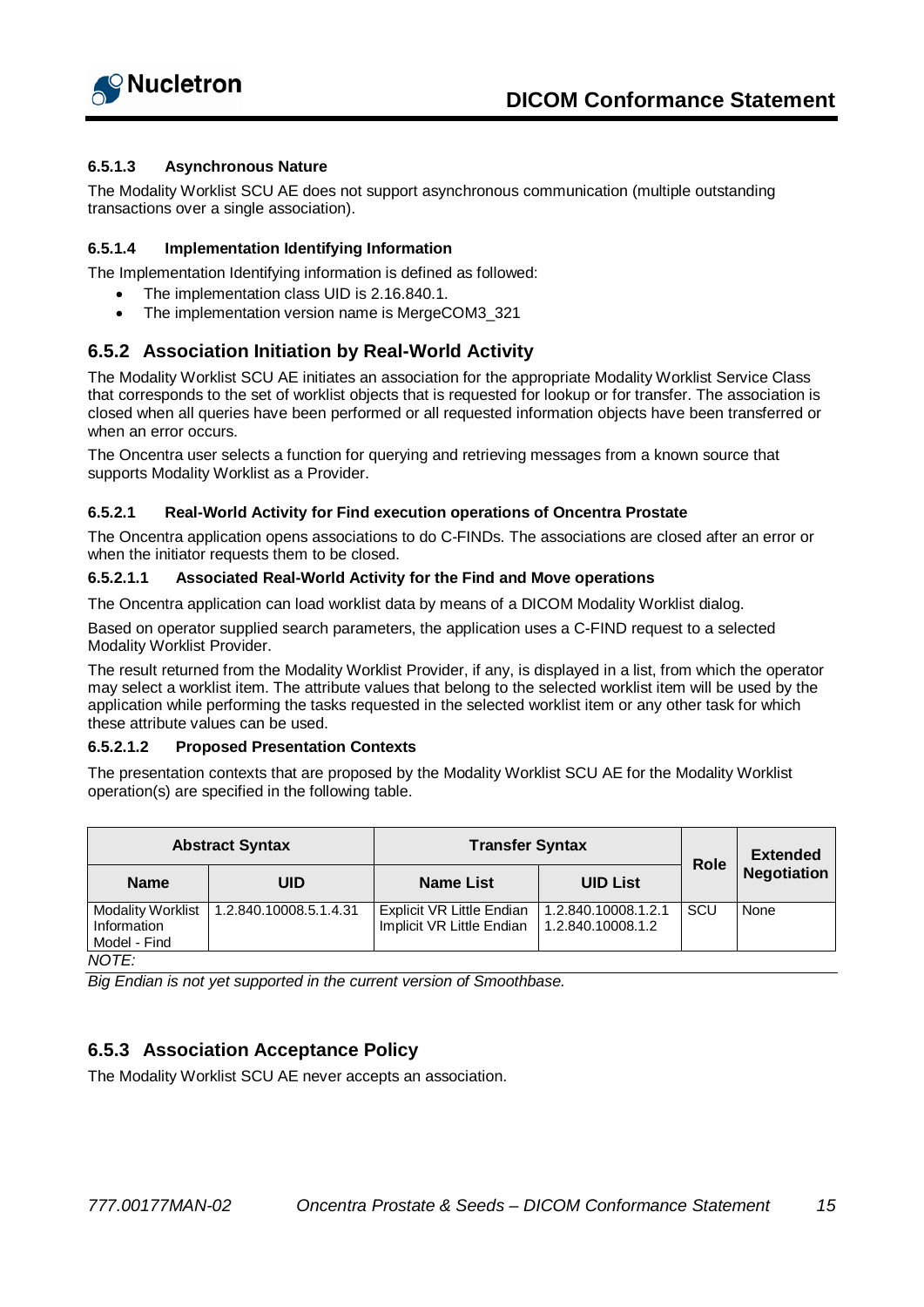

#### <span id="page-23-0"></span>**6.5.4 SOP Specific Conformance - Modality Worklist Management**

#### **6.5.4.1 Matching keys and return keys**

The user can configure/select the matching keys that will be used in the query. The following keys are provided to the user:

| <b>Module / Attribute Name</b>             | Tag          | <b>Match Key</b><br><b>Type</b> | <b>Match</b> |
|--------------------------------------------|--------------|---------------------------------|--------------|
| <b>Scheduled Procedure Step</b>            |              |                                 |              |
| <b>Scheduled Station AE Title</b>          | (0040,0001)  | R                               | sv           |
| <b>Scheduled Procedure Step Start Date</b> | (0040, 0002) | R                               | SV or RM     |
| <b>Scheduled Procedure Step Start Time</b> | (0040,0003)  | R                               | SV or RM     |

Start Date: The user can select the start date from a list, containing the following values: Today, (= everything from today and later), Yesterday, (=everything from yesterday and later), Last 3 days, Last 7 days, all values are mapped in Scheduled Procedure Start Date (0040,0002).

- SV single value
- RM range matching
- WC wildcard matching
- SM Sequence matching

The Oncentra application will provide support for requests on the following information:

| <b>Module / Attribute Name</b>              | <b>Tag</b>   | <b>Return Key Type</b> |
|---------------------------------------------|--------------|------------------------|
| <b>Scheduled Procedure Step</b>             |              |                        |
| <b>Scheduled Station AE Title</b>           | (0040,0001)  | 1                      |
| Scheduled Procedure Step Start Date         | (0040, 0002) |                        |
| Scheduled Procedure Step Start Time         | (0040, 0003) | 1                      |
| Scheduled Performing Physician's Name       | (0040, 0006) | $\overline{2}$         |
| <b>Scheduled Procedure Step Description</b> | (0040, 0005) | 1C                     |
| <b>Patient Identification</b>               |              |                        |
| Patient ID                                  | (0010, 0020) | 1                      |
| <b>Patients Name</b>                        | (0010, 0010) |                        |
| <b>Patient Demographic</b>                  |              |                        |
| <b>Patients Birth Date</b>                  | (0010, 0030) | 2                      |
| <b>Patients Sex</b>                         | (0010, 0040) | $\overline{2}$         |
| Patients Weight                             | (0010, 1030) | $\overline{2}$         |
| Patient's Age                               | (0010, 1010) | 3                      |
| Patient's Size                              | (0010, 1020) | 3                      |
| <b>Patient Comments</b>                     | (0010, 4000) | 3                      |
| <b>Imaging Service Request</b>              |              |                        |
| <b>Accession Number</b>                     | (0008, 0050) | 2                      |

*16 Oncentra Prostate & Seeds – DICOM Conformance Statement 777.00177MAN-02*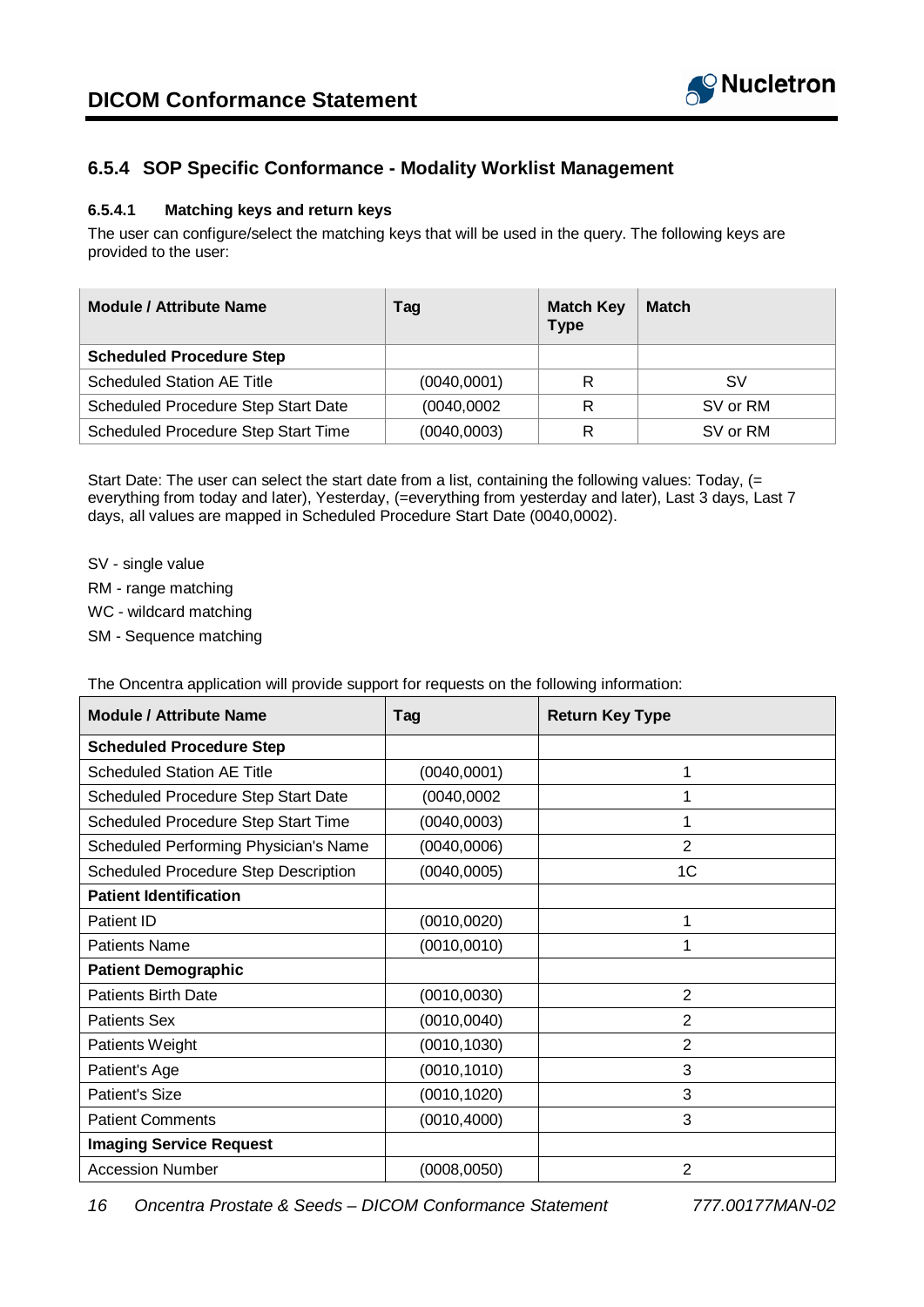

| <b>Module / Attribute Name</b>  | Tag          | <b>Return Key Type</b> |
|---------------------------------|--------------|------------------------|
| Referring Physician's Name      | (0008,0090)  | 2                      |
| <b>Requested Procedure</b>      |              |                        |
| Study Instance UID              | (0020, 000D) |                        |
| Study ID                        | (0020, 0010) | 3                      |
| <b>Study Description</b>        | (0008, 1030) | 3                      |
| <b>Study Date</b>               | (0008, 0020) | 3                      |
| <b>Study Time</b>               | (0008, 0030) | 3                      |
| <b>Visit Status</b>             |              |                        |
| <b>Current Patient Location</b> | (0038, 0300) | 2                      |

#### **6.5.4.2 Status codes processed when receiving messages from a modality worklist SCP**

| <b>Service</b><br><b>Status</b> | <b>Further Meaning</b>                                                                                                              | <b>Status</b><br>Codes | <b>Oncentra Prostate</b><br><b>Behavior</b>  |
|---------------------------------|-------------------------------------------------------------------------------------------------------------------------------------|------------------------|----------------------------------------------|
| Refused                         | Out of resources                                                                                                                    | A700                   | No worklist                                  |
| Failed                          | Identifier does not match SOP class                                                                                                 | A900                   | No worklist                                  |
|                                 | Unable to process                                                                                                                   | Cxxx                   | No worklist                                  |
| Cancel                          | Matching terminated due to cancel<br>request                                                                                        | FE <sub>00</sub>       | No worklist                                  |
| <b>Success</b>                  | Matching is complete - No final identifies<br>will be supplied                                                                      | 0000                   | Worklist displayed                           |
| Pending                         | Matches are continued - Current match is<br>supplied and any Optional Keys were<br>supported in the same manner as<br>required keys | FF <sub>00</sub>       | Indication that the Worklist is<br>retrieved |
|                                 | Matches are continuing - Warning that<br>one or more Optional Keys were not<br>supported for this identifier                        | FF <sub>01</sub>       | Indication that the Worklist is<br>retrieved |

## <span id="page-24-1"></span><span id="page-24-0"></span>**7. Communication Profiles**

### **7.1 Supported Communication Stacks**

Smoothbase, in conjunction with MergeCOM-3, provides DICOM V3.0 TCP/IP Network Communication Support as defined in PS 3.8.

## <span id="page-24-2"></span>**7.2 TCP/IP Stack**

Smoothbase uses the MergeCOM-3 Advanced DICOM Tool Kit to communicate over the TCP/IP protocol stack on any physical interconnection media supporting the TCP/IP stack. The tool kit inherits the TCP/IP stack from the Microsoft Windows operating system upon which it executes.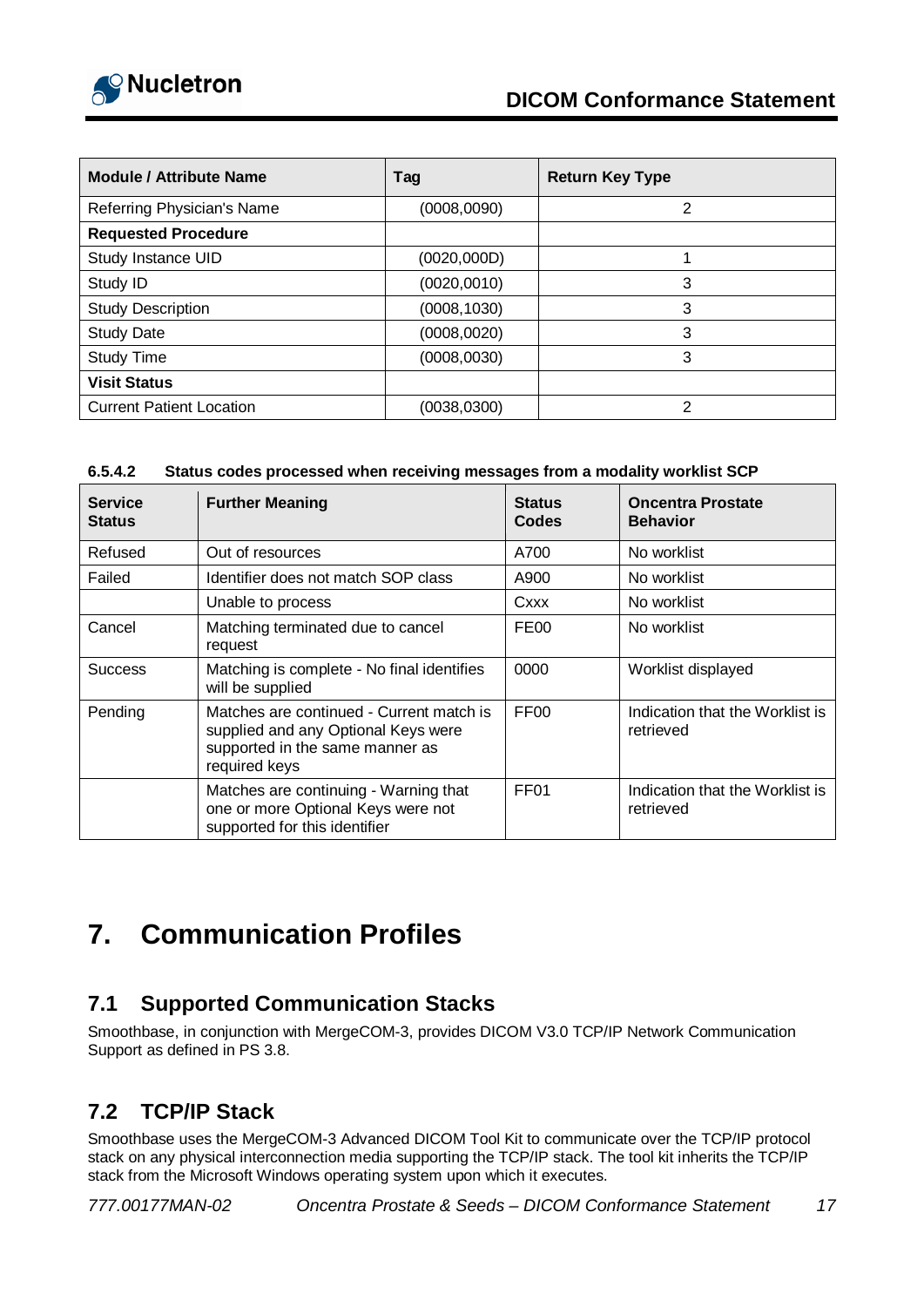

### <span id="page-25-0"></span>**7.3 Physical Media Support**

<span id="page-25-1"></span>The Smoothbase AE is indifferent to the physical medium over which TCP/IP executes; it inherits this from the Microsoft Windows operating system upon which it executes.

## <span id="page-25-2"></span>**8. Extensions/Specializations/Privatizations**

### **8.1 Standard Extended/Specialized/Private SOPs**

<span id="page-25-3"></span>None supported.

#### **8.2 Private Transfer Syntaxes**

<span id="page-25-4"></span>None supported.

## **9. Configuration**

The lower-level configuration parameters are default set during the installation of the software. These settings work for the most systems, but it is possible that some modifications are needed to improve the communication with a remote system.

<span id="page-25-5"></span>**Most parameters should NEVER be changed. Doing so could break DICOM conformance.** Never change lower-level communication parameters. Contact Nucletron service department for advice.

### **9.1 AE Title/Presentation Address Mapping**

Presentation address mapping is configured through the Configure DICOM dialog of Smoothbase application.

The Presentation Address of the application is specified according to the following table:

| <b>AE Title/Presentation Address</b><br><b>Mapping</b> | <b>Defaults</b> | <b>Description</b>                                                            |
|--------------------------------------------------------|-----------------|-------------------------------------------------------------------------------|
| AE Title                                               | Smoothbase      | The default SCU and SCP for Oncentra Prostate. Note                           |
| TCP/IP port                                            | 104             | that the AE title for SCU and SCP should be equal for<br>correct working.     |
| AE Title                                               | OncProstate     | SCP for Oncentra Prostate. Can be configured in the                           |
| TCP/IP port                                            | 105             | Dynamic Imaging module. Only CT /MR images can be<br>sent to StoreSCP server. |

These parameters are configurable by a Nucletron Service engineer.

In case there are multiple workstations with Smoothbase applications, each workstation must have a unique AE title for the storage provider to ensure that external systems can address them uniquely.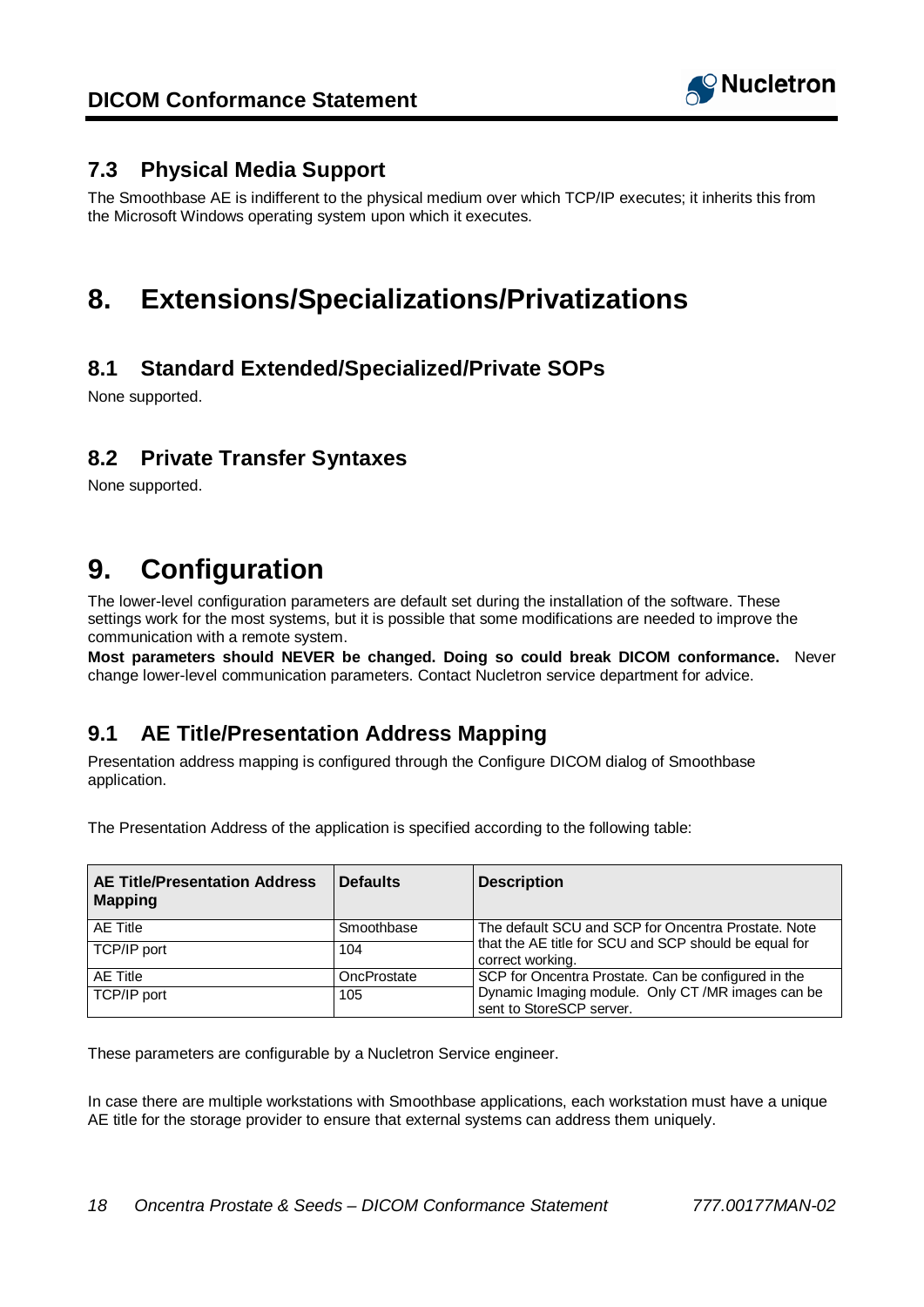

### <span id="page-26-0"></span>**9.2 Configurable Parameters**

The logging of error messages, warning messages, informational messages and trace messages can be enabled or disabled in the configuration file.

The maximum PDU size can be configured in the configuration file.

<span id="page-26-1"></span>• The default size is 28672 bytes.

## **10. Support of Extended Character Sets**

The System supports the following character sets:

ISO\_IR 6: Default repertoire ISO\_IR 100: Latin alphabet No. 1

<span id="page-26-2"></span>The System supplies this value in the Specific Character Set Attribute (0008,0005). This attribute is supplied in the SOP common module and in any sequence item.

## **11. Codes and Controlled Terminology**

<span id="page-26-3"></span>Not supported.

## **12. Security Profiles**

Not supported.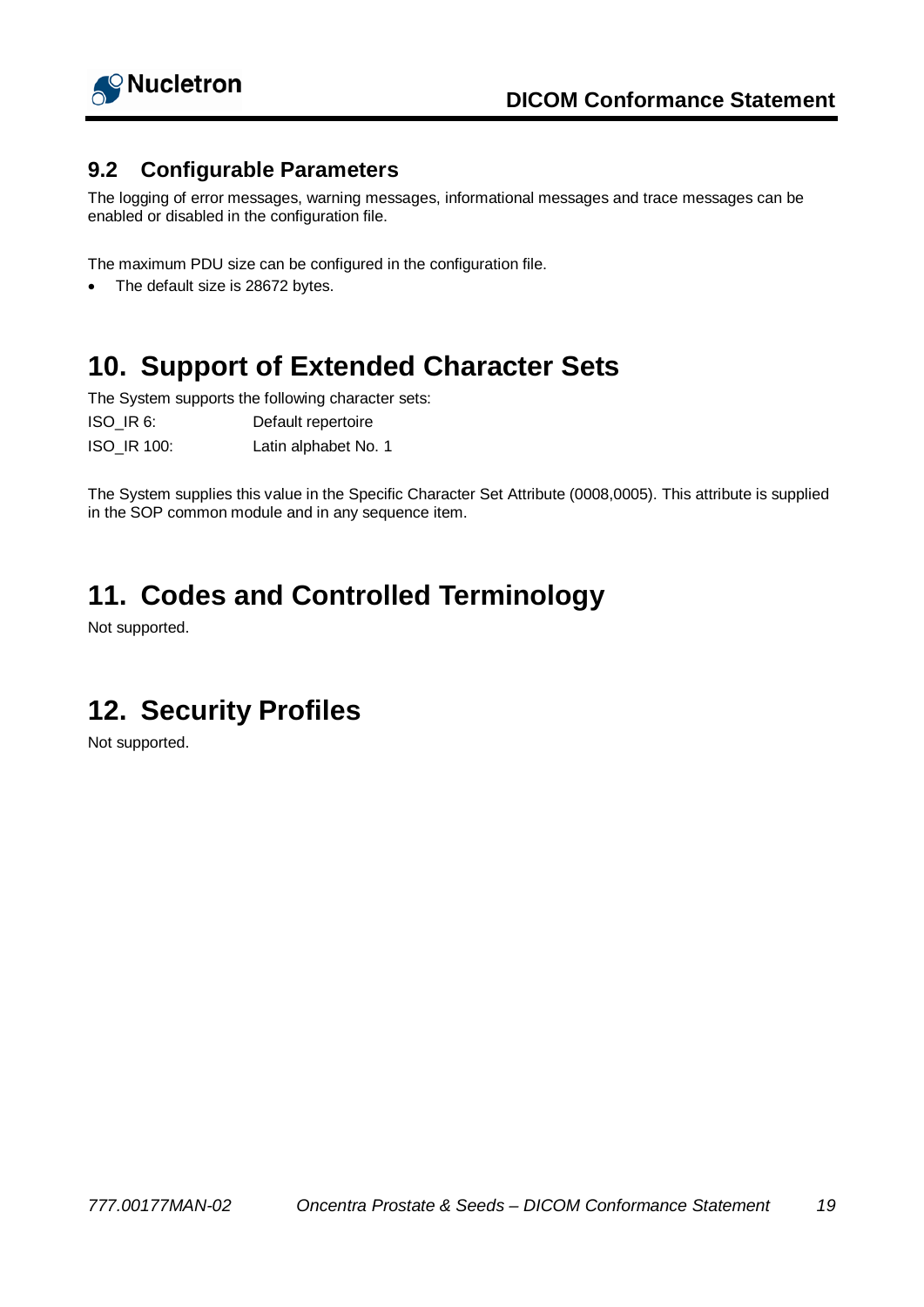

## <span id="page-27-0"></span>**Appendix A DICOM – Oncentra Prostate; DICOM – Oncentra Prostate; Specific Implementations Details**

This appendix lists the supported Information Object Definitions (IODs). In each section header, a reference is given between brackets to the corresponding section in the official DICOM Standard document, part 3.

### <span id="page-27-1"></span>**A.1 Definitions**

|                  | <b>SCP</b> (Importer)                         | <b>Description</b>                                                                                                                       |
|------------------|-----------------------------------------------|------------------------------------------------------------------------------------------------------------------------------------------|
| <b>Modules</b>   |                                               |                                                                                                                                          |
|                  | SCP - Not supported                           | The module is not supported by the application. That means<br>that the received module is ignored during import.                         |
|                  | SCP - Not used                                | The module Is not used by the application, but the received<br>module is made persistent. On an export the module is used for<br>export. |
| <b>Attribute</b> |                                               |                                                                                                                                          |
|                  | SCP - Not Supported                           |                                                                                                                                          |
|                  | SCP - Used                                    | Means that the application uses this attribute.                                                                                          |
|                  | SCP - Not used.                               | The attribute is not used by the application. The content of the<br>attribute is remained and re-used on an export.                      |
|                  | SCP - Ignored                                 | The attribute is ignored by the application. The content of the<br>attribute is lost on export.                                          |
|                  | SCP - Supported by application if<br>supplied | The attribute is supported by the application when specified<br>parameters are supplied.                                                 |
|                  | SCP - Supported if supplied                   | The attribute is supported by the 'Storage SCP' when specified<br>parameters are supplied.                                               |

|                  | <b>SCU (Exporter)</b> | <b>Description</b>                                                                                                                              |
|------------------|-----------------------|-------------------------------------------------------------------------------------------------------------------------------------------------|
| <b>Modules</b>   |                       |                                                                                                                                                 |
|                  | SCU - Provided        | The Module as it initially is provided by the application.<br>When the module has been imported, the original content is<br>provided on export. |
|                  | SCU - Not provided    | The module is not provided by the application when a new IOD<br>is made.                                                                        |
| <b>Attribute</b> |                       |                                                                                                                                                 |
|                  | SCU - Provided        | The attribute as it initially is provided by the application.<br>When the attribute is imported, this value is provided on an<br>export.        |
|                  | SCU - Not provided    | The attribute is not provided by the application on an export.<br>When the attribute is imported, this value is provided on an<br>export.       |
|                  |                       | Note that:<br>DICOM type 1 is always sent. In case type 2 a 'null' value is<br>sent.                                                            |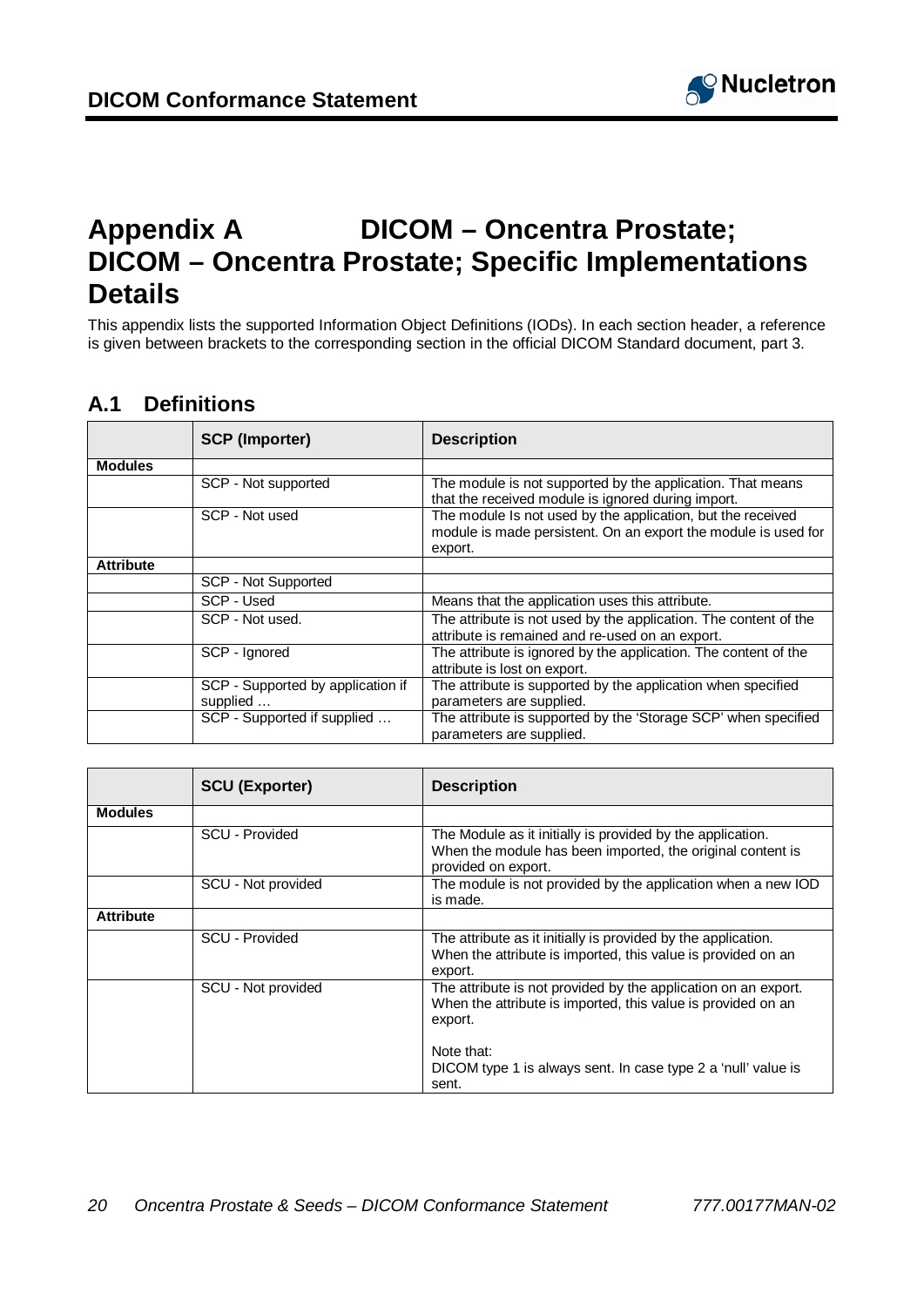

| <b>SCU (Exporter)</b>            | <b>Description</b>                                                                                                                                                                                                                                                           |
|----------------------------------|------------------------------------------------------------------------------------------------------------------------------------------------------------------------------------------------------------------------------------------------------------------------------|
| SCU - Not Provided Conditionally | The attribute is not provided by the application on an export.<br>When the attribute is imported, this value is provided or not<br>provided on an export depending on application activities.<br>Note that:<br>DICOM type 1 is always sent. In case type 2 a 'null' value is |
|                                  | sent.                                                                                                                                                                                                                                                                        |
| SCU - Supported values           | If not all options are supported, a list with supported options<br>follows e.g. Beam Type: SCU: Supported Values 'Photons and<br>Electrons'                                                                                                                                  |

## <span id="page-28-0"></span>**A.2 CT Image Module Table (A.3)**

| IE.           | <b>Module</b>                 | <b>Section</b>       | <b>DICOM Usage</b>       | <b>Notes</b>        |
|---------------|-------------------------------|----------------------|--------------------------|---------------------|
| Patient       | Patient                       | C.7.1.1              | м                        |                     |
|               | <b>Clinical Trial Subject</b> | C.7.1.3              | U                        | SCP - Not used      |
|               |                               |                      |                          | SCU - Not provided  |
| Study         | General Study                 | C.7.2.1              | M                        |                     |
|               | <b>Patient Study</b>          | C.7.2.2              | U                        | SCP - Used          |
|               |                               |                      |                          | SCU - Provided      |
|               | Clinical Trial Study          | C.7.2.3              | U                        | SCP - Not used      |
|               |                               |                      |                          | SCU - Not provided  |
| <b>Series</b> | <b>General Series</b>         | C.7.3.1              | M                        |                     |
|               | <b>Clinical Trial Series</b>  | C.7.3.2              | U                        | SCP - Not used      |
|               |                               |                      |                          | SCU - Not provided  |
| Frame of      | Frame Of Reference            | C.7.4.1              | M                        |                     |
| Reference     |                               |                      |                          |                     |
| Equipment     | General Equipment             | C.7.5.1              | M                        |                     |
| Image         | General Image                 | C.7.6.1              | M                        |                     |
|               | Image Plane                   | C.7.6.2              | M                        |                     |
|               | <b>Image Pixel</b>            | C.7.6.3              | M                        |                     |
|               | Contrast/Bolus                | $\overline{C.7.6}.4$ | C - Required if contrast | SCP - Not supported |
|               |                               |                      | media was used in this   | SCU - Not provided  |
|               |                               |                      | image                    |                     |
|               | CT Image                      | C.8.2.1              | M                        |                     |
|               | Overlay Plane                 | C.9.2                | U                        | SCP - Not supported |
|               |                               |                      |                          | SCU - Not provided  |
|               | <b>VOI LUT</b>                | C.11.2               | U                        | SCP - Used          |
|               |                               |                      |                          | SCU - Provided      |
|               | SOP Common                    | C.12.1               | M                        |                     |

## <span id="page-28-1"></span>**A.3 MR Image Module Table (A.4)**

| IE            | <b>Module</b>                 | <b>Section</b> | <b>DICOM Usage</b> | <b>Notes</b>       |
|---------------|-------------------------------|----------------|--------------------|--------------------|
| Patient       | Patient                       | C.7.1.1        | м                  |                    |
|               | <b>Clinical Trial Subject</b> | C.7.1.3        |                    | SCP - Not used     |
|               |                               |                |                    | SCU - Not provided |
| Study         | <b>General Study</b>          | C.7.2.1        | M                  |                    |
|               | <b>Patient Study</b>          | C.7.2.2        |                    | SCP - Used         |
|               |                               |                |                    | SCU - Provided     |
|               | <b>Clinical Trial Study</b>   | C.7.2.3        |                    | SCP - Not used     |
|               |                               |                |                    | SCU - Not provided |
| <b>Series</b> | <b>General Series</b>         | C.7.3.1        | м                  |                    |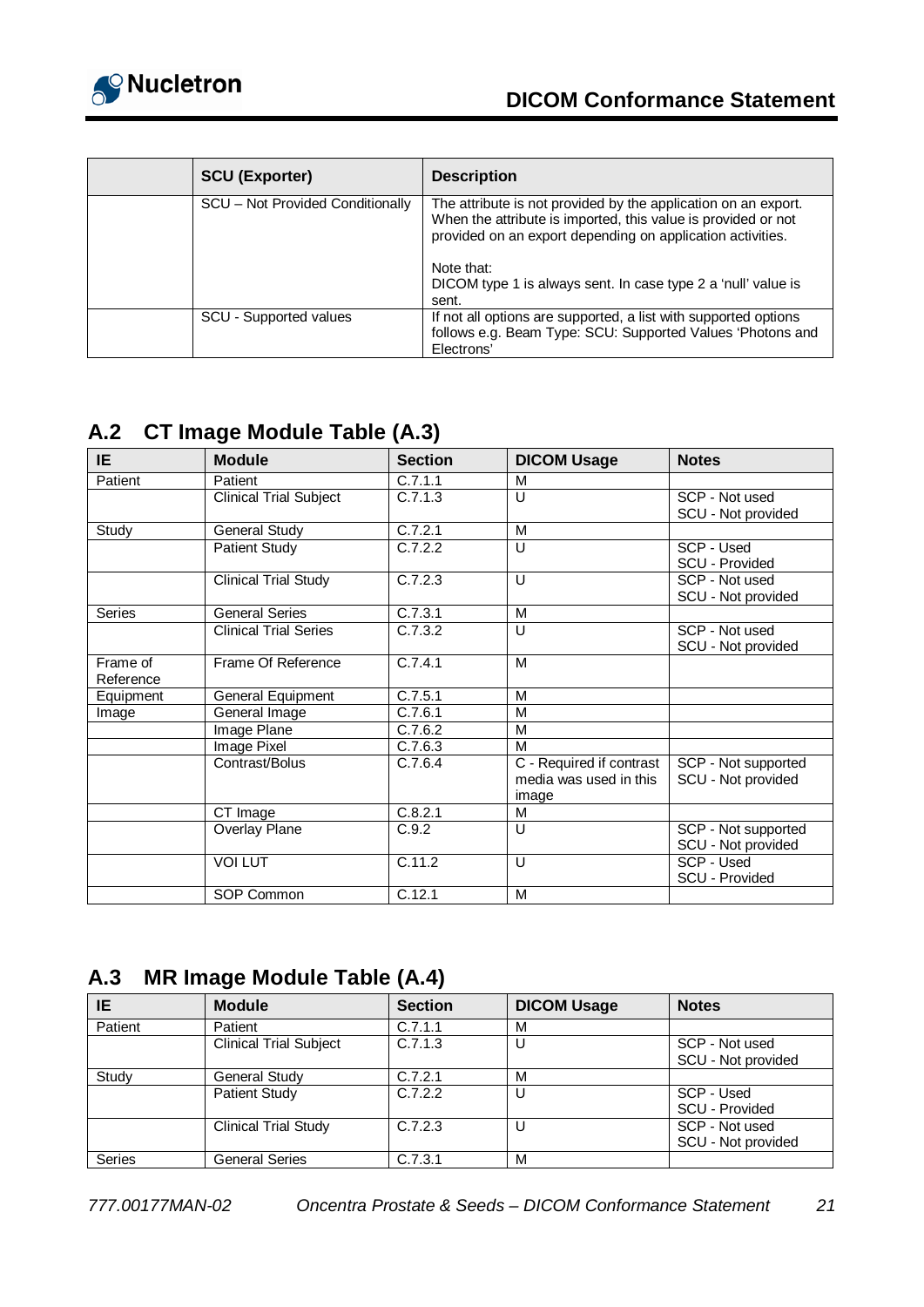

| IE                    | <b>Module</b>                | <b>Section</b> | <b>DICOM Usage</b>                                          | <b>Notes</b>                              |
|-----------------------|------------------------------|----------------|-------------------------------------------------------------|-------------------------------------------|
|                       | <b>Clinical Trial Series</b> | C.7.3.2        | U                                                           | SCP - Not used<br>SCU - Not provided      |
| Frame of<br>Reference | Frame Of Reference           | C.7.4.1        | м                                                           |                                           |
| Equipment             | General Equipment            | C.7.5.1        | м                                                           |                                           |
| Image                 | General Image                | C.7.6.1        | м                                                           |                                           |
|                       | Image Plane                  | C.7.6.2        | м                                                           |                                           |
|                       | Image Pixel                  | C.7.6.3        | м                                                           |                                           |
|                       | Contrast/Bolus               | C.7.6.4        | C - Required if contrast<br>media was used in this<br>image | SCP - Not supported<br>SCU - Not provided |
|                       | MR Image                     | C.8.3.1        | М                                                           |                                           |
|                       | Overlay Plane                | C.9.2          | U                                                           | SCP - Not supported<br>SCU - Not provided |
|                       | <b>VOI LUT</b>               | C.11.2         | U                                                           | SCP - Used<br>SCU - Provided              |
|                       | SOP Common                   | C.12.1         | м                                                           |                                           |

## <span id="page-29-0"></span>**A.4 US Image Module Table (A.6)**

| IE.         | <b>Module</b>                 | <b>Section</b>     | <b>DICOM Usage</b> | <b>Notes</b>                 |
|-------------|-------------------------------|--------------------|--------------------|------------------------------|
| Patient     | Patient                       | C.7.1.1            | M                  |                              |
|             | <b>Clinical Trial Subject</b> | C.7.1.3            | U                  | SCP - Not used               |
|             |                               |                    |                    | SCU - Not provided           |
| Study       | General Study                 | C.7.2.1            | M                  |                              |
|             | <b>Patient Study</b>          | C.7.2.2            | U                  | <b>SCP - Used</b>            |
|             |                               |                    |                    | SCU - Provided               |
|             | <b>Clinical Trial Study</b>   | C.7.2.3            | U                  | SCP - Not used               |
|             |                               |                    |                    | SCU - Not provided           |
| Series      | <b>General Series</b>         | C.7.3.1<br>C.7.3.2 | M                  |                              |
|             | <b>Clinical Trial Series</b>  |                    | U                  | SCP - Not used               |
| Frame of    | Frame Of Reference            | C.7.4.1            | M                  | SCU - Not provided           |
| Reference   |                               |                    |                    |                              |
|             | US Frame of Reference         | C.8.5.1            | U                  |                              |
|             | Synchronization               | C74.2.             | $\cup$             | SCP - Used                   |
|             |                               |                    |                    | SCU - Provided               |
| Equipment   | General Equipment             | C.7.5.1            | M                  |                              |
|             | <b>US Probes</b>              | Private            | U                  | SCP - Used                   |
|             |                               |                    |                    | SCU - Provided               |
|             |                               |                    |                    | Support of the optional      |
|             |                               |                    |                    | Telemed Probe:               |
|             |                               |                    |                    | Only applicable for          |
|             |                               |                    |                    | Oncentra Prostate v3.3       |
|             |                               |                    |                    | and higher                   |
| Acquisition | <b>General Acquisition</b>    | Private            | M                  |                              |
| Geometry    | <b>General Geometry</b>       | Private            | M                  |                              |
| Template    | <b>General Template</b>       | Private            | M                  |                              |
|             | <b>General Template</b>       | Private            | U                  | Only required when           |
|             | Component                     |                    |                    | using the Utrecht            |
|             |                               |                    |                    | <b>Interstitial Fletcher</b> |
|             |                               |                    |                    | <b>Applicator Set</b>        |
| Image       | General Image                 | C.7.6.1            | M                  |                              |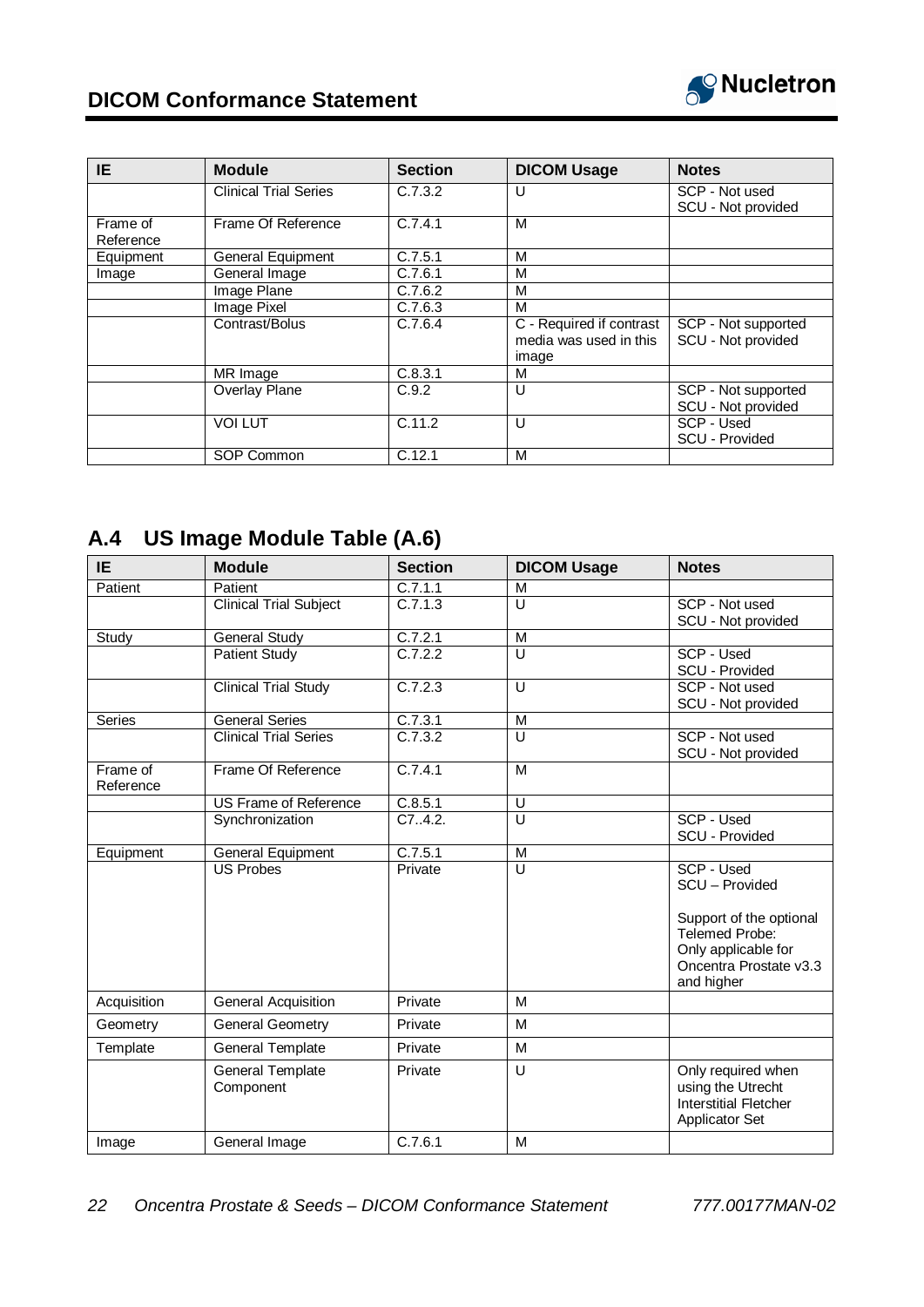

| IE. | <b>Module</b>                 | <b>Section</b> | <b>DICOM Usage</b>                                          | <b>Notes</b>                                                                     |
|-----|-------------------------------|----------------|-------------------------------------------------------------|----------------------------------------------------------------------------------|
|     | Image Plane                   | C.7.6.2        | M                                                           | Required for image<br>positioning.                                               |
|     |                               |                |                                                             | Additional added<br>module. This module is<br>required for Oncentra<br>Prostate. |
|     | Image Pixel                   | C.7.6.3        | M                                                           |                                                                                  |
|     | Contrast/Bolus                | C.7.6.4        | C - Required if contrast<br>media was used in this<br>image | SCP - Not supported<br>SCU - Not provided                                        |
|     | Palette Color Lookup<br>Table | C.7.9          | C - Required if<br>Photometric                              | SCP - Not supported<br>SCU - Not provided                                        |
|     |                               |                | Interpretation<br>(0028,0004) has a                         |                                                                                  |
|     |                               |                | value of PALETTE<br><b>COLOR</b>                            |                                                                                  |
|     | <b>US Region Calibration</b>  | C.8.5.5        | U                                                           | SCP - Not supported<br>SCU - Not provided                                        |
|     | US Image                      | C.8.5.6        | M                                                           |                                                                                  |
|     | <b>Overlay Plane</b>          | C.9.2          | Ū                                                           | SCP - Not supported<br>SCU - Not provided                                        |
|     | <b>VOI LUT</b>                | C.11.2         | U                                                           | SCP - Used<br>SCU - Supported                                                    |
|     | SOP Common                    | C.12.1         | M                                                           |                                                                                  |
|     |                               |                |                                                             |                                                                                  |
|     | Curve                         | C.10.2         | U                                                           |                                                                                  |

## <span id="page-30-0"></span>**A.5 US Multi Frame Image Module Table (A.7)**

| IE.           | <b>Module</b>                | <b>Reference</b> | <b>DICOM Usage</b>     | <b>Notes</b>       |
|---------------|------------------------------|------------------|------------------------|--------------------|
| Patient       | Patient                      | C.7.1.1          | м                      |                    |
|               | Clinical Trial Subject       | C.7.1.3          | U                      | SCP - Not used     |
|               |                              |                  |                        | SCU - Not provided |
| Study         | General Study                | C.7.2.1          | M                      |                    |
|               | <b>Patient Study</b>         | C.7.2.2          | U                      | SCP - Used         |
|               |                              |                  |                        | SCU - Provided     |
|               | <b>Clinical Trial Study</b>  | C.7.2.3          | U                      | SCP - Not used     |
|               |                              |                  |                        | SCU - Not provided |
| <b>Series</b> | <b>General Series</b>        | C.7.3.1          | M                      |                    |
|               | <b>Clinical Trial Series</b> | C.7.3.2          | U                      | SCP - Not used     |
|               |                              |                  |                        | SCU - Not provided |
| Frame of      | Frame Of Reference           | C.7.4.1          | м                      |                    |
| Reference     | US Frame of Reference        | C.8.5.1          | C - Required if images |                    |
|               |                              |                  | are spatially          |                    |
|               |                              |                  | related                |                    |
|               |                              |                  |                        |                    |
|               |                              |                  |                        |                    |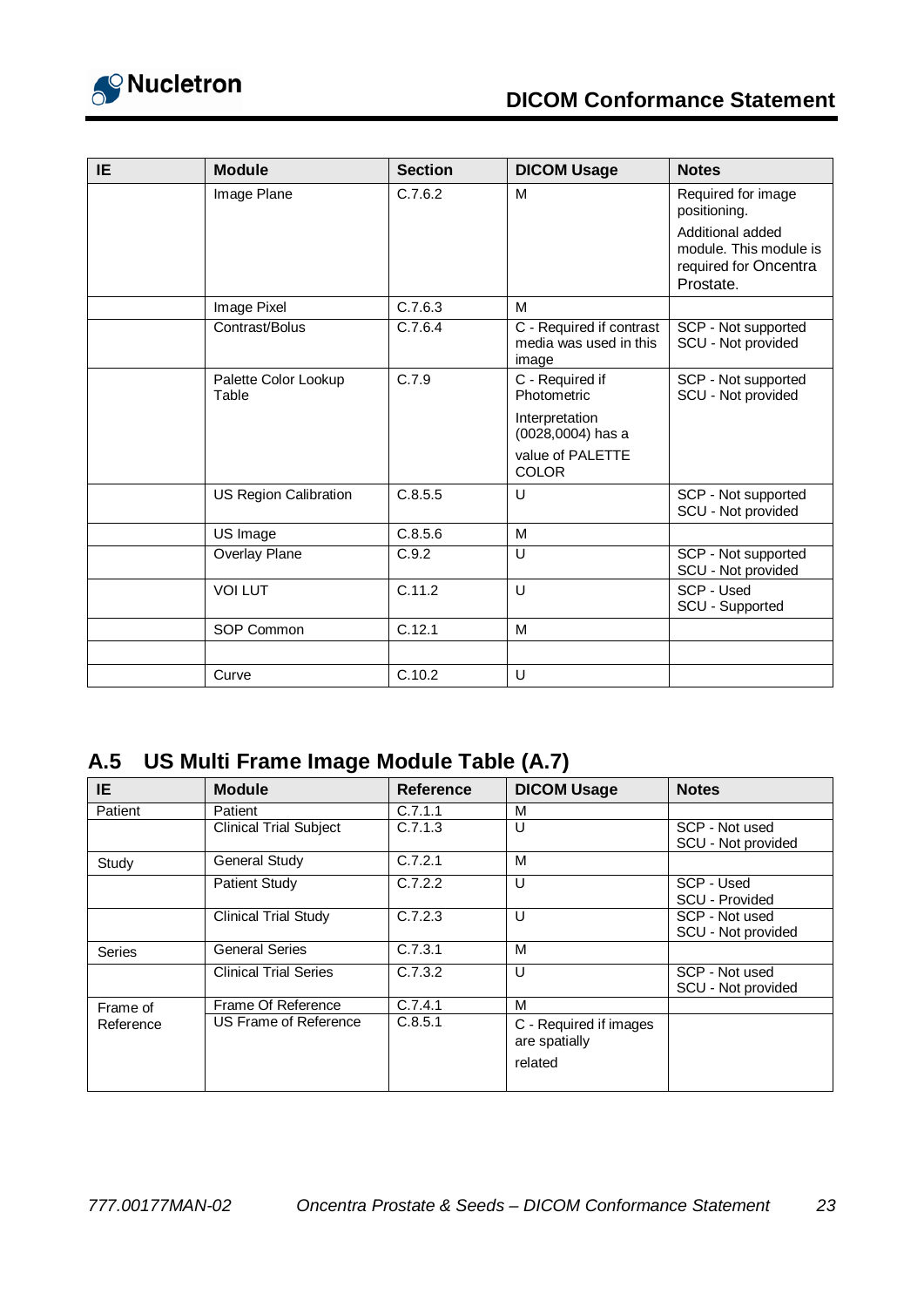

## <span id="page-31-0"></span>**A.6 RT Structure Set Module Table (A.19)**

| IE      | <b>Module</b>                 | Reference | <b>DICOM Usage</b> | <b>Notes</b>                         |
|---------|-------------------------------|-----------|--------------------|--------------------------------------|
| Patient | Patient                       | C.7.1.1   | м                  |                                      |
|         | <b>Clinical Trial Subject</b> | C.7.1.3   |                    | SCP - Not used<br>SCU - Not provided |
| Study   | General Study                 | C.7.2.1   | м                  |                                      |

*24 Oncentra Prostate & Seeds – DICOM Conformance Statement 777.00177MAN-02*

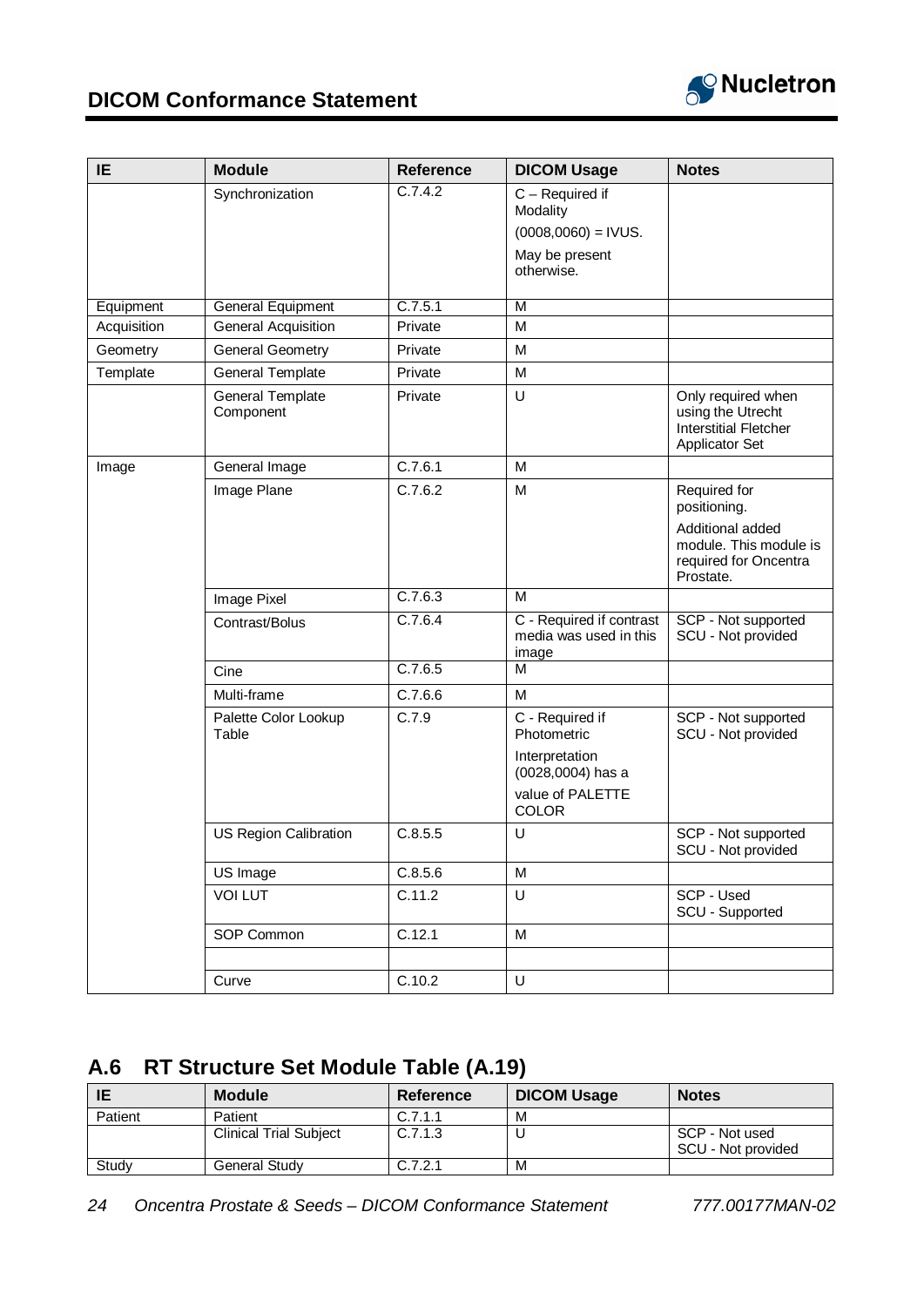

| IE.                  | <b>Module</b>                | <b>Reference</b> | <b>DICOM Usage</b> | <b>Notes</b>                         |
|----------------------|------------------------------|------------------|--------------------|--------------------------------------|
|                      | <b>Patient Study</b>         | C.7.2.2          | U                  | SCP - Used<br>SCU - Provided         |
|                      | <b>Clinical Trial Study</b>  | C.7.2.3          | U                  | SCP - Not used<br>SCU - Not provided |
| <b>Series</b>        | <b>RT</b> Series             | C.8.8.1          | M                  |                                      |
|                      | <b>Clinical Trial Series</b> | C.7.3.2          | U                  | SCP - Not used<br>SCU - Not provided |
| Equipment            | General Equipment            | C.7.5.1          | M                  |                                      |
| <b>Structure Set</b> | <b>Structure Set</b>         | C.8.8.5          | M                  |                                      |
|                      | <b>ROI</b> Geometry          | Private          | M                  |                                      |
|                      | <b>ROI Contour</b>           | C.8.8.6          | M                  |                                      |
|                      | <b>RT ROI Observations</b>   | C.8.8.8          | M                  |                                      |
|                      | SOP Common                   | C.12.1           | M                  |                                      |

## <span id="page-32-0"></span>**A.7 Patient Module Attributes (C.7.1.1)**

| <b>Attribute Name</b>                  | Tag          | <b>Type</b>    | Internal value | <b>Notes</b>                          |
|----------------------------------------|--------------|----------------|----------------|---------------------------------------|
| Patient's Name                         | (0010, 0010) | 2              |                |                                       |
| Patient ID                             | (0010, 0020) | $\overline{2}$ |                |                                       |
| Patient's Birth Date                   | (0010, 0030) | $\overline{2}$ |                |                                       |
| Patient's Sex                          | (0010, 0040) | 2              |                |                                       |
| <b>Referenced Patient</b><br>Sequence  | (0008, 1120) | 3              |                | SCP - Not used<br>SCU - Not supported |
| >Referenced SOP Class<br><b>UID</b>    | (0008, 1150) | 1C             |                | SCP - Not used<br>SCU - Not supported |
| >Referenced SOP Instance<br><b>UID</b> | (0008, 1155) | 1C             |                | SCP - Not used<br>SCU - Not supported |
| Patient's Birth Time                   | (0010, 0032) | 3              |                |                                       |
| <b>Other Patient IDs</b>               | (0010, 1000) | 3              |                |                                       |
| <b>Other Patient Names</b>             | (0010, 1001) | 3              |                | SCP - Not used<br>SCU - Not supported |
| <b>Ethnic Group</b>                    | (0010, 2160) | 3              |                |                                       |
| <b>Patient Comments</b>                | (0010, 4000) | 3              |                |                                       |

## <span id="page-32-1"></span>**A.8 General Study Module Attributes (C.7.2.1)**

| <b>Attribute Name</b>      | Tag          | <b>Type</b>    | Internal value | <b>Notes</b> |
|----------------------------|--------------|----------------|----------------|--------------|
| Study Instance UID         | (0020,000D)  |                |                |              |
| <b>Study Date</b>          | (0008, 0020) | 2              | VOL3_STUDYDATE |              |
| <b>Study Time</b>          | (0008, 0030) | 2              |                |              |
| Referring Physician's Name | (0008, 0090) | 2              |                |              |
| Study ID                   | (0020, 0010) | 2              |                |              |
| <b>Accession Number</b>    | (0008, 0050) | $\overline{2}$ |                |              |
| <b>Study Description</b>   | (0008, 1030) | 3              |                |              |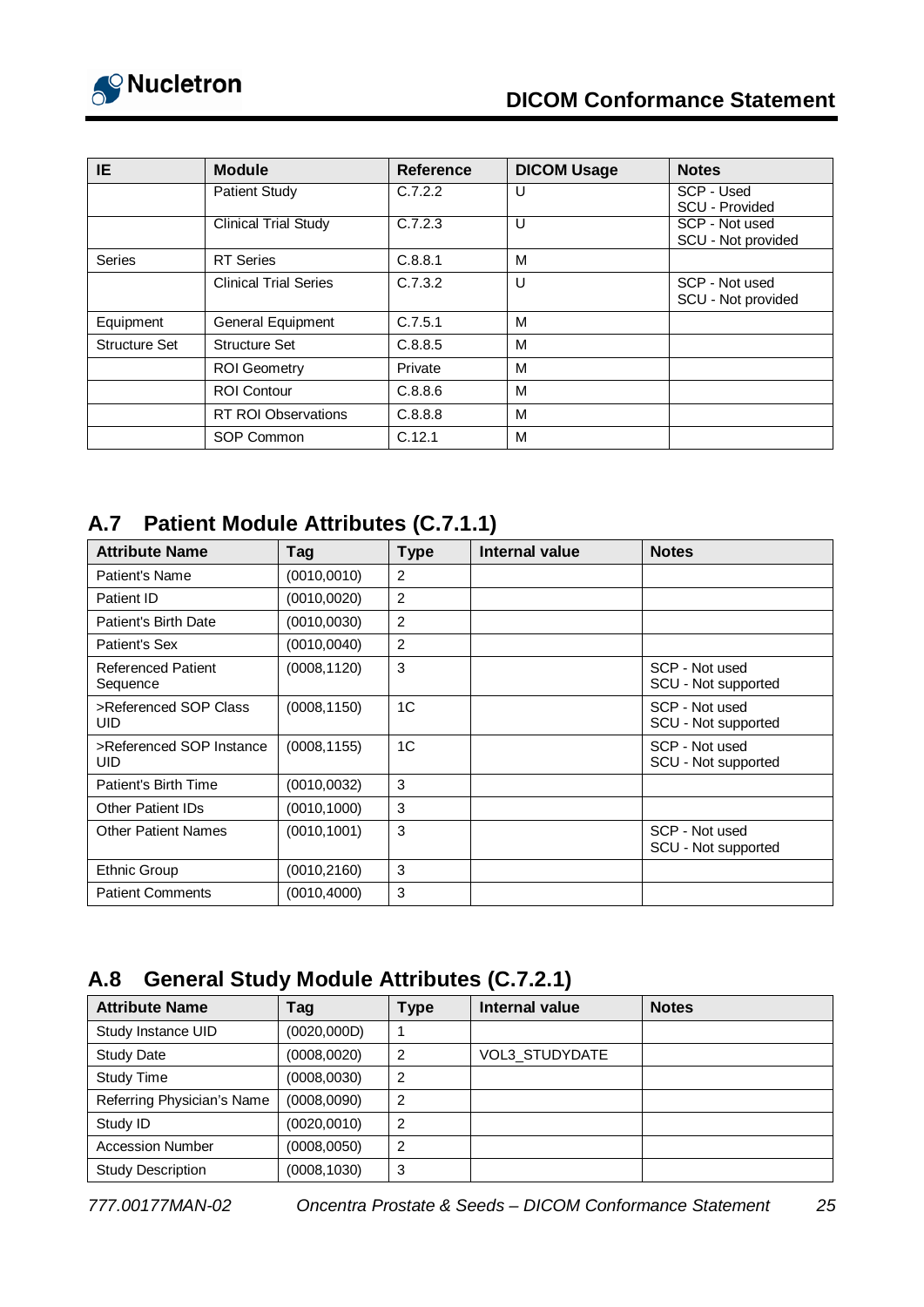

## <span id="page-33-0"></span>**A.9 Patient Study Module Attributes (C.7.2.2)**

| <b>Attribute Name</b>                       | Tag          | <b>Type</b> | Internal value | <b>Notes</b>                          |
|---------------------------------------------|--------------|-------------|----------------|---------------------------------------|
| <b>Admitting Diagnoses</b><br>Description   | (0008, 1080) | 3           |                | SCP - Not used<br>SCU - Not supported |
| <b>Admitting Diagnoses Code</b><br>Sequence | (0008, 1084) | 3           |                | SCP - Not used<br>SCU - Not supported |
| >Code Sequence Macro                        | $(8.8-1)$    |             |                | SCP - Not used<br>SCU - Not supported |
| Patient's Age                               | (0010, 1010) | 3           |                |                                       |
| Patient's Size                              | (0010, 1020) | 3           |                |                                       |
| Patient's Weight                            | (0010, 1030) | 3           |                |                                       |
| Occupation                                  | (0010, 2180) | 3           |                | SCP - Not used<br>SCU - Not supported |
| <b>Additional Patient History</b>           | (0010, 21B0) | 3           |                | SCP - Not used<br>SCU - Not supported |

## <span id="page-33-1"></span>**A.10 General Series Module Attributes (C.7.3.1)**

| <b>Attribute Name</b>          | Tag          | <b>Type</b> | Internal value | <b>Notes</b> |
|--------------------------------|--------------|-------------|----------------|--------------|
| Modality                       | (0008, 0060) |             |                |              |
| Series Instance UID            | (0020,000E)  |             |                |              |
| Series Number                  | (0020, 0011) | 2           |                |              |
| Laterality                     | (0020, 0060) | 2C          |                |              |
| Series Date                    | (0008, 0021) | 3           |                |              |
| Series Time                    | (0008, 0031) | 3           |                |              |
| Performing Physician's<br>Name | (0008, 1050) | 3           |                |              |
| <b>Protocol Name</b>           | (0018, 1030) | 3           |                |              |
| Series Description             | (0008, 103E) | 3           |                |              |
| Operators' Name                | (0008, 1070) | 3           |                |              |

**O**Nucletron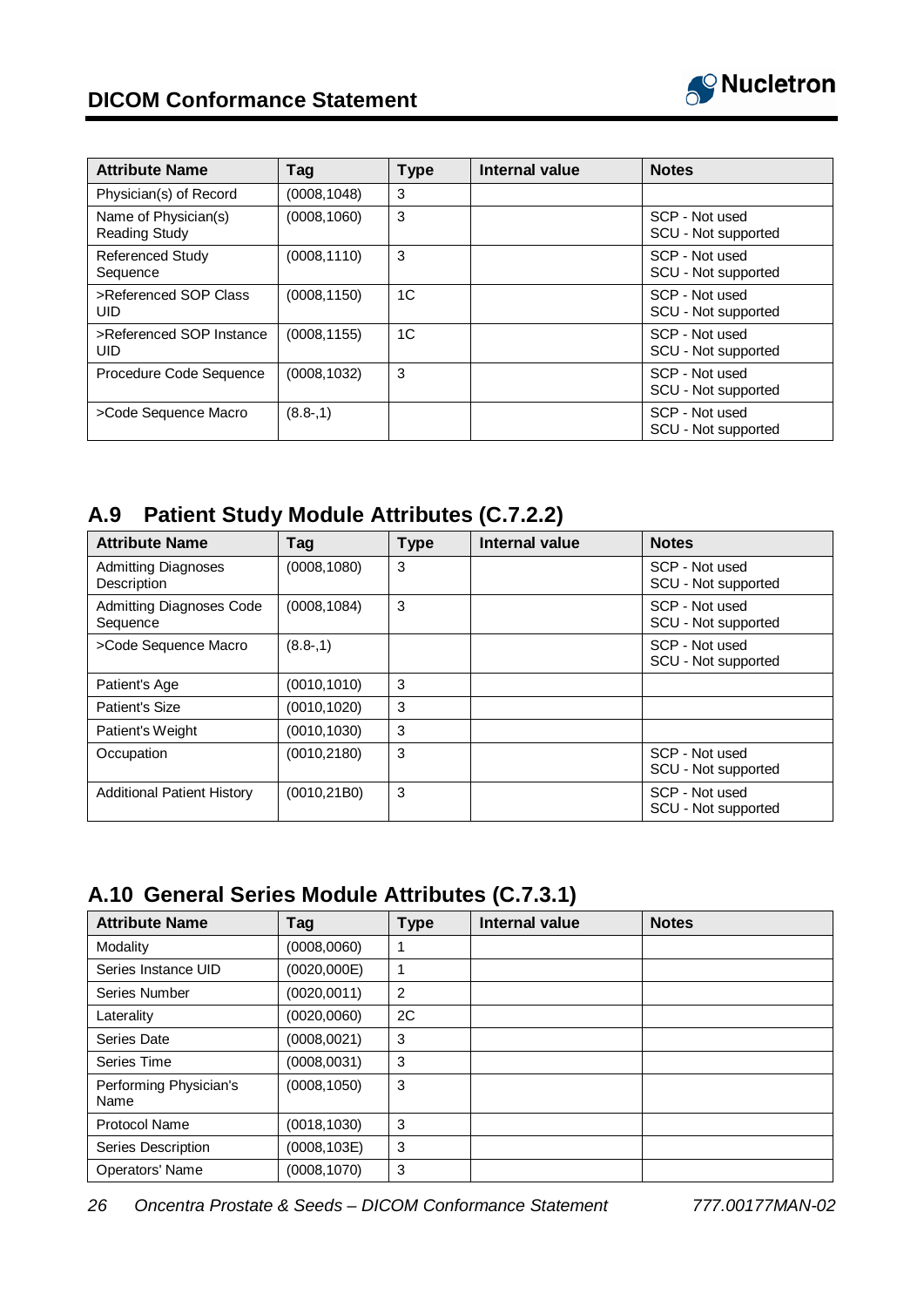

| <b>Attribute Name</b>                                | Tag          | <b>Type</b>    | <b>Internal value</b> | <b>Notes</b>                          |
|------------------------------------------------------|--------------|----------------|-----------------------|---------------------------------------|
| <b>Referenced Study</b><br><b>Component Sequence</b> | (0008, 1111) | 3              |                       | SCP - Not used<br>SCU - Not supported |
| >Referenced SOP Class<br>UID                         | (0008, 1150) | 1 <sup>C</sup> |                       | SCP - Not used<br>SCU - Not supported |
| >Referenced SOP Instance<br>UID                      | (0008, 1155) | 1 <sup>C</sup> |                       | SCP - Not used<br>SCU - Not supported |
| <b>Body Part Examined</b>                            | (0018, 0015) | 3              |                       |                                       |
| <b>Patient Position</b>                              | (0018, 5100) | 2C             |                       |                                       |
| Smallest Pixel Value in<br><b>Series</b>             | (0028, 0108) | 3              |                       | SCP - Not used<br>SCU - Not supported |
| Largest Pixel Value in<br>Series                     | (0028, 0109) | 3              |                       | SCP - Not used<br>SCU - Not supported |
| <b>Request Attributes</b><br>Sequence                | (0040, 0275) | 3              |                       | SCP - Not used<br>SCU - Not supported |
| >Requested Procedure ID                              | (0040, 1001) | 1 <sup>C</sup> |                       | SCP - Not used<br>SCU - Not supported |
| >Scheduled Procedure<br>Step ID                      | (0040,0009)  | 1 <sup>C</sup> |                       | SCP - Not used<br>SCU - Not supported |
| >Scheduled Procedure<br><b>Step Description</b>      | (0040,0007)  | 3              |                       | SCP - Not used<br>SCU - Not supported |
| >Scheduled Protocol Code<br>Sequence                 | (0040,0008)  | 3              |                       | SCP - Not used<br>SCU - Not supported |
| >>Code Sequence Macro                                | $(8.8-,1)$   |                |                       | SCP - Not used<br>SCU - Not supported |
| Performed Procedure Step<br>ID                       | (0040, 0253) | 3              |                       | SCP - Not used<br>SCU - Not supported |
| Performed Procedure Step<br><b>Start Date</b>        | (0040, 0244) | 3              |                       | SCP - Not used<br>SCU - Not supported |
| Performed Procedure Step<br><b>Start Time</b>        | (0040, 0245) | 3              |                       | SCP - Not used<br>SCU - Not supported |
| Performed Procedure Step<br>Description              | (0040, 0254) | 3              |                       | SCP - Not used<br>SCU - Not supported |
| Performed Protocol Code<br>Sequence                  | (0040, 0260) | 3              |                       | SCP - Not used<br>SCU - Not supported |
| >Code Sequence Macro                                 | $(8.8-,1)$   |                |                       | SCP - Not used<br>SCU - Not supported |
| Comments on the<br>Performed Procedure Step          | (0040, 0280) | 3              |                       | SCP - Not used<br>SCU - Not supported |

## <span id="page-34-0"></span>**A.11 Frame Of Reference Module Attributes (C.7.4.1)**

| <b>Attribute Name</b>                  | Tag          | Type | Internal value | <b>Notes</b> |
|----------------------------------------|--------------|------|----------------|--------------|
| Frame of Reference UID                 | (0020.0052)  |      |                |              |
| <b>Position Reference</b><br>Indicator | (0020, 1040) | ∠    |                |              |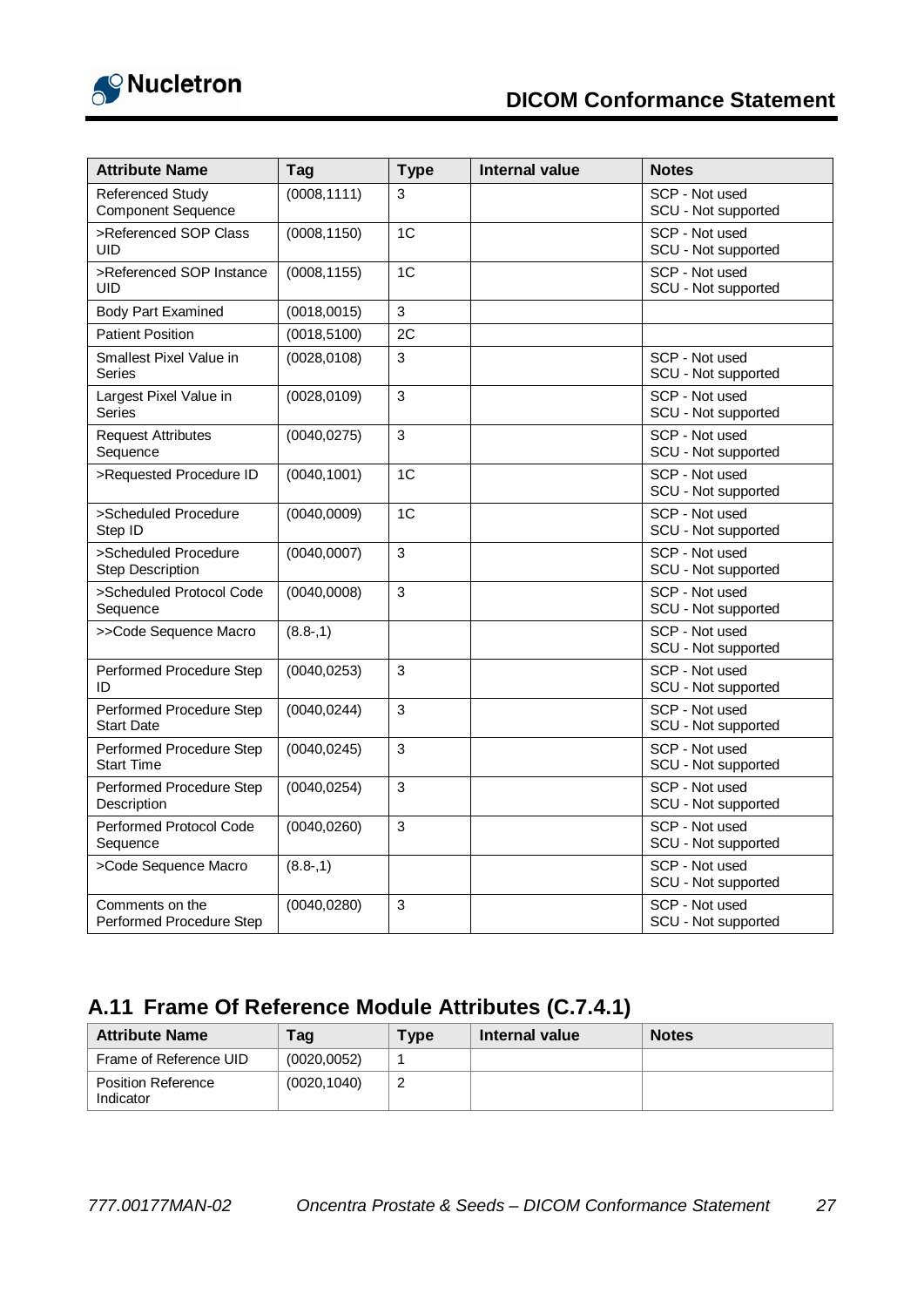

## <span id="page-35-0"></span>**A.12 General Equipment Module Attributes (C.7.5.1)**

## <span id="page-35-1"></span>**A.13 US Probe Module Attributes (Private)**

### <span id="page-35-2"></span>**A.14 General Image Module Attributes (C.7.6.1)**

| <b>Attribute Name</b>                  | Tag          | <b>Type</b>    | <b>Internal value</b>    | <b>Notes</b>                          |
|----------------------------------------|--------------|----------------|--------------------------|---------------------------------------|
| Instance Number                        | (0020, 0013) | 2              | Covers all required      |                                       |
| <b>Patient Orientation</b>             | (0020, 0020) | 2C             | acquisition/image values |                                       |
| <b>Content Date</b>                    | (0008, 0023) | 2C             |                          |                                       |
| <b>Content Time</b>                    | (0008, 0033) | 2C             |                          |                                       |
| Image Type                             | (0008,0008)  | 3              |                          |                                       |
| <b>Acquisition Number</b>              | (0020, 0012) | 3              |                          |                                       |
| <b>Acquisition Date</b>                | (0008, 0022) | 3              |                          |                                       |
| <b>Acquisition Time</b>                | (0008, 0032) | 3              |                          |                                       |
| <b>Acquisition Datetime</b>            | (0008,002A)  | 3              |                          | SCP - Not used<br>SCU - Not supported |
| Referenced Image<br>Sequence           | (0008, 1140) | 3              |                          | SCP - Not used<br>SCU - Not supported |
| >Referenced SOP Class<br>UID           | (0008, 1150) | 1 <sup>C</sup> |                          | SCP - Not used<br>SCU - Not supported |
| >Referenced SOP Instance<br><b>UID</b> | (0008, 1155) | 1 <sup>C</sup> |                          | SCP - Not used<br>SCU - Not supported |
| >Referenced Frame<br><b>Number</b>     | (0008, 1160) | 3              |                          | SCP - Not used<br>SCU - Not supported |

*28 Oncentra Prostate & Seeds – DICOM Conformance Statement 777.00177MAN-02*

**O**Nucletron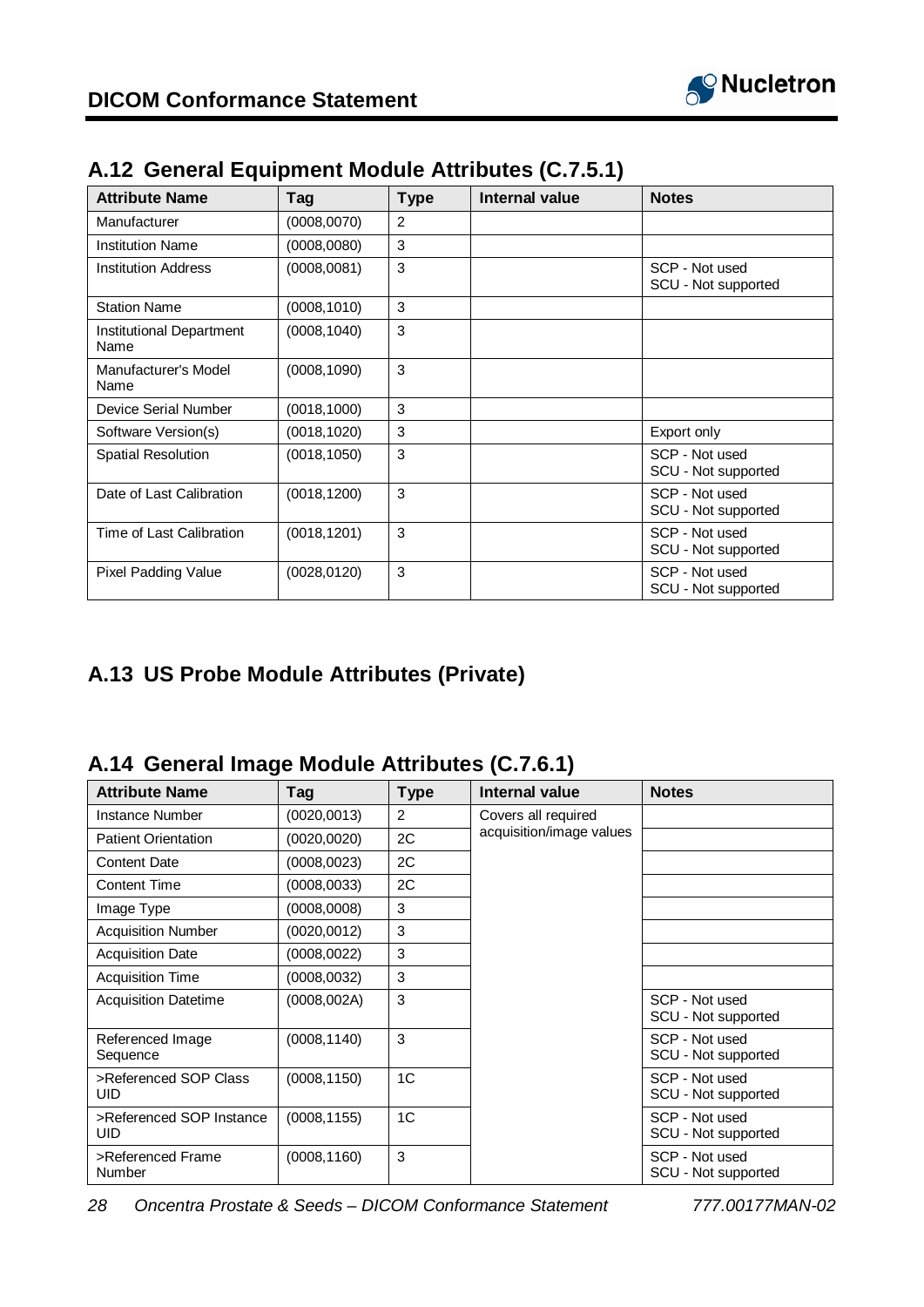

| <b>Attribute Name</b>            | Tag          | <b>Type</b> | <b>Internal value</b> | <b>Notes</b>                          |
|----------------------------------|--------------|-------------|-----------------------|---------------------------------------|
| Derivation Description           | (0008, 2111) | 3           |                       |                                       |
| Source Image Sequence            | (0008, 2112) | 3           |                       | SCP - Not used<br>SCU - Not supported |
| Images in Acquisition            | (0020, 1002) | 3           |                       |                                       |
| Image Comments                   | (0020, 4000) | 3           |                       |                                       |
| <b>Quality Control Image</b>     | (0028, 0300) | 3           |                       |                                       |
| <b>Burned In Annotation</b>      | (0028, 0301) | 3           |                       |                                       |
| Lossy Image Compression          | (0028, 2110) | 3           |                       |                                       |
| Lossy Image Compression<br>Ratio | (0028, 2112) | 3           |                       |                                       |
| Icon Image Sequence              | (0088, 0200) | 3           |                       | SCP - Not used<br>SCU - Not supported |
| <b>Presentation LUT Shape</b>    | (2050,0020)  | 3           |                       |                                       |

# **A.15 Image Plane Module Attributes (C.7.6.2)**

| <b>Attribute Name</b>       | Taq          | <b>Type</b> | Internal value | <b>Notes</b> |
|-----------------------------|--------------|-------------|----------------|--------------|
| <b>Pixel Spacing</b>        | (0028,0030)  |             |                |              |
| Image Orientation (Patient) | (0020, 0037) |             | (USAQ_TGEOM)   |              |
| Image Position (Patient)    | (0020, 0032) |             | (USAQ TGEOM)   |              |
| <b>Slice Thickness</b>      | (0018,0050)  | 2           |                |              |
| Slice Location              | (0020, 1041) | 3           | (USAQ_TGEOM)   |              |

# **A.16 Image Pixel Module Attributes (C.7.6.3)**

| <b>Attribute Name</b>       | Tag          | <b>Type</b>    | <b>Internal value</b>                           | <b>Notes</b>                                                                |
|-----------------------------|--------------|----------------|-------------------------------------------------|-----------------------------------------------------------------------------|
| Samples per Pixel           | (0028,0002)  |                | Covers all required<br>acquisition/image values | only monochrome is<br>supported, except for US,<br>RGB is supported as well |
| Photometric Interpretation  | (0028,0004)  | 1              |                                                 |                                                                             |
| <b>Rows</b>                 | (0028,0010)  |                |                                                 |                                                                             |
| Columns                     | (0028,0011)  |                |                                                 |                                                                             |
| <b>Bits Allocated</b>       | (0028, 0100) |                |                                                 |                                                                             |
| <b>Bits Stored</b>          | (0028, 0101) |                |                                                 |                                                                             |
| High Bit                    | (0028, 0102) |                |                                                 |                                                                             |
| <b>Pixel Representation</b> | (0028, 0103) |                |                                                 |                                                                             |
| Pixel Data                  | (7FE0,0010)  |                |                                                 |                                                                             |
| <b>Planar Configuration</b> | (0028,0006)  | 1 <sup>C</sup> |                                                 | SCP - Not used<br>SCU - Not supported                                       |
| Pixel Aspect Ratio          | (0028, 0034) | 1C             |                                                 |                                                                             |
| Smallest Image Pixel Value  | (0028, 0106) | 3              |                                                 |                                                                             |
| Largest Image Pixel Value   | (0028, 0107) | 3              |                                                 |                                                                             |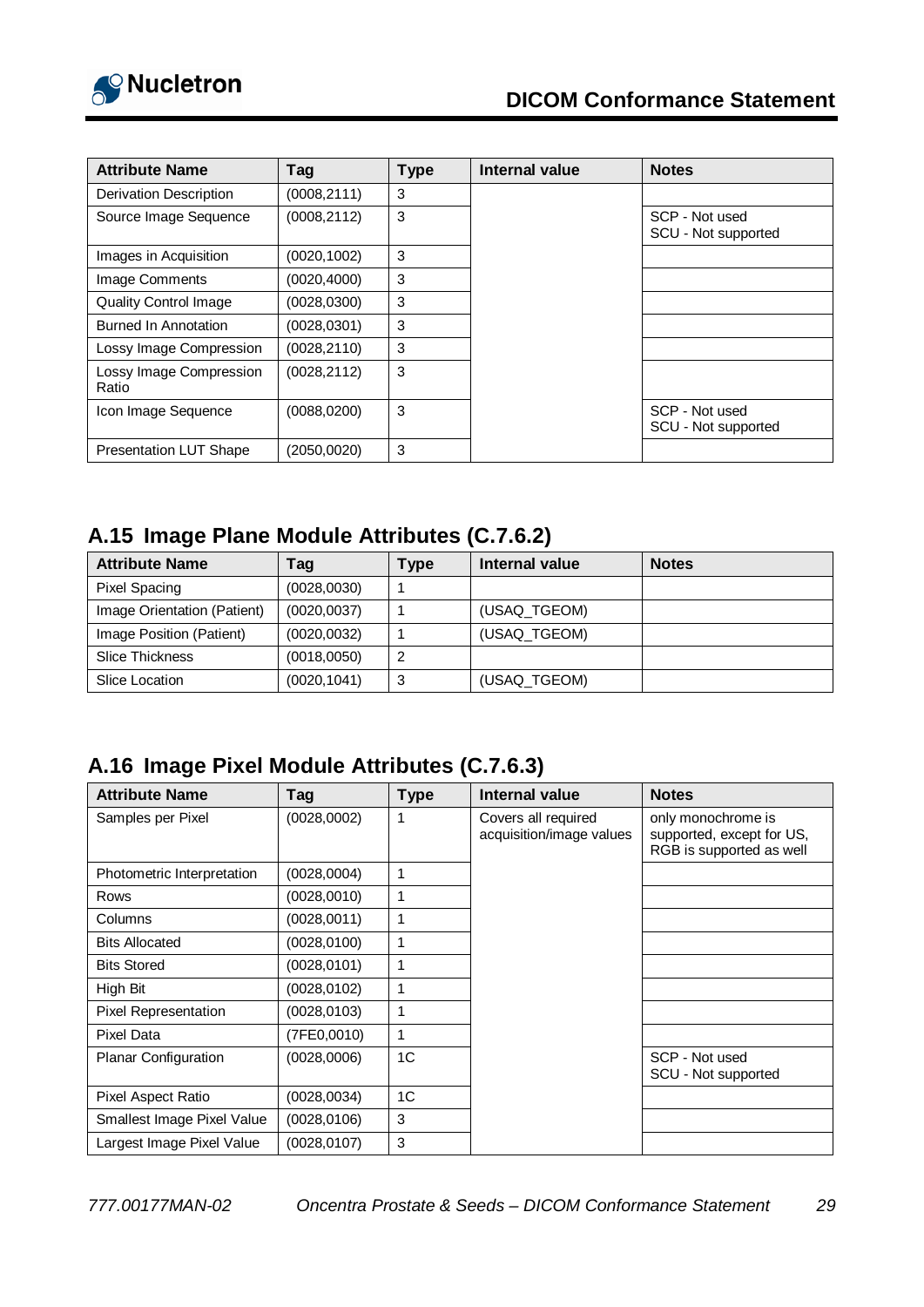

| <b>Attribute Name</b>                                       | Tag          | <b>Type</b>    | Internal value | <b>Notes</b>                          |
|-------------------------------------------------------------|--------------|----------------|----------------|---------------------------------------|
| Red Palette Color Lookup<br><b>Table Descriptor</b>         | (0028, 1101) | 1C             |                | SCP - Not used<br>SCU - Not supported |
| Green Palette Color Lookup<br><b>Table Descriptor</b>       | (0028, 1102) | 1C             |                | SCP - Not used<br>SCU - Not supported |
| <b>Blue Palette Color Lookup</b><br><b>Table Descriptor</b> | (0028, 1103) | 1 <sup>C</sup> |                | SCP - Not used<br>SCU - Not supported |
| Red Palette Color Lookup<br>Table Data                      | (0028, 1201) | 1 <sup>C</sup> |                | SCP - Not used<br>SCU - Not supported |
| Green Palette Color Lookup<br>Table Data                    | (0028, 1202) | 1C             |                | SCP - Not used<br>SCU - Not supported |
| Blue Palette Color Lookup<br>Table Data                     | (0028, 1203) | 1C             |                | SCP - Not used<br>SCU - Not supported |

# **A.17 CT Image Module Attributes (C.8.2.1)**

| <b>Attribute Name</b>             | Tag          | <b>Type</b>    | <b>Internal value</b> | <b>Notes</b> |
|-----------------------------------|--------------|----------------|-----------------------|--------------|
| Image Type                        | (0008,0008)  | $\mathbf{1}$   |                       |              |
| Samples per Pixel                 | (0028, 0002) | 1              |                       |              |
| Photometric Interpretation        | (0028,0004)  | $\mathbf{1}$   |                       |              |
| <b>Bits Allocated</b>             | (0028, 0100) | $\mathbf{1}$   |                       |              |
| <b>Bits Stored</b>                | (0028, 0101) | $\mathbf{1}$   |                       |              |
| High Bit                          | (0028, 0102) | $\mathbf 1$    |                       |              |
| Rescale Intercept                 | (0028, 1052) | $\mathbf{1}$   |                       |              |
| <b>Rescale Slope</b>              | (0028, 1053) | $\mathbf{1}$   |                       |              |
| <b>KVP</b>                        | (0018,0060)  | $\overline{2}$ |                       |              |
| <b>Acquisition Number</b>         | (0020, 0012) | $\overline{2}$ |                       |              |
| <b>Scan Options</b>               | (0018, 0022) | 3              |                       |              |
| Data Collection Diameter          | (0018,0090)  | 3              |                       |              |
| <b>Reconstruction Diameter</b>    | (0018, 1100) | 3              |                       |              |
| Distance Source to<br>Detector    | (0018, 1110) | 3              |                       |              |
| <b>Distance Source to Patient</b> | (0018, 1111) | 3              |                       |              |
| Gantry/Detector Tilt              | (0018, 1120) | 3              |                       |              |
| <b>Table Height</b>               | (0018, 1130) | 3              |                       |              |
| <b>Rotation Direction</b>         | (0018, 1140) | 3              |                       |              |
| <b>Exposure Time</b>              | (0018, 1150) | 3              |                       |              |
| X-ray Tube Current                | (0018, 1151) | 3              |                       |              |
| Exposure                          | (0018, 1152) | 3              |                       |              |
| Exposure in uAs                   | (0018, 1153) | 3              |                       |              |
| Filter Type                       | (0018, 1160) | 3              |                       |              |
| <b>Generator Power</b>            | (0018, 1170) | 3              |                       |              |
| <b>Focal Spot</b>                 | (0018, 1190) | 3              |                       |              |
| <b>Convolution Kernel</b>         | (0018, 1210) | 3              |                       |              |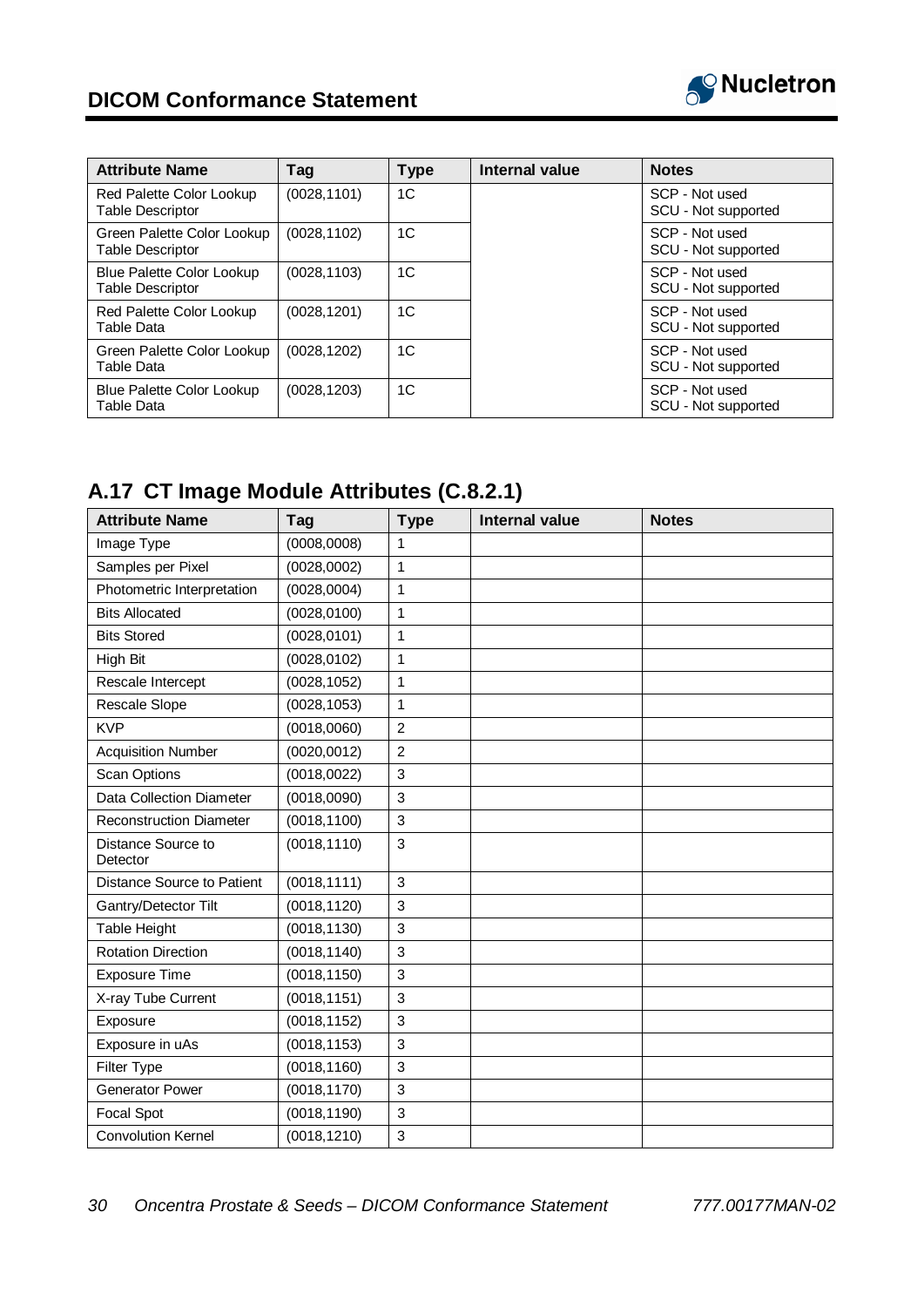# **A.18 MR Image Module Attributes (C.8.3.1)**

| <b>Attribute Name</b>                    | Tag          | <b>Type</b>    | <b>Internal value</b> | <b>Notes</b>                          |
|------------------------------------------|--------------|----------------|-----------------------|---------------------------------------|
| Image Type                               | (0008,0008)  | 1              |                       |                                       |
| Samples per Pixel                        | (0028,0002)  | $\mathbf{1}$   |                       |                                       |
| Photometric Interpretation               | (0028,0004)  | 1              |                       |                                       |
| <b>Bits Allocated</b>                    | (0028, 0100) | $\mathbf{1}$   |                       |                                       |
| <b>Scanning Sequence</b>                 | (0018, 0020) | 1              |                       |                                       |
| Sequence Variant                         | (0018,0021)  | 1              |                       |                                       |
| <b>Scan Options</b>                      | (0018, 0022) | $\overline{2}$ |                       |                                       |
| MR Acquisition Type                      | (0018, 0023) | $\overline{2}$ |                       |                                       |
| <b>Repetition Time</b>                   | (0018,0080)  | 2C             |                       |                                       |
| Echo Time                                | (0018,0081)  | $\overline{2}$ |                       |                                       |
| Echo Train Length                        | (0018,0091)  | $\overline{2}$ |                       |                                       |
| <b>Inversion Time</b>                    | (0018,0082)  | 2C             |                       |                                       |
| <b>Trigger Time</b>                      | (0018, 1060) | 2C             |                       |                                       |
| Sequence Name                            | (0018, 0024) | 3              |                       | SCP - Not used<br>SCU - Not supported |
| Angio Flag                               | (0018, 0025) | 3              |                       | SCP - Not used<br>SCU - Not supported |
| Number of Averages                       | (0018,0083)  | 3              |                       | SCP - Not used<br>SCU - Not supported |
| Imaging Frequency                        | (0018,0084)  | 3              |                       | SCP - Not used<br>SCU - Not supported |
| <b>Imaged Nucleus</b>                    | (0018,0085)  | $\mathbf{3}$   |                       | SCP - Not used<br>SCU - Not supported |
| Echo Number(s)                           | (0018,0086)  | 3              |                       | SCP - Not used<br>SCU - Not supported |
| Magnetic Field Strength                  | (0018,0087)  | 3              |                       | SCP - Not used<br>SCU - Not supported |
| Spacing Between Slices                   | (0018,0088)  | 3              |                       | SCP - Not used<br>SCU - Not supported |
| Number of Phase Encoding<br><b>Steps</b> | (0018,0089)  | 3              |                       | SCP - Not used<br>SCU - Not supported |
| <b>Percent Sampling</b>                  | (0018,0093)  | 3              |                       | SCP - Not used<br>SCU - Not supported |
| Percent Phase Field of<br>View           | (0018,0094)  | 3              |                       | SCP - Not used<br>SCU - Not supported |
| <b>Pixel Bandwidth</b>                   | (0018,0095)  | 3              |                       | SCP - Not used<br>SCU - Not supported |
| Nominal Interval                         | (0018, 1062) | 3              |                       | SCP - Not used<br>SCU - Not supported |
| <b>Beat Rejection Flag</b>               | (0018, 1080) | 3              |                       | SCP - Not used<br>SCU - Not supported |
| Low R-R Value                            | (0018, 1081) | 3              |                       | SCP - Not used<br>SCU - Not supported |
| High R-R Value                           | (0018, 1082) | $\mathbf{3}$   |                       | SCP - Not used<br>SCU - Not supported |
| Intervals Acquired                       | (0018, 1083) | $\mathbf{3}$   |                       | SCP - Not used<br>SCU - Not supported |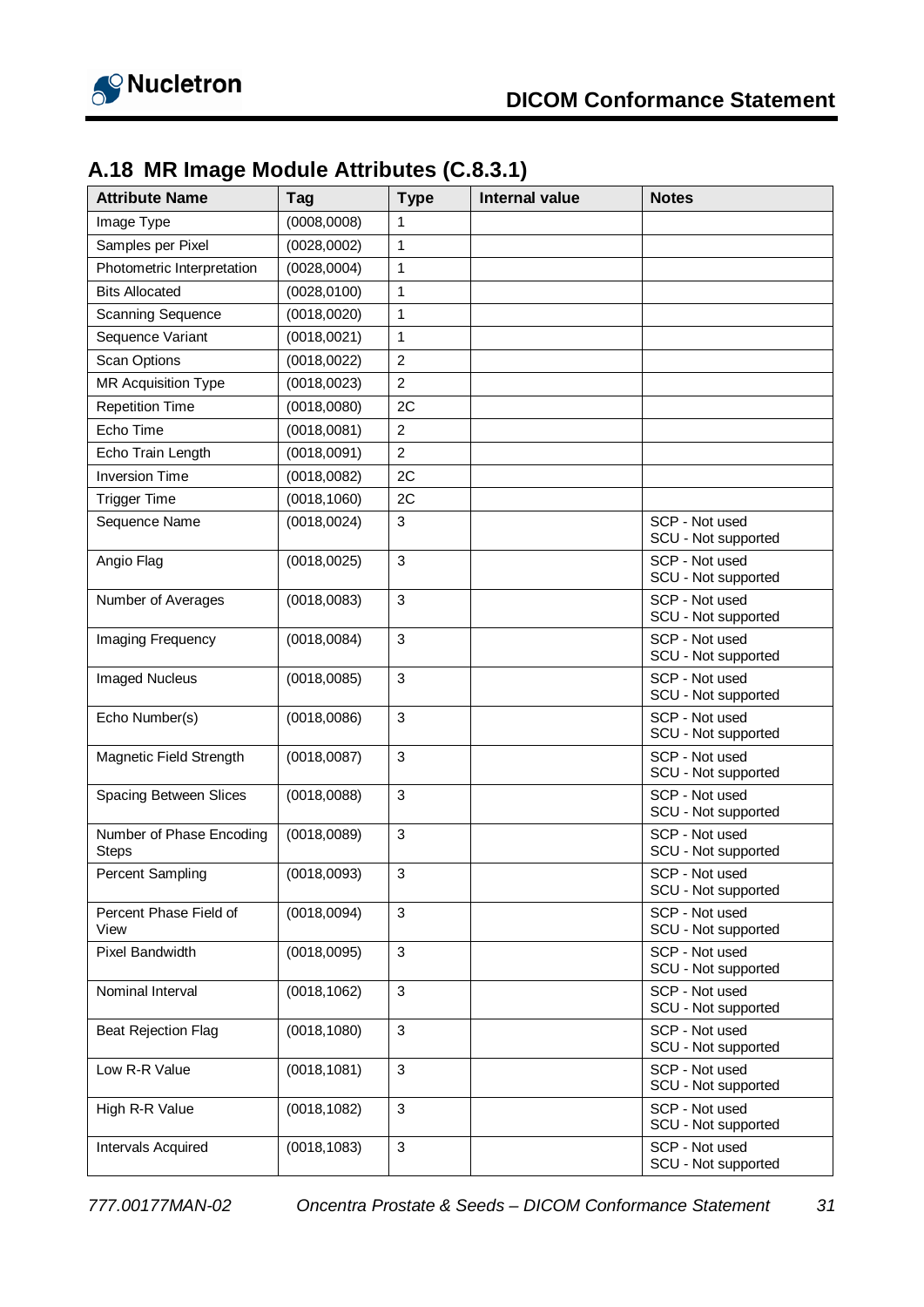

| <b>Attribute Name</b>               | Tag          | <b>Type</b> | <b>Internal value</b> | <b>Notes</b>                          |
|-------------------------------------|--------------|-------------|-----------------------|---------------------------------------|
| Intervals Rejected                  | (0018, 1084) | 3           |                       | SCP - Not used<br>SCU - Not supported |
| <b>PVC Rejection</b>                | (0018, 1085) | 3           |                       | SCP - Not used<br>SCU - Not supported |
| <b>Skip Beats</b>                   | (0018, 1086) | 3           |                       | SCP - Not used<br>SCU - Not supported |
| <b>Heart Rate</b>                   | (0018, 1088) | 3           |                       | SCP - Not used<br>SCU - Not supported |
| Cardiac Number of Images            | (0018, 1090) | 3           |                       | SCP - Not used<br>SCU - Not supported |
| <b>Trigger Window</b>               | (0018, 1094) | 3           |                       | SCP - Not used<br>SCU - Not supported |
| <b>Reconstruction Diameter</b>      | (0018, 1100) | 3           |                       | SCP - Not used<br>SCU - Not supported |
| Receiving Coil                      | (0018, 1250) | 3           |                       | SCP - Not used<br>SCU - Not supported |
| <b>Transmitting Coil</b>            | (0018, 1251) | 3           |                       | SCP - Not used<br>SCU - Not supported |
| <b>Acquisition Matrix</b>           | (0018, 1310) | 3           |                       | SCP - Not used<br>SCU - Not supported |
| <b>Phase Encoding Direction</b>     | (0018, 1312) | 3           |                       | SCP - Not used<br>SCU - Not supported |
| Flip Angle                          | (0018, 1314) | 3           |                       | SCP - Not used<br>SCU - Not supported |
| <b>SAR</b>                          | (0018, 1316) | 3           |                       | SCP - Not used<br>SCU - Not supported |
| Variable Flip Angle Flag            | (0018, 1315) | 3           |                       | SCP - Not used<br>SCU - Not supported |
| dB/dt                               | (0018, 1318) | 3           |                       | SCP - Not used<br>SCU - Not supported |
| <b>Temporal Position Identifier</b> | (0020, 0100) | 3           |                       | SCP - Not used<br>SCU - Not supported |
| Number of Temporal<br>Positions     | (0020, 0105) | 3           |                       | SCP - Not used<br>SCU - Not supported |
| <b>Temporal Resolution</b>          | (0020, 0110) | 3           |                       | SCP - Not used<br>SCU - Not supported |

# **A.19 US Image Module Attributes (C.8.5.6)**

| <b>Attribute Name</b>       | Tag          | <b>Type</b> | Internal value           | <b>Notes</b>                          |
|-----------------------------|--------------|-------------|--------------------------|---------------------------------------|
| Samples per Pixel           | (0028,0002)  |             | Covers all required      |                                       |
| Photometric Interpretation  | (0028,0004)  |             | acquisition/image values |                                       |
| <b>Bits Allocated</b>       | (0028, 0100) |             |                          |                                       |
| <b>Bits Stored</b>          | (0028, 0101) |             |                          |                                       |
| High Bit                    | (0028, 0102) |             |                          |                                       |
| <b>Planar Configuration</b> | (0028,0006)  | 1C          |                          | SCP - Not used<br>SCU - Not supported |
| <b>Pixel Representation</b> | (0028, 0103) |             |                          |                                       |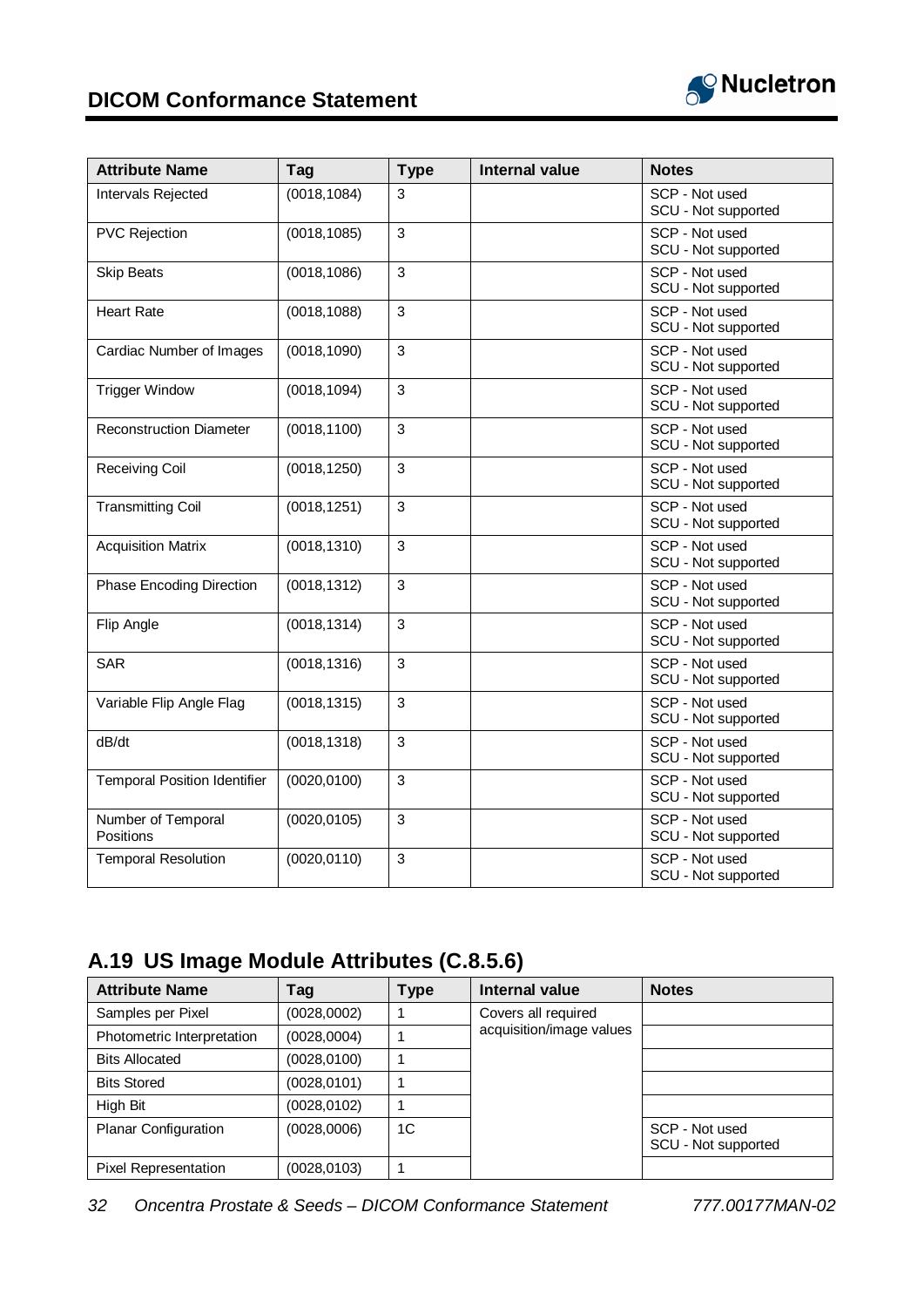

| <b>Attribute Name</b>                   | Tag          | <b>Type</b>    | <b>Internal value</b> | <b>Notes</b>                          |
|-----------------------------------------|--------------|----------------|-----------------------|---------------------------------------|
| <b>Frame Increment Pointer</b>          | (0028,0009)  | 1 <sup>C</sup> |                       |                                       |
| Image Type                              | (0008,0008)  | $\overline{2}$ |                       |                                       |
| Lossy Image Compression                 | (0028, 2110) | 1 <sup>C</sup> |                       |                                       |
| Number of Stages                        | (0008, 2124) | 2C             |                       |                                       |
| Number of Views in Stage                | (0008, 212A) | 2C             |                       |                                       |
| <b>Ultrasound Color Data</b><br>Present | (0028, 0014) | 3              |                       | SCP - Not used<br>SCU - Not supported |
| <b>Referenced Overlay</b><br>Sequence   | (0008, 1130) | 3              |                       | SCP - Not used<br>SCU - Not supported |
| >Referenced SOP Class<br>UID            | (0008, 1150) | 1 <sup>C</sup> |                       | SCP - Not used<br>SCU - Not supported |
| >Referenced SOP Instance<br>UID         | (0008, 1155) | 1 <sup>C</sup> |                       | SCP - Not used<br>SCU - Not supported |
| Referenced Curve<br>Sequence            | (0008, 1145) | 3              |                       | SCP - Not used<br>SCU - Not supported |
| >Referenced SOP Class<br><b>UID</b>     | (0008, 1150) | 1 <sup>C</sup> |                       | SCP - Not used<br>SCU - Not supported |
| >Referenced SOP Instance<br><b>UID</b>  | (0008, 1155) | 1 <sup>C</sup> |                       | SCP - Not used<br>SCU - Not supported |
| Stage Name                              | (0008, 2120) | 3              |                       | SCP - Not used<br>SCU - Not supported |
| <b>Stage Code Sequence</b>              | (0040,000A)  | 3              |                       | SCP - Not used<br>SCU - Not supported |
| >Code Sequence Macro                    | $(8.8-,1)$   |                |                       | SCP - Not used<br>SCU - Not supported |
| <b>Stage Number</b>                     | (0008, 2122) | 3              |                       | SCP - Not used<br>SCU - Not supported |
| <b>View Name</b>                        | (0008, 2127) | 3              |                       | SCP - Not used<br>SCU - Not supported |
| <b>View Number</b>                      | (0008, 2128) | 3              |                       | SCP - Not used<br>SCU - Not supported |
| Number of Event Timers                  | (0008, 2129) | 3              |                       | SCP - Not used<br>SCU - Not supported |
| Event Elapsed Time(s)                   | (0008, 2130) | 3              |                       | SCP - Not used<br>SCU - Not supported |
| Event Timer Name(s)                     | (0008, 2132) | 3              |                       | SCP - Not used<br>SCU - Not supported |
| Anatomic Region Sequence                | (0008, 2218) | 3              |                       | SCP - Not used<br>SCU - Not supported |
| >Code Sequence Macro                    | $(8.8-,1)$   |                |                       | SCP - Not used<br>SCU - Not supported |
| >Anatomic Region Modifier<br>Sequence   | (0008, 2220) | 3              |                       | SCP - Not used<br>SCU - Not supported |
| >>Code Sequence Macro                   | $(8.8-,1)$   |                |                       | SCP - Not used<br>SCU - Not supported |
| Primary Anatomic Structure<br>Sequence  | (0008, 2228) | 3              |                       | SCP - Not used<br>SCU - Not supported |
| >Code Sequence Macro                    | $(8.8-,1)$   |                |                       | SCP - Not used<br>SCU - Not supported |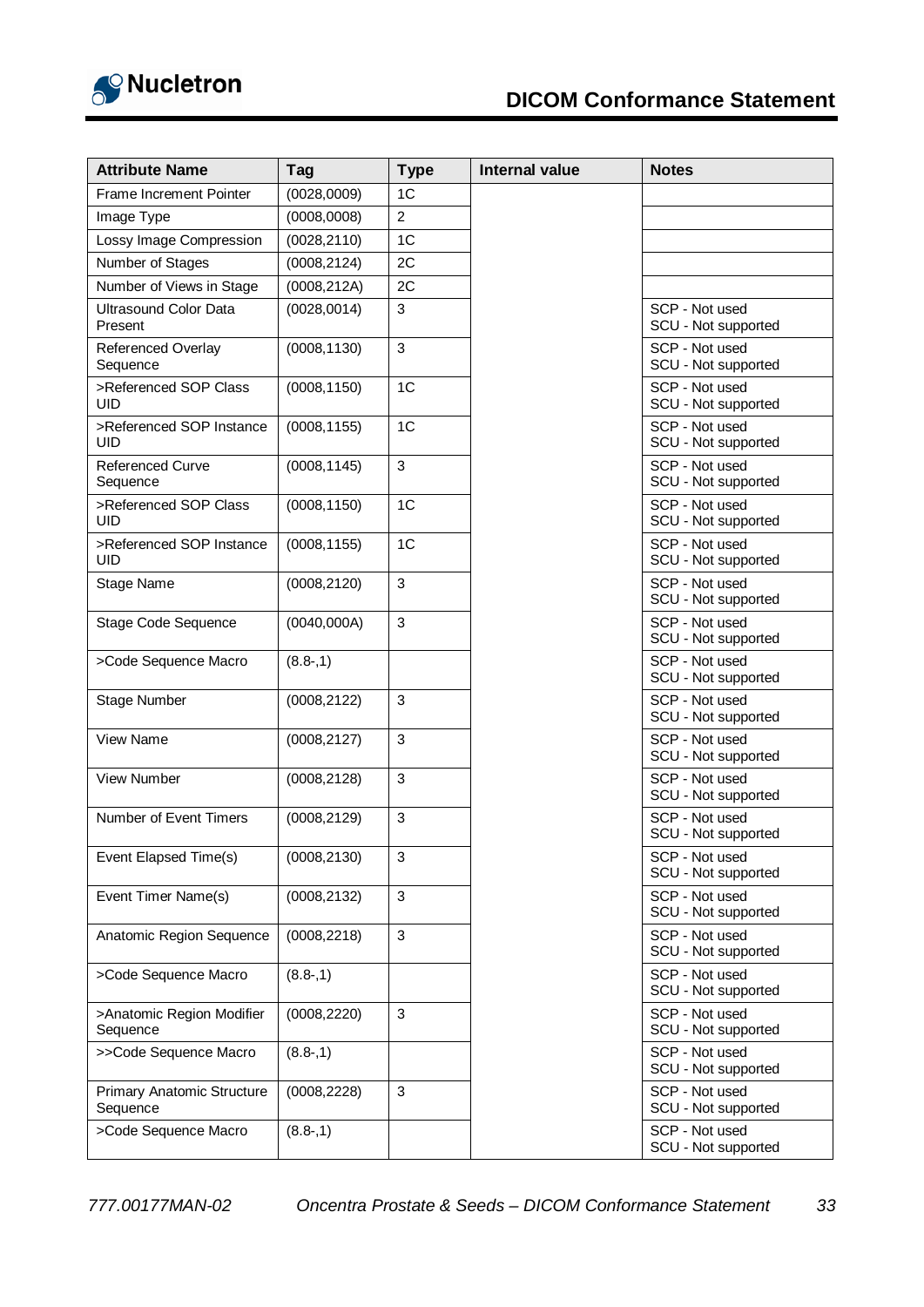

| <b>Attribute Name</b>                               | Tag          | <b>Type</b>    | <b>Internal value</b> | <b>Notes</b>                          |
|-----------------------------------------------------|--------------|----------------|-----------------------|---------------------------------------|
| >Primary Anatomic<br>Structure Modifier<br>Sequence | (0008, 2230) | 3              |                       | SCP - Not used<br>SCU - Not supported |
| >>Code Sequence Macro                               | $(8.8-,1)$   |                |                       | SCP - Not used<br>SCU - Not supported |
| <b>Transducer Position</b><br>Sequence              | (0008, 2240) | 3              |                       | SCP - Not used<br>SCU - Not supported |
| >Code Sequence Macro                                | $(8.8-,1)$   |                |                       | SCP - Not used<br>SCU - Not supported |
| >Transducer Position<br>Modifier Sequence           | (0008, 2242) | 3              |                       | SCP - Not used<br>SCU - Not supported |
| >>Code Sequence Macro                               | $(8.8-,1)$   |                |                       | SCP - Not used<br>SCU - Not supported |
| <b>Transducer Orientation</b><br>Sequence           | (0008, 2244) | 3              |                       | SCP - Not used<br>SCU - Not supported |
| >Code Sequence Macro                                | $(8.8-,1)$   |                |                       | SCP - Not used<br>SCU - Not supported |
| >Transducer Orientation<br>Modifier Sequence        | (0008, 2246) | 3              |                       | SCP - Not used<br>SCU - Not supported |
| >>Code Sequence Macro                               | $(8.8-,1)$   |                |                       | SCP - Not used<br>SCU - Not supported |
| <b>Acquisition Datetime</b>                         | (0008, 002A) | 1 <sup>C</sup> |                       |                                       |
| <b>Trigger Time</b>                                 | (0018, 1060) | 3              |                       | SCP - Not used<br>SCU - Not supported |
| Nominal Interval                                    | (0018, 1062) | 3              |                       | SCP - Not used<br>SCU - Not supported |
| <b>Beat Rejection Flag</b>                          | (0018, 1080) | 3              |                       | SCP - Not used<br>SCU - Not supported |
| Low R-R Value                                       | (0018, 1081) | 3              |                       | SCP - Not used<br>SCU - Not supported |
| High R-R Value                                      | (0018, 1082) | 3              |                       | SCP - Not used<br>SCU - Not supported |
| <b>Heart Rate</b>                                   | (0018, 1088) | 3              |                       | SCP - Not used<br>SCU - Not supported |
| <b>IVUS Acquisition</b>                             | (0018, 3100) | 1 <sup>C</sup> |                       |                                       |
| <b>IVUS Pullback Rate</b>                           | (0018, 3101) | 1C             |                       |                                       |
| <b>IVUS Gated Rate</b>                              | (0018, 3102) | 1 <sup>C</sup> |                       |                                       |
| <b>IVUS Pullback Start Frame</b><br>Number          | (0018, 3103) | 1 <sup>C</sup> |                       |                                       |
| <b>IVUS Pullback Stop Frame</b><br>Number           | (0018, 3104) | 1 <sup>C</sup> |                       |                                       |
| Lesion Number                                       | (0018, 3105) | 3              |                       | SCP - Not used<br>SCU - Not supported |
| <b>Output Power</b>                                 | (0018, 5000) | 3              |                       | SCP - Not used<br>SCU - Not supported |
| <b>Transducer Data</b>                              | (0018, 5010) | 3              |                       | SCP - Not used<br>SCU - Not supported |
| <b>Transducer Type</b>                              | (0018, 6031) | 3              |                       | SCP - Not used<br>SCU - Not supported |
| Focus Depth                                         | (0018, 5012) | 3              |                       | SCP - Not used<br>SCU - Not supported |

*34 Oncentra Prostate & Seeds – DICOM Conformance Statement 777.00177MAN-02*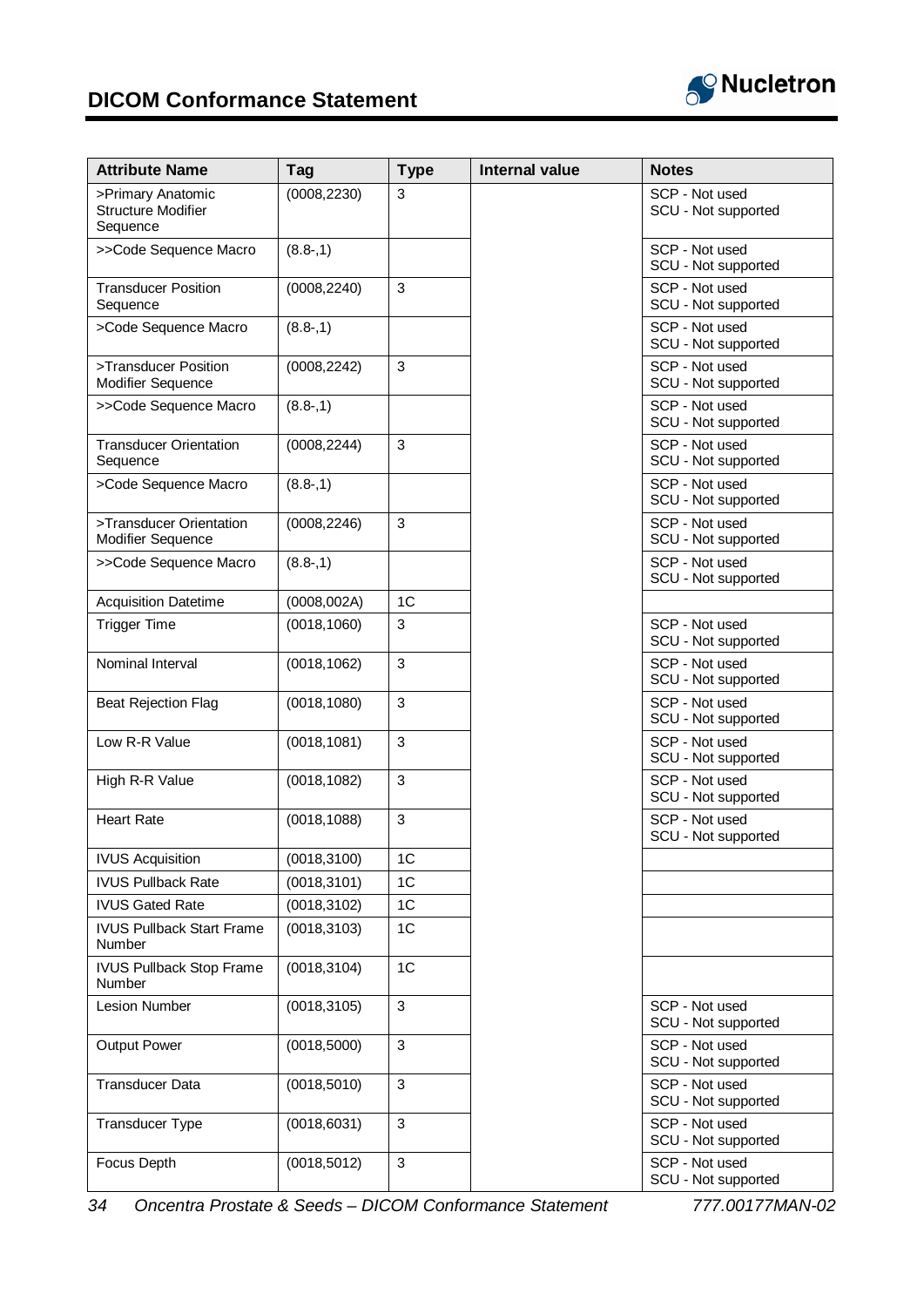

| <b>Attribute Name</b>                       | Tag          | <b>Type</b> | <b>Internal value</b> | <b>Notes</b>                                                                                              |
|---------------------------------------------|--------------|-------------|-----------------------|-----------------------------------------------------------------------------------------------------------|
| <b>Processing Function</b>                  | (0018, 5020) | 3           |                       | SCP - Not used<br>SCU - Not supported                                                                     |
| Referenced Probe<br>Number                  | (1003, 1002) | 3           |                       | SCP - Used<br>SCU - Supported                                                                             |
|                                             |              |             |                       | Support of the optional<br>Telemed Probe:<br>Only applicable for<br>Oncentra Prostate v3.3 and<br>higher. |
| Mechanical Index                            | (0018, 5022) | 3           |                       | SCP - Not used<br>SCU - Not supported                                                                     |
| Thermal Index                               | (0018, 5024) | 3           |                       | SCP - Not used<br>SCU - Not supported                                                                     |
| <b>Cranial Thermal Index</b>                | (0018, 5026) | 3           |                       | SCP - Not used<br>SCU - Not supported                                                                     |
| Soft Tissue Thermal Index                   | (0018, 5027) | 3           |                       | SCP - Not used<br>SCU - Not supported                                                                     |
| Soft Tissue-focus Thermal<br>Index          | (0018, 5028) | 3           |                       | SCP - Not used<br>SCU - Not supported                                                                     |
| Soft Tissue-surface<br><b>Thermal Index</b> | (0018, 5029) | 3           |                       | SCP - Not used<br>SCU - Not supported                                                                     |
| Depth of Scan Field                         | (0018, 5050) | 3           |                       | SCP - Not used<br>SCU - Not supported                                                                     |
| Image Transformation<br>Matrix              | (0018, 5210) | 3           |                       | SCP - Not used<br>SCU - Not supported                                                                     |
| Image Translation Vector                    | (0018, 5212) | 3           |                       | SCP - Not used<br>SCU - Not supported                                                                     |
| Overlay Subtype                             | (60xx, 0045) | 3           |                       | SCP - Not used<br>SCU - Not supported                                                                     |

### **A.20 General Acquisition Attributes (Private)**

See sectio[n](#page-66-0) 

[General Acquisition Attributes \(Private\).](#page-66-0)

#### **A.21 General Geometry Attributes (Private)**

See sectio[n General Geometry Attributes \(Private\).](#page-67-0)

### **A.22 General Template Attributes (Private)**

See sectio[n General Template Attributes \(Private\).](#page-67-1)

#### **A.22.1. General Template Components Attributes (Private)**

See sectio[n General Template Components Attributes \(Private\).](#page-68-0)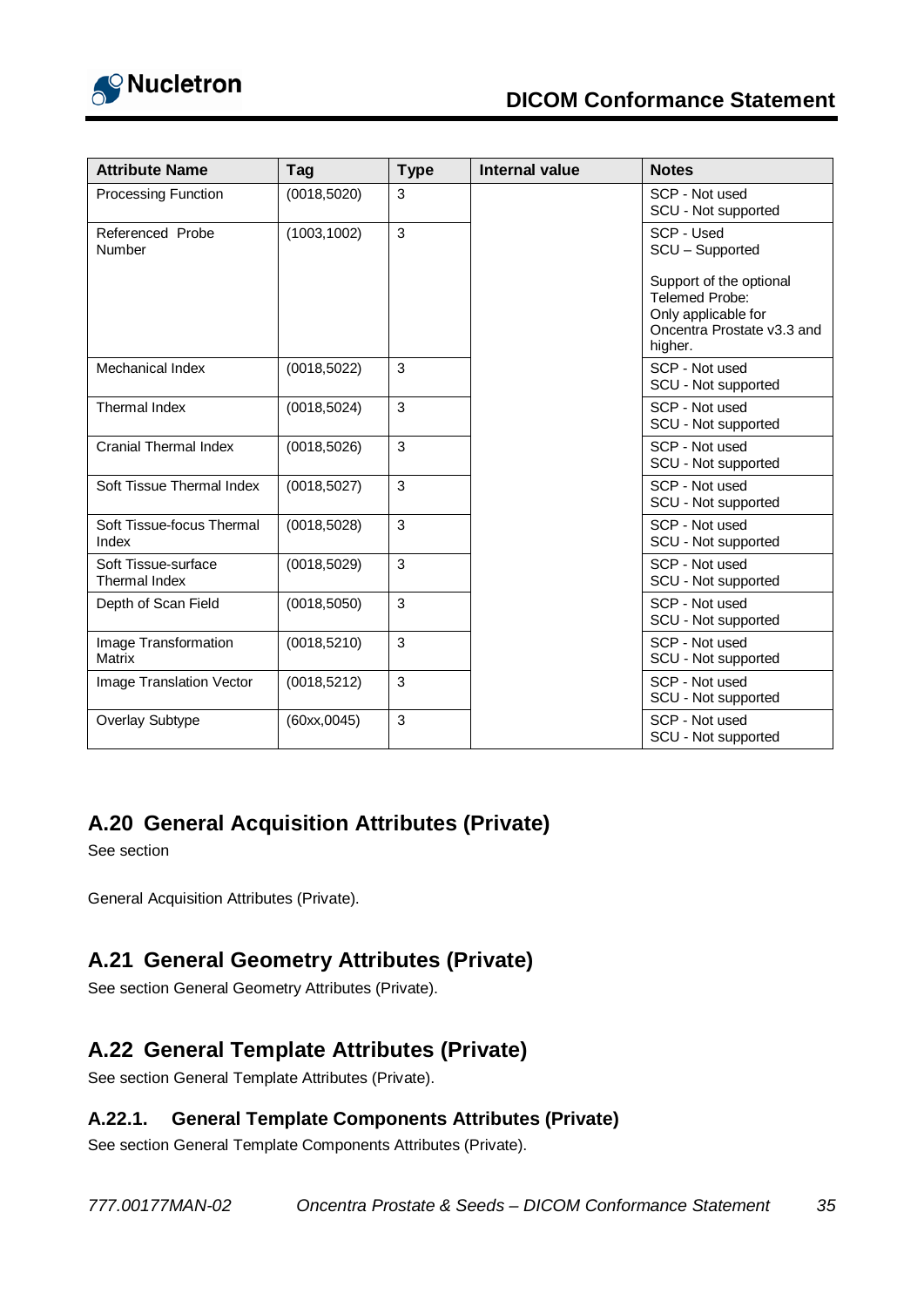

| A.23 RT Series Module Attributes (C.8.8.1) |  |  |
|--------------------------------------------|--|--|
|--------------------------------------------|--|--|

| <b>Attribute Name</b>                         | Tag          | <b>Type</b>    | <b>Internal value</b> | <b>Notes</b>                          |
|-----------------------------------------------|--------------|----------------|-----------------------|---------------------------------------|
| Modality                                      | (0008, 0060) | 1              |                       |                                       |
| Series Instance UID                           | (0020,000E)  | $\mathbf{1}$   |                       |                                       |
| Series Number                                 | (0020, 0011) | $\overline{2}$ |                       |                                       |
| Series Description                            | (0008, 103E) | 3              |                       |                                       |
| Referenced Study<br><b>Component Sequence</b> | (0008, 1111) | $\mathsf 3$    |                       | SCP - Not used<br>SCU - Not supported |
| >Referenced SOP Class<br><b>UID</b>           | (0008, 1150) | 1 <sup>C</sup> |                       | SCP - Not used<br>SCU - Not supported |
| >Referenced SOP Instance<br>UID               | (0008, 1155) | 1 <sup>C</sup> |                       | SCP - Not used<br>SCU - Not supported |
| <b>Request Attributes</b><br>Sequence         | (0040, 0275) | 3              |                       | SCP - Not used<br>SCU - Not supported |
| >Requested Procedure ID                       | (0040, 1001) | 1 <sup>C</sup> |                       | SCP - Not used<br>SCU - Not supported |
| >Scheduled Procedure Step<br>ID               | (0040, 0009) | 1 <sup>C</sup> |                       | SCP - Not used<br>SCU - Not supported |
| >Scheduled Procedure Step<br>Description      | (0040,0007)  | 3              |                       | SCP - Not used<br>SCU - Not supported |
| >Scheduled Protocol Code<br>Sequence          | (0040, 0008) | 3              |                       | SCP - Not used<br>SCU - Not supported |
| >>Code Sequence Macro                         | $(8.8-,1)$   |                |                       | SCP - Not used<br>SCU - Not supported |
| Performed Procedure Step<br>ID                | (0040, 0253) | 3              |                       | SCP - Not used<br>SCU - Not supported |
| Performed Procedure Step<br><b>Start Date</b> | (0040, 0244) | 3              |                       | SCP - Not used<br>SCU - Not supported |
| Performed Procedure Step<br><b>Start Time</b> | (0040, 0245) | 3              |                       | SCP - Not used<br>SCU - Not supported |
| Performed Procedure Step<br>Description       | (0040, 0254) | 3              |                       | SCP - Not used<br>SCU - Not supported |
| <b>Performed Protocol Code</b><br>Sequence    | (0040, 0260) | 3              |                       | SCP - Not used<br>SCU - Not supported |
| >Code Sequence Macro                          | $(8.8-,1)$   |                |                       | SCP - Not used<br>SCU - Not supported |

# **A.24 Structure Set Module Attributes (C.8.8.5)**

| <b>Attribute Name</b>                     | Tag          | <b>Type</b>   | Internal value | <b>Notes</b> |
|-------------------------------------------|--------------|---------------|----------------|--------------|
| Structure Set Label                       | (3006,0002)  |               |                |              |
| <b>Structure Set Name</b>                 | (3006, 0004) | 3             |                |              |
| <b>Structure Set Description</b>          | (3006,0006)  | 3             |                |              |
| <b>Instance Number</b>                    | (0020, 0013) | 3             |                |              |
| <b>Structure Set Date</b>                 | (3006,0008)  | 2             |                |              |
| <b>Structure Set Time</b>                 | (3006,0009)  | $\mathcal{P}$ |                |              |
| Referenced Frame of<br>Reference Sequence | (3006,0010)  | 3             |                |              |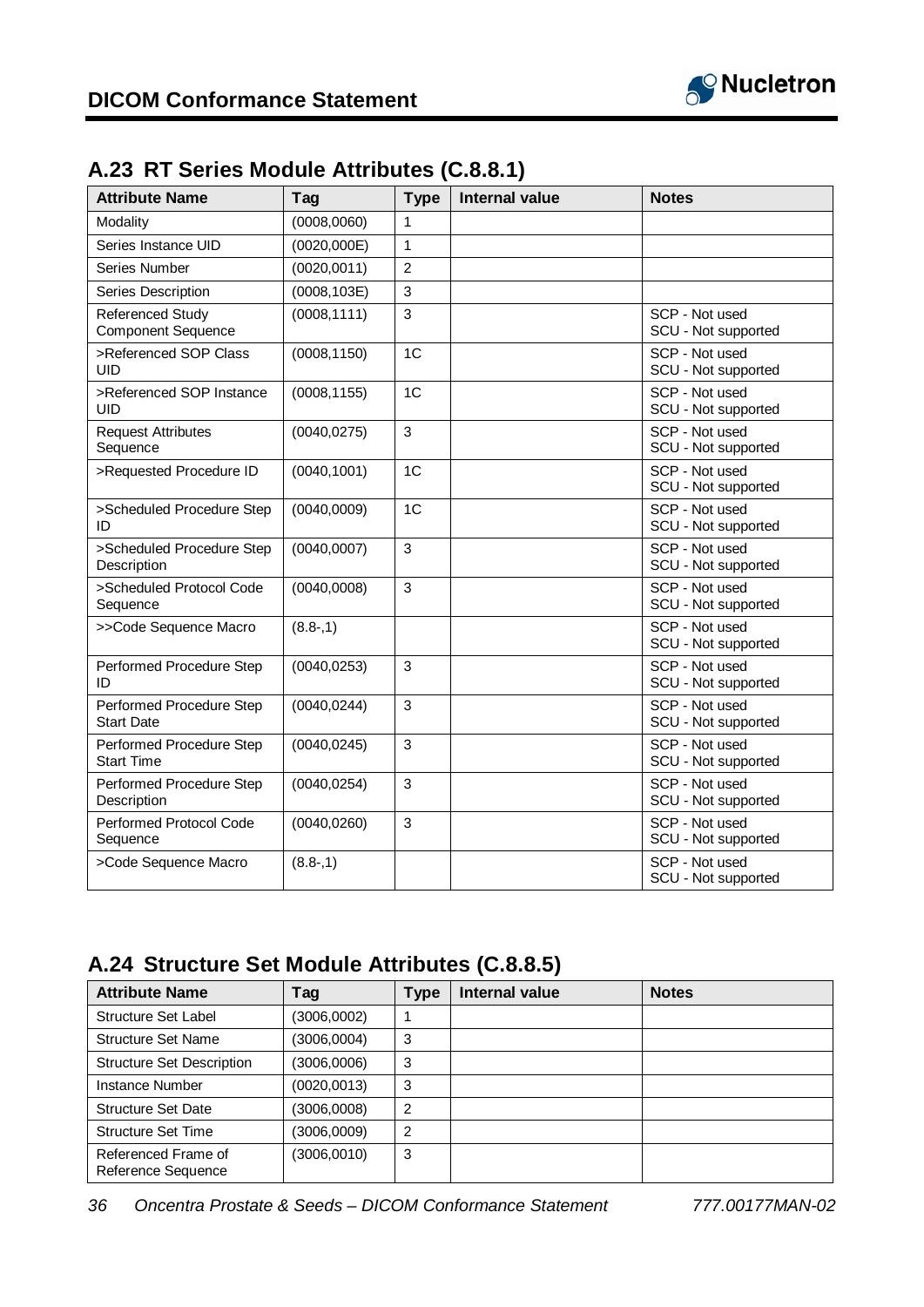

| <b>Attribute Name</b>                                 | Tag          | <b>Type</b>    | Internal value | <b>Notes</b>                          |
|-------------------------------------------------------|--------------|----------------|----------------|---------------------------------------|
| >Frame of Reference UID                               | (0020, 0052) | 1 <sup>C</sup> |                |                                       |
| >Frame of Reference<br><b>Relationship Sequence</b>   | (3006, 00C0) | $\mathsf 3$    |                |                                       |
| >>Related Frame of<br>Reference UID                   | (3006, 00C2) | 1 <sup>C</sup> |                |                                       |
| >>Frame of Reference<br><b>Transformation Type</b>    | (3006, 00C4) | 1 <sup>C</sup> |                |                                       |
| >>Frame of Reference<br><b>Transformation Matrix</b>  | (3006, 00C6) | 1 <sup>C</sup> |                |                                       |
| >>Frame of Reference<br><b>Transformation Comment</b> | (3006,00C8)  | $\mathfrak{3}$ |                |                                       |
| >RT Referenced Study<br>Sequence                      | (3006, 0012) | 3              |                |                                       |
| >>Referenced SOP Class<br>UID                         | (0008, 1150) | 1 <sup>C</sup> |                |                                       |
| >>Referenced SOP Instance<br>UID                      | (0008, 1155) | 1 <sup>C</sup> |                |                                       |
| >>RT Referenced Series<br>Sequence                    | (3006, 0014) | 1 <sup>C</sup> |                |                                       |
| >>>Series Instance UID                                | (0020,000E)  | 1 <sup>C</sup> |                |                                       |
| >>>Contour Image<br>Sequence                          | (3006, 0016) | 1 <sup>C</sup> |                |                                       |
| >>>>Referenced SOP Class<br><b>UID</b>                | (0008, 1150) | 1 <sup>C</sup> |                | SCP - Not used<br>SCU - Not supported |
| >>>>Referenced SOP<br><b>Instance UID</b>             | (0008, 1155) | 1 <sup>C</sup> |                | SCP - Not used<br>SCU - Not supported |
| >>>>Referenced Frame<br><b>Number</b>                 | (0008, 1160) | 3              |                |                                       |
| <b>Structure Set ROI Sequence</b>                     | (3006, 0020) | 3              |                |                                       |
| >ROI Number                                           | (3006, 0022) | 1 <sup>C</sup> |                |                                       |
| >Referenced Frame of<br>Reference UID                 | (3006, 0024) | 1 <sup>C</sup> |                |                                       |
| >ROI Name                                             | (3006, 0026) | 2C             |                |                                       |
| >ROI Description                                      | (3006, 0028) | $\mathbf{3}$   |                |                                       |
| >ROI Volume                                           | (3006, 002C) | 3              |                |                                       |
| >ROI Generation Algorithm                             | (3006,0036)  | 2C             |                |                                       |
| >ROI Generation<br>Description                        | (3006, 0038) | 3              |                |                                       |

# **A.25 ROI Geometry Attributes**

See sectio[n ROI Geometry Attributes.](#page-68-1)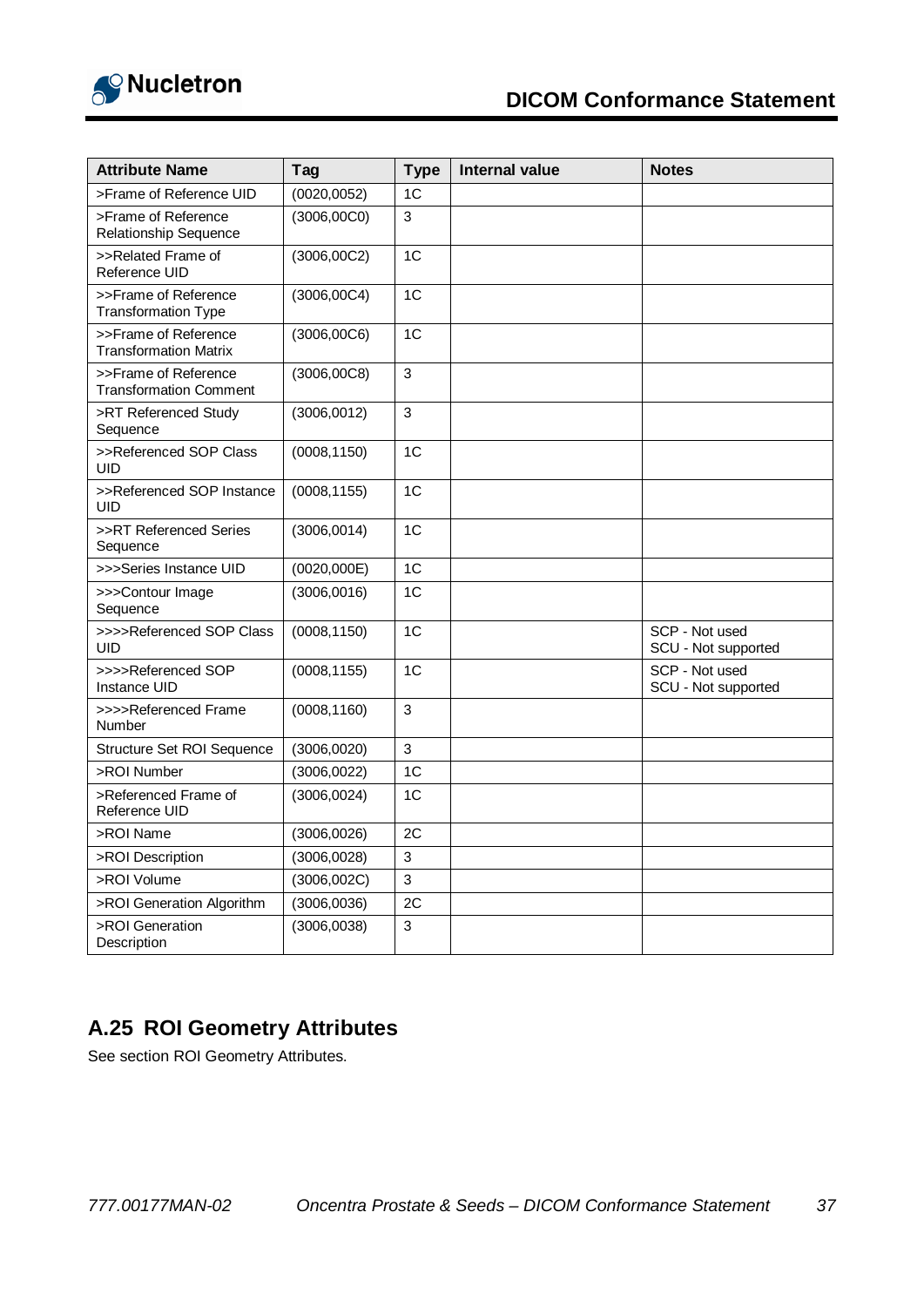

| <b>Attribute Name</b>                 | Tag          | <b>Type</b> | Internal value | <b>Notes</b>                          |
|---------------------------------------|--------------|-------------|----------------|---------------------------------------|
| <b>ROI Contour Sequence</b>           | (3006,0039)  | 1           |                | SCP - Not used<br>SCU - Not supported |
| >Referenced ROI Number                | (3006,0084)  | 1           |                |                                       |
| >ROI Display Color                    | (3006,002A)  | 3           |                |                                       |
| >Contour Sequence                     | (3006, 0040) | 3           |                |                                       |
| >>Contour Number                      | (3006,0048)  | 3           |                |                                       |
| >>Attached Contours                   | (3006, 0049) | 3           |                |                                       |
| >>Contour Image Sequence              | (3006,0016)  | 3           |                |                                       |
| >>>Referenced SOP Class<br><b>UID</b> | (0008, 1150) | 3           |                |                                       |
| >>>Referenced SOP<br>Instance UID     | (0008, 1155) | 3           |                |                                       |
| >>>Referenced Frame<br>Number         | (0008, 1160) | 3           |                | SCP - Not used<br>SCU - Not supported |
| >>Contour Geometric Type              | (3006, 0042) | 1C          |                |                                       |
| >>Contour Slab Thickness              | (3006, 0044) | 3           |                |                                       |
| >>Contour Offset Vector               | (3006,0045)  | 3           |                |                                       |
| >Number of Contour Points             | (3006,0046)  | 1C          |                |                                       |
| >Contour Data                         | (3006, 0050) | 1C          |                |                                       |

# **A.26 ROI Contour Module Attributes (C.8.8.6)**

# **A.27 RT ROI Observations Module Attributes (C.8.8.8)**

| <b>Attribute Name</b>                           | Tag          | <b>Type</b>    | <b>Internal value</b> | <b>Notes</b>                          |
|-------------------------------------------------|--------------|----------------|-----------------------|---------------------------------------|
| RT ROI Observation<br>Sequence                  | (3006,0080)  | 1              |                       |                                       |
| >Observation Number                             | (3006, 0082) | 1              |                       |                                       |
| >Referenced ROI Number                          | (3006, 0084) | 1              |                       |                                       |
| >ROI Observation label                          | (3006,0085)  | 3              |                       |                                       |
| >ROI Observation<br>Description                 | (3006, 0088) | 3              |                       |                                       |
| >RT Related ROI Sequence                        | (3006,0030)  | 3              |                       |                                       |
| >>Referenced ROI Number                         | (3006,0084)  | 1 <sup>C</sup> |                       |                                       |
| >>RT ROI Relationship                           | (3006, 0033) | 3              |                       |                                       |
| >RT ROI Identification Code<br>Sequence         | (3006,0086)  | 3              |                       | SCP - Not used<br>SCU - Not supported |
| >Related RT ROI<br><b>Observations Sequence</b> | (3006,00AO)  | 3              |                       |                                       |
| >>Observation Number                            | (3006,0082)  | 1 <sup>C</sup> |                       |                                       |
| >RT ROI Interpreted Type                        | (3006, 00A4) | 2              |                       |                                       |
| >RT POI Interpreted Class                       | Private      | 3              | <b>VOIClass</b>       |                                       |
| >ROI Interpreter                                | (3006,00A6)  | 2              |                       |                                       |
| >Material ID                                    | (3006, 00E1) | 3              |                       |                                       |
| >ROI Physical Properties<br>Sequence            | (3006,00B0)  | 3              |                       |                                       |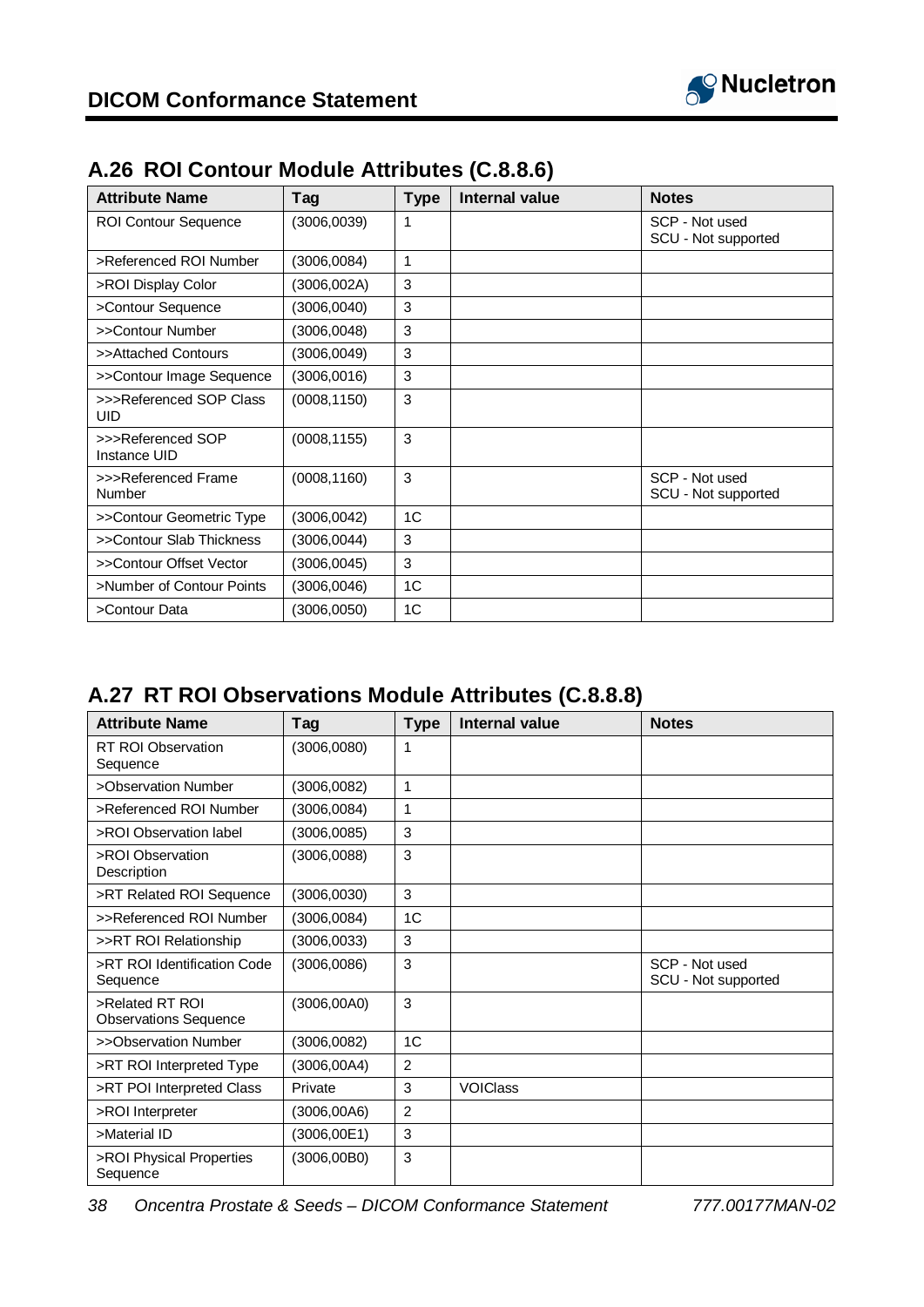

| <b>Attribute Name</b>            | Taq          | <b>Type</b>    | Internal value | <b>Notes</b> |
|----------------------------------|--------------|----------------|----------------|--------------|
| >>ROI Physical Property          | (3006.00B2)  | 1C             |                |              |
| >>ROI Physical Property<br>Value | (3006, 00B4) | 1 <sup>C</sup> |                |              |

# **A.28 VOI LUT Module Attributes (C.11.2)**

| <b>Attribute Name</b>                | Tag          | Type           | Internal value | <b>Notes</b> |
|--------------------------------------|--------------|----------------|----------------|--------------|
| <b>VOI LUT Sequence</b>              | (0028, 3010) | 3              |                |              |
| >LUT Descriptor                      | (0028, 3002) | 1 <sup>C</sup> |                |              |
| >LUT Explanation                     | (0028, 3003) | 3              |                |              |
| >LUT Data                            | (0028, 3006) | 1 <sup>C</sup> |                |              |
| <b>Window Center</b>                 | (0028, 1050) | 3              |                |              |
| Window Width                         | (0028, 1051) | 1 <sup>C</sup> |                |              |
| Window Center & Width<br>Explanation | (0028, 1055) | 3              |                |              |

# **A.29 SOP Common Module Attributes (C.12.1)**

| <b>Attribute Name</b>  | Taq          | <b>Type</b> | <b>Notes</b>                        |
|------------------------|--------------|-------------|-------------------------------------|
| SOP Class UID          | (0008,0016)  |             | SCU - Provided                      |
|                        |              |             | SCP - Used                          |
| SOP Instance UID       | (0008, 0018) |             | SCU - Created by Oncentra Prostate. |
|                        |              |             | SCP - Used                          |
| Specific Character Set | (0008, 0005) | 1C          | SCU - Always 'ISO_IR 100'           |
|                        |              |             | SCP - Used                          |
| Instance Creation      | (0008, 0012) | 3           | SCU - Provided                      |
| Date                   |              |             | SCP - Not used                      |
| Instance Creation      | (0008, 0013) | 3           | SCU - Provided                      |
| Time                   |              |             | SCP - Not used                      |
| Instance Creator UID   | (0008, 0014) | 3           | SCU - Not provided                  |
|                        |              |             | SCP - Not used                      |
| Timezone Offset From   | (0008, 0201) | 3           | SCP - Not Used                      |
| <b>UTC</b>             |              |             | SCU - Not Provided                  |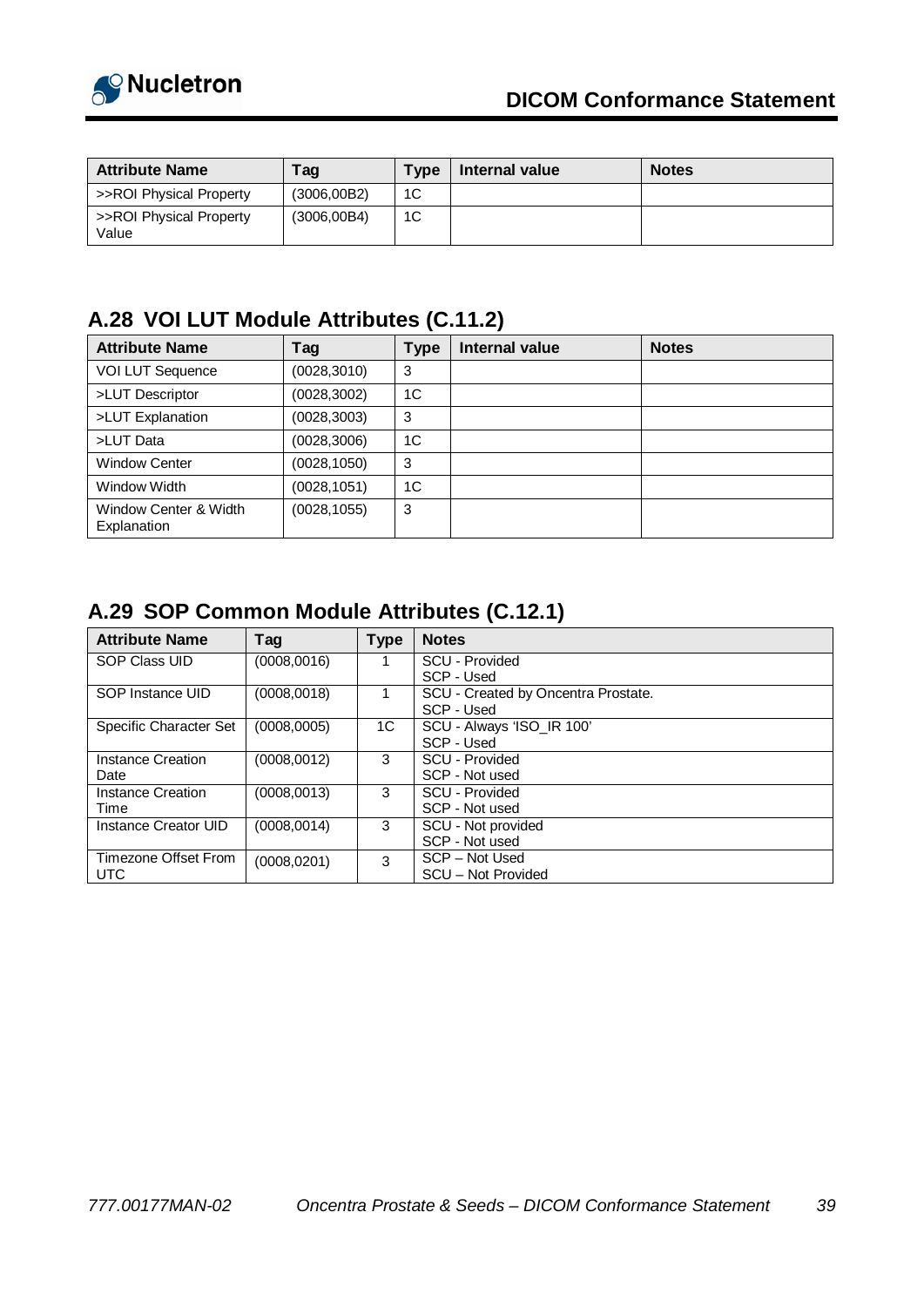

# **Appendix B RT Treatment Plan & RT Dose**

# **B.1 RT Plan IOD (A.20)**

| IE.       | <b>Module</b>                 | <b>Section</b> | <b>DICOM Usage</b>                 | <b>Comments</b>                     |
|-----------|-------------------------------|----------------|------------------------------------|-------------------------------------|
| Patient   | Patient                       | C.7.1.1        | M                                  |                                     |
|           | <b>Clinical Trial</b>         | C.7.1.3        | U                                  | SCP - Not used                      |
|           | Subject                       |                |                                    | SCU - Not provided                  |
| Study     | <b>General Study</b>          | C.7.2.1        | $\overline{\mathsf{M}}$            |                                     |
|           | <b>Patient Study</b>          | C.7.2.2        | $\overline{\mathsf{U}}$            | SCP - Used                          |
|           |                               |                |                                    | SCU - Supported                     |
|           | <b>Clinical Trial Study</b>   | C.7.2.3        | U                                  | SCP - Not used                      |
|           |                               |                |                                    | SCU - Not provided                  |
| Series    | <b>RT</b> Series              | C.8.8.1        | M                                  |                                     |
|           | <b>Clinical Trial Series</b>  | C.7.3.2        | $\overline{\mathtt{U}}$            | SCP - Not used                      |
|           |                               |                |                                    | SCU - Not provided                  |
| Frame of  | Frame of                      | C.7.4.1        | U (see note in DICOM description)  | SCP - Not supported                 |
| Reference | Reference                     |                |                                    | SCU - Not provided                  |
| Equipment | <b>General Equipment</b>      | C.7.5.1        | $\overline{M}$                     |                                     |
| Plan      | <b>RT</b> General Plan        | C.8.8.9        | M                                  |                                     |
|           | <b>RT</b> Prescription        | C.8.8.10       | $\overline{\mathsf{U}}$            | SCP - Not used                      |
|           |                               |                |                                    | SCU - Not provided                  |
|           |                               |                |                                    | Conditionally                       |
|           | <b>RT</b> Tolerance<br>Tables | C.8.8.11       | $\overline{\mathsf{U}}$            | SCP - Not used                      |
|           |                               |                |                                    | SCU - Not provided<br>Conditionally |
|           | <b>RT Patient Setup</b>       | C.8.8.12       | $\overline{U}$                     | SCP - Used                          |
|           |                               |                |                                    | SCU - Supported                     |
|           | <b>RT</b> Fraction            | C.8.8.13       | $\overline{\mathtt{U}}$            | SCP - Not used                      |
|           | Scheme                        |                |                                    | SCU - Not provided                  |
|           |                               |                |                                    | Conditionally                       |
|           | <b>RT</b> Beams               | C.8.8.14       | C - Required if RT Fraction        | SCP - Not used                      |
|           |                               |                | Scheme Module exists and           | SCU - Not provided                  |
|           |                               |                | Number of Beams (300A,0080) is     |                                     |
|           |                               |                | greater than zero for one or more  |                                     |
|           |                               |                | fraction groups                    |                                     |
|           | <b>RT</b> Brachy              | C.8.8.15       | C - Required if RT Fraction        | <b>SCP - Used</b>                   |
|           | <b>Application Setups</b>     |                | Scheme Module exists and           | SCU - Provided                      |
|           |                               |                | Number of Brachy Application       |                                     |
|           |                               |                | Setups (300A,00A0) is greater      |                                     |
|           |                               |                | than zero for one or more fraction |                                     |
|           |                               |                | groups                             |                                     |
|           | Approval                      | C.8.8.16       | U                                  | SCP - Used                          |
|           |                               |                |                                    | SCU - Provided                      |
|           | <b>Markers</b>                | Private        | U                                  | SCP - Used                          |
|           |                               |                |                                    | SCU - Provided                      |
|           | Settings                      | Private        | U                                  | SCP - Used                          |
|           |                               |                |                                    | SCU - Provided                      |
|           | SOP Common                    | C.12.1         | M                                  |                                     |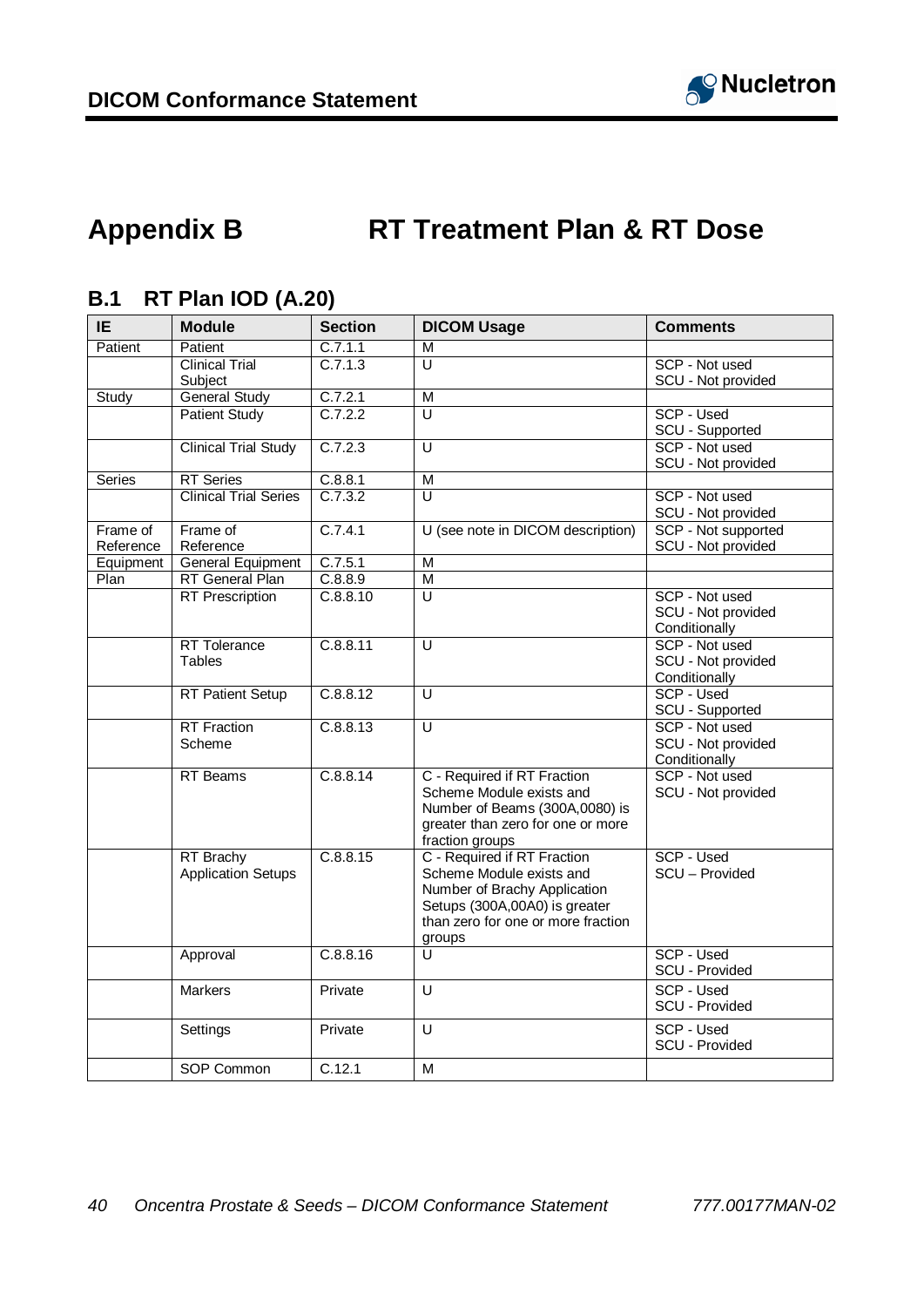# **B.2 RT General Plan Module (C.8.8.9)**

| <b>Attribute Name</b>              | Tag          | <b>Type</b>    | <b>Internal value</b> | <b>VR</b> | VM | <b>Notes</b>                                                                                                                                                                                                                                                       |
|------------------------------------|--------------|----------------|-----------------------|-----------|----|--------------------------------------------------------------------------------------------------------------------------------------------------------------------------------------------------------------------------------------------------------------------|
| RT Plan Label                      | 300A,0002    | 1              |                       |           |    |                                                                                                                                                                                                                                                                    |
| RT Plan Name                       | 300A,0003    | 3              |                       |           |    |                                                                                                                                                                                                                                                                    |
| RT Plan Description                | 300A,0004    | 3              |                       |           |    |                                                                                                                                                                                                                                                                    |
| <b>Instance Number</b>             | 0020,0013    | $\mathfrak{S}$ |                       |           |    |                                                                                                                                                                                                                                                                    |
| Operators' Name                    | 0008,1070    | $\overline{c}$ |                       |           |    |                                                                                                                                                                                                                                                                    |
| RT Plan Date                       | 300A,0006    | $\overline{2}$ | PlanedAtDate          |           |    |                                                                                                                                                                                                                                                                    |
| RT Plan Time                       | 300A,0007    | $\overline{2}$ | PlanedAtTime          |           |    |                                                                                                                                                                                                                                                                    |
| <b>Treatment Protocols</b>         | 300A,0009    | $\mathfrak{S}$ |                       |           |    |                                                                                                                                                                                                                                                                    |
| Plan Intent                        | 300A,000A    | 3              |                       |           |    |                                                                                                                                                                                                                                                                    |
| <b>Treatment Sites</b>             | 300A,000B    | $\sqrt{3}$     |                       |           |    |                                                                                                                                                                                                                                                                    |
| RT Plan Geometry                   | 300A,000C    | $\mathbf{1}$   |                       |           |    | <b>Always PATIENT</b>                                                                                                                                                                                                                                              |
| <b>Referenced Structure</b>        | 300C,0060    | 1 <sup>C</sup> |                       |           |    |                                                                                                                                                                                                                                                                    |
| Set Sequence                       |              |                |                       |           |    |                                                                                                                                                                                                                                                                    |
| <b>Referenced Dose</b><br>Sequence | 300C,0080    | $\mathbf{3}$   |                       |           |    |                                                                                                                                                                                                                                                                    |
| Referenced RT Plan<br>Sequence     | 300C,0002    | 3              |                       |           |    |                                                                                                                                                                                                                                                                    |
| Private attributes                 | (300B, 0010) | 3              |                       |           |    | Used when plan is<br>containing a Flexitron<br>Plan Code. This is<br>only used for brachy<br>plans.<br>SCP Used if provided                                                                                                                                        |
| <b>Flexitron Plan Code</b>         | (300B, 1029) | 3              |                       |           |    | SCU - Provided.<br>The Flexitron Plan<br>Code is provided to<br>make the plan unique.<br>On the destination<br>application (e.g. TCC<br>v2.1) the same<br><b>Flexitron Plan Code</b><br>must be entered to be<br>able to import the RT<br>Plan.<br><b>SCP Used</b> |
| End private attributes             |              |                |                       |           |    |                                                                                                                                                                                                                                                                    |
| Referenced SOP<br>Class UID        | 0008,1150    |                |                       |           |    |                                                                                                                                                                                                                                                                    |
| Referenced SOP<br>Instance UID     | 0008,1155    |                |                       |           |    |                                                                                                                                                                                                                                                                    |

# **B.3 RT Prescription Module (C.8.8.10)**

| <b>Attribute Name</b>      | Taq       | $T$ <sub>ype</sub> | Internal value | <b>VR</b> | VM | <b>Notes</b> |
|----------------------------|-----------|--------------------|----------------|-----------|----|--------------|
| Dose Reference<br>Seauence | 300A.0010 |                    |                |           |    |              |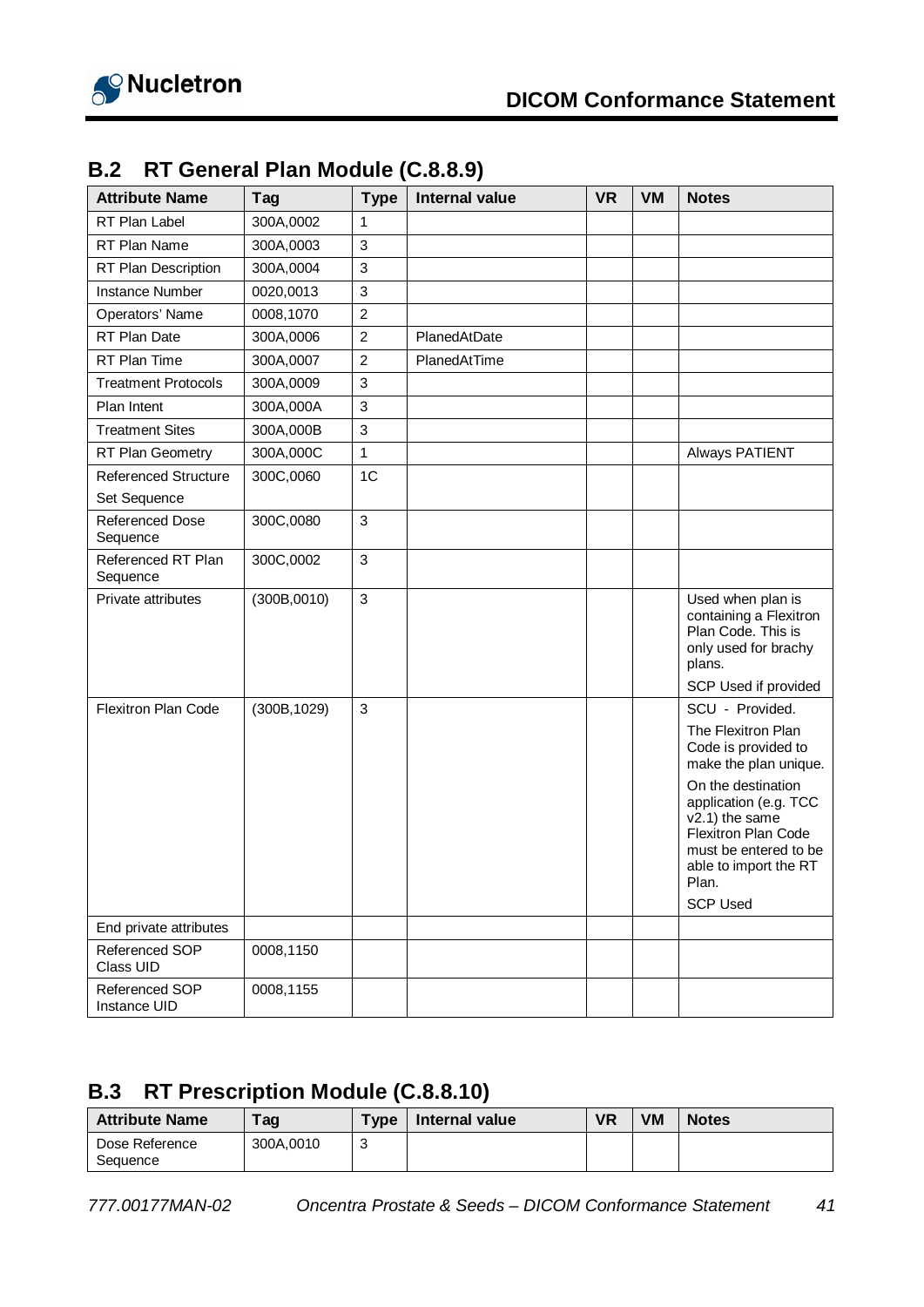



| <b>Attribute Name</b>                        | <b>Tag</b> | <b>Type</b> | <b>Internal value</b> | <b>VR</b> | <b>VM</b> | <b>Notes</b> |
|----------------------------------------------|------------|-------------|-----------------------|-----------|-----------|--------------|
| >Target Maximum<br>Dose                      | 300A,0027  | 3           |                       |           |           |              |
| Dose Reference<br>Number                     | 300A,0012  |             |                       |           |           |              |
| Dose Reference<br>Structure Type             | 300A,0014  |             |                       |           |           |              |
| Dose Reference<br>Description                | 300A,0016  |             |                       |           |           |              |
| Referenced ROI<br>Number                     | 3006,0084  |             |                       |           |           |              |
| Dose Reference Point<br>Coordinates          | 300A,0018  |             |                       |           |           |              |
| Dose Reference Type                          | 300A,0020  |             |                       |           |           |              |
| <b>Target Minimum Dose</b>                   | 300A,0025  |             |                       |           |           |              |
| <b>Target Prescription</b><br>Dose           | 300A,0026  |             |                       |           |           |              |
| Nominal Prior Dose                           | 300A,001A  |             |                       |           |           |              |
| <b>Constraint Weight</b>                     | 300A,0021  |             |                       |           |           |              |
| Delivery Warning<br>Dose                     | 300A,0022  |             |                       |           |           |              |
| Delivery Maximum<br>Dose                     | 300A,0023  |             |                       |           |           |              |
| <b>Target Underdose</b><br>Volume Fraction   | 300A,0028  |             |                       |           |           |              |
| Organ at Risk Full-<br>volume Dose           | 300A,002A  |             |                       |           |           |              |
| Organ at Risk Limit<br>Dose                  | 300A,002B  |             |                       |           |           |              |
| Organ at Risk<br>Maximum Dose                | 300A,002C  |             |                       |           |           |              |
| Organ at Risk<br>Overdose Volume<br>Fraction | 300A,002D  |             |                       |           |           |              |
| Prescription<br>Description                  | 300A,000E  |             |                       |           |           |              |

# **B.4 Fraction Scheme Module (C.8.8.13)**

| <b>Attribute Name</b>                        | Tag       | <b>Type</b>    | Internal value | <b>VR</b> | <b>VM</b> | <b>Notes</b> |
|----------------------------------------------|-----------|----------------|----------------|-----------|-----------|--------------|
| <b>Fraction Group</b>                        | 300A,0070 |                |                |           |           |              |
| >Fraction Group<br><b>Number</b>             | 300A,0071 |                |                |           |           |              |
| >Referenced Patient<br>Setup Number          | 300C,006A | 3              |                |           |           |              |
| >Number of Fractions<br>Planned              | 300A,0078 | $\overline{2}$ |                |           |           |              |
| >Number of Fraction<br>Pattern Digits PerDay | 300A.0079 | 3              |                |           |           |              |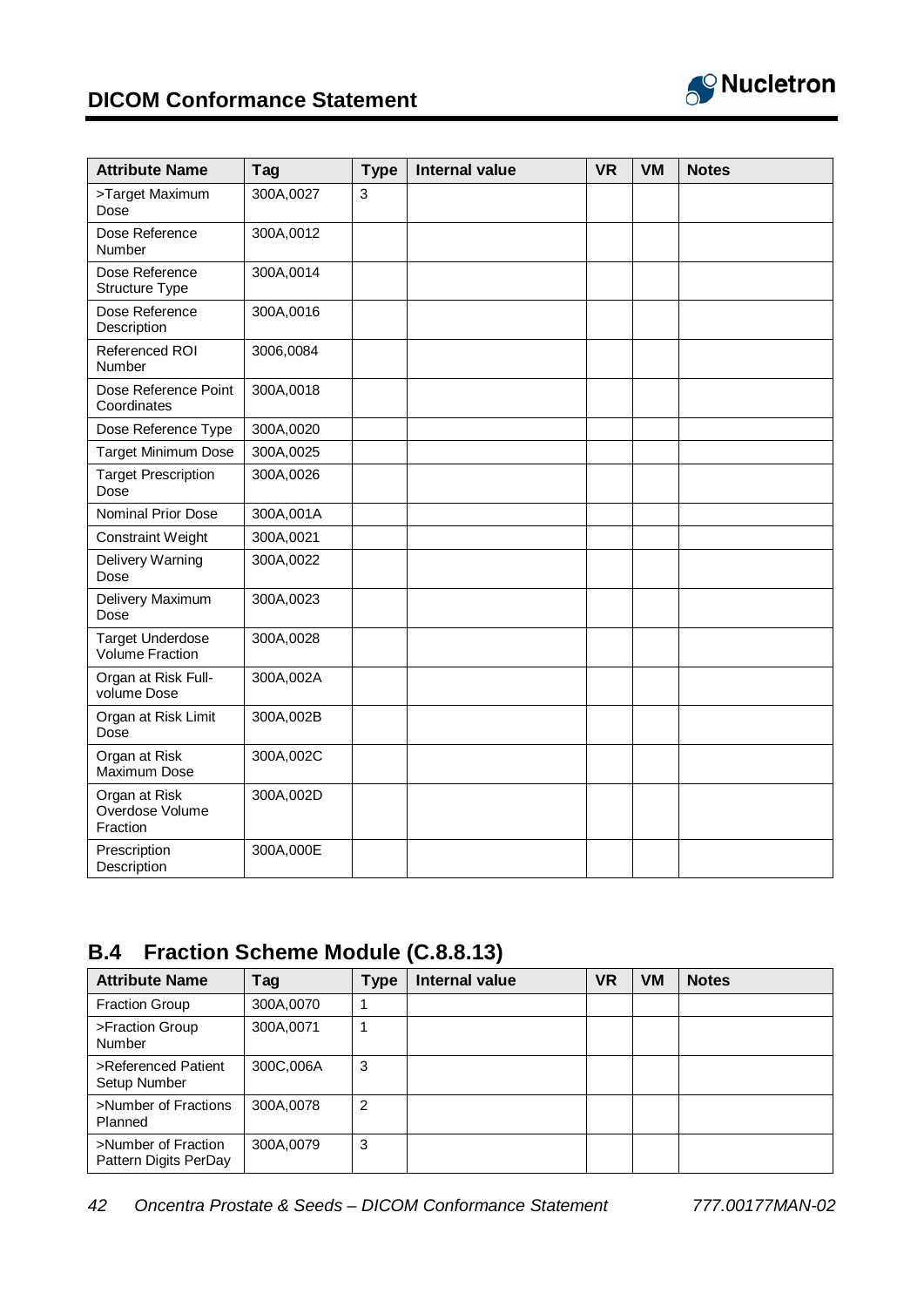

| <b>Attribute Name</b>                                       | Tag       | <b>Type</b>    | <b>Internal value</b> | <b>VR</b> | VM | <b>Notes</b>                |
|-------------------------------------------------------------|-----------|----------------|-----------------------|-----------|----|-----------------------------|
| >Repeat Fraction<br>Cycle Length                            | 300A,007A | 3              |                       |           |    |                             |
| >Fraction Pattern                                           | 300A,007B | 3              |                       |           |    |                             |
| >Number of Beams                                            | 300A,0080 | 1              |                       |           |    | Must be 0 (Brachy<br>plans) |
| >Number of Brachy<br><b>Application Setups</b>              | 300A,00A0 | $\mathbf{1}$   |                       |           |    |                             |
| >Referenced Brachy<br>Application<br>SetupSequence          | 300C,000A | 1C             |                       |           |    |                             |
| >>Referenced Brachy<br>ApplicationSetup<br><b>Number</b>    | 300C,000C | 1 <sup>C</sup> |                       |           |    |                             |
| >>Brachy Application<br>Setup<br>DoseSpecification<br>Point | 300A,00A2 | 3              |                       |           |    |                             |
| >>Brachy Application<br>Setup Dose                          | 300A,00A4 | 3              |                       |           |    |                             |

#### *NOTE:*

*1. An RT Dose IOD referenced within the Referenced Dose Sequence (300C,0080) can be used for storing grid-based (pixel) data, isodose curves, and/or individual dose points (with optional dose point names) for the current Fraction Group.*

*2. The fractionation pattern does not indicate the actual start of treatment, or the order or timing of fraction delivery. If treatment does not commence as outlined in the pattern, it is the application's responsibility to make any necessary adjustments.*

#### **B.5 RT Brachy Application Setups Module (C.8.8.15)**

| <b>Attribute Name</b>                | Tag       | <b>Type</b> | <b>Internal value</b> | <b>VR</b> | <b>VM</b> | <b>Notes</b>                                                                       |
|--------------------------------------|-----------|-------------|-----------------------|-----------|-----------|------------------------------------------------------------------------------------|
| <b>Brachy Treatment</b><br>Technique | 300A,0200 | 1           |                       |           |           | Next to types specified<br>in DICOM, TCS also<br>accepts value<br><b>UNDEFINED</b> |
| <b>Brachy Treatment</b><br>Type      | 300A,0202 | 1           |                       |           |           | HDR, PDR                                                                           |
| <b>Treatment Machine</b><br>Sequence | 300A,0206 | 1           |                       |           |           | (AFTERLOADER)                                                                      |
| >Treatment Machine<br>Name           | 300A,00B2 | 2           | Name                  |           |           |                                                                                    |
| >Manufacturer                        | 0008,0070 | 3           | Manufacturer          |           |           |                                                                                    |
| >Institution Name                    | 0008,0080 | 3           |                       |           |           |                                                                                    |
| >Institution Address                 | 0008,0081 | 3           |                       |           |           |                                                                                    |
| >Institutional<br>Department Name    | 0008,1040 | 3           |                       |           |           |                                                                                    |
| >Manufacturer's<br>Model Name        | 0008,1090 | 3           | Model                 |           |           |                                                                                    |
| >Device Serial<br><b>Number</b>      | 0018,1000 | 3           | Serial                |           |           |                                                                                    |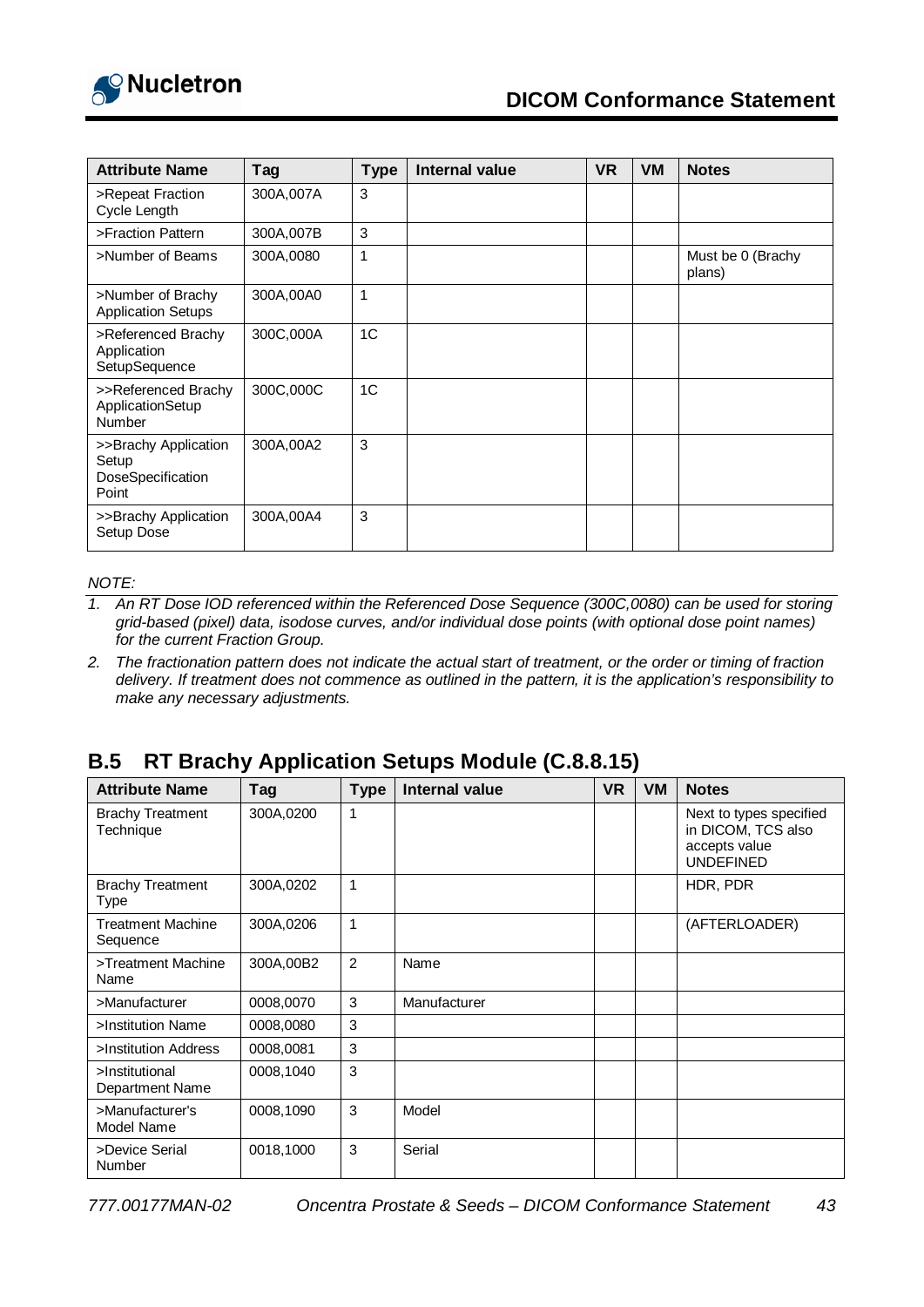

| <b>Attribute Name</b> | Tag                  | <b>Type</b>               | <b>Internal value</b>     | <b>VR</b> | <b>VM</b>    | <b>Notes</b>         |
|-----------------------|----------------------|---------------------------|---------------------------|-----------|--------------|----------------------|
| $>$ Type              | Private<br>1001,1010 | $\mathbf{3}$              | <b>Type</b>               | LO        | 1            | HDR, PDR,            |
| >System Type          | Private              | $\mathbf{3}$              | SystemType                | LO        | $\mathbf{1}$ | HDR, PDR,            |
|                       | 1001,1012            |                           |                           |           |              |                      |
| >Number of sources    | Private              | $\mathbf{3}$              | Sources                   | <b>SL</b> | 1            | Must be 1            |
|                       | 1001,1014            |                           |                           |           |              |                      |
| >Number of hardware   | Private              | $\mathbf{3}$              | hardwareChannels          | <b>SL</b> | $\mathbf{1}$ |                      |
| channels              | 1001,1016            |                           |                           |           |              |                      |
| >Number of software   | Private              | $\mathbf{3}$              | softwareChannels          | <b>SL</b> | $\mathbf{1}$ |                      |
| channels              | 1001,1018            |                           |                           |           |              |                      |
| >Detection of         | Private              | $\mathbf{3}$              | catheterTipDetection      | <b>SL</b> | $\mathbf{1}$ |                      |
| catheter tip          | 1001,101A            |                           |                           |           |              |                      |
| >Name for Channel     | Private              | $\mathbf{3}$              | channelLengthName         | LO        | $\mathbf{1}$ |                      |
| Length                | 1001,101C            |                           |                           |           |              |                      |
| >min Channel Length   | Private              | $\mathbf{3}$              | MinChannelLength          | <b>FL</b> | $\mathbf{1}$ |                      |
|                       | 1001,101E            |                           |                           |           |              |                      |
| >max Channel          | Private              | 3                         | MaxChannelLength          | FL.       | 1            |                      |
| Length                | 1001,1020            |                           |                           |           |              |                      |
| >Source Movement      | Private              | $\mathbf{3}$              | SsMethod                  | <b>SL</b> | 1            |                      |
| <b>Type</b>           | 1001,1022            |                           |                           |           |              |                      |
| >Number of Possible   | Private              | $\mathbf{3}$              | ssdPossibleSteps          | <b>SL</b> | 1            |                      |
| <b>Step Sizes</b>     | 1001,1024            |                           |                           |           |              |                      |
| >Step                 | Private              | $\mathbf{3}$              | ssdSteps                  | <b>FL</b> | $1 - n$      | VM: ssdPossibleSteps |
|                       | 1001,1026            |                           |                           |           |              |                      |
| >Default Step         | Private              | $\mathbf{3}$              | ssDefStep                 | <b>FL</b> | $\mathbf{1}$ |                      |
|                       | 1001,1028            |                           |                           |           |              |                      |
| >Continuously min     | Private              | $\mathbf{3}$              | sscMinStep                | <b>FL</b> | $\mathbf{1}$ |                      |
| Step                  | 1001,002A            |                           |                           |           |              |                      |
| >Continuously max     | Private              | 3                         | sscMaxStep                | FL.       | $\mathbf{1}$ |                      |
| <b>Step</b>           | 1001,102C            |                           |                           |           |              |                      |
| >Common Stepping      | Private              | $\mathbf{3}$              | commonSteppingAllChannels | <b>SL</b> | $\mathbf{1}$ |                      |
| for all Channels      | 1001,102E            |                           |                           |           |              |                      |
| >Drive Type           | Private              | $\mathbf{3}$              | driveType                 | <b>SL</b> | $\mathbf{1}$ |                      |
|                       | 1001,1030            |                           |                           |           |              |                      |
| >max Number of        | Private              | $\mathbf{3}$              | maxStepsPerChannel        | <b>SL</b> | $\mathbf{1}$ |                      |
| Steps per Channel     | 1001,1032            |                           |                           |           |              |                      |
| >Time Resolution      | Private              | $\ensuremath{\mathsf{3}}$ | TimeResolution            | <b>FL</b> | 1            |                      |
|                       | 1001,1034            |                           |                           |           |              |                      |
| >max Time             | Private              | 3                         | maxTime                   | FL        | $\mathbf{1}$ |                      |
|                       | 1001,1036            |                           |                           |           |              |                      |
| Source Sequence       | 300A,0210            | $\mathbf{1}$              |                           |           |              |                      |
| >Source Number        | 300A,0212            | $\mathbf{1}$              |                           |           |              |                      |
| >Source Type          | 300A,0214            | $\mathbf{1}$              | geometricType             |           |              | Line, Point          |
| >Source               | 300A,0216            | $\ensuremath{\mathsf{3}}$ | manufacturer              |           |              |                      |
| Manufacturer          |                      |                           |                           |           |              |                      |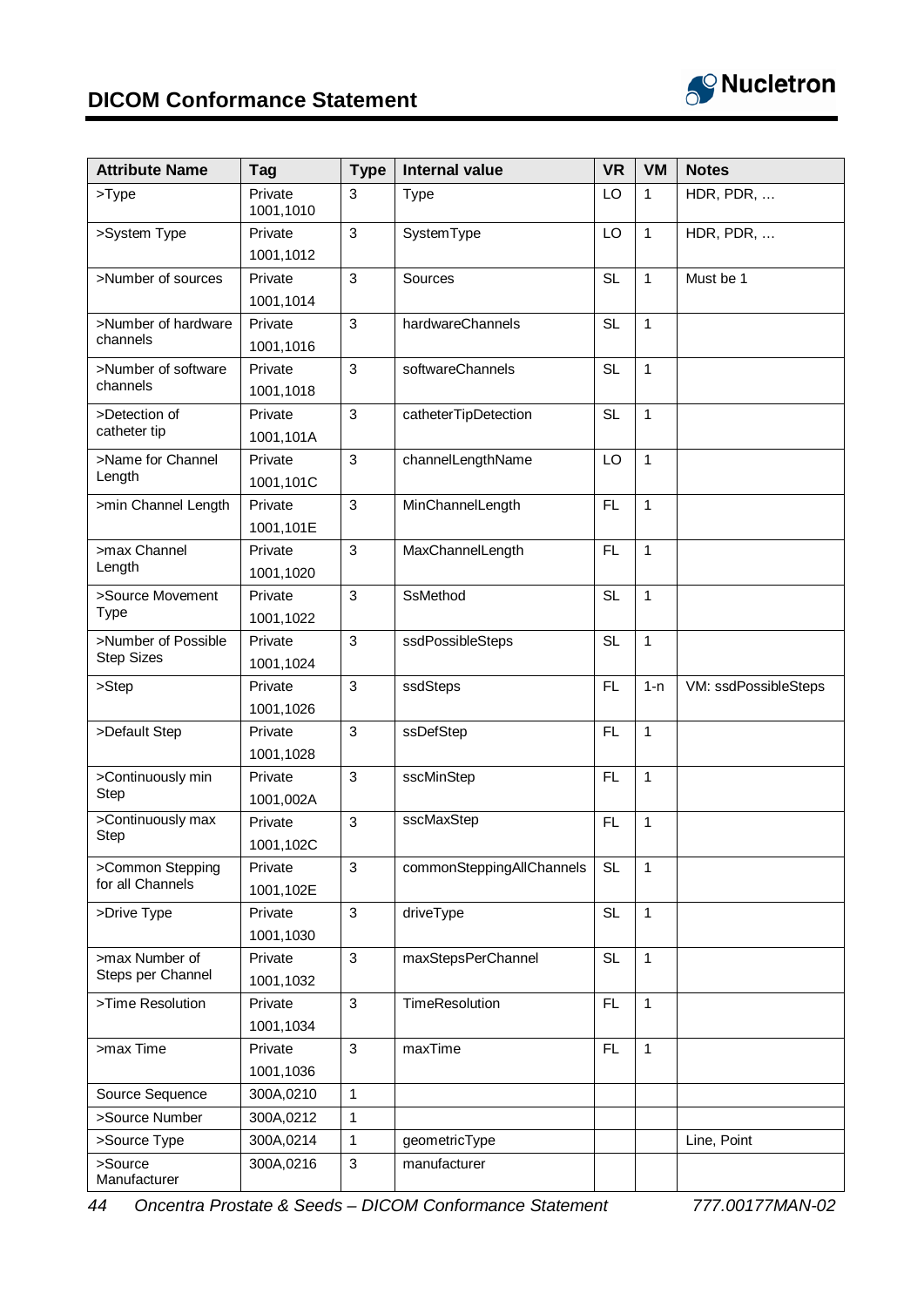

| <b>Attribute Name</b>                               | Tag                  | <b>Type</b>    | <b>Internal value</b> | <b>VR</b> | <b>VM</b>    | <b>Notes</b>                                                                      |
|-----------------------------------------------------|----------------------|----------------|-----------------------|-----------|--------------|-----------------------------------------------------------------------------------|
| >Source ID                                          | Private              | 3              | ID                    | LO        | 1            |                                                                                   |
|                                                     | 1001,1040            |                |                       |           |              |                                                                                   |
| >Active Source<br>Diameter                          | 300A,0218            | $\mathbf{3}$   | activeCoreDiameter    |           |              |                                                                                   |
| >Active Source<br>Length                            | 300A,021A            | $\mathbf{3}$   | activeCoreLength      |           |              |                                                                                   |
| >Material ID                                        | 300A,00E1            | $\mathbf{3}$   | encapsulationMaterial |           |              |                                                                                   |
| > Encapsulation<br>thickness tip                    | Private<br>1001,1041 | $\mathsf 3$    | tipThickness          | <b>FL</b> | $\mathbf{1}$ |                                                                                   |
| > Encapsulation<br>thickness wire                   | Private<br>1001,1042 | $\mathbf{3}$   | wireThickness         | FL        | $\mathbf{1}$ |                                                                                   |
| > Encapsulation<br>thickness lateral                | Private<br>1001,1043 | $\mathbf{3}$   | lateralThickness      | FL        | $\mathbf{1}$ |                                                                                   |
| >Source<br>Encapsulation<br><b>NominalThickness</b> | 300A,0222            | $\mathbf{3}$   |                       |           |              |                                                                                   |
| >Source<br>Encapsulation<br>NominalTransmission     | 300A,0224            | $\mathbf{3}$   |                       |           |              |                                                                                   |
| >Source Isotope<br>Name                             | 300A,0226            | $\mathbf{1}$   | nuclide               |           |              |                                                                                   |
| >Source Isotope Half<br>Life                        | 300A,0228            | 1              | decayHalfTime         |           |              |                                                                                   |
| > Half Life unit                                    | Private<br>1001,1044 | $\mathbf{3}$   | Unit                  | <b>SL</b> | $\mathbf{1}$ |                                                                                   |
| >Source Strength<br>Units                           | ((300A, 0229)        | 1C             |                       |           |              | SCU - Not Provided;<br>No Beta source<br>supported<br>SCP - Not Used              |
| >Reference Air<br>Kerma Rate                        | 300A,022A            | 1              | act_sstrength         |           |              |                                                                                   |
| >Source Strength                                    | (300A, 022B)         | 1 <sup>C</sup> |                       |           |              | SCU - Not Provided;<br>No Beta source<br>supported<br>SCP - Not Used              |
| >Air Kerma Rate<br>Reference Date                   | 300A,022C            | $\mathbf{1}$   | currentEntryDate      |           |              |                                                                                   |
| >Air Kerma Rate<br>Reference Time                   | 300A,022E            | $\mathbf 1$    | currentEntryTime      |           |              |                                                                                   |
| >Private attributes                                 | (300B, 0010)         | $\mathbf{3}$   |                       |           |              |                                                                                   |
| >Source Identification<br>Number                    | (300B, 100C)         | $\mathbf{3}$   |                       |           |              | Identification of the<br>source as provided by<br>the afterloader<br>manufacturer |
| >End private<br>attributes                          |                      |                |                       |           |              |                                                                                   |
| > Lamda                                             | Private<br>1001,1045 | 3              | Lamda                 | FL.       | $\mathbf{1}$ |                                                                                   |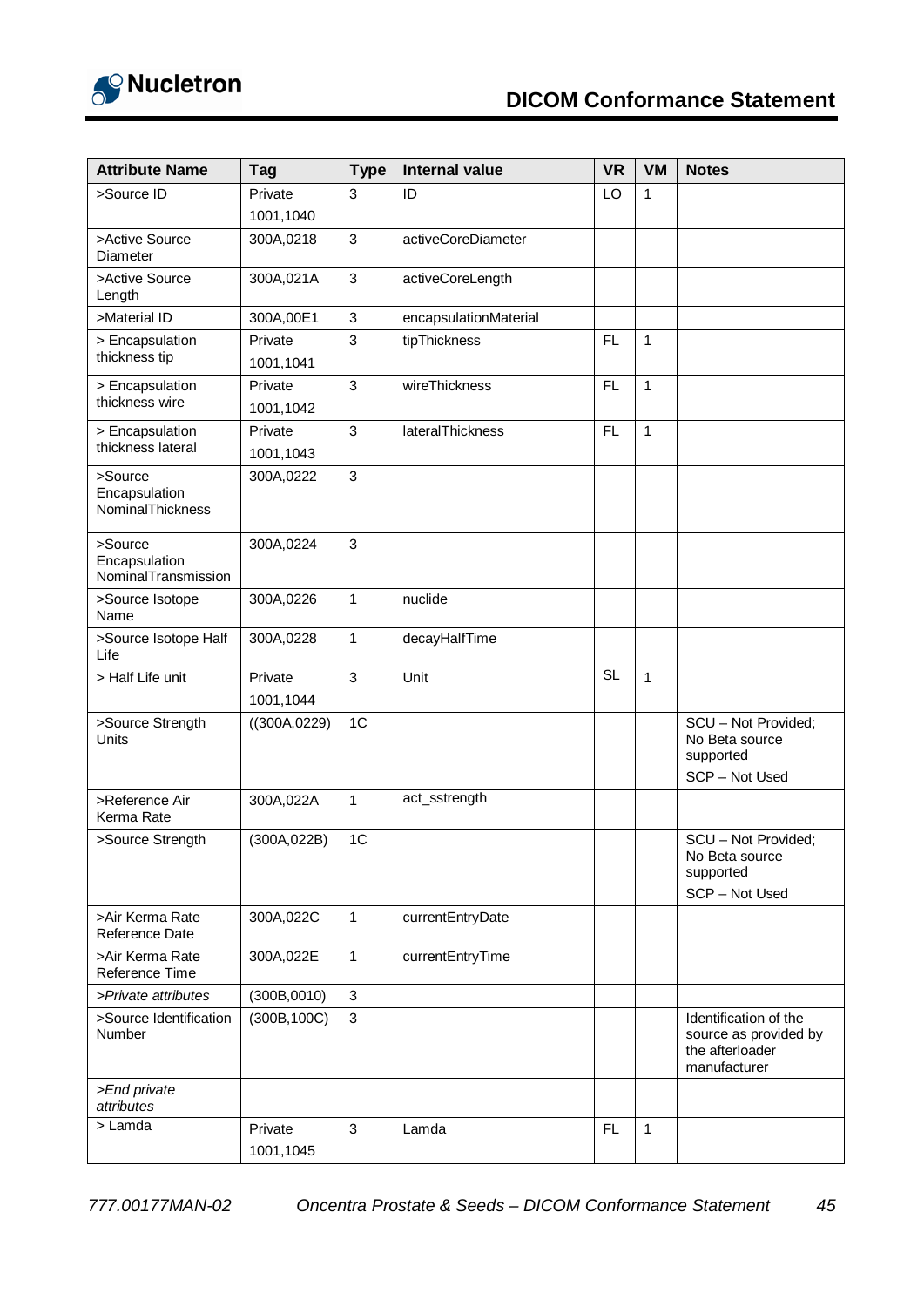

| <b>Attribute Name</b>                          | Tag                  | <b>Type</b>  | <b>Internal value</b>                | <b>VR</b>              | <b>VM</b>    | <b>Notes</b>                                  |
|------------------------------------------------|----------------------|--------------|--------------------------------------|------------------------|--------------|-----------------------------------------------|
| > Source strength<br>conversion factor         | Private<br>1001,1046 | 3            | Source strength conversion<br>factor | <b>FL</b>              | $\mathbf{1}$ |                                               |
| > Number radial dose<br>distances              | Private<br>1001,1047 | $\mathbf 3$  | rdfRadialDistanceCount               | $\overline{\text{SL}}$ | $\mathbf{1}$ |                                               |
| > Radial dose<br>distance                      | Private<br>1001,1048 | $\mathbf 3$  | distance                             | <b>FL</b>              | $1 - n$      | VM:<br>rdfRadialDistanceCount                 |
| > Radial dose value                            | Private<br>1001,1049 | $\mathbf 3$  | radialDoseValue                      | FL.                    | $1 - n$      | VM:<br>rdfRadialDistanceCount                 |
| > Number anisotropy<br>radial distances        | Private<br>1001,104A | 3            | aRadialDistanceCount                 | <b>SL</b>              | $\mathbf{1}$ |                                               |
| > Anisotropy radial<br>distance                | Private<br>1001,104B | $\mathbf 3$  | aRadialDistances                     | FL.                    | $1 - n$      | VM:<br>aRadialDistanceCount                   |
| > Number anisotropy<br>polar angles            | Private<br>1001,104C | 3            | aPolarAngleCount                     | <b>SL</b>              | $\mathbf{1}$ |                                               |
| > Anisotropic polar<br>angle                   | Private<br>1001,104D | 3            | aPolarAngles                         | FL.                    | $1 - n$      | VM: aPolarAngleCount                          |
| > Anisotropy function<br>value                 | Private<br>1001,104E | $\mathbf 3$  | anisotropyFunctions                  | FL.                    | $1 - n$      | VM: aPolarAngleCount*<br>aRadialDistanceCount |
| > Number anisotropy<br>factor radial distances | Private<br>1001,104F | $\mathbf 3$  | phiRadialDistanceCount               | $\overline{\text{SL}}$ | $\mathbf{1}$ |                                               |
| > Anisotropy factor<br>radial distance         | Private<br>1001,1050 | 3            | distance                             | FL.                    | $1 - n$      | VM:<br>phiRadialDistanceCount                 |
| > Anisotropy factor<br>data                    | Private<br>1001,1051 | 3            | anisotropyFactors                    | FL.                    | $1 - n$      | VM:<br>phiRadialDistanceCount                 |
| > Anisotropy constant                          | Private<br>1001,1052 | $\mathsf 3$  | anisotropyConstant                   | <b>FL</b>              | $\mathbf{1}$ |                                               |
| > Calibration date                             | Private<br>1001,1053 | $\mathbf 3$  | calibrationDate                      | DA                     | $\mathbf{1}$ |                                               |
| > Calibration time                             | Private<br>1001,1054 | $\mathbf{3}$ | calibrationTime                      | DT                     | $\mathbf{1}$ |                                               |
| > Source strength                              | Private<br>1001,1055 | $\mathbf{3}$ | calibrationSourceStrength            | FL.                    | $\mathbf{1}$ |                                               |
| $>$ Unit                                       | Private<br>1001,1056 | $\mathbf{3}$ | calibrationUnit                      | LO                     | $\mathbf{1}$ |                                               |
| > Calibration entry<br>date                    | Private<br>1001,1057 | $\mathbf{3}$ | calibrationEntryDate                 | DA                     | $\mathbf{1}$ |                                               |
| > Calibration entry<br>time                    | Private<br>1001,1058 | $\mathbf{3}$ | calibrationEntryTime                 | DT                     | $\mathbf{1}$ |                                               |
| > User                                         | Private<br>1001,1059 | $\mathbf{3}$ | calibrationEntryUser                 | LO                     | $\mathbf{1}$ |                                               |
| <b>Application Setup</b><br>Sequence           | 300A,0230            | $\mathbf{1}$ |                                      |                        |              |                                               |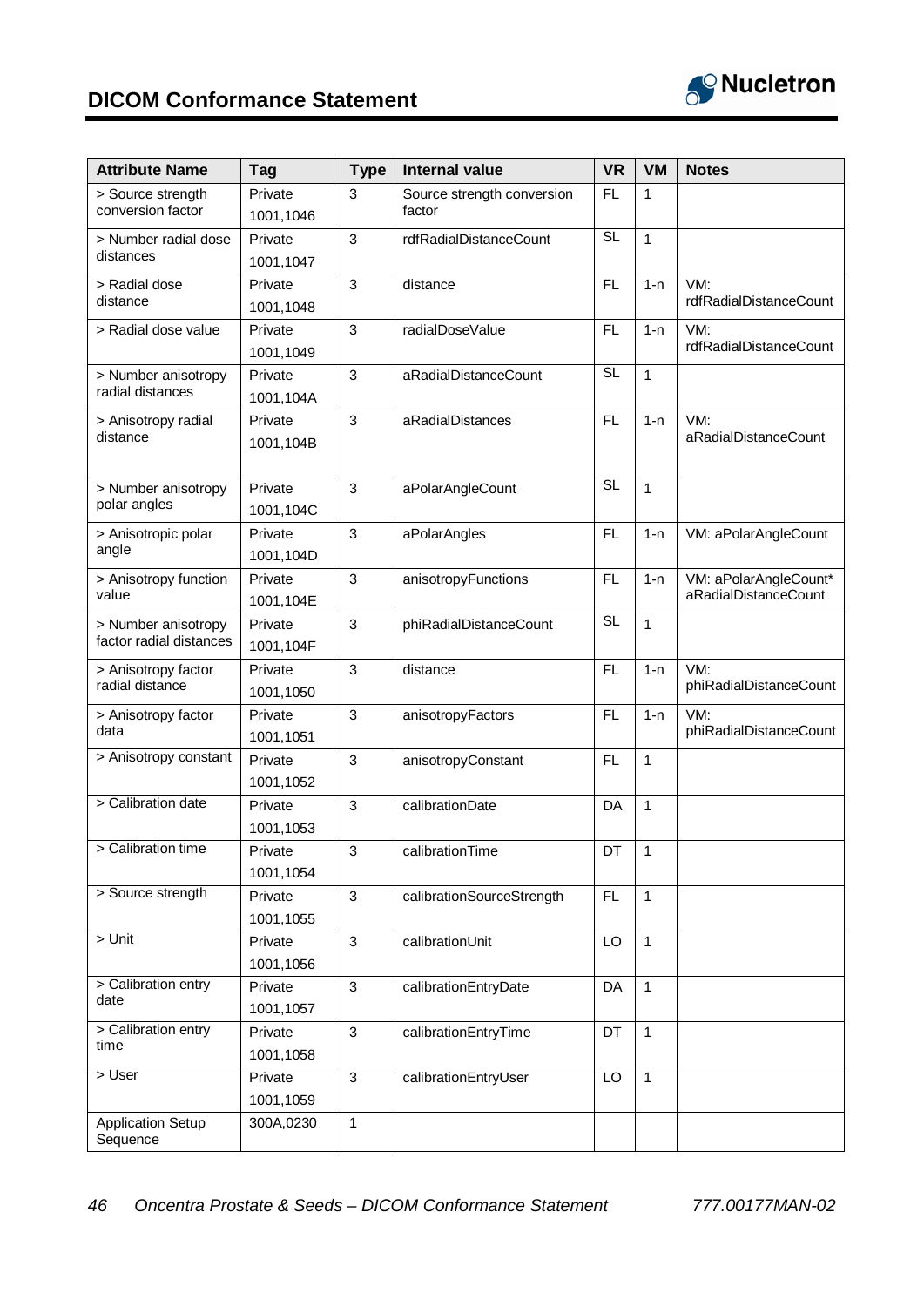

| <b>Attribute Name</b>                                | Tag       | <b>Type</b>         | <b>Internal value</b>            | <b>VR</b> | <b>VM</b> | <b>Notes</b>                                                                                                   |
|------------------------------------------------------|-----------|---------------------|----------------------------------|-----------|-----------|----------------------------------------------------------------------------------------------------------------|
| >Application Setup<br><b>Type</b>                    | 300A,0232 | 1                   |                                  |           |           | Next to DICOM defined<br>types, TCS also<br>accepts UNDEFINED                                                  |
| >Application Setup<br>Number                         | 300A,0234 | $\mathbf{1}$        |                                  |           |           |                                                                                                                |
| >Application Setup<br>Name                           | 300A,0236 | $\mathsf 3$         |                                  |           |           |                                                                                                                |
| >Application Setup<br>Manufacturer                   | 300A,0238 | $\mathbf{3}$        |                                  |           |           |                                                                                                                |
| >Template Number                                     | 300A,0240 | $\mathsf 3$         | id                               | IS        |           |                                                                                                                |
| >Template Type                                       | 300A,0242 | $\mathbf{3}$        |                                  | <b>SH</b> |           |                                                                                                                |
| >Template Name                                       | 300A,0244 | $\mathbf{3}$        | name                             | LO        |           |                                                                                                                |
| >Total Reference Air<br>Kerma                        | 300A,0250 | 1                   | TimeTrack.track                  |           |           |                                                                                                                |
| >Brachy Accessory<br>Device Sequence                 | 300A,0260 | $\mathsf 3$         |                                  | SQ        |           |                                                                                                                |
| >>Brachy Accessory<br><b>Device Number</b>           | 300A,0262 | 2C                  |                                  | IS        |           |                                                                                                                |
| >>Brachy Accessory<br>Device ID                      | 300A,0263 | 2C                  |                                  | <b>SH</b> |           |                                                                                                                |
| >>Brachy Accessory<br>Device Type                    | 300A,0264 | 1 <sup>C</sup>      |                                  | <b>CS</b> |           |                                                                                                                |
| >>Brachy Accessory<br>Device Name                    | 300A,0266 | $\mathsf 3$         |                                  | LO        |           |                                                                                                                |
| >>Material ID                                        | 300A,00E1 | $\mathbf{3}$        |                                  | <b>SH</b> |           |                                                                                                                |
| >> Brachy Accessory<br>Device<br>NominalThickness    | 300A,026A | $\mathbf{3}$        |                                  | <b>DS</b> |           |                                                                                                                |
| >> Brachy Accessory<br>Device<br>NominalTransmission | 300A,026C | $\mathbf{3}$        |                                  | DS        |           |                                                                                                                |
| >>Referenced ROI<br>Number                           | 3006,0084 | 2C                  |                                  | DS        |           |                                                                                                                |
| >Channel Sequence                                    | 300A,0280 | $\pmb{\mathcal{I}}$ |                                  |           |           |                                                                                                                |
| >>Channel Number                                     | 300A,0282 | $\mathbf{1}$        |                                  |           |           | Def: index                                                                                                     |
| >>Channel Length                                     | 300A,0284 | $\boldsymbol{2}$    | channel_length                   |           |           |                                                                                                                |
| >>Channel Total<br>Time                              | 300A,0286 | $\mathbf 1$         | <b>Total time</b>                |           |           | Calculated (1)                                                                                                 |
| >>Source Movement<br><b>Type</b>                     | 300A,0288 | $\mathbf{1}$        |                                  |           |           | <b>STEPWISE</b>                                                                                                |
| >>Number of Pulses                                   | 300A,028A | 1C                  |                                  |           |           | Mandatory for PDR<br>plans. If not available<br>Number of Fractions<br>Planned (300A,0078) is<br>used instead. |
| >>Pulse Repetition<br>Interval                       | 300A,028C | 1 <sup>C</sup>      |                                  |           |           |                                                                                                                |
| >>Source Applicator<br>Number                        | 300A,0290 | $\sqrt{3}$          | index                            |           |           |                                                                                                                |
| >>Source Applicator<br>ID                            | 300A,0291 | 2C                  | id + virtual/life identification |           |           | Prefix V/L                                                                                                     |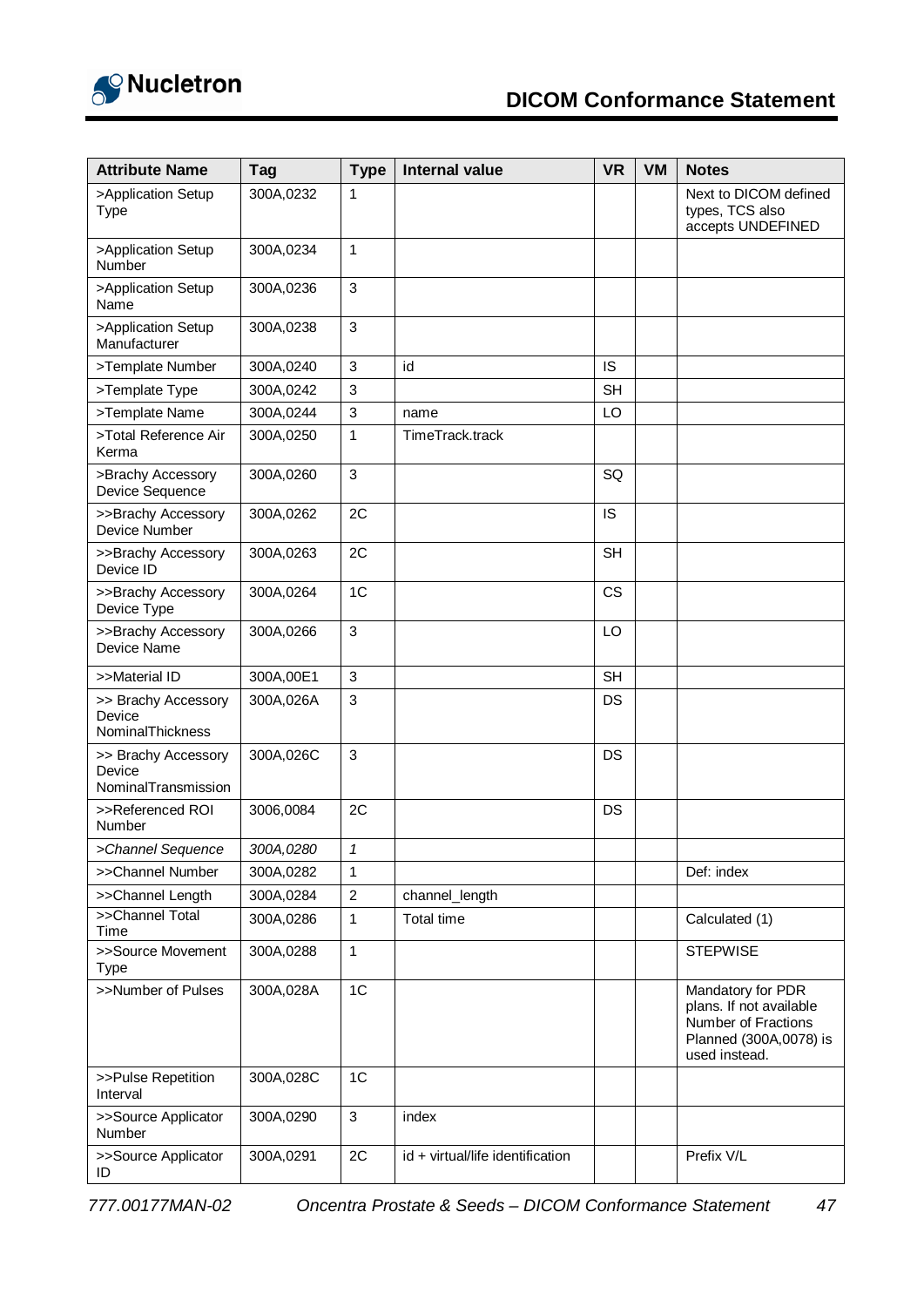

| <b>Attribute Name</b>                            | Tag       | <b>Type</b>               | <b>Internal value</b>    | <b>VR</b> | <b>VM</b>    | <b>Notes</b>             |
|--------------------------------------------------|-----------|---------------------------|--------------------------|-----------|--------------|--------------------------|
| >>Source Applicator<br><b>Type</b>               | 300A,0292 | 1 <sup>C</sup>            | type                     |           |              |                          |
| >>Source Applicator<br>Name                      | 300A,0294 | $\mathbf{3}$              | name                     |           |              |                          |
| >>Source Applicator<br>Length                    | 300A,0296 | 1 <sup>C</sup>            | Length - dist_tip2source |           |              |                          |
| >>Source Applicator<br>Manufacturer              | 300A,0298 | $\mathbf{3}$              | $\overline{\phantom{a}}$ |           |              |                          |
| >>Material ID                                    | 300A,00E1 | $\ensuremath{\mathsf{3}}$ | material                 |           |              |                          |
| >> Density                                       | Private   | 3                         | density                  | <b>FD</b> | 1            |                          |
|                                                  | 1001,1070 |                           |                          |           |              |                          |
| >> Outer diameter                                | Private   | 3                         | outer_diameter           | <b>FD</b> | 1            |                          |
|                                                  | 1001,1071 |                           |                          |           |              |                          |
| >> Inner diameter                                | Private   | $\mathbf{3}$              | inner_diameter           | <b>FD</b> | 1            |                          |
|                                                  | 1001,1072 |                           |                          |           |              |                          |
| >> Min free length                               | Private   | 3                         | min_free_length          | <b>FD</b> | 1            |                          |
|                                                  | 1001,1073 |                           |                          |           |              |                          |
| >> Dinstance tip to                              | Private   | $\mathbf{3}$              | dist_tip2source          | <b>FD</b> | 1            |                          |
| <b>SDP</b>                                       | 1001,1074 |                           |                          |           |              |                          |
| >> Reconstructed                                 | Private   | 3                         | reconstruct_length       | <b>FD</b> | $\mathbf{1}$ |                          |
| length                                           | 1001,1075 |                           |                          |           |              |                          |
| >> Free length                                   | Private   | $\mathbf{3}$              | free_length              | <b>FD</b> | $\mathbf{1}$ |                          |
|                                                  | 1001,1076 |                           |                          |           |              |                          |
| >> Retraction length                             | Private   | $\mathbf{3}$              | retraction_length        | <b>FD</b> | $\mathbf{1}$ |                          |
|                                                  | 1001,1077 |                           |                          |           |              |                          |
| >> Depth                                         | Private   | $\mathbf{3}$              | depth                    | <b>FD</b> | $\mathbf{1}$ |                          |
|                                                  | 1001,1078 |                           |                          |           |              |                          |
| >> Catheter Template                             | Private   | $\mathbf{3}$              | tpl_mode                 | <b>SL</b> | 1            |                          |
| Mode                                             | 1001,1079 |                           |                          |           |              |                          |
| >> Template row                                  | Private   | 2C                        | Template row             | <b>SL</b> | 1            | If tpl_mode = $0$ or = 1 |
|                                                  | 1001,107A |                           |                          |           |              |                          |
| >> Template column                               | Private   | 2C                        | Template column          | <b>SL</b> | $\mathbf{1}$ | If tpl_mode = $0$ or = 1 |
|                                                  | 1001,107B |                           |                          |           |              |                          |
| >> Applicator Control                            | Private   | $\mathbf{3}$              |                          |           |              | (cath->cpkt_list)        |
| Point Sequence                                   | 1001,1080 |                           |                          |           |              |                          |
| >>> CDP number                                   | Private   | $\mathbf{3}$              | Unique number            | <b>SL</b> | $\mathbf{1}$ |                          |
|                                                  | 1001,1081 |                           |                          |           |              |                          |
| >>> CDP type                                     | Private   | $\ensuremath{\mathsf{3}}$ | type                     | <b>SL</b> | $\mathbf{1}$ |                          |
|                                                  | 1001,1082 |                           |                          |           |              |                          |
| >>> CDP 3D Position                              | Private   | $\ensuremath{\mathsf{3}}$ | Coordinates              | <b>FD</b> | 3            |                          |
|                                                  | 1001,1083 |                           |                          |           |              |                          |
| >> Source Applicator<br>Wall<br>NominalThickness | 300A,029C | $\mathbf{3}$              |                          |           |              |                          |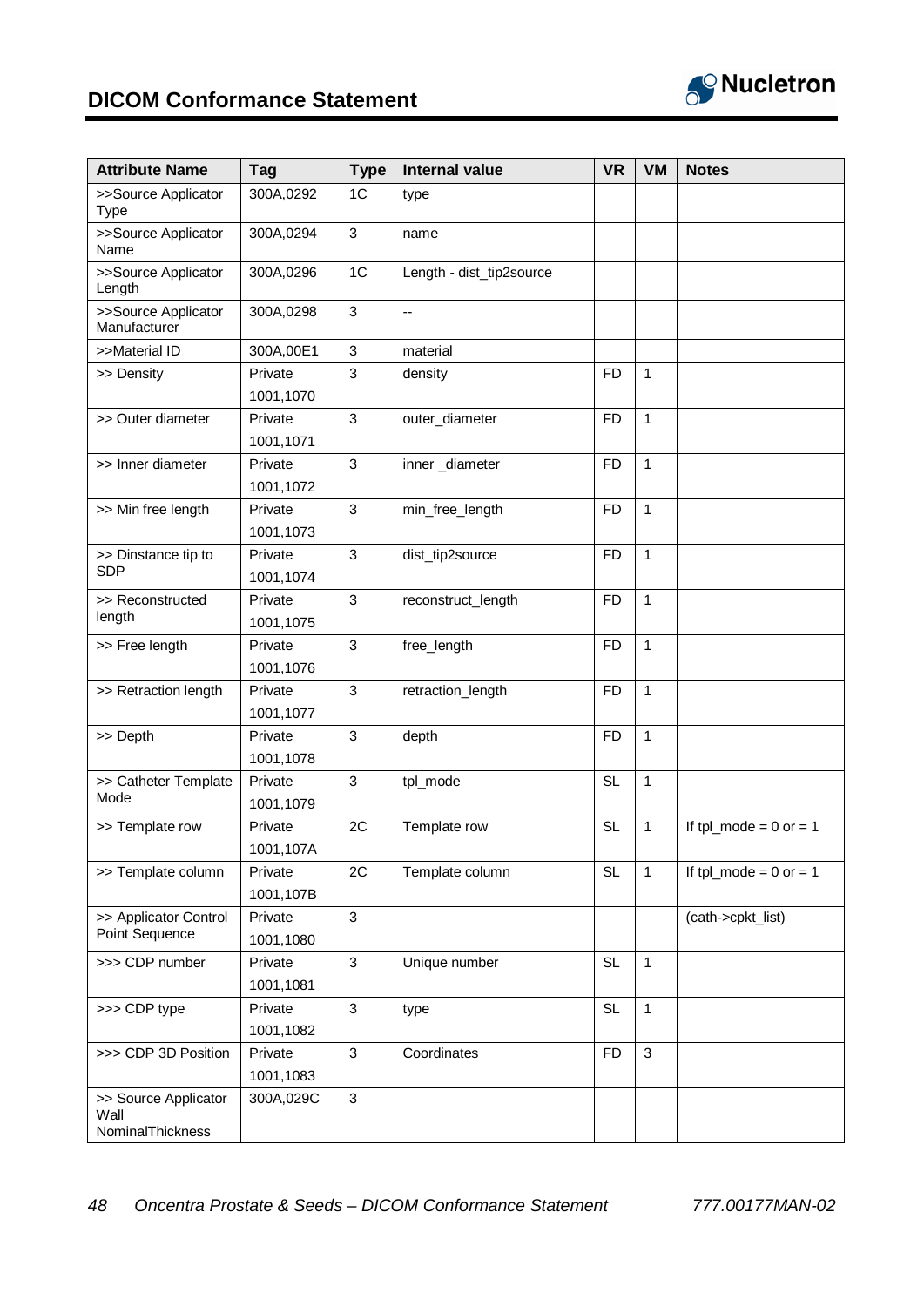

| <b>Attribute Name</b>                                     | Tag                  | <b>Type</b>    | <b>Internal value</b>   | <b>VR</b> | <b>VM</b>    | <b>Notes</b>                                                                                       |
|-----------------------------------------------------------|----------------------|----------------|-------------------------|-----------|--------------|----------------------------------------------------------------------------------------------------|
| >> Source Applicator<br>Wall<br>NominalTransmission       | 300A,029E            | 3              |                         |           |              |                                                                                                    |
| >>Source Applicator<br><b>Step Size</b>                   | 300A,02A0            | 1 <sup>C</sup> | source_step             |           |              |                                                                                                    |
| >>Transfer Tube<br>Number                                 | 300A,02A2            | $\overline{c}$ |                         |           |              |                                                                                                    |
| >>Transfer Tube<br>Length                                 | 300A,02A4            | 2C             | channel_length          |           |              |                                                                                                    |
| >>Channel Shield<br>Sequence                              | 300A,02B0            | $\mathsf 3$    |                         |           |              |                                                                                                    |
| >>Referenced<br>Source Number                             | 300C,000E            | $\mathbf{1}$   | Number of source        |           |              |                                                                                                    |
| >>Number of Control<br>Points                             | 300A,0110            | $\mathbf{1}$   | Number active SDPs      |           |              |                                                                                                    |
| >>Final Cumulative<br>Time Weight                         | 300A,02C8            | 1 <sup>C</sup> |                         |           |              | Always 100                                                                                         |
| >>Brachy Control<br>Point Sequence                        | 300A,02D0            | 1              |                         |           |              | (active cath->spkt_list)                                                                           |
| >>>Control Point<br>Index                                 | 300A,0112            | $\mathbf 1$    | Index from 0            |           |              | (2)                                                                                                |
| >>>Cumulative Time<br>Weight                              | 300A,02D6            | $\overline{c}$ |                         |           |              | (2)                                                                                                |
| >>>Control Point<br><b>Relative Position</b>              | 300A,02D2            | $\mathbf{1}$   |                         |           |              | (2)                                                                                                |
| >>>Control Point 3D<br>Position                           | 300A,02D4            | $\mathbf{3}$   | <b>ASDP</b> coordinates |           |              |                                                                                                    |
| >>>Brachy<br><b>Referenced Dose</b><br>Reference Sequence | 300C,0055            | $\mathbf{3}$   |                         |           |              |                                                                                                    |
| >>>>Referenced<br>Dose Reference<br>Number                | 300C,0051            | 1 <sup>C</sup> |                         |           |              |                                                                                                    |
| >>>>Cumulative<br>Dose Reference                          | 300A,010C            | 1 <sup>C</sup> |                         |           |              |                                                                                                    |
| >> Virtual Channel<br>sequence                            | Private<br>1001,10FF | $\mathbf{3}$   |                         | SQ        | $\mathbf{1}$ | To be set if Source<br>Applicator ID points on<br>life catheter and virtual<br>catheter is present |
| >>>Same as<br>standard Channel<br>Sequence                |                      |                |                         |           |              |                                                                                                    |

#### *NOTE:*

*An Material ID (300A,00E1) may also be specified within a referenced ROI, if an ROI is used to describe the object.*

### **B.6 Approval Module (C.8.8.9)**

| <b>Attribute Name</b> | Tag | Type | Internal value | <b>VR</b> | VM | <b>Notes</b> |
|-----------------------|-----|------|----------------|-----------|----|--------------|
|                       |     |      |                |           |    |              |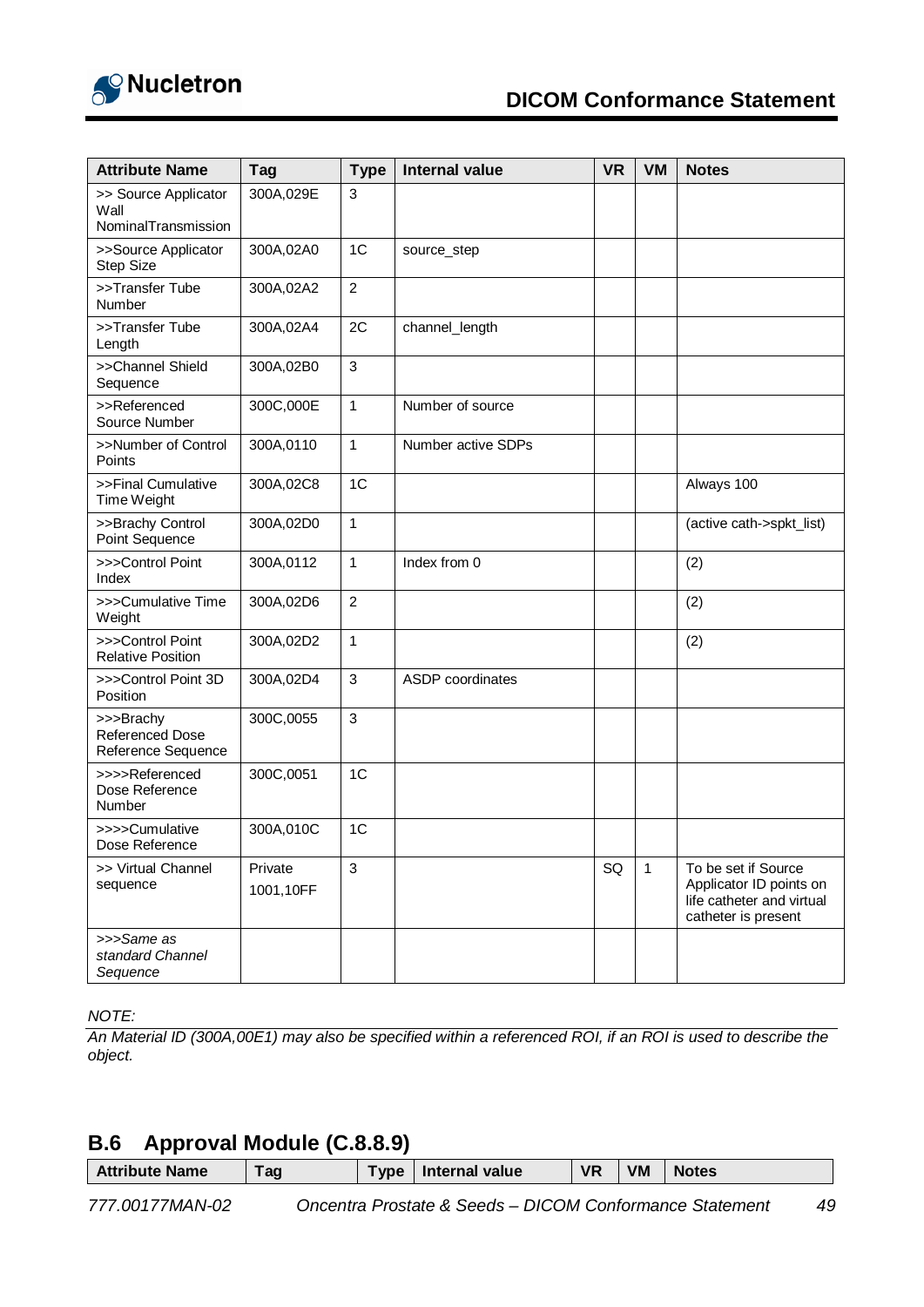

| <b>Attribute Name</b>  | Tag       | Type | Internal value | <b>VR</b> | <b>VM</b> | <b>Notes</b> |
|------------------------|-----------|------|----------------|-----------|-----------|--------------|
| <b>Approval Status</b> | 300E,0002 |      |                |           |           |              |
| <b>Review Date</b>     | 300E,0004 | 2C   |                |           |           |              |
| <b>Review Time</b>     | 300E,0005 | 2C   |                |           |           |              |
| <b>Reviewer Name</b>   | 300E,0008 | 2C   |                |           |           |              |

### **B.7 Marker Module (Private) – Patient-, Marker-, Applicator Points**

See section Marker Module (Private) – [Patient-, Marker-, Applicator Points.](#page-69-0)

### **B.8 Settings Module (Private)**

See section [Settings Module \(Private\).](#page-69-1)

### **B.9 Approval (C.8.8.16)**

| <b>Attribute Name</b>  | Tag          | Type | <b>Notes</b>   |
|------------------------|--------------|------|----------------|
| <b>Approval Status</b> | (300E, 0002) |      | SCP - Used     |
|                        |              |      | SCU - Provided |
| <b>Review Date</b>     | (300E, 0004) | 2C   | SCP - Used     |
|                        |              |      | SCU - Provided |
| <b>Review Time</b>     | (300E, 0005) | 2C   | SCP - Used     |
|                        |              |      | SCU - Provided |
| <b>Reviewer Name</b>   | (300E,0008)  | 2C   | SCP - Used     |
|                        |              |      | SCU - Provided |

### **B.10 SOP Common Module Attributes (C.12.1)**

| <b>Attribute Name</b>    | Tag          | <b>Type</b> | <b>Notes</b>                        |
|--------------------------|--------------|-------------|-------------------------------------|
| SOP Class UID            | (0008,0016)  |             | SCU - Provided                      |
|                          |              |             | SCP - Used                          |
| SOP Instance UID         | (0008, 0018) |             | SCU - Created by Oncentra Prostate. |
|                          |              |             | SCP - Used                          |
| Specific Character Set   | (0008,0005)  | 1C          | SCU - Always 'ISO_IR 100'           |
|                          |              |             | SCP - Used                          |
| Instance Creation        | (0008, 0012) | 3           | SCU - Provided                      |
| Date                     |              |             | SCP - Not used                      |
| <b>Instance Creation</b> | (0008, 0013) | 3           | SCU - Provided                      |
| Time                     |              |             | SCP - Not used                      |
| Instance Creator UID     | (0008, 0014) | 3           | SCU - Not provided                  |
|                          |              |             | SCP - Not used                      |
| Timezone Offset From     | (0008, 0201) | 3           | SCP - Not Used                      |
| UTC.                     |              |             | SCU - Not Provided                  |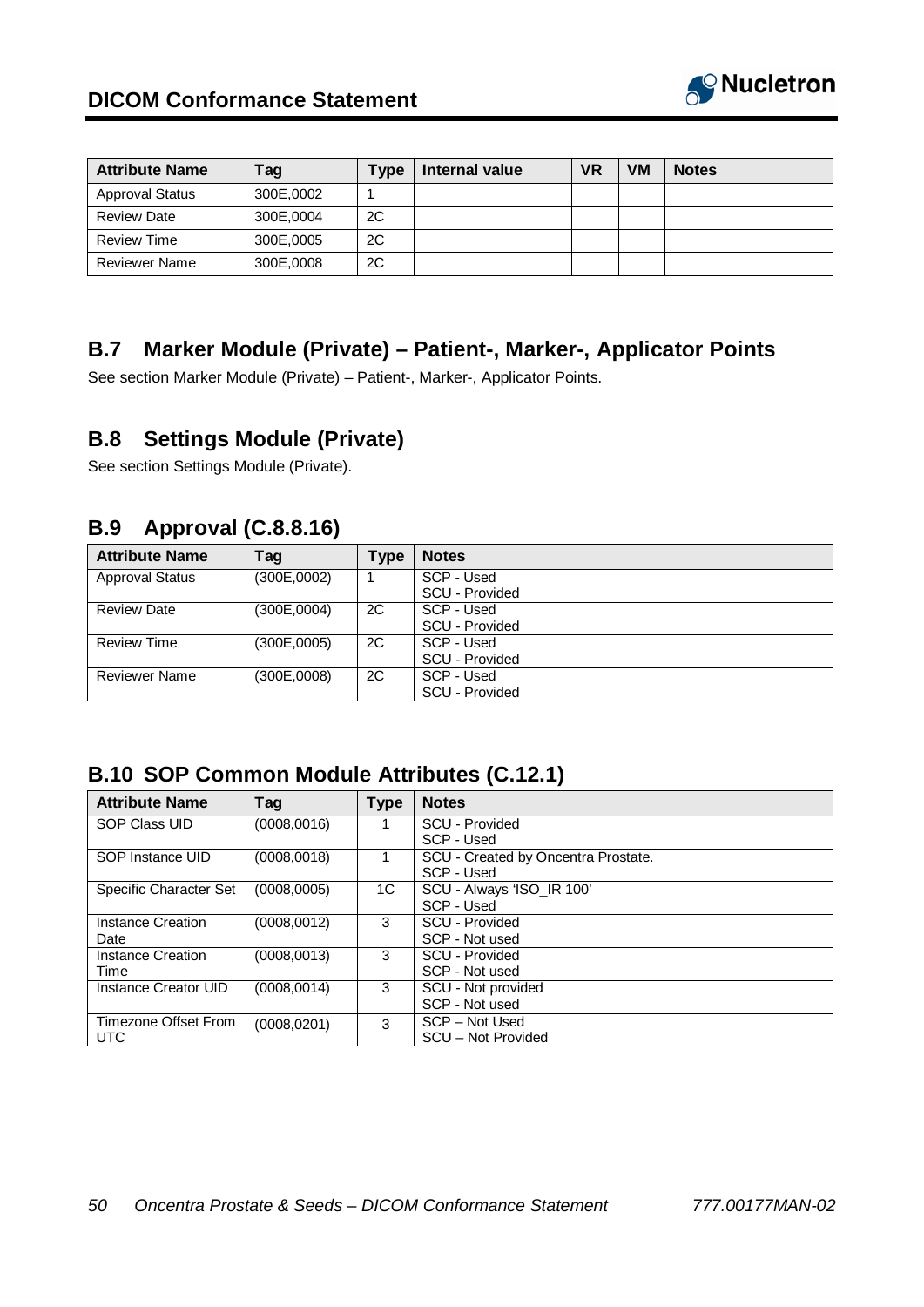| IE.       | <b>Module</b>                  | <b>Reference</b>   | <b>DICOM Usage</b>                 | <b>Notes</b>                          |
|-----------|--------------------------------|--------------------|------------------------------------|---------------------------------------|
| Patient   | Patient                        | C.7.1.1            | M                                  |                                       |
|           | <b>Clinical Trial</b>          | C.7.1.3            | $\overline{U}$                     | SCP - Not used                        |
|           | Subject                        |                    |                                    | SCU - Not provided                    |
| Study     | <b>General Study</b>           | C.7.2.1            | M                                  |                                       |
|           | <b>Patient Study</b>           | C.7.2.2            | $\overline{U}$                     | <b>SCP - Used</b>                     |
|           |                                |                    |                                    | SCU - Supported                       |
|           | <b>Clinical Trial Study</b>    | C.7.2.3            | $\overline{\mathtt{U}}$            | SCP - Not used                        |
|           |                                |                    |                                    | SCU - Not provided                    |
| Series    | <b>RT</b> Series               | C.8.8.1            | M                                  |                                       |
| Frame of  | Frame of                       | C.7.4.1            | $\overline{M}$                     |                                       |
| Reference | Reference                      |                    |                                    |                                       |
| Equipment | <b>General Equipment</b>       | C.7.5.1            | M                                  |                                       |
| Dose      | General Image                  | C.7.6.1            | C-Required if dose data contains   |                                       |
|           |                                |                    | grid-based doses.                  |                                       |
|           | Image Plane                    | C.7.6.2            | C-Required if dose data contains   |                                       |
|           |                                |                    | grid-based doses.                  |                                       |
|           | <b>Image Pixel</b>             | C.7.6.3            | C-Required if dose data contains   |                                       |
|           |                                |                    | grid-based doses.                  |                                       |
|           | Multi-Frame                    | C.7.6.6            | C - Required if dose data contains | <b>SCU - Supported</b>                |
|           |                                |                    | grid-based doses and pixel data is | SCP - Used                            |
|           |                                |                    | multi-frame data.                  |                                       |
|           | Overlay Plane                  | $\overline{C.9.2}$ | $\cup$                             | SCU - Not supported                   |
|           |                                |                    |                                    | SCP - Not used                        |
|           | Multi-Frame                    | C.9.3              | U                                  | SCU - Not supported<br>SCP - Not used |
|           | Overlay<br><b>Modality LUT</b> | C.11.1             | $\overline{\mathsf{U}}$            | SCU - Not supported                   |
|           |                                |                    |                                    | SCP - Not used                        |
|           | <b>RT</b> Dose                 | C.8.8.3            | M                                  |                                       |
|           | <b>RT DVH</b>                  | C.8.8.4            | $\overline{U}$                     | SCU - Not supported                   |
|           |                                |                    |                                    | SCP - Not used                        |
|           | <b>Structure Set</b>           | C.8.8.5            | C-Required if dose data contains   | SCU - Not supported                   |
|           |                                |                    | dose points or isodose curves.     | SCP - Not used                        |
|           | <b>ROI Contour</b>             | C.8.8.6            | C-Required if dose data contains   | SCU - Not supported                   |
|           |                                |                    | dose points or isodose curves.     | SCP - Not used                        |
|           | RT Dose ROI                    | C.8.8.7            | C-Required if dose data contains   | SCU - Not supported                   |
|           |                                |                    | dose points or isodose curves.     | SCP - Not used                        |
|           | Audio                          | C.10.3             |                                    | <b>SCU - Not supported</b>            |
|           |                                |                    |                                    | SCP - Not used                        |
|           | SOP Common                     | C.12.1             | M                                  |                                       |

# **B.11 RT Dose IOD Module Table**

#### **B.11.1. Patient Module**

| <b>Attribute Name</b>                 | Tag          | <b>Type</b>   | <b>Notes</b>                                                                                                                                           |
|---------------------------------------|--------------|---------------|--------------------------------------------------------------------------------------------------------------------------------------------------------|
| <b>Patient Name</b>                   | (0010, 0010) | $\mathcal{P}$ | SCU - Provided as specified in the Smoothbase database.<br>SCP - Used                                                                                  |
| Patient ID                            | (0010, 0020) | $\mathcal{P}$ | SCU - Provided as specified in the Smoothbase database.<br>SCP - Must be entered on import to Oncentra Prostate by user if<br>not specified via DICOM. |
| Patient's Birth Date                  | (0010, 0030) | $\mathcal{P}$ | SCU - Provided as specified in the Smoothbase database.<br>SCP-Used                                                                                    |
| Patient's Sex                         | (0010, 0040) | 2             | SCU - Provided as specified in the Smoothbase database.<br>SCP - Used                                                                                  |
| <b>Referenced Patient</b><br>Sequence | (0008, 1120) | 3             | SCU - Not provided<br>SCP - Not used                                                                                                                   |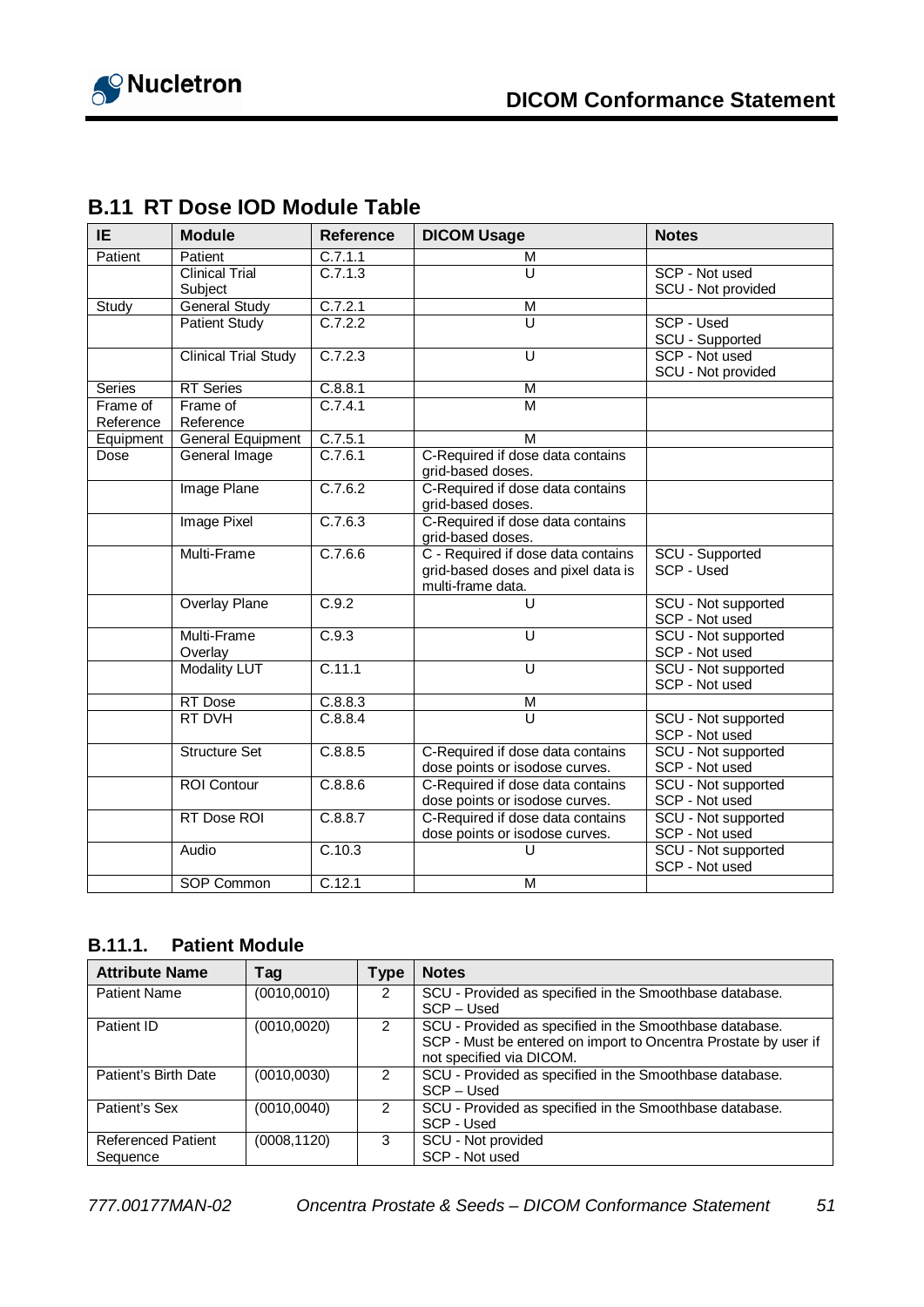

#### **B.11.2. General Study Module**

| <b>Attribute Name</b>    | Tag          | <b>Type</b>    | <b>Notes</b>                                                   |
|--------------------------|--------------|----------------|----------------------------------------------------------------|
| Study Instance UID       | (0020, 000D) |                | SCU - Duplicated from Reference Image Series                   |
|                          |              |                | SCP - Used to validate study/series contents.                  |
| <b>Study Date</b>        | (0008, 0020) | $\overline{2}$ | SCU - Duplicated from Reference Image Series<br>SCP - Not used |
| <b>Study Time</b>        | (0008, 0030) | $\overline{2}$ | SCU - Duplicated from Reference Image Series                   |
|                          |              |                | SCP - Not used                                                 |
| Referring Physician's    | (0008, 0090) | $\overline{2}$ | SCU - Duplicated from Reference Image Series                   |
| Name                     |              |                | SCP - Not used                                                 |
| Study ID                 | (0020, 0010) | $\overline{2}$ | SCU - Zero length.                                             |
|                          |              |                | SCP - Not used                                                 |
| <b>Accession Number</b>  | (0008, 0050) | $\overline{2}$ | SCU - Duplicated from Reference Image Series                   |
|                          |              |                | SCP - Not used                                                 |
| <b>Study Description</b> | (0008, 1030) | 3              | SCU - Duplicated from Reference Image Series                   |
|                          |              |                | SCP - Not used                                                 |
| Physician(s) of Record   | (0008, 1048) | 3              | SCU - Not provided                                             |
|                          |              |                | SCP - Not used                                                 |
| Name of Physician(s)     | (0008, 1060) | 3              | SCU - Not provided                                             |
| <b>Reading Study</b>     |              |                | SCP - Not used                                                 |
| Referenced Study         | (0008, 1120) | 3              | SCU - Not provided                                             |
| Sequence                 |              |                | SCP - Not used                                                 |
| >Referenced SOP          | (0008, 1150) | 1C             | SCU - Not provided                                             |
| Class UID                |              |                | SCP - Not used                                                 |
| >Referenced SOP          | (0008, 1155) | 1C             | SCU - Not provided                                             |
| Instance UID             |              |                | SCP - Not used                                                 |
| Procedure Code           | (0008, 1032) | 3              | SCU - Not provided                                             |
| Sequence                 |              |                | SCP - Not used                                                 |

#### **B.11.3. RT Series Module**

| <b>Attribute Name</b>     | Tag          | Type          | <b>Notes</b>                        |
|---------------------------|--------------|---------------|-------------------------------------|
| Modality                  | (0008, 0060) |               | SCU - 'RTDOSE                       |
|                           |              |               | SCP - Supported value 'RTDOSE'      |
| Series Instance UID       | (0020,000E)  |               | SCU - Created by Oncentra Prostate. |
|                           |              |               | SCP - Used                          |
| Series Number             | (0020, 0011) | $\mathcal{P}$ | $SCU - '1'$                         |
|                           |              |               | SCP - Required                      |
| <b>Series Description</b> | (0008, 103E) | 3             | SCU - Not provided                  |
|                           |              |               | SCP - Not used                      |
| <b>Referenced Study</b>   | (0008, 1111) | 3             | SCU - Not provided                  |
| <b>Component Sequence</b> |              |               | SCP - Not used                      |

*52 Oncentra Prostate & Seeds – DICOM Conformance Statement 777.00177MAN-02*

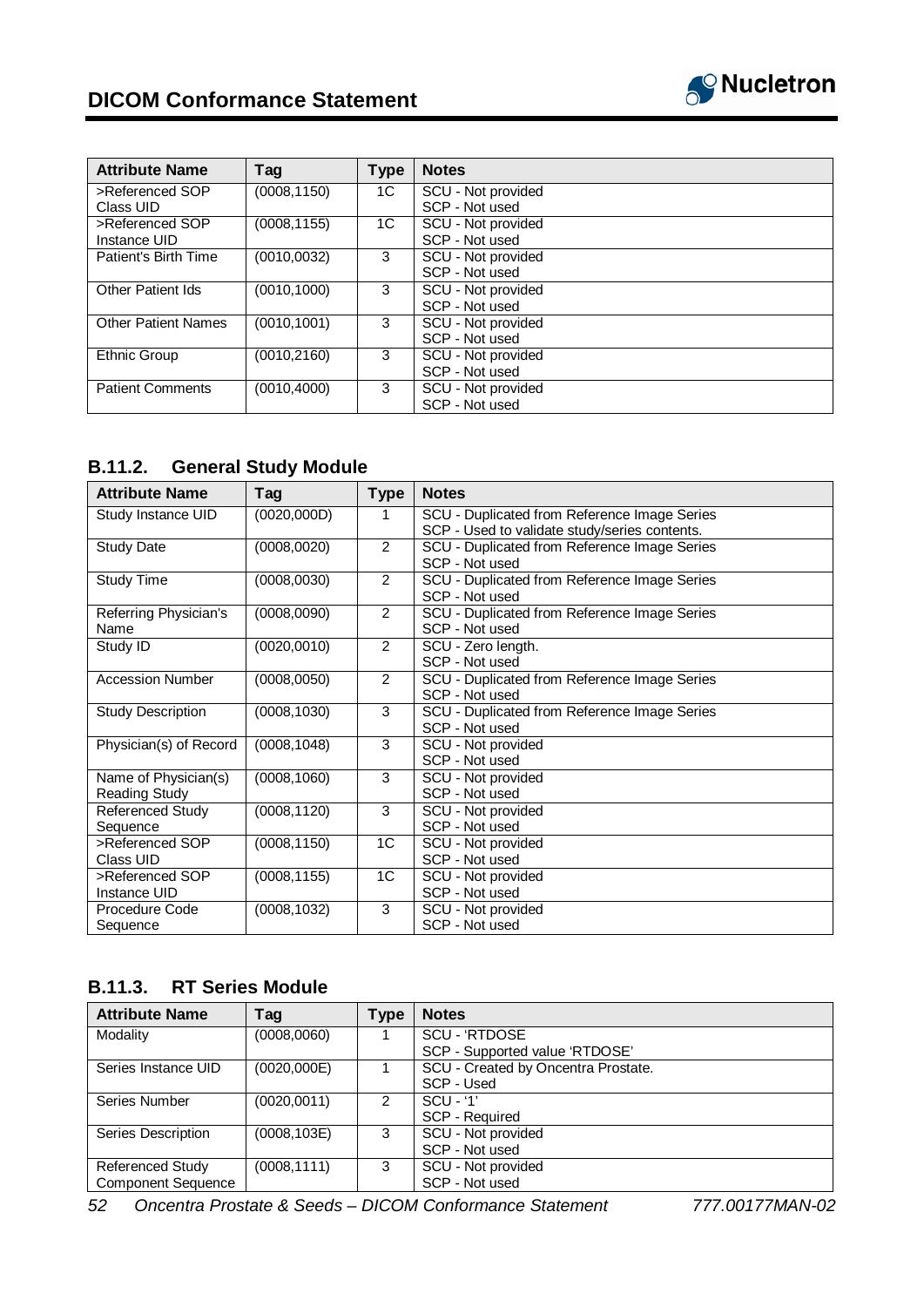

| <b>Attribute Name</b>           | Tag          | <b>Type</b> | <b>Notes</b>                         |
|---------------------------------|--------------|-------------|--------------------------------------|
| >Referenced SOP<br>Class UID    | (0008, 1150) | 1C          | SCU - Not provided<br>SCP - Not used |
| >Referenced SOP<br>Instance UID | (0008, 1155) | 1C          | SCU - Not provided<br>SCP - Not used |

#### **B.11.4. Frame of Reference Module**

| <b>Attribute Name</b>     | Tag          | <b>Type</b> | <b>Notes</b>                                  |
|---------------------------|--------------|-------------|-----------------------------------------------|
| Frame of Reference        | (0020, 0052) |             | SCU - Duplicated from Reference Image Series. |
| UID                       |              |             | SCP - Required                                |
| <b>Position Reference</b> | (0020, 1040) |             | SCU - Duplicated from Reference Image Series. |
| Indicator                 |              |             | SCP - Not used                                |

#### **B.11.5. General Equipment Module**

| <b>Attribute Name</b>      | Tag          | <b>Type</b>   | <b>Notes</b>                  |
|----------------------------|--------------|---------------|-------------------------------|
| Manufacturer               | (0008, 0070) | $\mathcal{P}$ | SCU - 'Nucletron'             |
|                            |              |               | SCP - Used                    |
| <b>Institution Name</b>    | (0008, 0080) | 3             | SCU - Not provided            |
|                            |              |               | SCP - Not used                |
| <b>Institution Address</b> | (0008, 0081) | 3             | SCU - Not provided            |
|                            |              |               | SCP - Not used                |
| <b>Station Name</b>        | (0008, 1010) | 3             | SCU - Windows logon username. |
|                            |              |               | SCP - Not used                |
| Institutional              | (0008, 1040) | 3             | SCU - Not provided            |
| Department Name            |              |               | SCP - Not used                |
| Manufacturer's Model       | (0008, 1090) | 3             | SCU - Not provided            |
| Name                       |              |               | SCP - Not used                |
| Device Serial Number       | (0018, 1000) | 3             | SCU - Not provided            |
|                            |              |               | SCP - Not used                |
| <b>Software Versions</b>   | (0018, 1020) | 3             | SCU - Not provided            |
|                            |              |               | SCP - Not used                |
| <b>Spatial Resolution</b>  | (0018, 1050) | 3             | SCU - Not provided            |
|                            |              |               | SCP - Not used                |
| Date of Last               | (0018, 1200) | 3             | SCU - Not provided            |
| Calibration                |              |               | SCP - Not used                |
| Time of Last               | (0018, 1201) | 3             | SCU - Not provided            |
| Calibration                |              |               | SCP - Not used                |
| Pixel Padding Value        | (0028, 0120) | 3             | SCU - Not provided            |
|                            |              |               | SCP - Not used                |

# **B.11.6. General Image Module**

| <b>Attribute Name</b>      | Tag          | <b>Type</b>  | <b>Notes</b>                   |
|----------------------------|--------------|--------------|--------------------------------|
| Instance Number            | (0020, 0013) | $\mathbf{2}$ | SCU - Zero length              |
|                            |              |              | SCP - Used                     |
| <b>Patient Orientation</b> | (0020, 0020) | 2C           | SCU - Zero length              |
|                            |              |              | SCP - Not used                 |
| <b>Content Date</b>        | (0008, 0023) | 2C           | SCU - Provided                 |
|                            |              |              | SCP - Not used                 |
| <b>Content Time</b>        | (0008, 0033) | 2C           | SCU - Provided                 |
|                            |              |              | SCP - Not used                 |
| Image Type                 | (0008,0008)  | 3            | SCU - 'ORIGINAL\PRIMARY\DOSE'. |
|                            |              |              | SCP - Used                     |
| <b>Acquisition Number</b>  | (0020, 0012) | 3            | $SCU - '1'$                    |
|                            |              |              | SCP - Not used                 |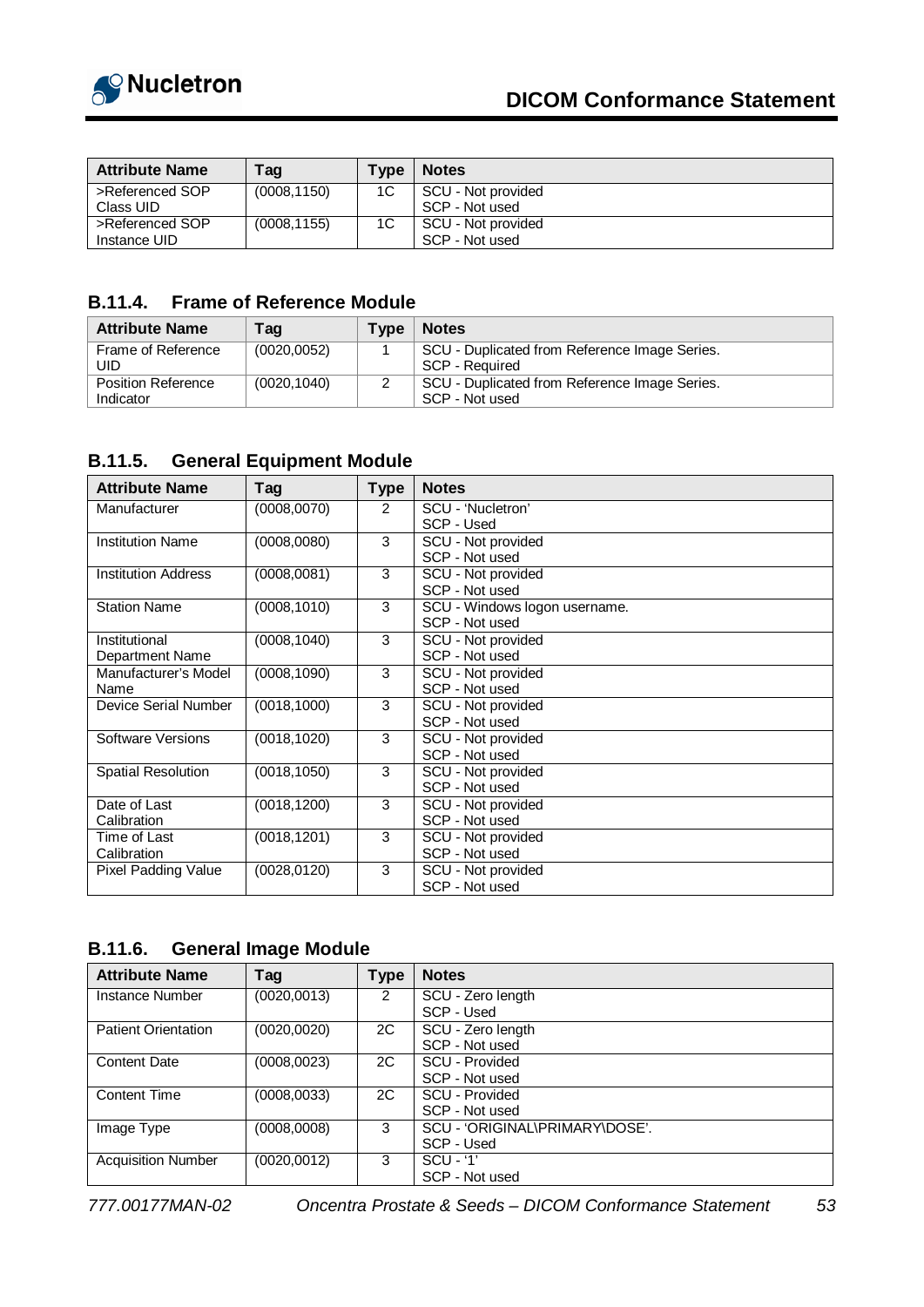

#### **B.11.7. Image Plane Module**

| <b>Attribute Name</b>          | Tag          | Type | <b>Notes</b>                         |
|--------------------------------|--------------|------|--------------------------------------|
| <b>Pixel Spacing</b>           | (0028, 0030) |      | SCU - Provided<br>SCP - Required     |
| Image Orientation<br>(Patient) | (0020, 0037) |      | SCU - Provided<br>SCP - Required     |
| Image Position<br>(Patient)    | (0020, 0032) |      | SCU - Provided<br>SCP - Required     |
| <b>Slice Thickness</b>         | (0018,0050)  | 2    | $SCU - '0'$<br>SCP - Not used        |
| Slice Location                 | (0020, 1041) | 3    | SCU - Not provided<br>SCP - Not used |

#### **B.11.8. Image Pixel Module**

| <b>Attribute Name</b>       | Tag          | <b>Type</b> | <b>Notes</b>                  |
|-----------------------------|--------------|-------------|-------------------------------|
| Samples per Pixel           | (0028,0002)  |             | $SCU - '1'$                   |
|                             |              |             | SCP - Required                |
| Photometric                 | (0028, 0004) |             | SCU - 'MONOCHROME2'.          |
| Interpretation              |              |             | SCP - Required                |
| Rows                        | (0028, 0010) |             | SCU - Provided                |
|                             |              |             | SCP - Required                |
| Columns                     | (0028, 0011) |             | SCU - Provided                |
|                             |              |             | SCP - Required                |
| <b>Bits Allocated</b>       | (0028, 0100) |             | SCU - '16'                    |
|                             |              |             | SCP - Required                |
| <b>Bits Stored</b>          | (0028, 0101) |             | SCU - '16'                    |
|                             |              |             | SCP - Required                |
| <b>High Bit</b>             | (0028, 0102) |             | SCU - '15'                    |
|                             |              |             | SCP - Required                |
| <b>Pixel Representation</b> | (0028, 0103) |             | SCU - '0' (unsigned integer). |
|                             |              |             | SCP - Required                |
| <b>Pixel Data</b>           | (7FE0,0010)  |             | SCU - Provided                |
|                             |              |             | SCP - Required                |



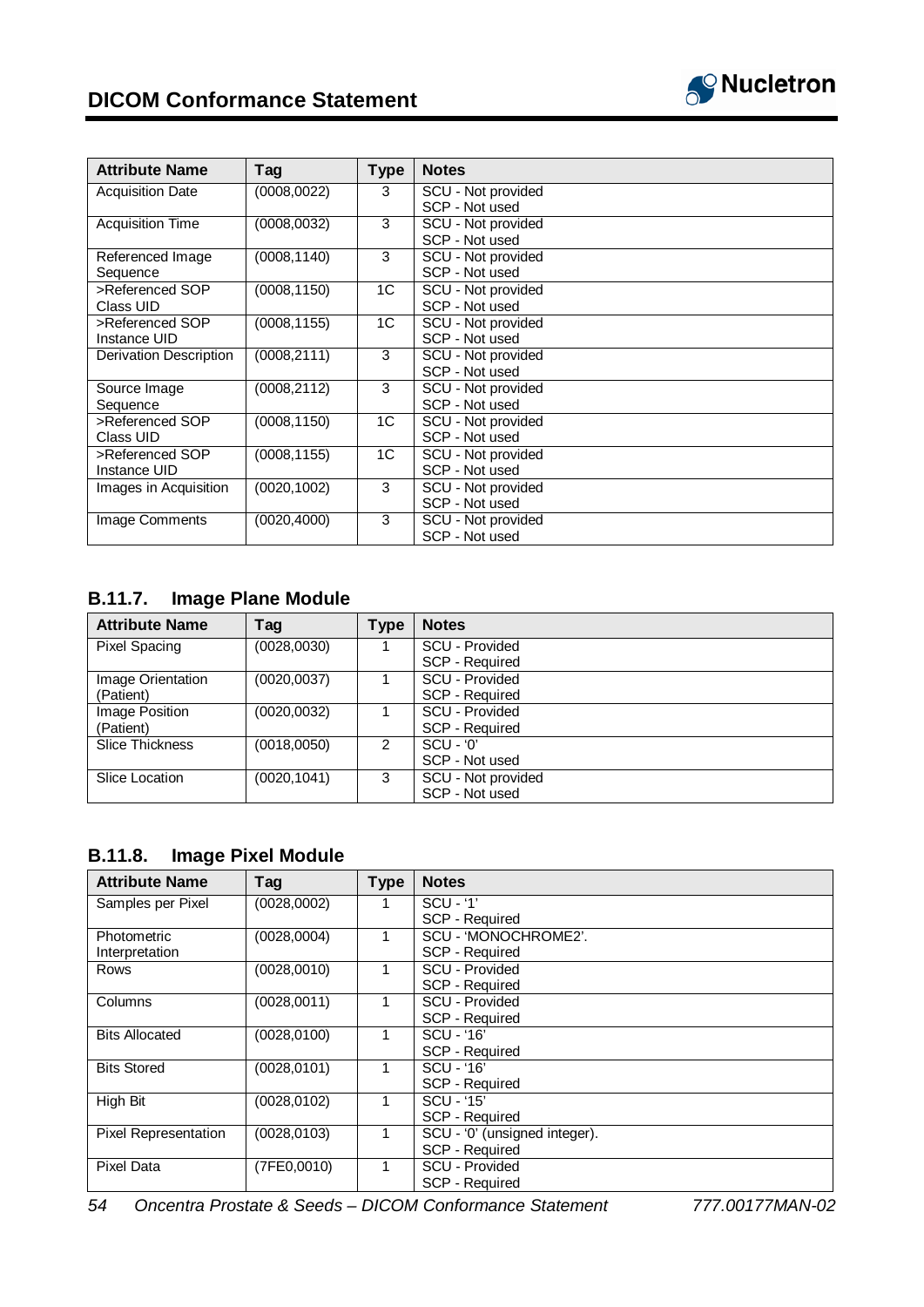

| <b>Attribute Name</b>       | Tag          | <b>Type</b>    | <b>Notes</b>       |
|-----------------------------|--------------|----------------|--------------------|
| <b>Planar Configuration</b> | (0028,0006)  | 1 <sup>C</sup> | SCU - Not provided |
|                             |              |                | SCP - Not used     |
| Pixel Aspect Ratio          | (0028, 0034) | 1C             | SCU - Not provided |
|                             |              |                | SCP - Not used     |
| Smallest Image Pixel        | (0028, 0106) | 3              | SCU - Not provided |
| Value                       |              |                | SCP - Not used     |
| Largest Image Pixel         | (0028, 0107) | 3              | SCU - Not provided |
| Value                       |              |                | SCP - Not used     |
| <b>Red Palette Color</b>    | (0028, 1101) | 1C             | SCU - Not provided |
| Lookup Table                |              |                | SCP - Not used     |
| Descriptor                  |              |                |                    |
| Green Palette Color         | (0028, 1102) | 1C             | SCU - Not provided |
| Lookup Table                |              |                | SCP - Not used     |
| Descriptor                  |              |                |                    |
| <b>Blue Palette Color</b>   | (0028, 1103) | 1C             | SCU - Not provided |
| Lookup Table                |              |                | SCP - Not used     |
| Descriptor                  |              |                |                    |
| <b>Red Palette Color</b>    | (0028, 1201) | 1 <sup>C</sup> | SCU - Not provided |
| Lookup Table Data           |              |                | SCP - Not used     |
| <b>Green Palette Color</b>  | (0028, 1202) | 1C             | SCU - Not provided |
| Lookup Table Data           |              |                | SCP - Not used     |
| <b>Blue Palette Color</b>   | (0028, 1203) | 1C             | SCU - Not provided |
| Lookup Table Data           |              |                | SCP - Not used     |

#### **B.11.9. Multi-Frame Module**

| <b>Attribute Name</b>      | Taq         | <b>Type</b> | <b>Notes</b>                 |
|----------------------------|-------------|-------------|------------------------------|
| Number of Frames           | (0028,0008) |             | SCU - Provided<br>SCP - Used |
| Frame Increment<br>Pointer | (0028,0009) |             | SCU - Provided<br>SCP - Used |

#### **B.11.10. RT Dose Module**

| <b>Attribute Name</b> | Tag          | <b>Type</b>                         | <b>Notes</b>                      |
|-----------------------|--------------|-------------------------------------|-----------------------------------|
| Samples per Pixel     | (0028,0002)  |                                     | $SCU - '1'$                       |
|                       |              |                                     | SCP - Used                        |
| <b>Photometric</b>    | (0028,0004)  | 1                                   | SCU - 'MONOCHROME2'.              |
| Interpretation        |              |                                     | SCP - Used                        |
| <b>Bits Allocated</b> | (0028, 0100) |                                     | SCU - '16'                        |
|                       |              |                                     | SCP - Used                        |
| <b>Bits Stored</b>    | (0028, 0101) | 1                                   | SCU - '16'                        |
|                       |              |                                     | SCP - Used                        |
| High Bit              | (0028, 0102) | 1C                                  | SCU - '15'                        |
|                       |              | SCP - Required                      |                                   |
| Pixel Representation  | (0028, 0103) | 1C<br>SCU - '0' (unsigned integer). |                                   |
|                       |              |                                     | SCP - Required                    |
| Dose Units            | (3004,0002)  | 1                                   | SCU - 'GY'                        |
|                       |              |                                     | SCP - Used                        |
| Dose Type             | (3004,0004)  | 1                                   | SCU - 'PHYSICAL'                  |
|                       |              |                                     | SCP - Used                        |
| Dose Comment          | (3004,0006)  | 3                                   | SCU - Not provided                |
|                       |              |                                     | SCP - Not used                    |
| Normalization Point   | (3004,0008)  | 3                                   | SCU - Not provided                |
|                       |              |                                     | SCP - Not used                    |
| Dose Summation        | (3004,000A)  |                                     | SCU - 'BRACHY, FRACTION or 'PLAN' |
| Type                  |              |                                     | SCP - Used                        |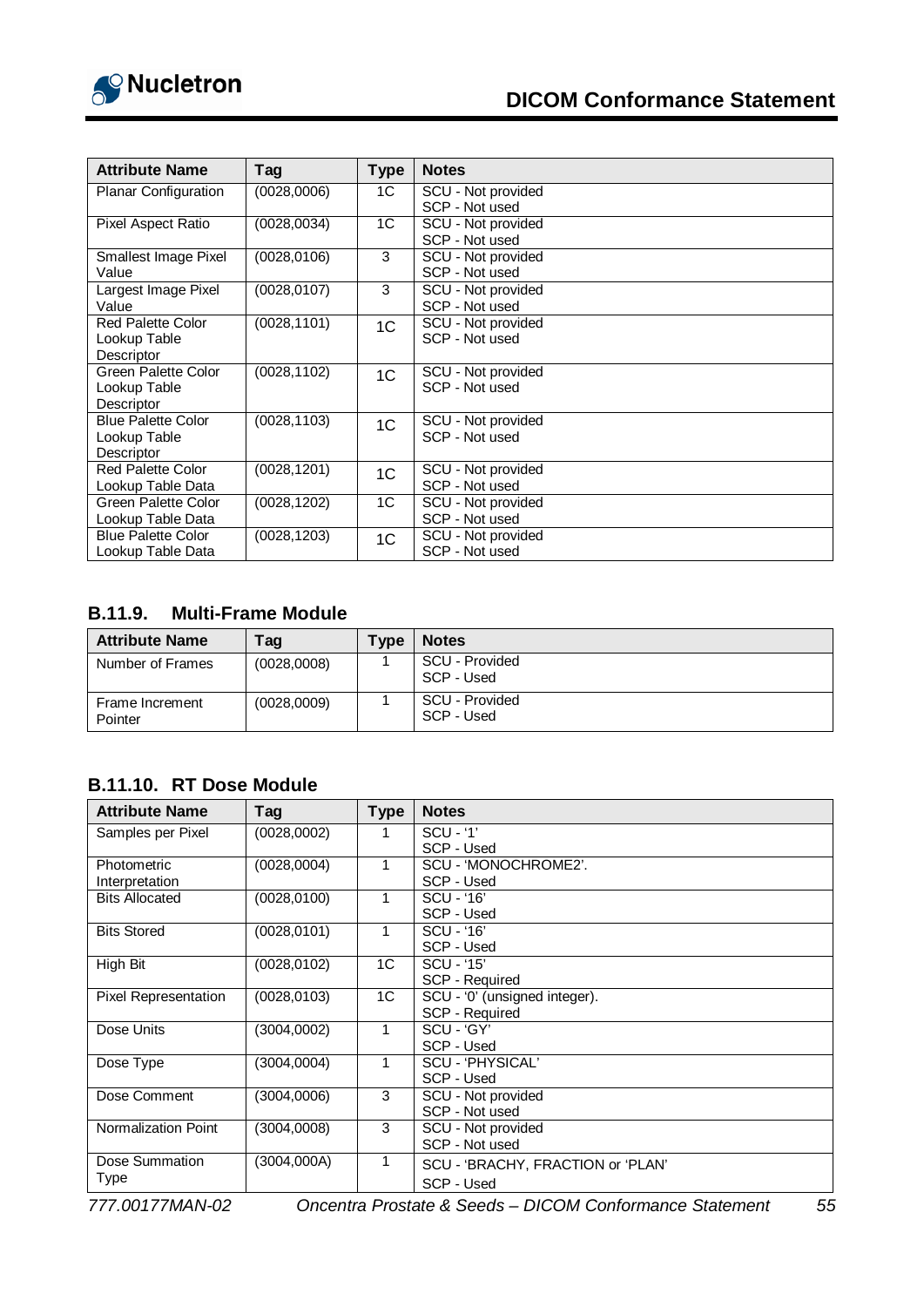

#### **B.11.11. Structure Set Module**

| <b>Attribute Name</b>      | Tag          | <b>Type</b>   | <b>Notes</b>                                                    |  |
|----------------------------|--------------|---------------|-----------------------------------------------------------------|--|
| <b>Structure Set Label</b> | (3006,0002)  |               | SCU - 'PlanDosePoints'                                          |  |
|                            |              |               | SCP - Required                                                  |  |
| <b>Structure Set Name</b>  | (3006,0004)  | 3             | SCU - 'PlanDosePoints'                                          |  |
|                            |              |               | SCP - Not used                                                  |  |
| Structure Set              | (3006,0006)  | 3             | SCU - Not provided                                              |  |
| Description                |              |               | SCP - Not used                                                  |  |
| Instance Number            | (0020, 0013) | 3             | SCU - Not provided                                              |  |
|                            |              |               | SCP - Not used                                                  |  |
| <b>Structure Set Date</b>  | (3006,0008)  | $\mathcal{P}$ | SCU - Date of creation (i.e.: when saved in Oncentra Prostate). |  |
|                            |              |               | SCP - Not used                                                  |  |
| <b>Structure Set Time</b>  | (3006,0009)  | 2             | SCU - Time of creation (i.e.: when saved in Oncentra Prostate). |  |
|                            |              |               | SCP - Not used                                                  |  |
| Referenced Frame of        | (3006, 0010) | 3             | SCU - Not provided                                              |  |
| Reference Sequence         |              |               | SCP - Not used                                                  |  |
| >Frame of Reference        | (0020, 0052) | 1C            | SCU - Not provided                                              |  |
| UID.                       |              |               | SCP - Not used                                                  |  |
| >Frame of Reference        | (3006, 00C0) | 3             | SCU - Not provided                                              |  |
| Relationship               |              |               | SCP - Not used                                                  |  |
| Sequence                   |              |               |                                                                 |  |
| >>Related Frame of         | (3006, 00C2) | 1C            | SCU - Not provided                                              |  |
| Reference UID              |              |               | SCP - Not used                                                  |  |
| >>Frame of Reference       | (3006, 00C4) | 1C            | SCU - Not provided                                              |  |
| <b>Transformation Type</b> |              |               | SCP - Not used                                                  |  |



**O**Nucletron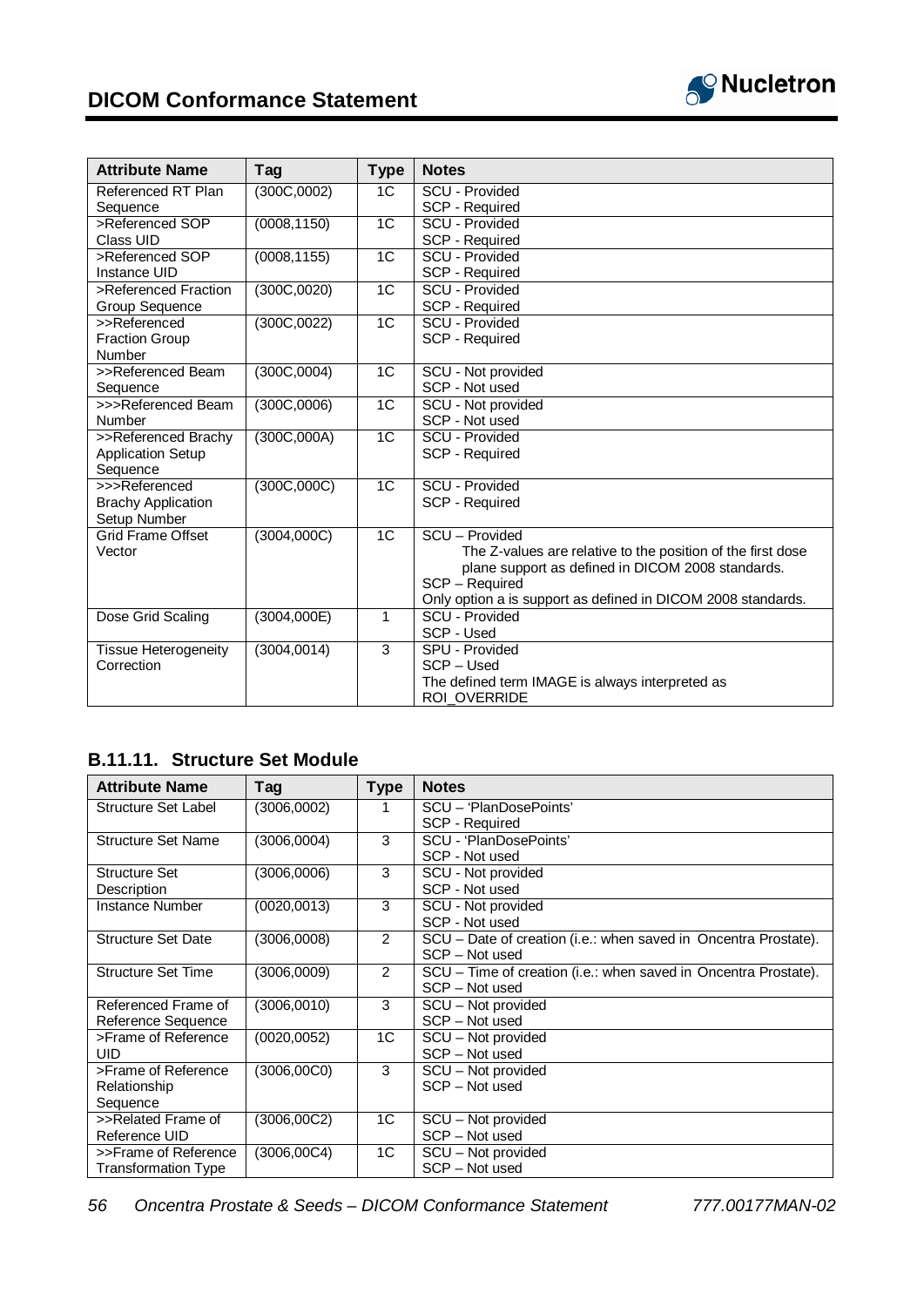

| <b>Attribute Name</b>        | Tag          | <b>Type</b>     | <b>Notes</b>                |
|------------------------------|--------------|-----------------|-----------------------------|
| >>Frame of Reference         | (3006, 00C6) | 1 <sup>C</sup>  | SCU - Not provided          |
| <b>Transformation Matrix</b> |              |                 | SCP - Not used              |
| >>Frame of Reference         | (3006, 00C8) | $\overline{3}$  | SCU - Not provided          |
| Transformation               |              |                 | SCP - Not used              |
| Comment                      |              |                 |                             |
| >RT Referenced               | (3006, 0012) | 3               | SCU - Not provided          |
| <b>Study Sequence</b>        |              |                 | SCP - Not used              |
| >>Referenced SOP             | (0008, 1150) | 1C              | SCU - Not provided          |
| Class UID                    |              |                 | SCP - Not used              |
| >>Referenced SOP             | (0008, 1155) | 1 <sup>C</sup>  | SCU - Not provided          |
| Instance UID                 |              |                 | SCP - Not used              |
| >>RT Referenced              | (3006, 0014) | 1C              | SCU - Not provided          |
| Series Sequence              |              |                 | SCP - Not used              |
| >>>Series Instance           | (0020,000E)  | 1 <sup>C</sup>  | SCU - Not provided          |
| <b>UID</b>                   |              |                 | SCP - Not used              |
| >>>Contour Image             | (3006, 0016) | 1 <sup>C</sup>  | SCU - Not provided          |
| Sequence                     |              |                 | SCP - Not used              |
| >>>>Referenced SOP           | (0008, 1150) | 1 <sup>C</sup>  | SCU - Not provided          |
| Class UID                    |              |                 | SCP - Not used              |
| >>>>Referenced SOP           | (0008, 1155) | 1 <sup>C</sup>  | SCU - Not provided          |
| Instance UID                 |              |                 | SCP - Not used              |
| >>>>Referenced               | (0008, 1160) | $\overline{3}$  | SCU - Not provided          |
| <b>Frame Number</b>          |              |                 | SCP - Not used              |
| Structure Set ROI            | (3006, 0020) | 3               | SCU - Provided              |
| Sequence                     |              |                 | SCP - Required              |
| >ROI Number                  | (3006, 0022) | 1C              | SCU - Provided              |
|                              |              |                 | SCP - Required              |
| >Referenced Frame of         | (3006, 0024) | 1 <sup>C</sup>  | SCU - Provided              |
| Reference UID                |              |                 | SCP - Required              |
| >ROI Name                    | (3006, 0026) | 2C              | SCU - Provided if available |
|                              |              |                 | SCP - Used if available     |
| >ROI Description             | (3006, 0028) | 3               | SCU - Not provided          |
|                              |              |                 | SCP - Not used              |
| >ROI Volume                  | (3006, 002C) | 3               | SCU - Duplicated from SCP.  |
|                              |              |                 | SCP - Not used              |
| >ROI Generation              | (3006, 0036) | $\overline{2C}$ | SCU - Provided              |
| Algorithm                    |              |                 | SCP - Used if provided      |
| >ROI Generation              | (3006, 0038) | $\overline{3}$  | SCU - Not provided          |
| Description                  |              |                 | SCP - Not used              |

### **B.11.12. ROI Contour Module**

| <b>Attribute Name</b> | Tag          | <b>Type</b> | <b>Notes</b>       |
|-----------------------|--------------|-------------|--------------------|
| <b>ROI Contour</b>    | (3006, 0039) |             | SCU - Provided     |
| Sequence              |              |             | SCP-Used           |
| >Referenced ROI       | (3006,0084)  |             | SCU - Provided     |
| <b>Number</b>         |              |             | SCP-Used           |
| >ROI Display Color    | (3006, 002A) | 3           | SCU - Provided     |
|                       |              |             | SCP - Not used     |
| >Contour Sequence     | (3006,0040)  | 3           | SCU - Provided     |
|                       |              |             | SCP - Required     |
| >>Contour Number      | (3006, 0048) | 3           | SCU - Not provided |
|                       |              |             | SCP - Not used     |
| >>Attached Contours   | (3006, 0049) | 3           | SCU - Not provided |
|                       |              |             | SCP - Not used     |
| >>Contour Image       | (3006,0016)  | 3           | SCU - Not provided |
| Sequence              |              |             | SCP - Not used     |
| >>>Referenced SOP     | (0008,1150)  | 1C          | SCU - Not provided |
| Class UID             |              |             | SCP - Not used     |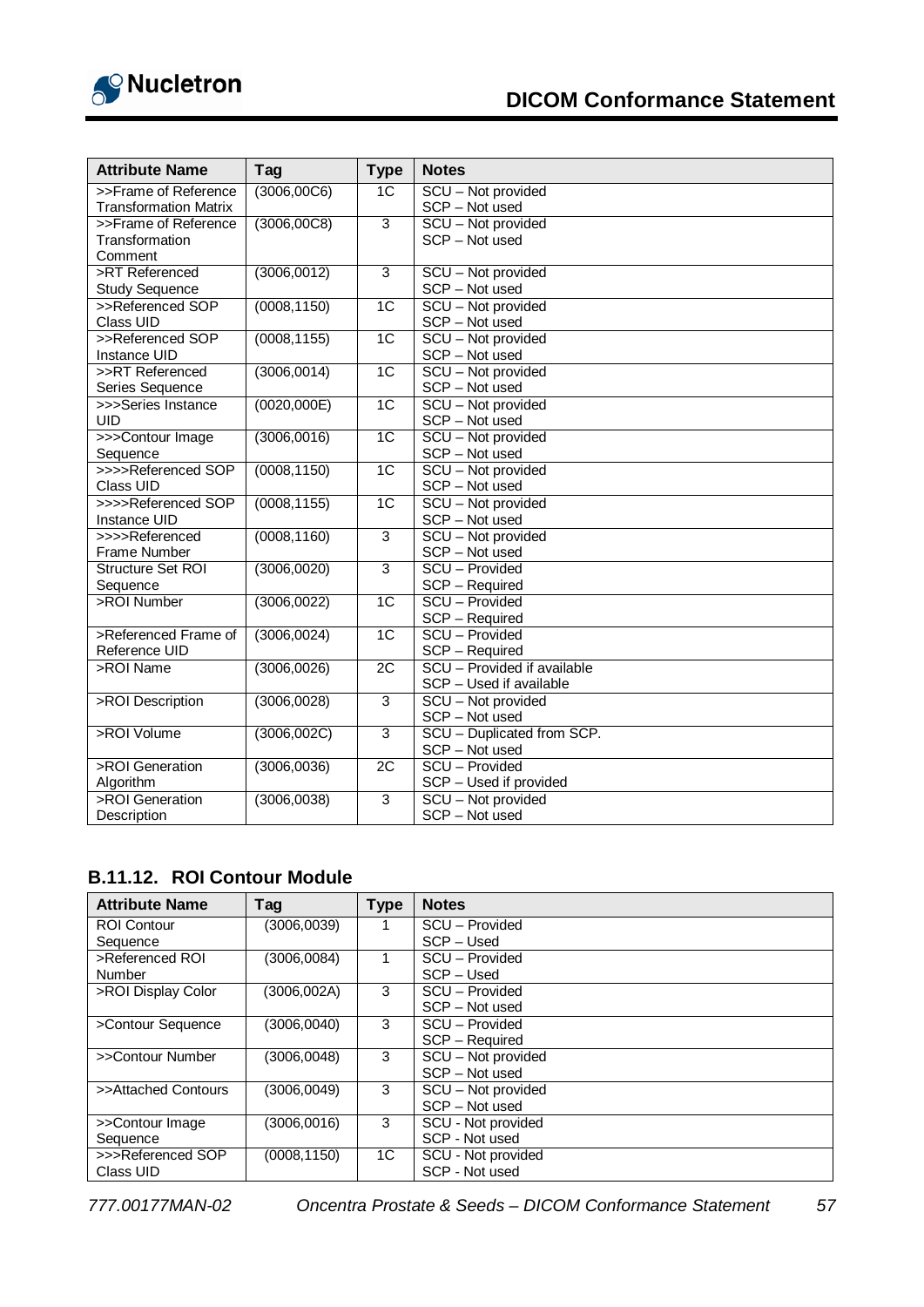

**B.11.13. RT Dose ROI Module**

| <b>Attribute Name</b> | Tag          | Type | <b>Notes</b>   |  |
|-----------------------|--------------|------|----------------|--|
| RT Dose ROI           | (3004, 0010) |      | SCU - Provided |  |
| Sequence              |              |      | SCP - Required |  |
| >Referenced ROI       | (3006,0084)  |      | SCU - Provided |  |
| <b>Number</b>         |              |      | SCP - Required |  |
| >Dose Units           | (3004,0002)  |      | SCU - Provided |  |
|                       |              |      | SCP - Required |  |
| >Dose Value           | (3004, 0012) |      | SCU - Provided |  |
|                       |              |      | SCP - Required |  |

**B.11.14. SOP Common Module Attributes (C.12.1)**

| <b>Attribute Name</b>    | Tag          | <b>Type</b> | <b>Notes</b>                        |
|--------------------------|--------------|-------------|-------------------------------------|
| SOP Class UID            | (0008, 0016) |             | SCU - Provided                      |
|                          |              |             | SCP - Used                          |
| SOP Instance UID         | (0008, 0018) |             | SCU - Created by Oncentra Prostate. |
|                          |              |             | SCP - Used                          |
| Specific Character Set   | (0008, 0005) | 1C          | SCU - Always 'ISO_IR 100'           |
|                          |              |             | SCP - Used                          |
| <b>Instance Creation</b> | (0008, 0012) | 3           | SCU - Provided                      |
| Date                     |              |             | SCP - Not used                      |
| <b>Instance Creation</b> | (0008, 0013) | 3           | SCU - Provided                      |
| Time                     |              |             | SCP - Not used                      |
| Instance Creator UID     | (0008, 0014) | 3           | SCU - Not provided                  |
|                          |              |             | SCP - Not used                      |
| Timezone Offset From     | (0008, 0201) | 3           | SCP - Not Used                      |
| <b>UTC</b>               |              |             | SCU - Not Provided                  |

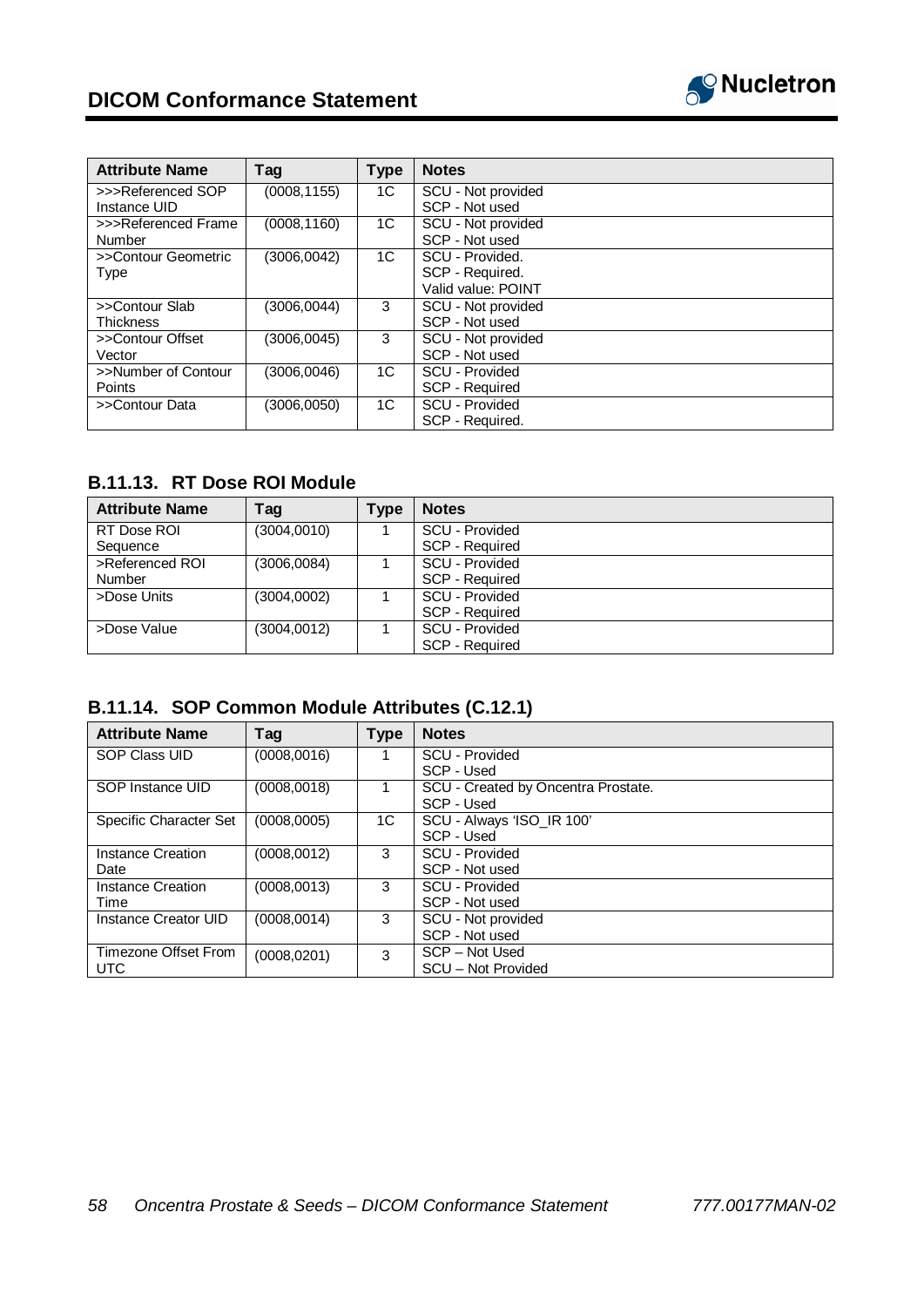

# **Appendix C Private Data Elements**

#### **C.1 US Probe Module Attributes (Private)**

Only applicable for Oncentra Prostate v3.3. Support of the optional Telemed Probe.

The Private Creator "PRIVAT\_CODE\_STRING\_1003", attribute tag (1003,0010) identifies the fixed implementation of these private attributes elements (1003,XX00-XXFF).

<span id="page-66-0"></span>

| <b>Attribute Name</b>                        | Tag          | <b>Type</b>  | <b>Internal value</b> | <b>Notes</b> |
|----------------------------------------------|--------------|--------------|-----------------------|--------------|
| Number Of Probes                             | (1003, XX01) | 3            |                       |              |
| <b>US Probe Sequence</b>                     | (1003, XX10) | 3            |                       |              |
| > Identifier                                 | (1003, XX11) | 3            |                       |              |
| > Probe Name                                 | (1003, XX12) | $\sqrt{3}$   |                       |              |
| > Depth                                      | (1003, XX13) | $\mathbf{3}$ |                       |              |
| > Frequency                                  | (1003, XX14) | 3            |                       |              |
| > Gain                                       | (1003, XX15) | $\sqrt{3}$   |                       |              |
| > Power                                      | (1003, XX16) | 3            |                       |              |
| > Dynamic Range                              | (1003, XX17) | 3            |                       |              |
| > Frame Averaging                            | (1003, XX18) | 3            |                       |              |
| > Field Of View                              | (1003, XX19) | 3            |                       |              |
| $>$ TGC                                      | (1003, XX20) | 3            |                       |              |
| > Number Of Focus Sets                       | (1003, XX2A) | 3            |                       |              |
| > Current Focus Set                          | (1003, XX2B) | 3            |                       |              |
| > Focus Set Sequence                         | (1003, XX40) | 3            |                       |              |
| $>$ Identifier                               | (1003, XX41) | 3            |                       |              |
| > > Number of focus zone                     | (1003, XX42) | 3            |                       |              |
| $>$ Focus                                    | (1003, XX43) | $\sqrt{3}$   |                       |              |
| > > Image Enhancement<br><b>Filter Index</b> | (1003, XX2C) | 3            |                       |              |
| > Rejection Filter Low                       | (1003, XX2D) | 3            |                       |              |
| > Rejection Filter High                      | (1003, XX2E) | 3            |                       |              |
| > Brightness                                 | (1003, XX2F) | $\sqrt{3}$   |                       |              |
| > Contrast                                   | (1003, XX30) | $\mathbf{3}$ |                       |              |
| > Gamma                                      | (1003, XX31) | 3            |                       |              |
| > Speckle Enabled                            | (1003, XX32) | 3            |                       |              |
| > Speckle Level                              | (1003, XX33) | 3            |                       |              |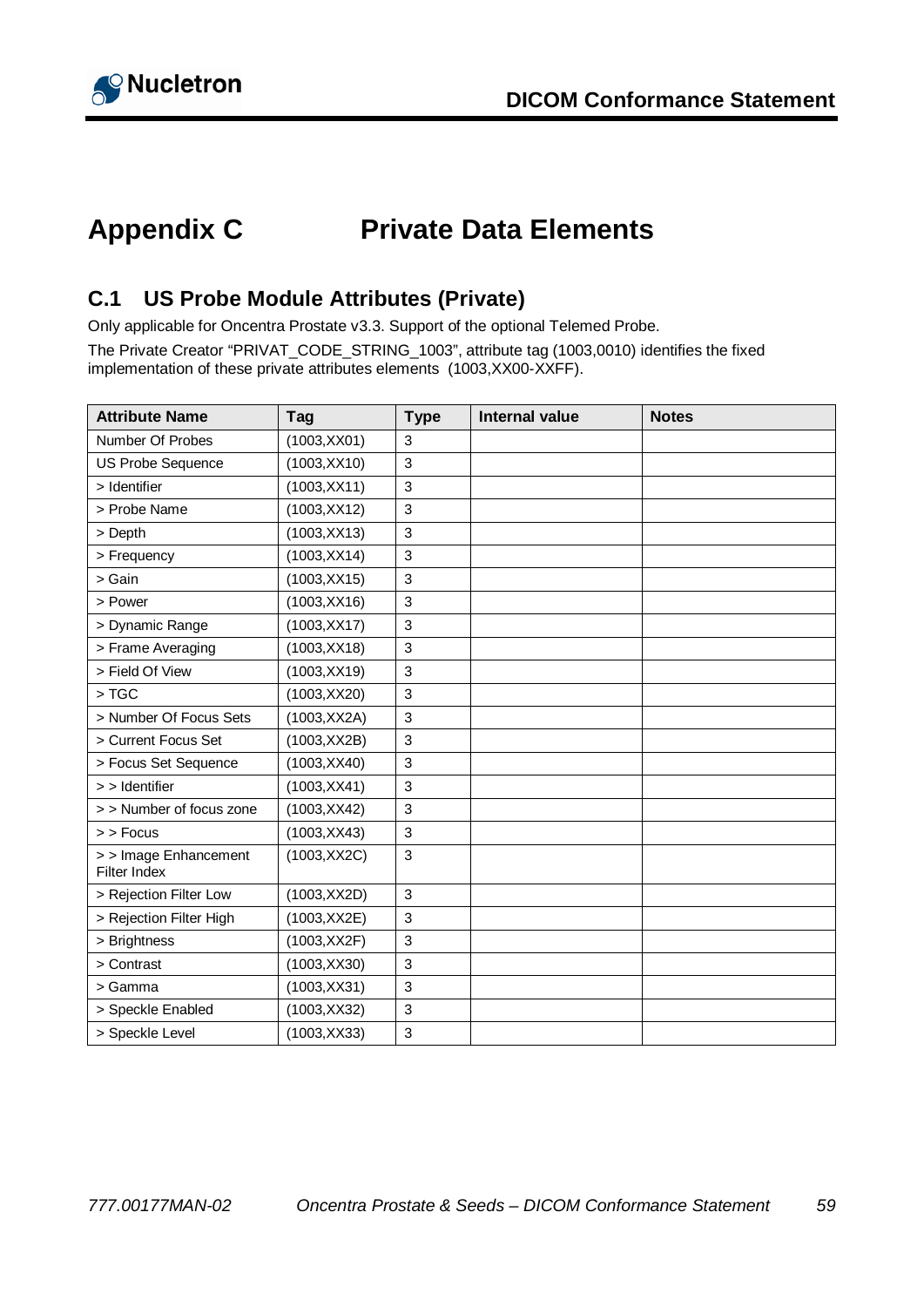



### **C.2 General Acquisition Attributes (Private)**

The Private Creator "PRIVAT\_CODE\_STRING\_0019", attribute tag (0019,0010) identifies the fixed implementation of these private attributes elements (0019, XX00-XXFF).

| <b>Attribute Name</b> | Taq                   | <b>Type</b> | Internal value   | <b>Notes</b>    |
|-----------------------|-----------------------|-------------|------------------|-----------------|
| Calibration           | $(0019, x \times 00)$ | 3           | USAQ CALIBRATION | VM 1            |
| Depth Conversion      | $(0019, x \times 01)$ | 3           | USAQ DEPTHINFO   | VM <sub>1</sub> |
| Stepsize              | (0019, xx02)          | 3           | USAQ_STEPSIZE    | VM 1            |
| Warning               | $(0019, x \times 03)$ | 3           | USAQ_WARNING     | $VM 1-n$        |
| DataID                | $(0019, x \times 04)$ | 3           | USAQ DATA ID     | VM 1            |

### <span id="page-67-0"></span>**C.3 General Geometry Attributes (Private)**

The Private Creator "PRIVAT\_CODE\_STRING\_0021", attribute tag (0021,0010) identifies the fixed implementation of these private attributes elements (0021, XX00-XXFF).

| <b>Attribute Name</b>              | Tag          | <b>Type</b> | Internal value            | <b>Notes</b>    |
|------------------------------------|--------------|-------------|---------------------------|-----------------|
| Distance Base Plane to<br>Template | (0021, xx70) | 3           | USAQ_P2T                  | VM <sub>1</sub> |
| Volume to Patient Matrix           | (0021, xx71) | 3           | VOL3 MVOL2PAT             | <b>VM1</b>      |
|                                    |              |             |                           | 4x4 Matrix      |
| Patient to World Matrix            | (0021, xx72) | 3           | VOL3_PAT2WORLD            | <b>VM1</b>      |
|                                    |              |             |                           | 4x4 Matrix      |
| Base Plane                         | (0021, xx73) | 3           | <b>VOL3 BPLANE</b>        | VM 1            |
| Reference Plane                    | (0021, xx74) | 3           | VOL3_RPLANE               | VM 1            |
| Apex Plane                         | (0021, xx75) | 3           | VOL3_APLANE               | <b>VM1</b>      |
| <b>Base Plane Offset</b>           | (0021, xx76) | 3           | <b>VOL3 BPLANE OFFSET</b> | VM 1            |

### <span id="page-67-1"></span>**C.4 General Template Attributes (Private)**

The Private Creator "PRIVAT\_CODE\_STRING\_300B", attribute tag (300B,0010) identifies the fixed implementation of these private attributes elements (300B, XX00-XXFF).

| <b>Attribute Name</b> | Tag          | <b>Type</b> | <b>Internal value</b> | <b>Notes</b>            |
|-----------------------|--------------|-------------|-----------------------|-------------------------|
| Template Mode         | (300B, xx00) | 3           |                       | <b>Fixed Template</b>   |
|                       |              |             |                       | Free Template           |
|                       |              |             |                       | Template free           |
| Template ID           | (300B, xx01) | 2C          | VOL3 TPL ID           | If not template free    |
| Number of Columns     | (300B, xx02) | 2C          | VOL3_TPL_COL          | If not template free    |
| Column Distance       | (300B, xx03) | 2C          | VOL3_TPL_COL_DIST     | If not template free    |
| Number of Rows        | (300B, xx04) | 2C          | VOL3 TPL ROW          | If not template free    |
| <b>Row Distance</b>   | (300B, xx05) | 2C          | VOL3_TPL_ROW_DIST     | If not template free    |
| Origin                | (300B, xx06) | 2C          | VOL3_TPL_ORIGIN       | If not template free    |
| Column Numbering      | (300B, xx07) | 2C          | VOL3_TPL_COL_NUM      | VM: "Number of columns" |
| Row Numbering         | (300B, xx08) | 2C          | VOL3_TPL_ROW_NUM      | VM: "Number of rows"    |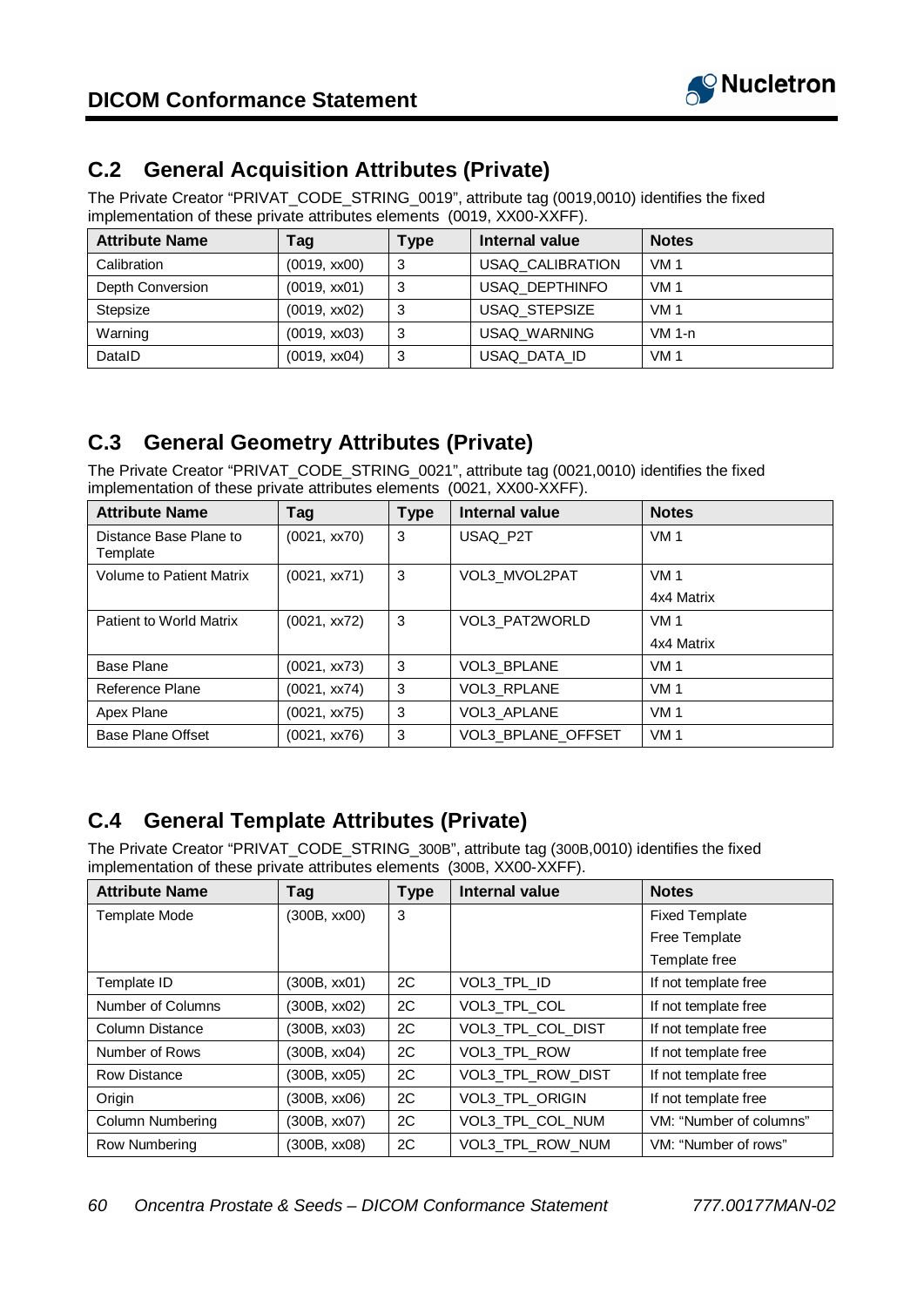

| <b>Attribute Name</b> | Tag          | <b>Type</b> | Internal value      | <b>Notes</b>                              |
|-----------------------|--------------|-------------|---------------------|-------------------------------------------|
| Used Holes Array      | (300B, xx09) | 2C          | VOL3_TPL_USED_HOLES | VM:                                       |
|                       |              |             |                     | "Number of columns" x<br>"Number of rows" |
| Lock Status           | (300B, xx0A) | 3           |                     | If not template free                      |

## <span id="page-68-0"></span>**C.5 General Template Components Attributes (Private)**

The Private Creator "PRIVAT\_CODE\_STRING\_300B", attribute tag (300B,0010) identifies the fixed implementation of these private attributes elements (300B, XX00-XXFF).

| <b>Attribute Name</b>       | Tag          | <b>Type</b> | Internal value                                                      | <b>Notes</b>                                                                                                         |
|-----------------------------|--------------|-------------|---------------------------------------------------------------------|----------------------------------------------------------------------------------------------------------------------|
|                             |              |             | (Prostate configuration file)                                       |                                                                                                                      |
| Identifier                  | (300B, xx0C) | 3           | Applicator Section $\rightarrow$ ID                                 | ID of the Channel                                                                                                    |
| ModificationType            | (300B, xx0D) | 3           | Applicator Section $\rightarrow$<br>Modification $\rightarrow$ Type | Defines how the channel<br>can be modified, depending<br>on the used applicator.                                     |
|                             |              |             |                                                                     | <b>Enumerations:</b><br>None<br>0.<br>Translation<br>Rotation<br>2.<br>3.<br>PointPath                               |
| ModificationValue           | (300B, xx0E) | 3           |                                                                     | Value applied by the user.<br>Unit:<br>None:<br>$[-1]$<br>Translation: [mm]<br>Rotation:<br>ſ٩<br>PointPath:<br>[mm] |
| <b>TransformationMatrix</b> | (300B, xx03) | 3           |                                                                     | Defining separate<br>movement of a channel                                                                           |

### <span id="page-68-1"></span>**C.6 ROI Geometry Attributes**

The Private Creator "PRIVAT\_CODE\_STRING\_3007", attribute tag (3007,0010) identifies the fixed implementation of these private attributes elements (3007, XX00-XXFF).

| <b>Attribute Name</b>           | Tag                   | <b>Type</b> | Internal value                 | <b>Notes</b>  |
|---------------------------------|-----------------------|-------------|--------------------------------|---------------|
| <b>Volume to Patient Matrix</b> | $(3007, x \times 00)$ | 3           | VOL3 MVOL2PAT                  | VR: FD VM: 16 |
|                                 |                       |             |                                | 4x4 matrix    |
| Volume Resolution<br>Conversion | $(3007, x \times 01)$ | 3           | <b>VolResolutionConversion</b> | VR: FD, VM:3  |
| Volume Data Conversion          | $(3007, x \times 02)$ | 3           | MVolDataConversion             | FD. VM:16     |
|                                 |                       |             |                                | 4x4 matrix    |
| <b>Patient Data Conversion</b>  | $(3007, x \times 03)$ | 3           | <b>MVolPatConversion</b>       | VR: FD, VM:16 |
|                                 |                       |             |                                | 4x4 matrix    |
| <b>DICOM Data Conversion</b>    | $(3007, x \times 04)$ | 3           |                                | VR: FD VM: 16 |
|                                 |                       |             |                                | 4x4 matrix    |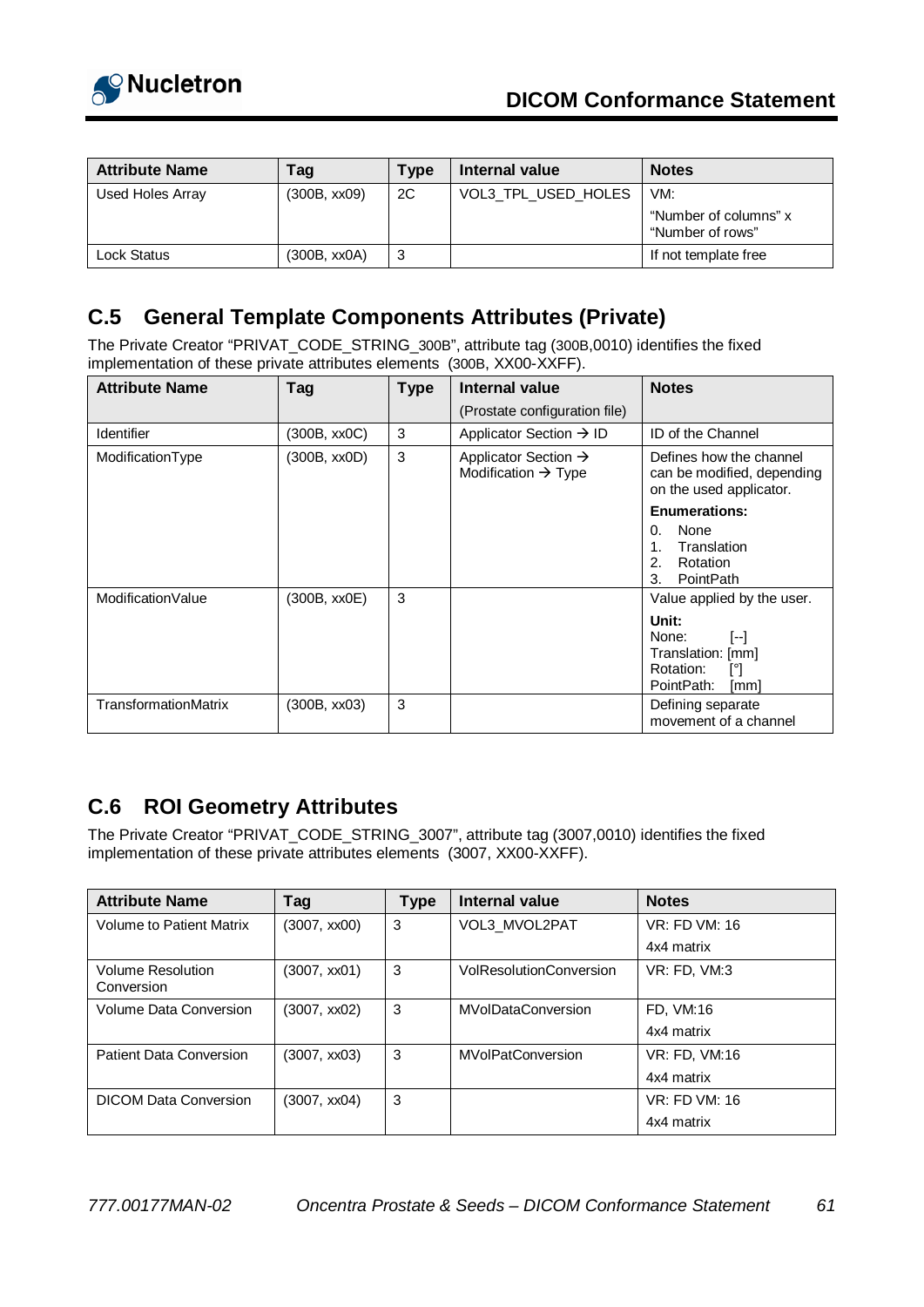

# <span id="page-69-0"></span>**C.7 Marker Module (Private) – Patient-, Marker-, Applicator Points**

The Private Creator "PRIVAT\_CODE\_STRING\_1001", attribute tag (1001,0010) identifies the fixed implementation of these private attributes elements  $(1001, XX00-XXFF)$ .

| <b>Attribute Name</b> | Tag          | Type | Internal value | VR        | VM  | <b>Notes</b>                                        |
|-----------------------|--------------|------|----------------|-----------|-----|-----------------------------------------------------|
| Marker sequence       | (1001, xxA0) | 3    |                |           | 1-n |                                                     |
| > Marker type         | (1001, xxA1) |      |                | <b>SL</b> |     |                                                     |
| > Marker number       | (1001, xxA2) |      | Index          | <b>SL</b> |     | Has to be unique for<br>markers of the same<br>type |
| > Marker 3D position  | (1001, xxA3) |      | Coordinates    | FD        | 3   |                                                     |

## <span id="page-69-1"></span>**C.8 Settings Module (Private)**

The Private Creator "PRIVAT CODE STRING 1001", attribute tag (1001,0010) identifies the fixed implementation of these private attributes elements (1001, XX00-XXFF).

| <b>Attribute Name</b>       | Tag          | <b>Type</b> | <b>Internal value</b>                  | <b>VR</b> | <b>VM</b>    | <b>Notes</b> |
|-----------------------------|--------------|-------------|----------------------------------------|-----------|--------------|--------------|
| <b>Settings Sequence</b>    |              |             |                                        |           |              |              |
| >Distance unit              | (1001, xxB0) | 3           | distances                              | <b>SL</b> | $\mathbf{1}$ | Cm/mm        |
| >Dose unit                  | (1001, xxB1) | 3           | dose_unit                              | <b>SL</b> | $\mathbf{1}$ | Gc/cGy       |
| >Normalisation mode         | (1001, xxB2) | 3           | normalisation_mode                     | <b>SL</b> | 1            |              |
| >Normalisation Factor       | (1001, xxB3) | 3           | normalization_factor                   | <b>FD</b> | 1            |              |
| >F-Value                    | (1001, xxB4) | 3           | f_value                                | <b>FD</b> | 1            |              |
| >Prescribed Dose            | (1001, xxB5) | 3           | $P_d$                                  | <b>FD</b> | $\mathbf{1}$ |              |
| >Absolute Dose<br>Factor    | (1001, xxB6) | 3           | absolute dose factor                   | <b>FD</b> | 1            |              |
| >Decoupled sk               | (1001, xxB7) | 3           | Decoupleddecoupled_sk                  | <b>SL</b> | $\mathbf{1}$ |              |
| >Absolute Time Factor       | (1001, xxB8) | 3           | absolute_time_factor                   | <b>FD</b> | $\mathbf{1}$ |              |
| >Total Treatment<br>Time.   | (1001, xxB9) | 3           | TimeTrack.total_time                   | <b>FD</b> | 1            |              |
| >TG 43 Model                | (1001, xxBA) | 3           | dose_calc.source_type                  | <b>SL</b> | $\mathbf{1}$ |              |
| >3D Dose Grid Size          | (1001, xxBB) | 3           | dose_calc.grid_step                    | <b>SL</b> | $\mathbf{1}$ |              |
| >Dose grid corner 1         | (1001, xxBC) | 3           | pat_gridborder[0]                      | <b>FD</b> | 3            |              |
| >Dose grid corner 2         | (1001, xxBD) | 3           | pat_gridborder[1]                      | <b>FD</b> | 3            |              |
| >Patient Data<br>conversion | (1001, xxBE) | 3           | <b>Patient Data Conversion</b>         | <b>FD</b> | 16           |              |
| >Volume Data<br>conversion  | (1001, xxBF) | 3           | Volume Data<br>Conversion              | <b>FD</b> | 16           |              |
| >Volume Data Vector         | (1001, xxCO) | 3           | <b>Volume Resolution</b><br>Conversion | <b>FD</b> | 3            |              |
| > DICOM Data<br>Conversion  |              | 3           |                                        | <b>FD</b> | 16           | 4x4 Matrix   |
| >Optimization method        | (1001, xxC1) | 3           | opt_method                             | <b>SL</b> | $\mathbf{1}$ |              |
| >Display method             | (1001, xxC2) | 3           | opt_method_out                         | <b>SL</b> | $\mathbf{1}$ |              |
| >Geometrical Method         | (1001, xxC3) | 3           | geoopt_onvol                           | <b>SL</b> | 1            |              |

*62 Oncentra Prostate & Seeds – DICOM Conformance Statement 777.00177MAN-02*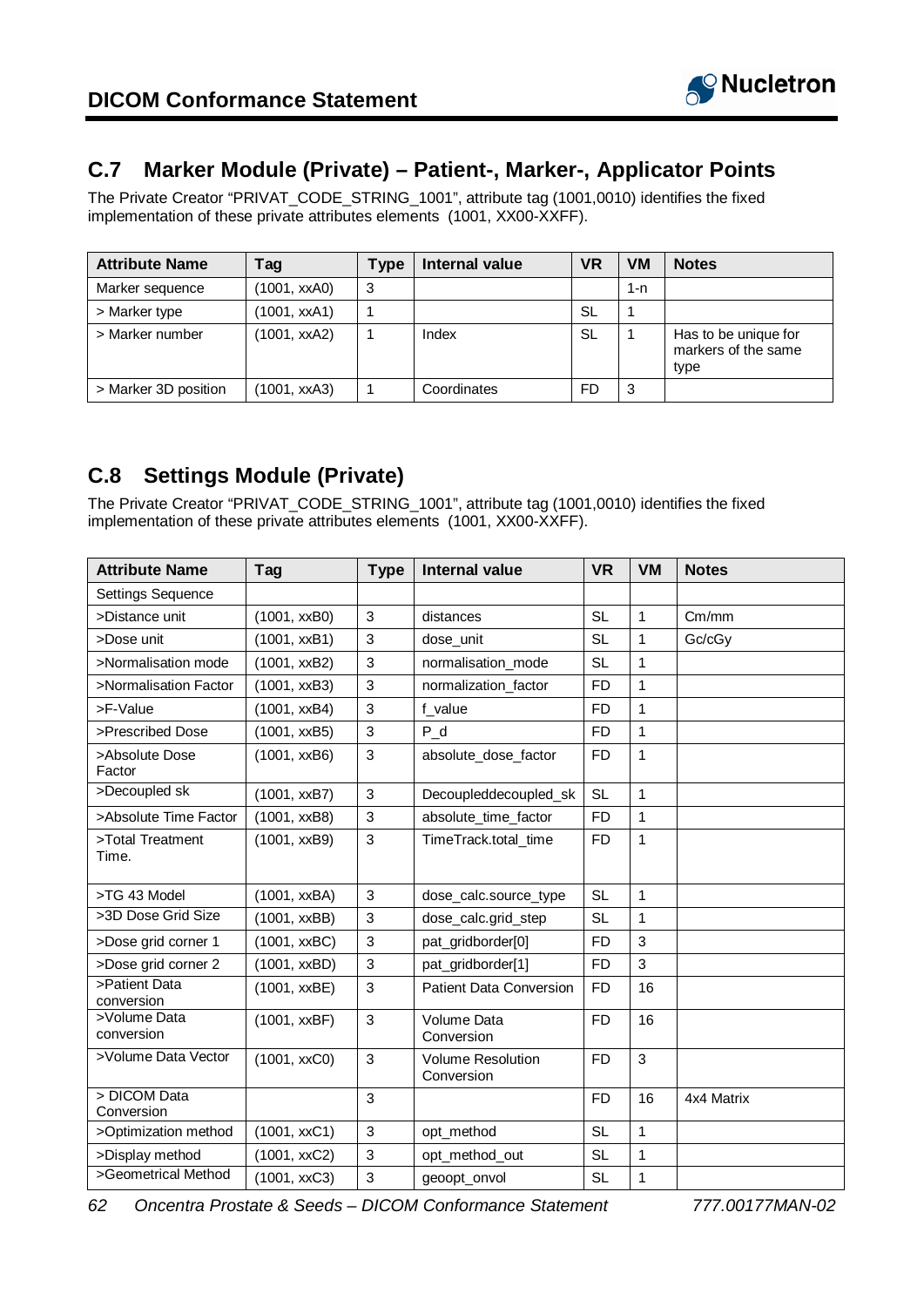

| <b>Attribute Name</b>                           | Tag          | <b>Type</b>               | <b>Internal value</b> | <b>VR</b> | <b>VM</b>    | <b>Notes</b> |
|-------------------------------------------------|--------------|---------------------------|-----------------------|-----------|--------------|--------------|
| >VOI based<br>optimization settings<br>sequence | (1001, xxC4) | 3                         |                       |           |              |              |
| >> VOI number                                   | (1001, xxC5) | $\sqrt{3}$                | ID                    | <b>SL</b> | $\mathbf{1}$ |              |
| >> VOI name                                     | (1001, xxC6) | $\mathbf{3}$              | name                  | LO        | $\mathbf{1}$ |              |
| >> VOI type                                     | (1001, xxC7) | $\mathbf{3}$              | type                  | <b>SL</b> | 1            |              |
| >> VOI class                                    | (1001, xxC8) | 3                         | <b>VOIclass</b>       | <b>SL</b> | 1            |              |
| >> VOI Priority                                 | (1001, xxC9) | $\mathbf{3}$              | VOI_priority          | <b>SL</b> | 1            |              |
| >> No of Points                                 | (1001, xxCA) | $\mathbf{3}$              | points                | <b>SL</b> | 1            |              |
| >> Percent on Surface                           | (1001, xxCB) | $\mathbf{3}$              | perc                  | <b>FD</b> | 1            |              |
| >> Surface Margin                               | (1001, xxCC) | 3                         | s_margin              | <b>FD</b> | $\mathbf{1}$ |              |
| >> Selected                                     | (1001, xxCD) | $\sqrt{3}$                | status                | <b>SL</b> | 1            |              |
| >> Dose Limit                                   | (1001, xxCE) | $\mathbf{3}$              | dose_limit            | <b>FD</b> | $\mathbf{1}$ |              |
| >> Importance Factor                            | (1001, xxCF) | $\sqrt{3}$                | imp_factor            | <b>FD</b> | $\mathbf{1}$ |              |
| >> Importance Factor<br>from                    | (1001, xxD0) | 3                         | imp_factor_from       | <b>FD</b> | $\mathbf{1}$ |              |
| >> Importance Factor<br>to                      | (1001, xxD1) | $\ensuremath{\mathsf{3}}$ | imp_factor_to         | <b>FD</b> | $\mathbf{1}$ |              |
| >> Focus                                        | (1001, xxD2) | $\ensuremath{\mathsf{3}}$ | iobj_selected         | <b>FD</b> | $\mathbf{1}$ |              |
| >Surface Sampling<br>Method                     | (1001, xxD3) | $\mathbf{3}$              | ptv_surf_tri          | <b>SL</b> | $\mathbf{1}$ |              |
| >Number of sampling<br>Points per ccm           | (1001, xxD4) | 3                         | surf_points           | <b>FD</b> | $\mathbf{1}$ |              |
| >Convergence<br>Accuracy                        | (1001, xxD5) | 3                         | accuracy              | <b>SL</b> | $\mathbf{1}$ |              |
| >Max No of<br>convergence Iterations            | (1001, xxD6) | 3                         | iterations            | <b>SL</b> | $\mathbf{1}$ |              |
| >Weight smoothing                               | (1001, xxD7) | $\sqrt{3}$                | weights_smooth        | <b>FD</b> | $\mathbf{1}$ |              |
| >Steps per importance<br>factor                 | (1001, xxD8) | 3                         | step                  | <b>SL</b> | $\mathbf{1}$ |              |
| >Constraints PTV-<br>Dmax                       | (1001, xxD9) | $\sqrt{3}$                | constr_ptv            | <b>FD</b> | $\mathbf{1}$ |              |
| >Constraints NT-<br>Dmax                        | (1001, xxDA) | 3                         | constr_nt             | <b>FD</b> | $\mathbf{1}$ |              |
| >Algorithmic<br>Population size                 | (1001, xxDB) | $\sqrt{3}$                | actual_popsize        | <b>SL</b> | $\mathbf{1}$ |              |
| >Algorithmic<br>Generations                     | (1001, xxDC) | $\ensuremath{\mathsf{3}}$ | gener                 | <b>SL</b> | $\mathbf{1}$ |              |
| >Algorithmic<br>Initializations                 | (1001, xxDD) | $\ensuremath{\mathsf{3}}$ | initialization        | <b>SL</b> | $\mathbf{1}$ |              |
| >Min No of SDP                                  | (1001, xxDE) | $\ensuremath{\mathsf{3}}$ | min_sdp               | <b>SL</b> | $\mathbf{1}$ |              |
| >Depth Method                                   | (1001, xxDF) | $\ensuremath{\mathsf{3}}$ | depth_mode)           | <b>SL</b> | $\mathbf{1}$ |              |
| >Depth Defined On                               | (1001, xxE0) | $\ensuremath{\mathsf{3}}$ | depth_sel             | <b>SL</b> | $\mathbf{1}$ |              |
| >Depth                                          | (1001, xxE1) | $\ensuremath{\mathsf{3}}$ | fixed depth           | <b>FD</b> | $\mathbf{1}$ |              |
| >VOI based<br>placement settings<br>sequence    | (1001, xxE2) | $\ensuremath{\mathsf{3}}$ |                       |           |              |              |
| >> VOI number                                   | (1001, xxC5) | $\mathfrak{S}$            | ID                    | <b>SL</b> | $\mathbf{1}$ |              |
| >> VOI name                                     | (1001, xxC6) | $\ensuremath{\mathsf{3}}$ | name                  | LO        | $\mathbf{1}$ |              |
| >> VOI type                                     | (1001, xxC7) | 3                         | type                  | <b>SL</b> | $\mathbf{1}$ |              |